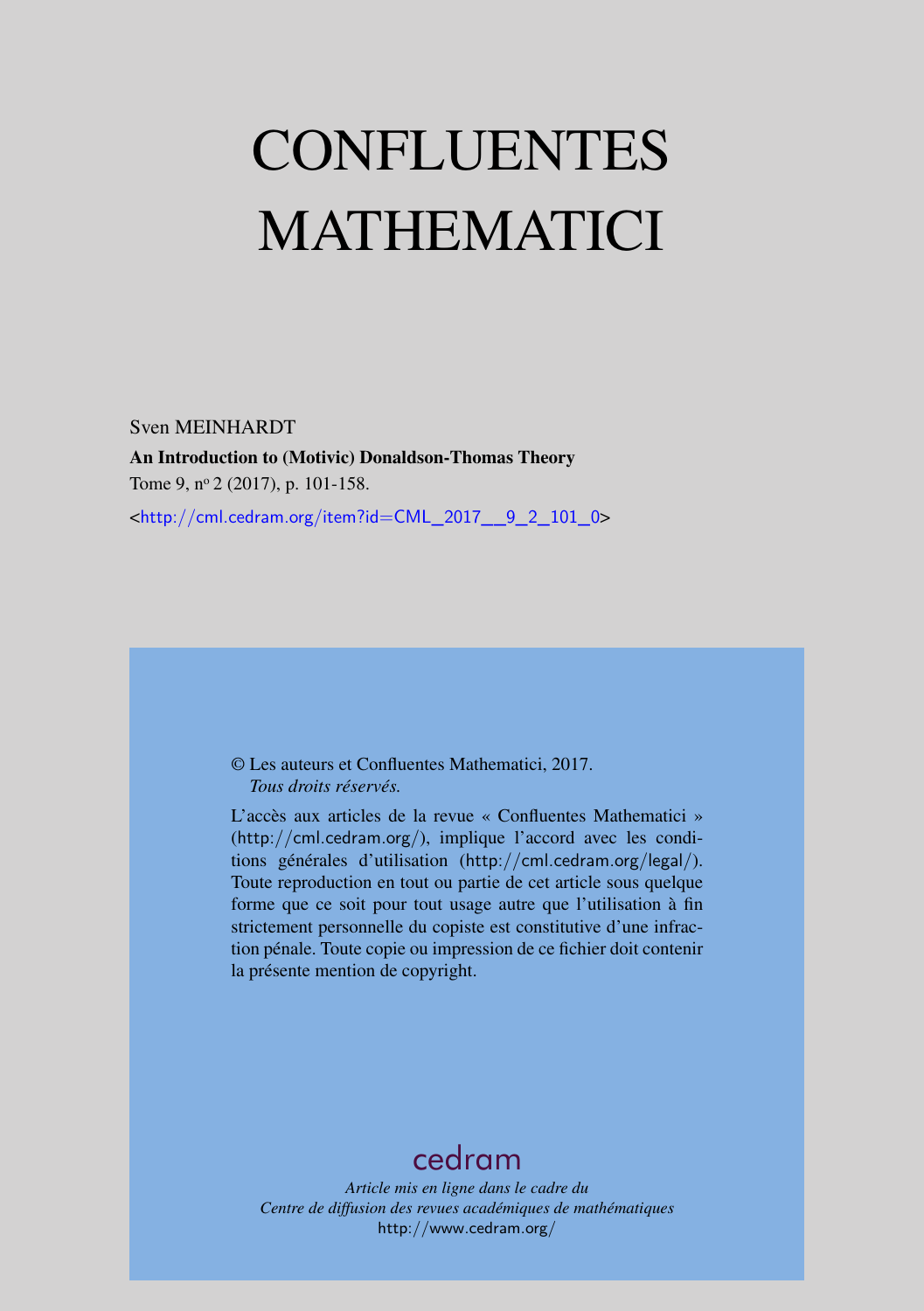## **AN INTRODUCTION TO (MOTIVIC) DONALDSON-THOMAS THEORY**

#### SVEN MEINHARDT

**Abstract.** The aim of the paper is to provide a rather gentle introduction into Donaldson-Thomas theory using quivers with potential. The reader should be familiar with some basic knowledge in algebraic or complex geometry. The text contains many examples and exercises to support the process of understanding the main concepts and ideas.

#### CONTENTS

| 1.<br>Introduction                                     | 101 |
|--------------------------------------------------------|-----|
| Moduli problems and stacks<br>2.                       | 104 |
| 3.<br>Quivers and their moduli                         | 116 |
| Quivers and C-linear categories<br>3.1.                | 116 |
| Quiver moduli spaces and stacks<br>3.2.                | 117 |
| From constructible functions to motivic theories<br>4. | 122 |
| Constructible functions<br>4.1.                        | 122 |
| Motivic theories for schemes<br>4.2.                   | 125 |
| 4.3. Motivic theories for quotient stacks              | 127 |
| 5. Vanishing cycles                                    | 131 |
| Vanishing cycles for schemes<br>5.1.                   | 132 |
| Vanishing cycles for quotient stacks<br>5.2.           | 141 |
| Donaldson-Thomas theory<br>6.                          | 142 |
| 6.1. Definition and main results                       | 142 |
| 6.2. Examples                                          | 146 |
| 6.3. The Ringel-Hall algebra                           | 151 |
| 6.4. Integration map                                   | 153 |
| 6.5. The wall-crossing identity                        | 155 |
| Acknowledgments                                        | 156 |
| References                                             | 156 |

#### 1. INTRODUCTION

<span id="page-1-0"></span>The theory of Donaldson-Thomas invariants started around 2000 with the seminal work of R. Thomas [\[36\]](#page-57-0). He associated integers to those moduli spaces of sheaves on a compact Calabi-Yau 3-fold which only contain stable sheaves. After some years, K. Behrend realized in [\[1\]](#page-56-2) that these numbers, originally written as "integrals" over algebraic cycles or characteristic classes, can also be obtained by an integral over a constructible function, the so-called Behrend function, with

<sup>2010</sup> Mathematics Subject Classification: 14N35, 14D23, 16G20, 32S60, 55N33.

Keywords: moduli stacks, Grothendieck groups of varieties, Donaldson-Thomas invariants, quiver representations.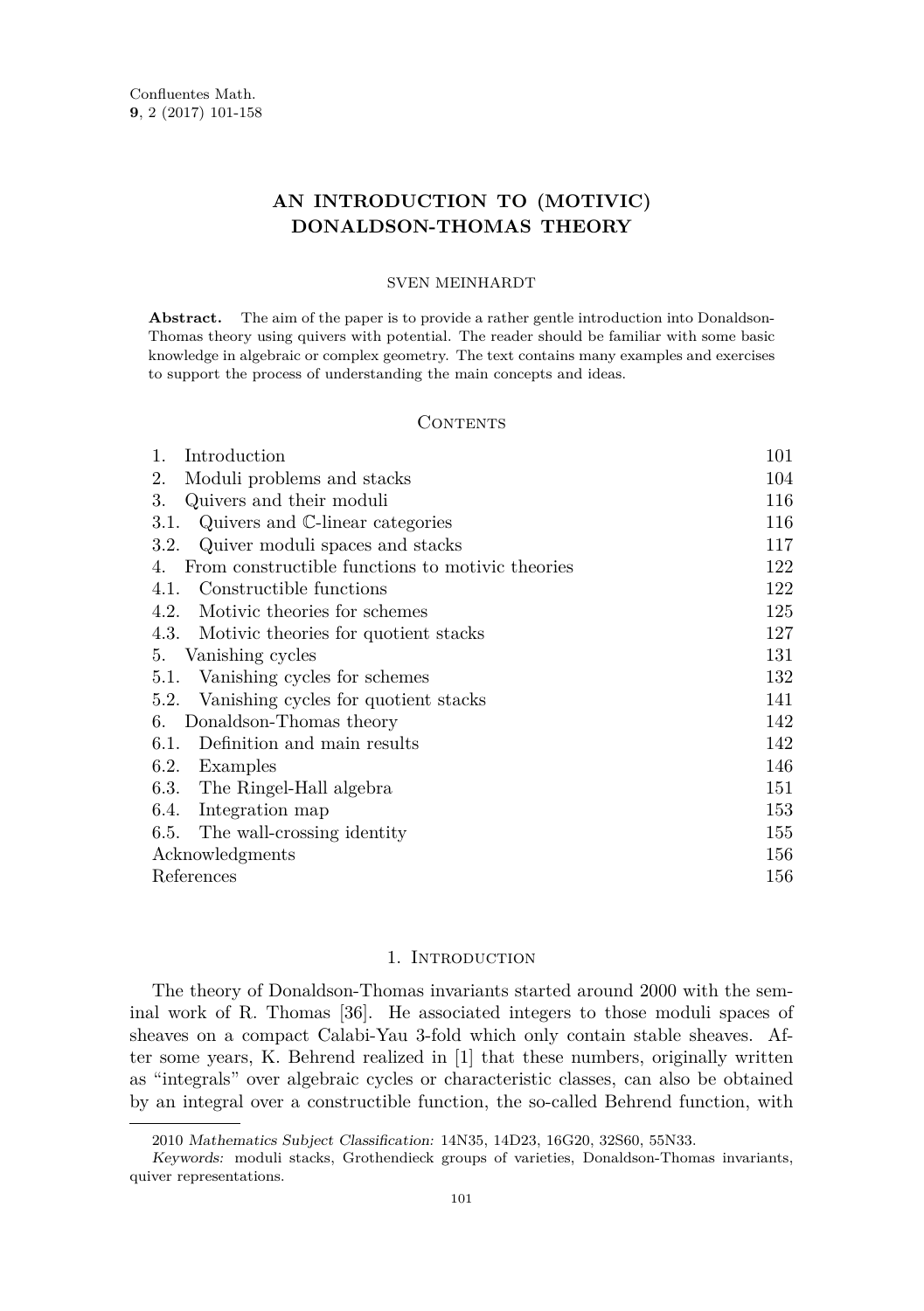respect to the measure given by the Euler characteristic. This new point of view did not only extend the theory to non-compact moduli spaces but revealed also the "motivic nature" of this new invariant. It has also been realized that quivers with potential provide another class of examples to which Donaldson-Thomas theory applies. Starting around 2006, D. Joyce [\[11,](#page-56-3) [12,](#page-56-4) [13,](#page-57-1) [14,](#page-57-2) [15,](#page-57-3) [16\]](#page-57-4) and Y. Song [\[17\]](#page-57-5) extended the theory using all kinds of "motivic functions" to produce (possibly rational) numbers even in the presence of semistable objects which is the generic situation when classifying objects in abelian categories. Around the same time, M. Kontsevich and Y. Soibelman [\[19,](#page-57-6) [21,](#page-57-7) [20\]](#page-57-8) independently proposed a theory producing even motives, some sort of refined "numbers", instead of simple numbers, also in the presence of semistable objects. The technical difficulties occurring in their approach disappear in the special situation of representations of quivers with potential. The case of zero potential has been intensively studied by M. Reineke in a series of papers [\[30,](#page-57-9) [31,](#page-57-10) [32\]](#page-57-11). Despite some computations of motivic or even numerical Donaldson-Thomas invariants for quivers with potential (see [\[2,](#page-56-5) [6,](#page-56-6) [4,](#page-56-7) [27\]](#page-57-12)), the true nature of Donaldson-Thomas invariants for quiver with potential remained mysterious for quite some time. A full understanding has been obtained recently and is the content of a series of papers [\[7,](#page-56-8) [5,](#page-56-9) [26,](#page-57-13) [24\]](#page-57-14).

The present text aims at giving a gentle introduction to Donaldson-Thomas theory in the case of quiver with potential. We have two reasons for our restriction to quivers. Firstly, so-called orientation data will not play any role, and secondly, we do not need to touch derived algebraic geometry. Apart from this, many important ideas and concepts are already visible in the case of quiver representations, and since the theory is fully understood, we belief that this is a good starting point for your journey towards an understanding of Donaldson-Thomas theory. There are more survey articles available focusing on different aspects of the theory (see [\[17,](#page-57-5) [20,](#page-57-8) [35\]](#page-57-15)).

Let us give a short outline of the paper. The next section starts very elementary by discussing the problem of classifying objects. The objects which are of interest to us form an abelian category although many ideas of section 2 also apply to "non-linear" moduli problems. We study in detail the difficulties arising from the construction of moduli spaces and develop slowly the concept of a (moduli) stack. Although the theory of stacks is rather rich and complicated, we can restrict ourselves to quotient stacks throughout this paper. Hence, a good understanding of a quotient stacks is inevitable. We try to illustrate this concept by giving important examples. We should mention that only very little knowledge of algebraic or complex geometry is needed. In many cases, you can easily replace "schemes" with "varieties" or "complex manifolds".

Section 3 provides the background on quivers and their representations. The point of view taken here is that quivers are the categorical (noncommutative) analogue of polynomial algebras in ordinary commutative algebra. In other words, they are a useful tool for practical computations when dealing with linear categories, but at the end of the day the result should only depend on the linear category and not its presentation as a quotient of the path category of a quiver by some ideal of relations. The relations important in this paper are given by noncommutative partial derivatives of a so-called potential.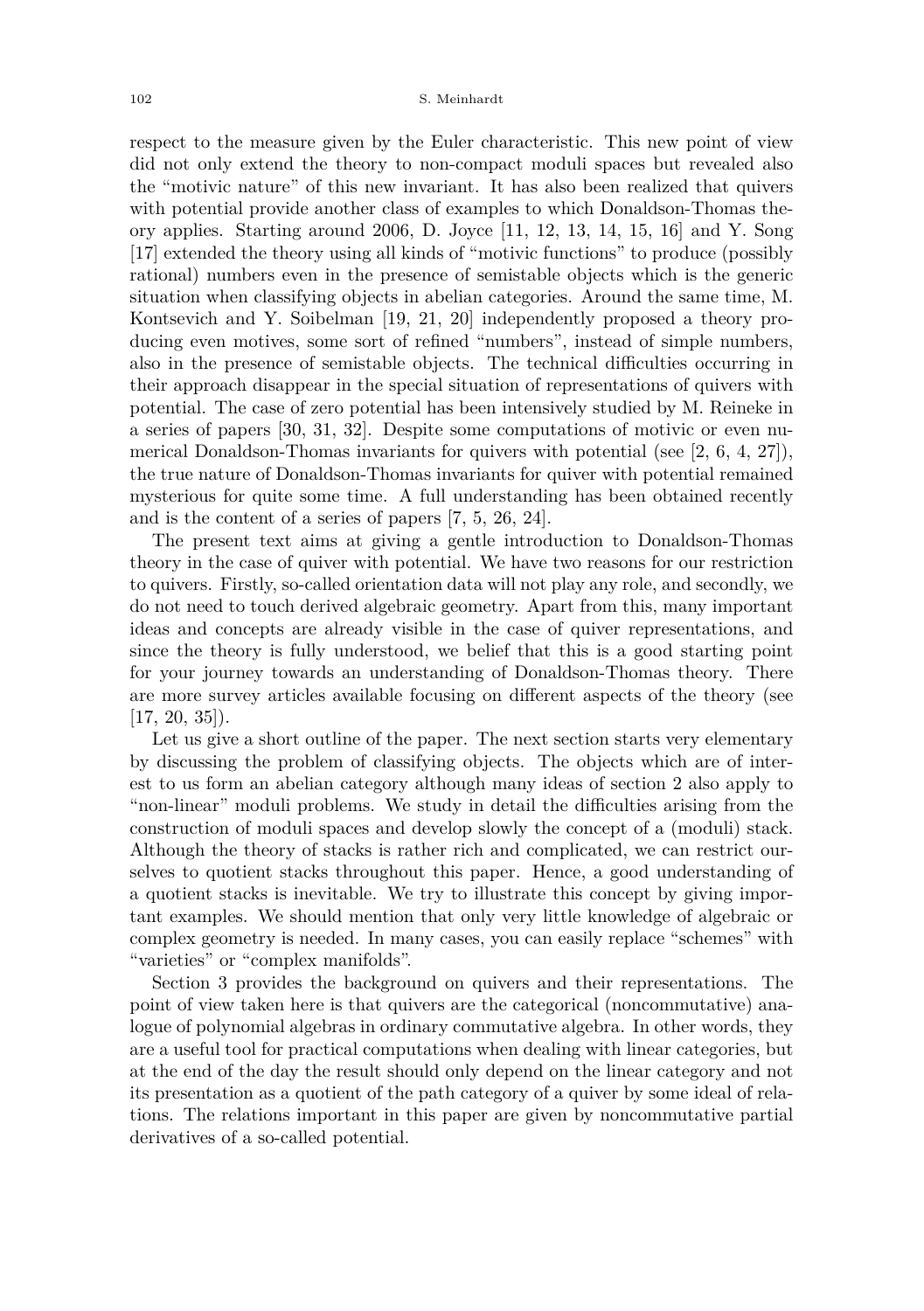The next two sections provide the framework to formulate Donaldson-Thomas theory in section 6. We start in section 4 with the concept of "motivic theories". The best example the reader should have in mind are constructible functions. It should be clear that constructible functions can be pulled back and multiplied. Using fiberwise integrals with respect to the Euler characteristic, we can even push forward constructible functions. Moreover, every locally closed subscheme/subvariety/submanifold determines a constructible function, namely its characteristic function. In a nutshell, a motivic theory is just a generalization of this associating to every scheme X an abelian group  $R(X)$  of "functions" on *X* which can be pulled back, pushed forward and multiplied. Moreover, to every locally closed subscheme in *X* there is a "characteristic function" in  $R(X)$  such that the characteristic function of a disjoint union is the sum of the characteristic function of its summands. Its is this property what makes a theory of generalized functions "motivic". As usual in algebraic geometry, the term "function" should be used with some care. Every function on say a complex variety *X* determines a usual function from the set of points in *X* to the coefficient ring *R*(point) of our theory, but this is not a one-one correspondence.

In section 5 we introduce vanishing cycles. We do not assume that the reader is familiar with any theory of vanishing cycles. As in the previous section, a vanishing cycle is just an additional structure on motivic theories formalizing the properties of ordinary classical vanishing cycles. The Behrend function mentioned at the beginning of this introduction provides a good example of a vanishing cycle on the theory of constructible functions. In fact, we will construct in a functorial way two vanishing cycles associated to a given motivic theory. The first construction is rather stupid, but the second one essentially covers all known nontrivial examples. At the end of sections 4 and 5 we extend motivic theories and vanishing cycles to quotient stacks as quotient stacks arise naturally in moduli problems. There is a way to circumvent stacks in Donaldson-Thomas theory by considering framed objects, but we belief that the usual approach of using stacks is more conceptual and should be known by anyone who wants to understand Donaldson-Thomas theory seriously.

In the last section 6 we finally introduce Donaldson-Thomas functions and invariants. After stating the main results, we consider many examples to illustrate the theory. Finally, we develop some tools used in Donaldson-Thomas theory such as Ringel-Hall algebras, an important integration map and the celebrated wall-crossing formula.

The reader will realize shortly that the text contains tons of exercises and examples. Most of the exercises are rather elementary and require some elementary computations and standard arguments. Nevertheless, we suggest to the reader to do them carefully in order to get your hands on the subject and to obtain a feeling about the objects involved. There is a lot of material in this text which is not part of the standard graduate courses at universities, and if you are not already familiar with the subject you certainly need some practice as we cannot provide a deep and lengthy discussion of the material presented here.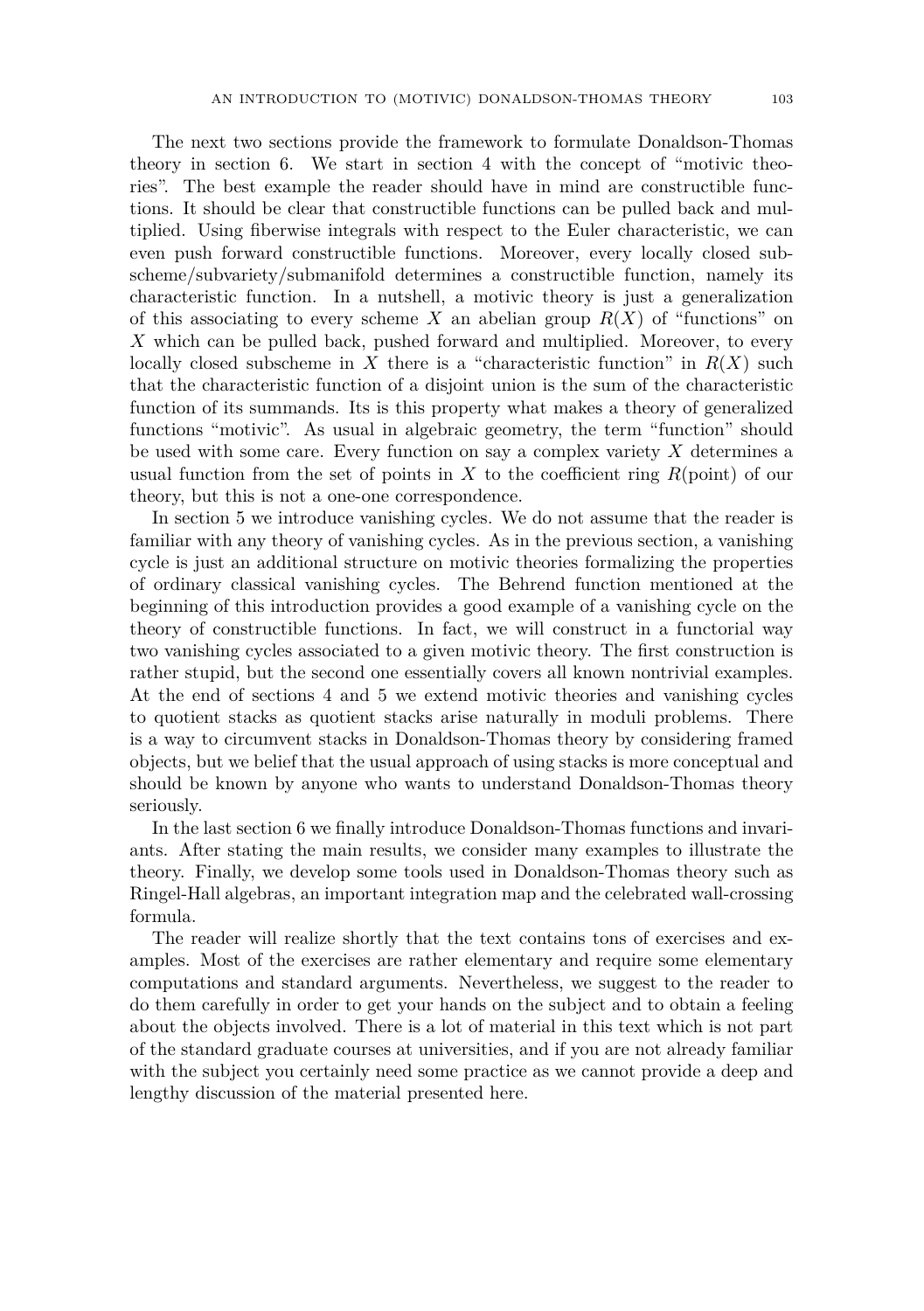#### <span id="page-4-0"></span>104 S. Meinhardt

#### 2. Moduli problems and stacks

Let us start by recalling the general idea of a moduli space. Depending on the situation, mathematicians are trying to classify objects of various types. The general pattern is the following. There is some set (or class) of objects and isomorphisms between two objects. Such a structure is called a groupoid. A groupoid is a category with every morphism being an isomorphism. If the set of objects has cardinality one, a groupoid is just a group. The other extreme is a groupoid such that every morphism is the identity morphism of some object. Such groupoids are in one-to-one correspondence with ordinary sets. Hence, a groupoid interpolates between sets and groups. There are two main sources of groupoids.

Example  $2.1$ .  $\qquad$  Let X be a topological space. The fundamental groupoid  $\pi_1(X)$  is the groupoid having the points of X as objects, and given two points  $x, y \in X$ , the set of morphisms from x to y is the set of homotopy classes of paths from *x* to *y*. Fixing a base point  $x \in X$ , the usual fundamental group  $\pi_1(X, x)$  is just the automorphism group of *x* considered as an object in the groupoid  $\pi_1(X)$ . Denote by  $\pi_0(X)$  the set of path connected components, i.e. the set of objects in  $\pi_1(X)$  up to isomorphism.

Example 2.2. — Given a category  $\mathcal{C}$ , one can consider the subcategory  $\mathcal{I}so(\mathcal{C})$ of all isomorphisms in C. Thus,  $Iso(C)$  is a groupoid, and  $C/\sim$  denotes the set of objects in  $\mathcal C$  up to isomorphism.

These two examples are related as follows. To every (small) category one can construct a topological space  $X_c$  - the classifying space of C - such that  $\pi_1(X_c) \cong$  $\mathcal{I}so(\mathcal{C})$  and  $\pi_0(X_{\mathcal{C}}) = \mathcal{C}/\mathcal{L}$ .

Let us come back to the classification problem, say of objects in  $\mathcal C$  up to isomorphism. The problem is to describe the set  $\mathcal{C}/\sim$ . If it is discrete in a reasonable sense, one tries to find a parameterization by less complicated (discrete) objects. This applies for instance to the classification of semisimple algebraic groups or finite dimensional representations of the latter. In many other situations,  $\mathcal{C}/\sim$  is uncountable, and one wants to put a geometric structure on the set  $\mathcal{C}/\sim$  to obtain a "moduli space". However, if for instance C*/*<sup>∼</sup> has the cardinality of the field of complex numbers, one can always choose a bijection  $\mathcal{C}/\mathcal{Z} \cong M$  to the set of points of any complex variety or manifold *M* of dimension greater than zero. Pulling back the geometric structure of *M* along this bijection, we can equip  $\mathcal{C}/\sim$  in many different (non-isomorphic) ways with a structure of a complex manifold. Hence, we should ask:

Question. — Is there a natural geometric structure on  $\mathcal{C}/\sim$ ? What does "natural" actually mean?

There is a very beautiful idea of what "natural" should mean, and which applies to many situations. Assume there is a notion of a family of objects in  $\mathcal C$  over some "base" scheme/variety/(complex) manifold *S*, i.e. some object on *S* which has "fibers" over  $s \in S$ , and these fibers should be objects in C.

Example 2.3. — Given a C-algebra *A*, a family of finite dimensional *A*-representations is a (holomorphic) vector bundle *V* on *S* and an C-algebra homomorphisms  $A \to \Gamma(S, \mathcal{E}nd(V))$  from *A* into the algebra of sections of the endomorphism bundle of *V* .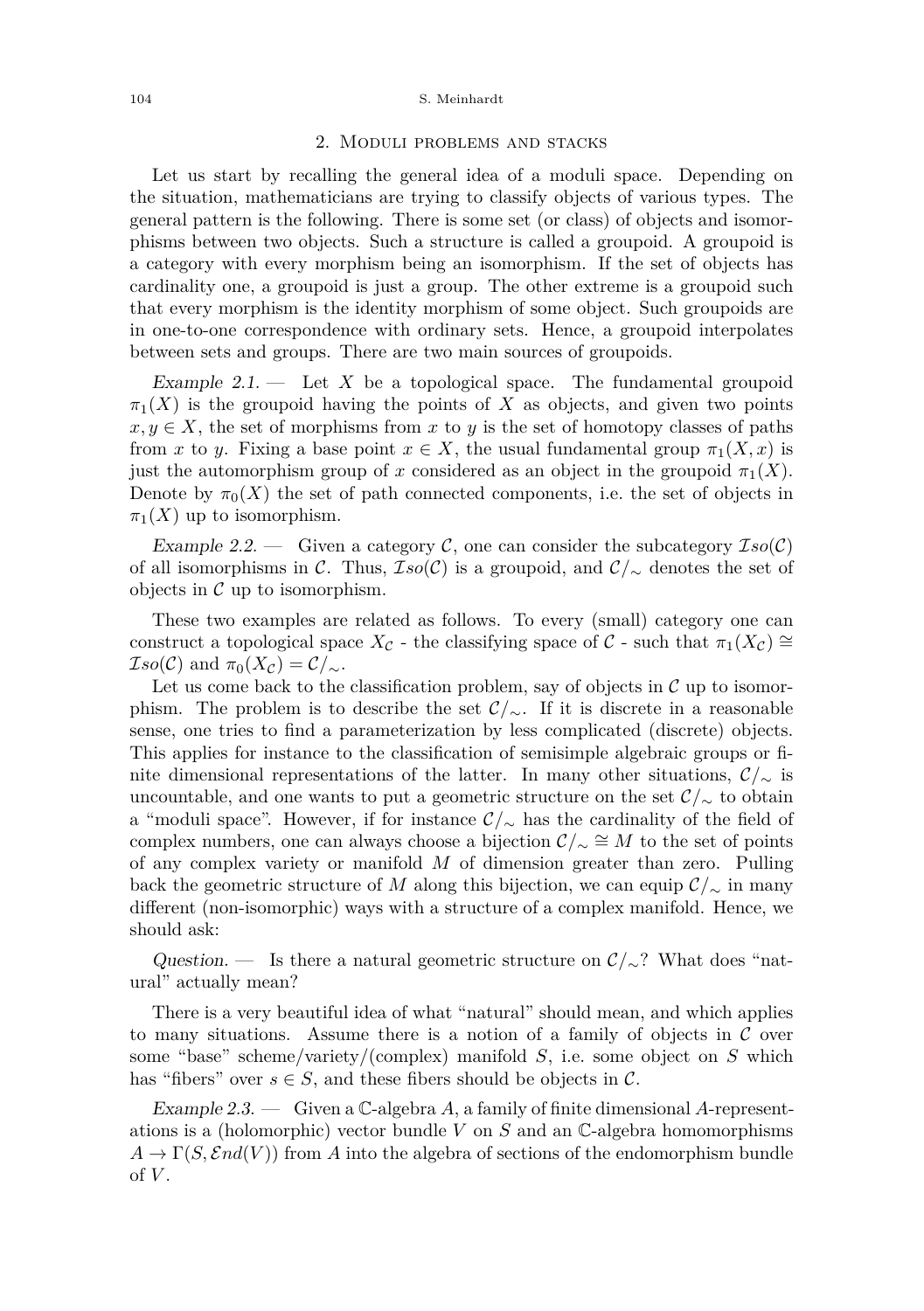Example 2.4. — Given a scheme/variety/manifold X over  $\mathbb C$  and some parameter space *S*, a family of coherent sheaves on *X* parametrized by *S* is just a coherent sheaf  $E$  on  $S \times X$  which is flat over  $S$ . The latter condition ensures that taking fibers and pull-backs of families behaves well. If *E* is a family of zero dimensional sheaves on *X*, i.e. if the projection  $p : \text{Supp}(E) \to S$  has zero-dimensional fibers, flatness of *E* over *S* is equivalent to the requirement that *E* is locally free over *S*. Using the coherence of *E* once more, one can show that  $p : \text{Supp}(E) \to S$  is a finite morphism and if  $X = \text{Spec } A$  is affine, E is completely determined by the vector bundle  $V := p_* E$  on *S* together with a C-algebra homomorphism  $A \to \Gamma(S, \mathcal{E}nd(V))$ . From that perspective, the previous example can be seen as a non-commutative version, namely families of zero dimensional sheaves on the non-commutative affine scheme Spec *A* for *A* being a C-algebra.

Example 2.5. — A *G*-torsor with respect to some (algebraic) group *G* is a scheme *P* with a right *G*-action such that  $P \cong G$  as varieties with right *G*-action, where *G* acts on *G* by right multiplication. A (locally trivial) family of *G*-torsors over *S* is defined as a principal *G*-bundle on *S*.

Once a family is given, by taking the "fiber" over  $s \in S$  we get an object in C and, hence, a point in  $\mathcal{C}/\sim$ . Varying  $s \in S$ , we end up with a map  $u : S \to \mathcal{C}/\sim$ . Moreover, we see that the pull-back of a family on *S* along a morphism  $f : S' \to S$ induces a morphism  $u' : S' \to \mathcal{C}/_{\sim}$  such that  $u' = u \circ f$ . Coming back to the question formulated above, we can now be more precise by asking:

Question. — Is there a structure of a variety or scheme on  $\mathcal{C}/_{\sim}$  such that for every family of objects over any *S*, the induced map  $S \to \mathcal{C}/\sim$  is a morphism of schemes? If so, is there any way to get back the family by knowing only the morphism  $S \to \mathcal{C}/\mathcal{L}$ ?

If the first question has a positive answer, we call  $\mathcal{M} = (\mathcal{C}/_{\sim},\text{scheme structure})$ a coarse moduli space for  $\mathcal{C}$ . If the second part of the question is also true, we should be able to (re)construct a "universal" family on  $\mathcal M$  by considering the map id :  $M \to M$ . Moreover, given a map  $u' : S' \to M$  such that  $u' = u \circ f$  for some map  $f: S' \to S$ , the family on  $S'$  should be the pull-back of the family on *S* associated to *u* by uniqueness. As every morphism  $u : S \to M$  has an obvious factorization  $S \stackrel{u}{\rightarrow} \mathcal{M} \stackrel{\text{id}}{\rightarrow} \mathcal{M}$ , we finally see that every family on  $S$  must be the pull-back of the "universal" family on  $M$ . In such case, we call  $M$  a fine moduli space.

Example 2.6. — Let  $C = \text{Vect}_{\mathbb{C}}$  be the category of finite dimensional  $\mathbb{C}\text{-vector}$ spaces. A (locally trivial) family of finite dimensional vector spaces is just a vector bundle on some parameter space *S*. As a vector space is classified by its dimension, we can put the simplest scheme structure on Vect<sub>C</sub>  $/$ <sub>∼</sub> = N by thinking of N as a disjoint union of countably many copies of Spec C. Given a vector bundle *V* , we obtain a well-defined morphism  $S \to \mathbb{N}$  mapping  $s \in S$  to the copy of Spec  $\mathbb{C}$ indexed by the dimension of the fiber  $V_s$  of  $V$  at  $s$ . The scheme  $\mathbb N$  is a coarse moduli space, but apart from the zero dimensional case, it can never be a fine moduli space. Indeed, there is an obvious and essentially unique vector bundle on N inducing the identity map  $\mathbb{N} \to \mathbb{N}$ , but a vector bundle on *S* can never be the pull-back of the one on N unless it is constant. Thus, N is not a fine moduli space.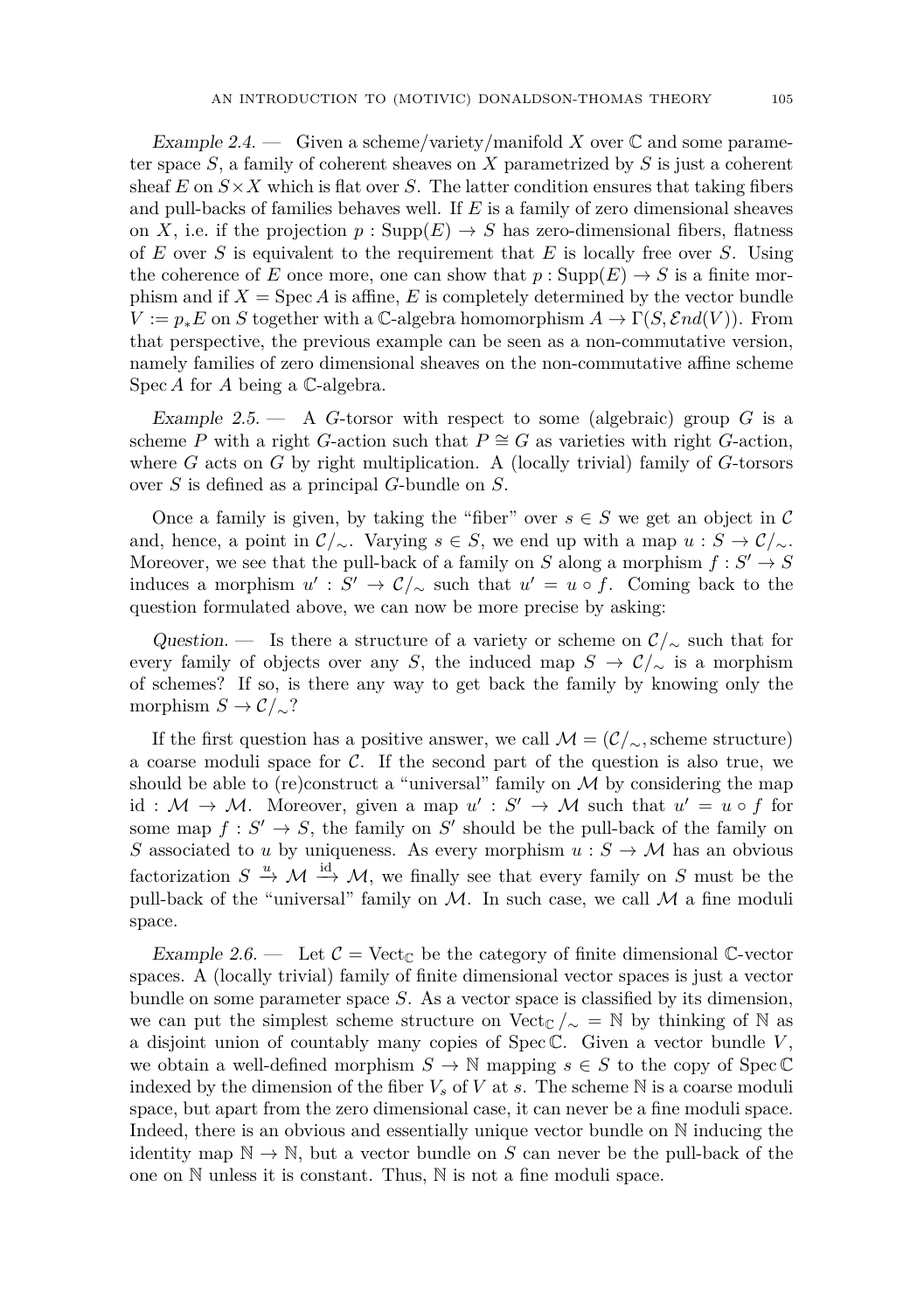#### 106 S. Meinhardt

These are also bad news for our previous examples concerning representations of an algebra A or sheaves on a variety X. Indeed, for  $A = \mathbb{C}$  or  $X = \text{Spec } \mathbb{C}$ , we are back in the classification problem of finite dimensional C-vector spaces.

Example 2.7. — Similar to the previous example, we see that the classification problem for *G*-torsors has only a coarse moduli space given by Spec C.

There are several strategies to overcome the difficulty of constructing a fine moduli space.

Example 2.8 (rigid families).  $\qquad$  One possibility is to rigidify families of objects. For example, instead of considering all vector bundles we could also restrict ourselves to constant vector bundles. In this particular case,  $\mathbb N$  is even a fine moduli space. However, in many situations one wants to glue families together to form families of objects on bigger spaces. This is incompatible with the concept of rigidity, and we will not follow this path.

Example 2.9 (weaker equivalence). — Instead of classifying objects up to isomorphism, we could allow weaker equivalences. For example, we could identify to families  $V^{(1)}$  and  $V^{(2)}$  (over *S*) of vector spaces or representations of an algebra *A* if there is a line bundle *L* on *S* such that  $V^{(2)} = V^{(1)} \otimes_{\mathcal{O}_S} L$ . By doing this, we can always replace a rank one bundle with the trivial rank one bundle. Hence, the moduli space  $Spec \mathbb{C}$  of one-dimensional vector spaces is a fine moduli space.

<span id="page-6-0"></span>Example 2.10 (projectivization).  $\qquad$  Similar to families of vector spaces of dimension *r*, one could look at locally trivial families  $P$  of projective spaces  $\mathbb{P}^{r-1}$ . The transition functions between local trivializations are regular functions with values in  $Aut(\mathbb{P}^{r-1}) = PGL(r)$ . Every vector bundle *V* of rank *r* provides such a bundle by taking  $\mathcal{P} := \mathbb{P}(V)$ , the bundle of lines or hyperplanes in *V*. Two vector bundles  $V^{(1)}$ ,  $V^{(2)}$  define isomorphic bundles  $\mathbb{P}(V^{(1)}) \cong \mathbb{P}(V^{(2)})$  if and only if  $V^{(2)} = V^{(1)} \otimes_{\mathcal{O}_S} L$  for some line bundle *L* on *S*, providing the bridge to the previous example. However, not every  $\mathbb{P}^{r-1}$ -bundle P can be realized as  $\mathbb{P}(V)$  for some vector bundle *V* on *S*. Given a  $\mathbb{P}^{r-1}$ -bundle *P*, we can use the transition functions and the isomorphism  $PGL(r) \cong Aut(Mat_{\mathbb{C}}(r,r))$  to glue trivial  $Mat_{\mathbb{C}}(r,r)$  bundles on overlaps of charts. Thus we constructed an associated locally trivial bundle  $\mathcal{E}_{\mathcal{P}}$  of  $\mathbb{C}\text{-algebras isomorphic to } \text{End}_{\mathbb{C}}(\mathbb{C}^r) \cong \text{Mat}_{\mathbb{C}}(r,r)$ . Conversely, every locally trivial bundle  $\mathcal E$  of  $\mathbb C$ -algebras isomorphic to  $\mathrm{Mat}_{\mathbb C}(r,r)$  defines an associated  $\mathbb P^{r-1}$ bundle  $\mathcal{P}_{\mathcal{E}}$  as the transition functions of  $\mathcal{E}$  must be in Aut(Mat<sub>C</sub>(*r, r*)) = PGL(*r*). Thus, we have an equivalence of categories between locally trivial  $\mathbb{P}^{r-1}$ -bundles and locally trivial  $\text{Mat}_{\mathbb{C}}(r,r)$ -bundles. If the  $\mathbb{P}^{r-1}$ -bundle  $\mathcal P$  is given by  $\mathbb{P}(V)$  for a vector bundle *V* of rank *r*, then  $\mathcal{E}_{\mathbb{P}(V)} = \mathcal{E}nd(V)$ . Given a C-algebra *A*, we can study families given by a locally free  $\mathbb{P}^{r-1}$ -bundle P or equivalently a locally free Mat<sub>C</sub>(*r, r*)-bundle  $\mathcal E$  and a homomorphism of algebras  $A \to \Gamma(S, \mathcal E)$ . If  $A = \mathbb C$ , there is only a fine moduli space for  $r = 1$  as every  $\mathbb{P}^0$ -bundle must be constant. If the algebra *A* is more complicated, there are also fine moduli spaces for  $r > 1$ , but only for objects which are simple in a suitable sense. For  $A = \mathbb{C}$  there are no simple vector spaces of dimension  $r > 1$ .

As we have seen, the construction of fine moduli spaces can only be done in a few cases and severe restrictions. But even if we were only interested in coarse moduli spaces, a standard problem will occur as the following example shows.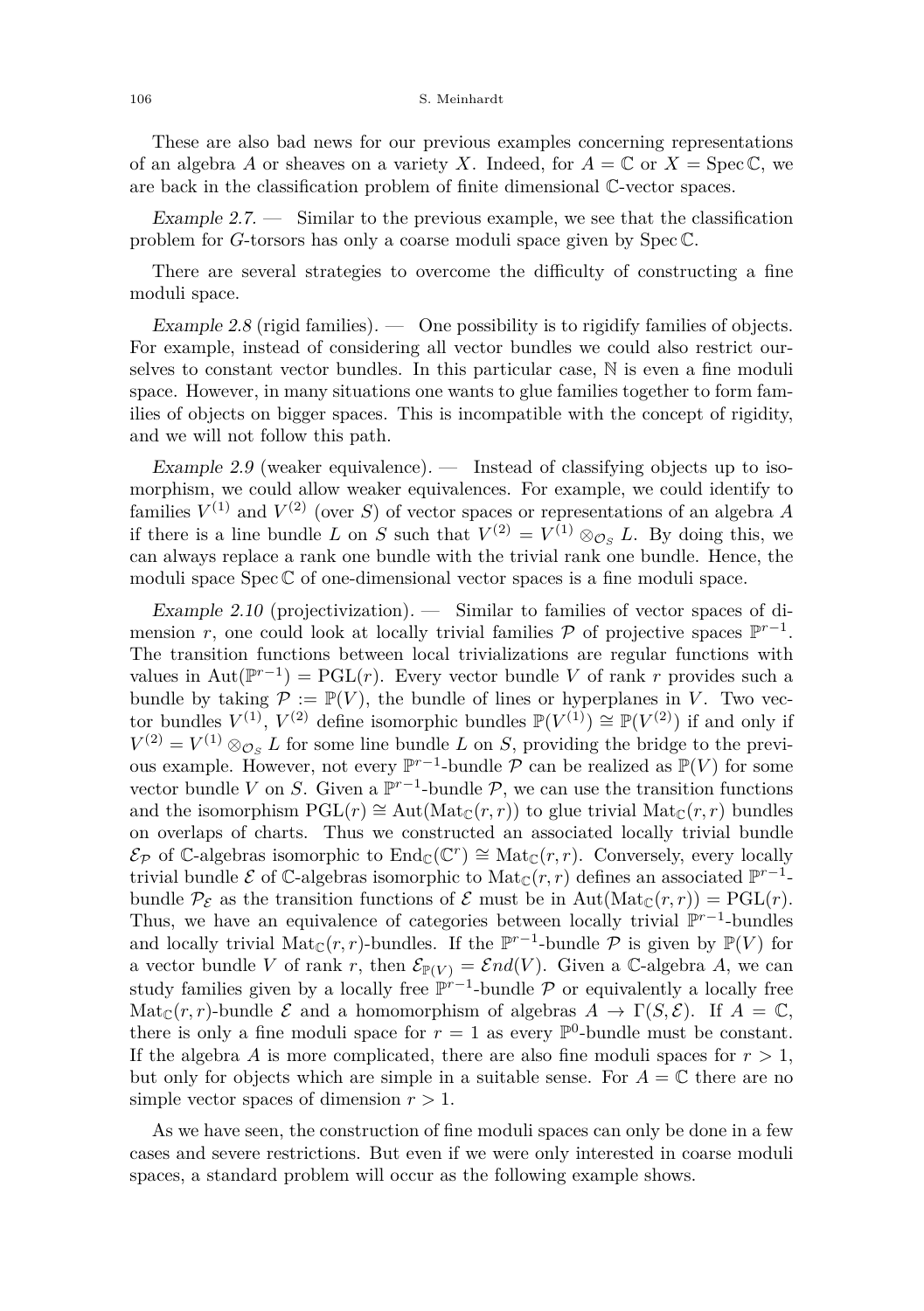<span id="page-7-0"></span>Example 2.11.  $\qquad$  Instead of looking at representations of  $A = \mathbb{C}$ , we enter the next level of complexity by looking at finite dimensional representations of  $A = \mathbb{C}[z]$ . A one-dimensional representation *V* is determined by the value of *z* in  $\text{End}_{\mathbb{C}}(V) \cong \mathbb{C}$ . In other words, a coarse moduli space is given by the complex affine line  $\mathbb{A}^1$ . Still, we have to face the problem discussed before that a line bundle on *S* with *z* acting by multiplication with a fixed number  $c \in \mathbb{C}$  could almost never be the pull-back of a universal family under the constant map  $S \to \mathbb{A}^1$  mapping  $s \in S$  to  $c \in \mathbb{A}^1$ . Let us ignore the problem of finding a fine moduli space and continue with two-dimensional representations. Consider the trivial rank 2 bundle on  $S = \mathbb{A}^1$  with z acting via the unipotent matrix

$$
\begin{pmatrix} 1 & s \\ 0 & 1 \end{pmatrix}
$$

in the fiber over  $s \in S = \mathbb{A}^1$ . The representations for  $s \neq 0$  are all isomorphic to each other, and our "classifying map"  $u : S \to M_2$  to a coarse moduli space  $M_2$ of 2-dimensional representations of *A* must be constant on  $S \setminus \{0\}$ . For  $s = 0$  we obtain a different representation and  $u(0)$  must be another point in  $\mathcal{M}_2$  if the latter parametrizes isomorphism types. However, such a discontinuous map  $u : S \to M_2$ cannot exist, and we have to abandon the idea of finding a coarse moduli space parameterizing isomorphism classes. One can show that a "reasonable" coarse moduli space is given by the GIT-quotient  $\text{Mat}_{\mathbb{C}}(2,2)/\!/\!\!/ \text{GL}(2)$  which is realized as Spec  $\mathbb{C}[\text{Mat}_{\mathbb{C}}(2,2)]^{\text{GL}(2)} \cong \mathbb{A}^2$  and similar for higher ranks. The classifying map  $S \to \mathbb{A}^2$  will map  $s \in S$  to the unordered pair of eigenvalues of the *z*-action in the fiber over *s*. Such an unordered pair of eigenvalues is determined by the sum (corresponding to the trace) and the product (corresponding to the determinant) of the eigenvalues and similar for higher ranks. Therefore,  $\mathcal M$  will parametrize unordered direct sums of one-dimensional representations. In other words, by passing from C*/*<sup>∼</sup> to M, we identify each representation with the (unordered) direct sum of its simple Jordan–Hölder factors. Representations having the same Jordan–Hölder factors, i.e. corresponding to the same point in  $M$ , are often called S-equivalent<sup>1</sup>.

Let us summarize the lessons we have learned in the previous examples:

- (1) Constructing coarse moduli spaces has only a chance if we do not parametrize objects up to isomorphism but up to the weaker S-equivalence. In other words, classifying objects up to isomorphism is only possible for simple objects, i.e. objects without subobjects.
- (2) The construction of a universal family on the moduli space of simple objects might only work if we identify two families under a weaker equivalence (twist with a line bundle) or pass to some projectivization.

We suggest to the reader to check these statements in the previous examples.

Even though the set of objects in  $\mathcal C$  up to isomorphism might be very large, the set of (isomorphism classes of) simple objects can be quite small, even finite. Thus, the "coarse" moduli space would not deliver much insight into the set of isomorphism types in  $C$ . However, there is a simple but clever idea to overcome this problem. Instead of looking at C, we should "scan" C by means of a collection  $(C_\mu)_{\mu \in \mathcal{T}}$ 

<sup>&</sup>lt;sup>1</sup>The "S" in "S-equivalent" refers to semisimple, i.e. sums of simples, and should not be confused with our notation of a base of a family.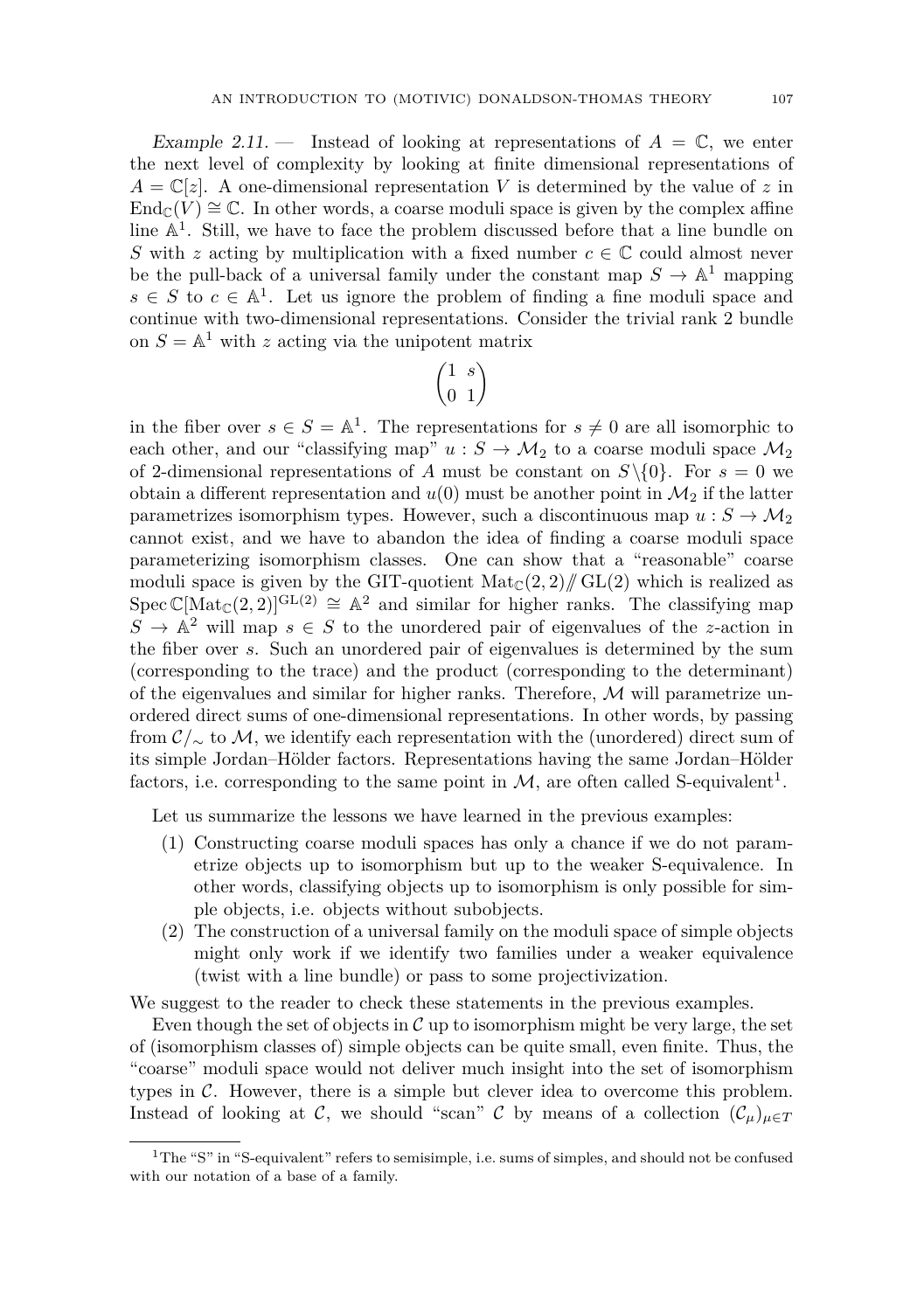of "small" full subcategories  $\mathcal{C}_{\mu} \subseteq \mathcal{C}$ . An object which might be far away from being simple or semisimple (direct sum of simples) can become semisimple or even simple in  $\mathcal{C}_{\mu}$ . By doing this, we can distinguish many S-equivalent objects either because they live in different subcategories or they live in the same subcategory  $\mathcal{C}_{\mu}$ but have different Jordan–Hölder filtrations taken in C*µ*. This brilliant idea is the essence of the concept of stability conditions. The following definition is due to Tom Bridgeland. However, there are more general definitions of stability conditions.

DEFINITION  $2.12.$   $\qquad$  (1) A central charge on a noetherian abelian category  $\mathcal C$  is a function  $Z$  on the set of objects in  $\mathcal C$  with values in

$$
\mathbb{H}_{+} := \{ r \exp(\sqrt{-1}\phi) \in \mathbb{C} \mid r \geqslant 0, \phi \in (0, \pi] \}
$$

such that  $Z(E) = 0$  implies  $E = 0$  and  $Z(E) = Z(E') + Z(E'')$  for every short exact sequence  $0 \to E' \to E \to E'' \to 0$ .

(2) Given a central charge *Z*, we call an object  $E \in \mathcal{C}$  semistable if

 $\arg Z(E')$ )  $\leq$   $\arg Z(E)$  for all subobjects  $E' \subset E$ .

- (3) For  $\mu \in (-\infty, +\infty]$  we denote by  $\mathcal{C}_{\mu}$  the full subcategory of all semistable objects *E* of slope  $-\cot(\arg Z(E)) = \mu$  and the zero object. It turns out that  $\mathcal{C}_{\mu}$  is an abelian subcategory of  $\mathcal{C}$  (cf. Exercise [3.12\)](#page-20-0).
- (4) A simple object in  $\mathcal{C}_{\mu}$  is called stable. We assume that every object *E* in  $\mathcal{C}_{\mu}$  has a Jordan–Hölder filtration with simple subquotients  $E_i$  ( $i \in I$ ) and write  $gr(E) := \bigoplus_{i \in I} E_i$ . Two objects  $E, E'$  in  $\mathcal{C}_{\mu}$  are called S-equivalent if  $gr(E) \cong gr(E')$ . Semisimple objects *E* in  $\mathcal{C}_{\mu}$ , i.e. those with  $E \cong gr(E)$ , are called polystable.
- (5) Every object *E* in *C* has a unique filtration  $0 \subset E_1 \subset E_2 \subset \ldots \subset E_n = E$ , the Harder-Narasimhan filtration, with semistable quotients  $E_i/E_{i-1}$  of strictly decreasing slopes.

<span id="page-8-0"></span>Example 2.13 (The *r*-Kronecker quiver). — Let us illustrate this idea with a simple example. Consider the abelian category of *r*-tuples  $\bar{x}$  of linear maps  $x_i$ :  $V_1 \rightarrow V_2$  for  $1 \leq i \leq r$  between finite dimensional vector spaces  $V_1, V_2$ . Choosing two complex numbers  $\zeta_1, \zeta_2 \in \mathbb{H}_+$ , we get a central charge by putting  $Z(\bar{x}) =$  $\zeta_1$  dim  $V_1 + \zeta_2$  dim  $V_2$ . Assume first that  $\arg(\zeta_1) = \arg(\zeta_2)$ . Then, all objects are semistable of the same slope  $\mu = -\cot(\arg \zeta_1)$ , and we have to face the old problems. Choose for instance dim  $V_1 = \dim V_2 = 1$ . The isomorphism type of such objects is determined by the choice of *r* complex numbers  $x_1, \ldots, x_r$  up to rescaling by  $(g_1, g_2) \in GL(V_1) \times GL(V_2) = \mathbb{C}^* \times \mathbb{C}^*$  via  $g_1 x_i g_2^{-1}$ . As the diagonal group  $\{(g, g) \mid$  $g \in \mathbb{C}^*$  acts trivially, we have the take the GIT quotient of A<sup>r</sup> by  $\mathbb{C}^*$  which is just a point as  $Spec \mathbb{C}[x_1, \ldots, x_r]^{\mathbb{C}^*} = Spec \mathbb{C}$ . This corresponds to the fact that all objects have the same Jordan–Hölder factors  $x_i = 0 : V_1 \to 0$  and  $x_i = 0 : 0 \to V_2$ . Thus, all objects are S-equivalent to " $V_1 \oplus V_2$ "=  $V_1 \stackrel{0}{\rightarrow} V_2$ . If  $\arg \zeta_2 > \arg \zeta_1$ , non of our objects with dim  $V_1 = \dim V_2 = 1$  are semistable as the central charge  $\zeta_2$  of the subobject  $0: 0 \to V_2$  has a bigger argument than the central charge  $\zeta_1 + \zeta_2$  of our given object. If, however,  $\arg \zeta_2 < \arg \zeta_1$ , all objects except for the semisimple  $V_1 \oplus V_2$  corresponding to  $x_i = 0$  for all  $1 \leq i \leq r$  are semistable of slope  $\mu = -\Re(e(\zeta_1 + \zeta_2)/\Im(m(\zeta_1 + \zeta_2))$ , and even stable. The moduli space  $\mathcal{M}_{(1,1)}^{\zeta_1,\zeta_2}$  $A^r \setminus \{0\}/\mathbb{C}^* = \mathbb{P}^{r-1}$  parameterizing isomorphism classes of simple objects in  $\mathcal{C}_\mu$  of dimension vector  $(\dim V_1, \dim V_2) = (1, 1)$  is even a fine moduli space if we identify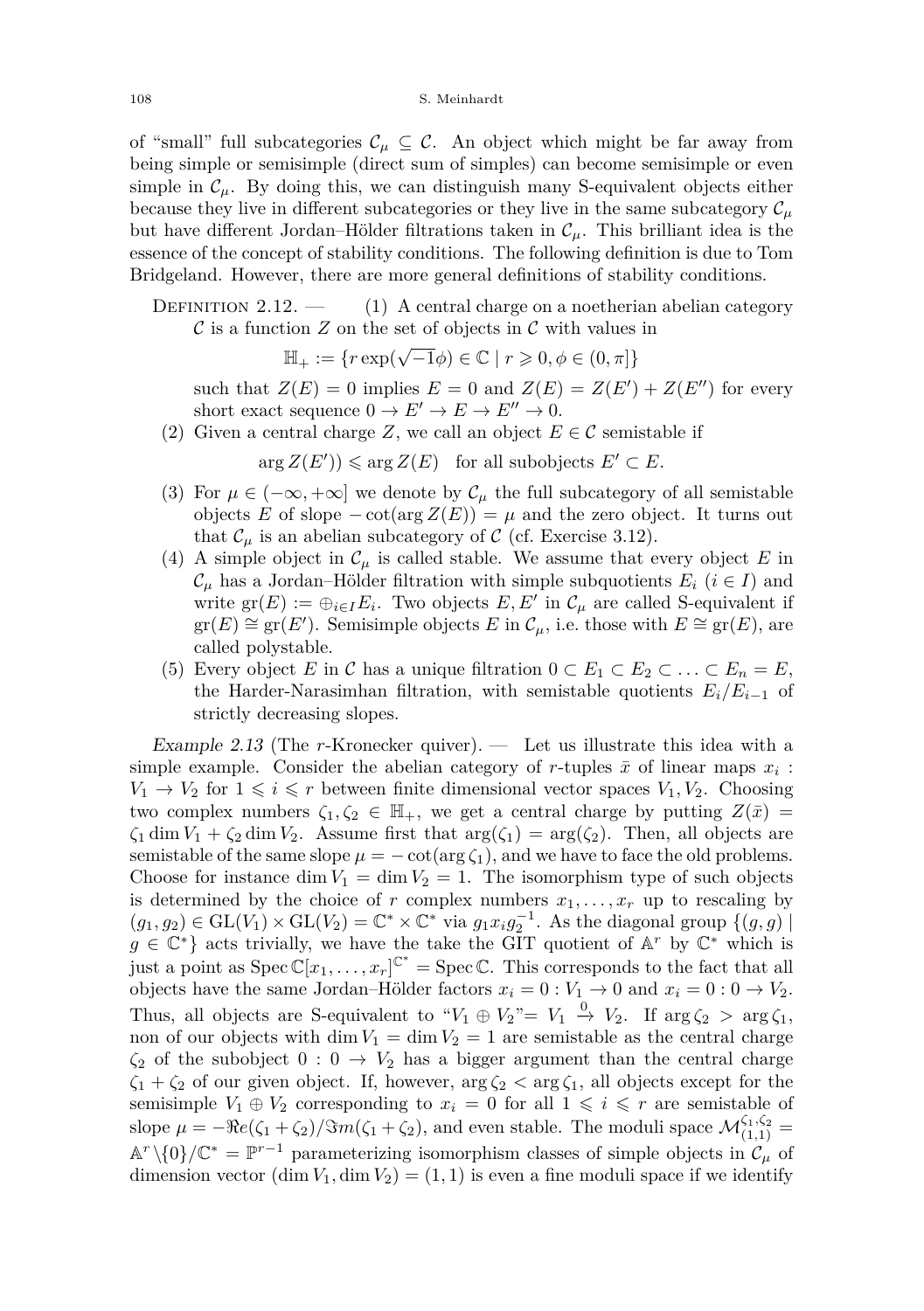two families of *r*-tuples of line bundle morphisms  $x_i: V_1 \to V_2$  on a parameter space  $S$  as soon as they become isomorphic after twisting  $V_1$  and  $V_2$  with some line bundle *L*.

Note that coarse moduli spaces parameterizing S-equivalence classes of objects in  $\mathcal{C}_{\mu}$  might not exist for all central charges, but one can show the existence for generic central charges and reasonable abelian categories.

We should also keep in mind that we paid a price for getting a refined version of S-equivalence, namely S-equivalence in subcategories. Indeed, coarse moduli spaces of (S-equivalence classes of) semistable objects can only "see" semistable objects but no objects with a non-trivial Harder-Narasimhan filtration. Hence, the construction of (coarse) moduli spaces remains unsatisfying.

There is, however, an alternative way to overcome all the problems seen in the previous examples. Following this approach, one can construct a fine moduli "space" with a universal family parameterizing all objects — not only simple or stable ones — up to isomorphism. According to the conservative law of mathematical difficulties, we also have to pay a price for getting such a beautiful solution of our moduli problem. It is hidden in the word "space". In fact, we have to leave our comfort zone of varieties or schemes and have to dive into the universe of more general spaces known as "Artin stacks".

Recall that a scheme *X* is uniquely characterized by its set-valued functor  $h_X$ :  $S \mapsto \text{Mor}(S, X)$  of points. We have seen many set-valued functors before while studying moduli problems. The general pattern was the following. We considered set-valued contravariant functors  $F : S \mapsto \{\text{families of objects in } \mathcal{C}\}/\sim \text{ and a fine}$ moduli space would be a scheme M such that  $F \cong h_{\mathcal{M}}$ , while a coarse moduli space is a scheme M together with a map  $F \to h_M$  which is universal with respect to all maps  $F \to h_X$  of functors. One possibility of generalizing the concept of a space is to consider set-valued functors satisfying similar properties like the functor  $h_X$ . Note that if one has a collection of morphisms  $U_i \to X$  defined on open subsets  $U_i$ covering *S* such that the maps agree on overlaps, one can glue the maps to form a global morphism  $S \to X$ . This sheaf property should also be satisfied by a general set-valued functor to be a reasonable generalization of a scheme. Such set-valued functors are also often called "spaces". A generalized space is called algebraic if it can be written as the "quotient"  $X/\sim$  of a scheme *X* by an (étale) equivalence relation. In other words, algebraic spaces are not to far away from schemes and many results for schemes can be generalized to algebraic spaces. In our situation of forming moduli spaces, this is still not the right approach to take, but shows already into the right direction. Indeed, the problems arising in the construction of universal families are related to the presence of (non-trivial) automorphisms. Thus, we should take automorphisms and isomorphisms more seriously into account.

Recall that a set with isomorphisms between points was just a groupoid studied at the beginning of this section. Hence, instead of looking at set-valued functors on the category of schemes, we should consider groupoid-valued contravariant functors. These functors should satisfy some gluing property which looks a bit more complicated than in the set-theoretic context. The best idea of remembering the gluing property is by looking at an example which is — as before — the baby example for all Artin stacks.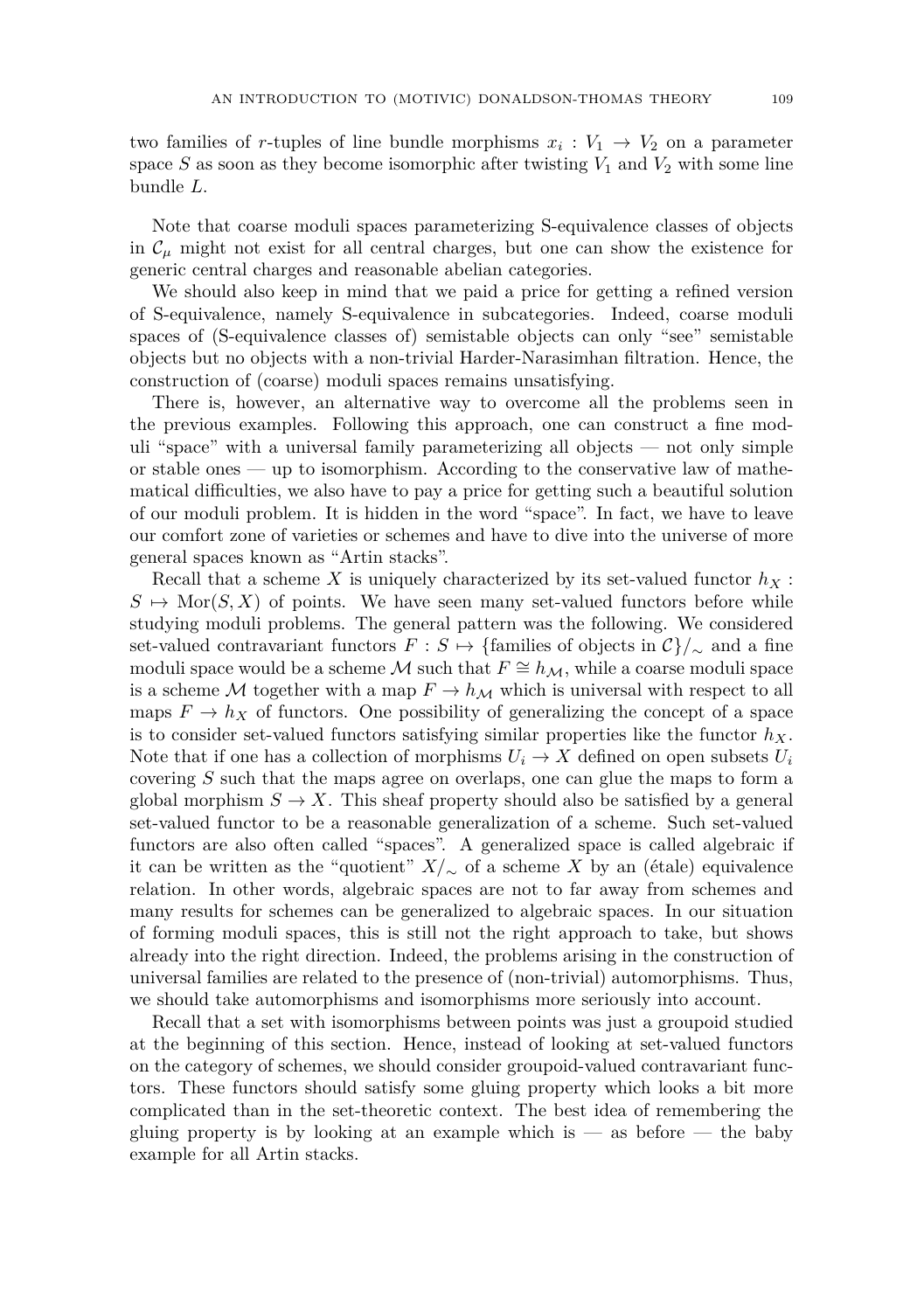<span id="page-10-0"></span>Example 2.14.  $\sim$  Consider the groupoid-valued functor Vect which maps any scheme *S* to the groupoid of vector bundles (the objects) and isomorphisms between them (the morphisms). By pulling back vector bundles along morphisms  $f: S' \to$ *S*, we get indeed a contravariant functor.<sup>2</sup> Given two vector bundles  $V$ ,  $V'$  and an open cover  $\bigcup_{i \in I} U_i = S$  of *S* together with isomorphisms<sup>3</sup>  $\phi_i : V|_{U_i} \to V'|_{U_i}$ on the open subsets  $U_i$  such that they agree after restriction to the overlaps, i.e.  $\phi_i|_{U_{ij}} = \phi_j|_{U_{ij}}$  with  $U_{ij} = U_i \cap U_j$ , we can always find a unique global isomorphism  $\phi: V \to V'$  such that  $\phi_i = \phi|_{U_i}$ . On the other hand, if we have vector bundles  $V_i$  on *U*<sup>*i*</sup> and isomorphisms  $\phi_{ij}: V_i|_{U_{ij}} \to V_j|_{U_{ij}}$  such that the only possible composition  $V_i|_{U_{ijk}} \to V_j|_{U_{ijk}} \to V_k|_{U_{ijk}} \to V_i|_{U_{ijk}}$  of their restrictions to the triple overlaps  $U_{ijk} = U_i \cap U_j \cap U_k$  is the identity (cocycle condition), one can use the transition isomorphisms  $\phi_{ij}$  to glue the  $V_i$  together, i.e. there is a vector bundle V on *S* and a family of isomorphisms  $\phi_i: V|_{U_i} \to V_i$  such that the only possible composition  $V|_{U_{ij}} \to V_i|_{U_{ij}} \to V_j|_{U_{ij}} \to V|_{U_{ij}}$  of their restrictions with  $\phi_{ij}$  is the identity. This was the gluing property for isomorphisms and objects, and if we replace the word "vector bundle" with "object", we get the general form of the gluing property for a groupoid-valued functor.

DEFINITION 2.15. — A stack is a groupoid-valued contravariant functor<sup>4</sup> on the category of schemes satisfying the gluing property for isomorphisms and objects as seen in Example [2.14.](#page-10-0)

In that perspective, a stack is like a (generalized) space with set-valued functors replaced with groupoid-valued functors.

Exercise 2.16. — Thinking of a set as a special groupoid with no nontrivial isomorphisms, show that every generalized space is a stack.

<span id="page-10-1"></span>Exercise 2.17. — Fix a C-algebra *A*. Show that the functor *A* -Rep associating to every scheme *S* the groupoid of vector bundles *V* with algebra homomorphisms  $A \to \Gamma(S, \mathcal{E}nd(V))$  (the objects) and isomorphisms of vector bundles compatible with the algebra homomorphisms (the morphisms) is a stack. Prove the same for bundles  $\mathcal E$  of matrix algebras and algebra homomorphisms  $A \to \Gamma(S, \mathcal E)$  as in Example [2.10.](#page-6-0)

Exercise 2.18.  $-$  Fix a scheme/variety/manifold *X* over  $\mathbb{C}$ . Show that the functor  $Coh<sup>X</sup>$  associating to every scheme *S* the groupoid of coherent sheaves *E* on  $S \times X$  flat over *S* (the objects) and isomorphisms between them (the morphisms) is a stack.

Exercise 2.19. — Fix an algebraic group *G*. Show that the functor  $Spec C/G$ associating to every scheme the groupoid of principal *G*-bundles (the objects) and isomorphisms between them (the morphisms) is a stack.

Example  $2.20$  — The following example is a generalization of the previous exercise. Fix an algebraic group  $G$  and a scheme  $X$  with a (right)  $G$ -action. There

<sup>&</sup>lt;sup>2</sup>Strictly speaking, we only get a pseudofunctor as  $g^* \circ f^*$  is only equivalent to  $(f \circ g)^*$ , but we will ignore this technical problem as one can always resolve it.

<sup>&</sup>lt;sup>3</sup>We will always denote the pull-back along an inclusion  $U \rightarrow S$  of an open subset by  $|_U$ .

<sup>&</sup>lt;sup>4</sup>Again, we ignore the fact that  $g^* \circ f^*$  might only be equivalent to  $(f \circ g)^*$  for a pair  $S'' \stackrel{g}{\to}$  $S' \stackrel{f}{\rightarrow} S$  of composable morphisms.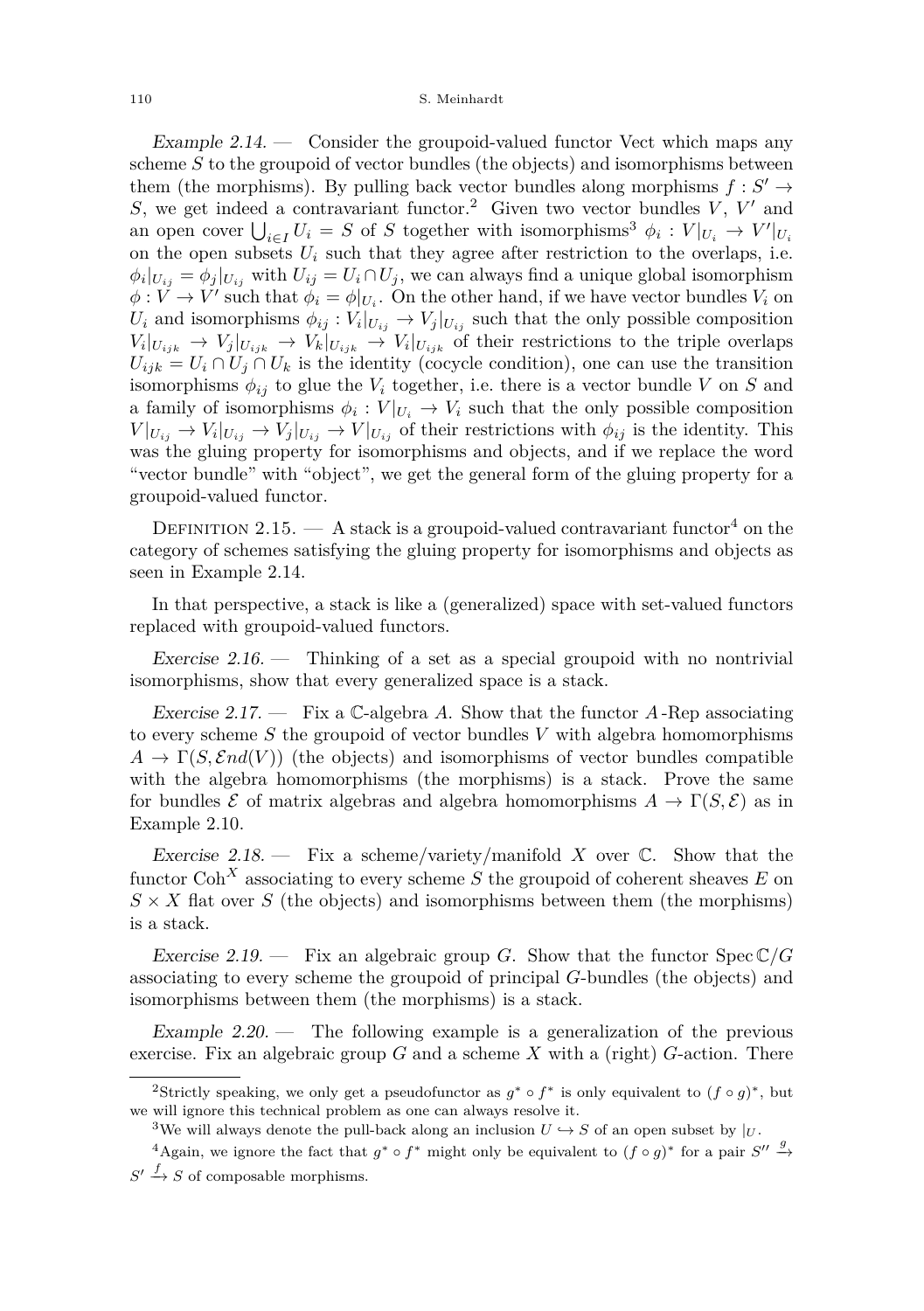is a stack  $X/G$  associating to every scheme *S* the groupoid of pairs  $(P \rightarrow S, m)$ :  $P \rightarrow X$ ), where  $P \rightarrow S$  is a principal *G*-bundle and  $m : P \rightarrow X$  is a *G*-equivariant map, with morphisms being given by *G*-bundle isomorphisms  $u : P \to P'$  satisfying  $m' \circ u = m$ . The pull-back along a morphism  $f : S' \to S$  is given by  $(S' \times_S P \to S')$  $S', m \circ pr_P$ ). The morphism  $m : P \to X$  can also be interpreted as a G-equivariant section of the trivial *X*-bundle  $P \times X \to P$  with diagonal *G*-action on  $P \times X$ . Such *G*-equivariant sections are in bijection to sections of the *X*-bundle  $P \times_G X \to S$ obtained by modding out the *G*-action. Thus, we could also describe *X/G* as the functor associating to *S* the groupoid of principal *G*-bundles *P* together with a section  $m: S \to P \times_G X$ . Morphisms are given by isomorphisms  $u: P \to P'$  of *G*-bundles such that the induced isomorphism  $P \times_G X \to P' \times_G X$  of X-bundles maps *m* to *m'*. The stack  $X/G$  is called the quotient stack of X with respect to the *G*-action.

When is comes to locally trivial families, there is some choice involved, namely the choice of the underlying (Grothendieck) topology. Intuitively, one would start with the Zariski topology, but the étale or even the smooth topology have their advantages, too. In fact, the quotient stack  $X/G$  defined above is usually taken with respect to the smooth or, equivalently, étale topology.<sup>5</sup> However, for so-called "special" groups  $G$  like  $GL(n)$  we could equivalently take the Zariski topology as every étale locally trivial principal *G*-bundle is then already Zariski locally trivial. Notice that  $PGL(d)$  is not special and we should better take the étale topology when it comes to principal  $PGL(d)$ -bundles and quotient stacks  $X/PGL(d)$ .

Definition 2.21. — A 1-morphism (or morphism for short) from a stack *F* to a stack  $F'$  is a natural transformation  $\eta : F \to F'$ , i.e. a family of functors  $\eta_S: F(S) \to F'(S)$  compatible with pull-backs along  $f: S' \to S$  up to equivalence of functors. In other words, the functors  $F'(f) \circ \eta_S$  and  $\eta_{S'} \circ F(f)$  from  $F(S)$ to  $F'(S')$  are equivalent. A 2-morphism  $\alpha : \eta \to \eta'$  between 1-morphisms is an invertible natural transformation  $\alpha_S : \eta_S \to \eta_S'$  for every scheme *S*, compatible with pull-backs. In particular, given two stacks  $F, F'$ , we get a groupoid of morphisms  $\underline{\text{Mor}}(F, F')$  with 1-morphisms being the objects and 2-morphisms being the morphisms. Hence, the category of stacks is a 2-category.

Thinking of a set as being a groupoid having only identity morphisms, we can associate to every scheme *X* a contravariant functor  $h_X : S \mapsto \text{Mor}(S, X)$ . As we can glue morphisms,  $h_X$  is indeed a stack. The following lemma is very important.

LEMMA 2.22 (Yoneda Lemma). — The covariant functor  $h: X \mapsto h_X$  from schemes to stacks provides a full embedding of the category of schemes into the (2-) category of stacks. Moreover, there is an equivalence of groupoids  $\text{Mor}(h_X, F) \cong$ *F*(*X*) for every scheme *X* and every stack *F*, natural in *X* and *F*.

Exercise 2.23. — Try to prove the Yoneda Lemma.

The lemma is basically saying that the 2-category of stacks is an enlargement of the category of schemes, and we will drop the functor *h* from notation. Though the definition of a stack looks very abstract, the reader should not think of a stack  $F$  as a complicated functor, but rather as some object of a bigger 2-category

<sup>&</sup>lt;sup>5</sup>The equivalence of the étale and the smooth topology is a consequence of  $[34, Tag 055V]$  $[34, Tag 055V]$ .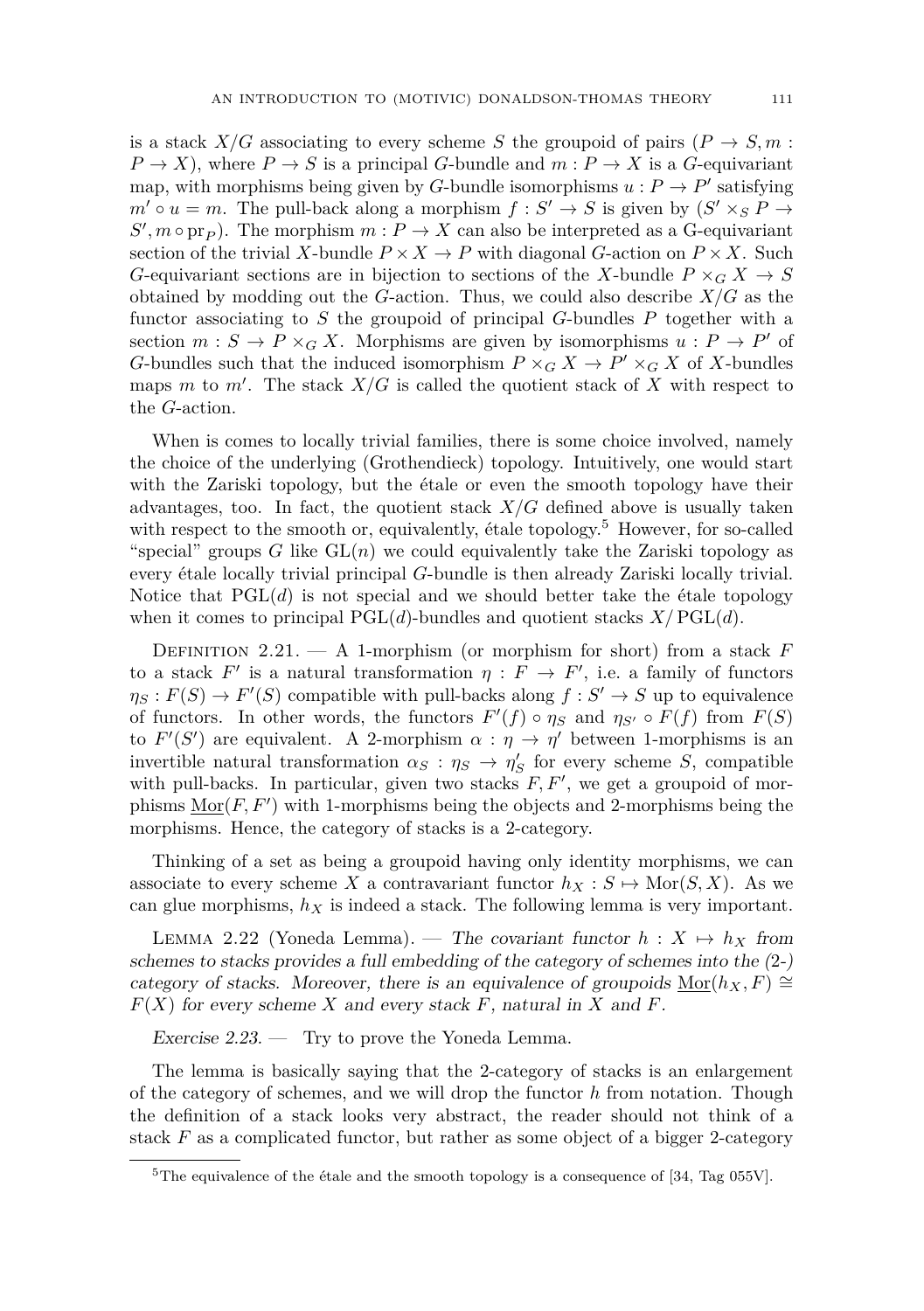containing the category of schemes. The groupoid-valued functor associated to *F* can be (re)constructed by taking  $X \mapsto \text{Mor}(X, F)$ . In other words, assume that you have a 2-category C with 2-morphisms being invertible, containing  $\text{Sch}_{\mathbb{C}}$  as a full subcategory, and such that 1-morphisms starting at schemes and 2-morphisms between such 1-morphisms can be glued in a natural way. To every object  $F \in$  $\mathrm{Obj}(\mathcal{C})$  we can associate the groupoid-valued functor  $\underline{\mathrm{Mor}}(-, F)|_{\mathrm{Sch}_\mathbb{C}}$  on the category of schemes. It satisfies the gluing axioms given above, and, hence, defines a stack. Thus, we get a covariant functor from  $\mathcal C$  to the category of stacks showing that stacks form some sort of "natural" enlargement.

- Exercise 2.24. (1) Let *X* be a scheme with a right action of an algebraic group *G*. Consider the trivial principal *G*-bundle  $pr_X : X \times G \rightarrow X$  on *X* and the *G*-equivariant map  $m: X \times G \rightarrow X$  given by the group action. According to our definition of a quotient stack, the pair  $(X \times G \to X, m)$ defines an element  $\rho$  in  $X/G(X)$ . Check the Yoneda Lemma by constructing a morphisms  $\rho: X \to X/G$  which is called the "standard atlas" of  $X/G$ .
	- (2) Given two schemes *X, Y* and two algebraic groups *G, H* acting on *X* and *Y* respectively. Assume that  $\phi: G \to H$  is a group homomorphism and that  $f: X \to Y$  is a morphism of schemes satisfying  $f(xg) = f(x)\phi(g)$  for all  $g \in G$  and  $x \in X$ . Construct a natural 1-morphism  $f: X/G \to Y/H$  of stacks such that



commutes.

**Warning:** Not every morphism  $X/G \to Y/H$  is of this form.

- (3) Consider the special case  $H = \{1\}$ , and show that  $f \mapsto f := f \circ \rho_X$  defines an equivalence from  $\underline{\text{Mor}}(X/G, Y)$  to the set  $\text{Mor}(X, Y)^G$  of G-invariant morphisms, thought as a groupoid.
- (4) More generally, given a scheme *Y* and a stack *F*, show that  $\underline{\text{Mor}}(F, Y)$  is essentially a set, i.e. the only 2-morphisms are the identity morphisms.

Let us come back to moduli spaces. The moduli problem of classifying *G*-torsors *P* together with *G*-equivariant maps  $P \rightarrow X$  for some fixed scheme *X* with an action of an algebraic group *G*, has a natural generalized "moduli space", namely the quotient stack  $X/G$ . This is not a deep insight, but just the definition of the associated moduli functor. Note that the isomorphism classes of the C-valued points of *X/G*, i.e. *X/G*(Spec  $\mathbb{C}$ )/∼, is the set of *G*-orbits in *X* justifying the notation.

Quotient stacks are also very helpful when it comes to other moduli problems as the following example shows, and their usefulness cannot be overestimated.

<span id="page-12-0"></span>Example 2.25. — Consider the stack of finite dimensional representations of a C-algebra *A*. Assume that *A* is finitely presented, i.e. *A* is generated by a set<sup>6</sup> *Q*<sub>1</sub> of finitely many elements  $\alpha_1, \ldots, \alpha_n$  satisfying a finite set of relations  $R =$ 

 $6$ The notation in this example has been chosen with an eye towards the next section.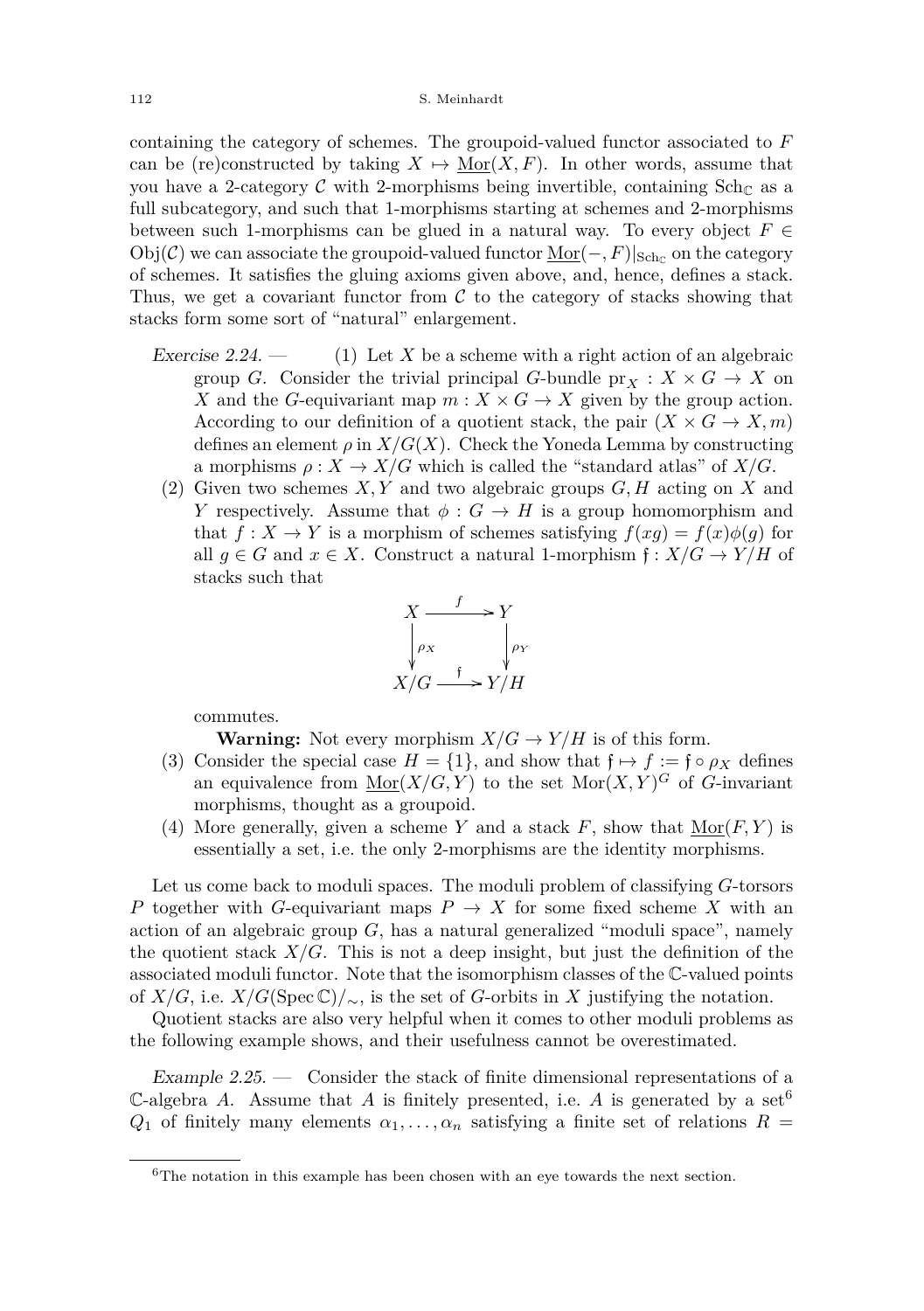${r_1, \ldots, r_m}$ . Fix a "dimension"  $d \in \mathbb{N}$  and put

$$
X_d = \text{Hom}_{\mathbb{C}}(\mathbb{C}^d, \mathbb{C}^d)^n = \prod_{\alpha \in Q_1} \text{Hom}_{\mathbb{C}}(\mathbb{C}^d, \mathbb{C}^d)
$$

as well as

 $X_d^R = \{(M_\alpha)_{\alpha \in Q_1} \in X_d \mid r_j(M_{\alpha_1}, \ldots, M_{\alpha_n}) = 0 \text{ for all } 1 \leq j \leq m\}.$ 

We claim that the moduli stack  $A$ -Rep<sub>d</sub> of *d*-dimensional representations of  $A$  is equivalent to the quotient stack  $X_d^R$ / $GL(d)$  with  $GL(d)$  acting by conjugation on  $\text{Hom}_{\mathbb{C}}(\mathbb{C}^d,\mathbb{C}^d)$ . Indeed, a family of *d*-dimensional representations on  $S \in \text{Sch}_{\mathbb{C}}$  is uniquely determined by a vector bundle *V* of rank *d* on *S* and vector bundle endomorphisms  $\hat{\alpha}$  associated to  $\alpha \in Q_1$  satisfying the relations  $r_1, \ldots, r_m$ . Consider the frame bundle  $\text{Fr}(V) = \{(s, \tau) \mid s \in S, \tau \in \text{Hom}_{\mathbb{C}}(\mathbb{C}^d, V_s) \text{ is invertible}\}\$  of *V* parameterizing all possible choices of a basis in all possible fibers of *V* . It comes with a projection to *S* and a right action of  $GL(d)$  by composition with  $\tau \in Hom_{\mathbb{C}}(\mathbb{C}^d, V_s)$ .

Exercise 2.25.1. — Show that  $Fr(V)$  is a principal  $GL(d)$ -bundle.

There is also a  $GL(d)$ -equivariant map  $m(V, (\hat{\alpha})_{\alpha \in Q_1})$  from  $Fr(V)$  into  $X_d^R$  map- $\text{ping a pair } (s, \tau) \text{ to } (M_\alpha := \tau^{-1} \circ \hat{\alpha}|_{V_s} \circ \tau)_{\alpha \in Q_1}.$ 

Exercise  $2.25.2.$  — Convince yourself that the map

 $(V, (\hat{\alpha})_{\alpha \in Q_1}) \mapsto (\text{Fr}(V), m(V, (\hat{\alpha})_{\alpha \in Q_1}))$ 

extends to a functor from the groupoid of families of *d*-dimensional *A*-representations into the groupoid  $X_d^R/GL(d)(S)$ . Show furthermore that this functor is compatible with pull-backs, and, thus, defines a morphism  $A \text{-Rep}_d \to X_d^R / GL(d)$ of stacks.

Conversely, given a principal  $GL(d)$ -bundle *P* on *S* and a  $GL(d)$ -equivariant map  $m: P \to X_d^R$ , we can consider the trivial vector bundle  $P \times \mathbb{C}^d$  on P which comes with a natural GL(*d*)-action compatible with the projection to *P*. Moreover, picking the component of *m* associated to  $\alpha \in Q_1$ , we get an endomorphism  $\hat{\alpha}$ of this trivial bundle. GL(*d*)-equivariance of *m* ensures that *α*ˆ commutes with the GL(*d*)-action on  $P \times \mathbb{C}^d$ . By taking the GL(*d*)-quotient, we obtain a vector bundle  $V = P \times_{GL(d)} \mathbb{C}^d$  of rank *d* on *S* along with vector bundle endomorphisms  $\hat{\alpha}$  satisfying the relations  $r_1, \ldots, r_m$ .

Exercise  $2.25.3.$  — Show that this construction extends to a functor between groupoids, compatible with pull-backs. Hence, we obtain a morphism from the quotient stack  $X_d^R / GL(d)$  to  $A$ -Rep<sub>d</sub>. Prove that this morphism provides an inverse (up to 2-isomorphism) of the morphism constructed above.

Thus, the claim is proven and the stack *A* -Rep of *A*-representations is isomorphic to  $\bigsqcup_{d\in\mathbb{N}} X_d^R / GL(d)$ .

<span id="page-13-0"></span>Exercise 2.26. — Use a similar idea of frame bundles parameterizing tuples  $(s \in S, \text{Mat}_{\mathbb{C}}(r, r) \xrightarrow{\sim} \mathcal{E}_s$  for a locally trivial family  $\mathcal E$  on  $S$  of  $\mathbb C$ -algebras isomorphic to  $\text{Mat}_{\mathbb{C}}(r,r)$  to show that the stack of projective A-representations is given by  $\bigcup_{d \in \mathbb{N}} X_d^R / \mathrm{PGL}(d)$ . As in Exercise [2.24\(](#page-0-0)2), we obtain a morphism  $X_d^R / \mathrm{GL}(d) \to$  $X_d^R$  / PGL(*d*) by means of the group homomorphism  $GL(d) \rightarrow PGL(d)$ . Show that this morphism is mapping the *A*-representation on *V* to the projective *A*representation on  $\mathbb{P}(V)$ , in other words, forget *V* and keep  $\mathcal{E}nd(V)$  together with the algebra homomorphism  $A \to \Gamma(S, \mathcal{E}nd(V)).$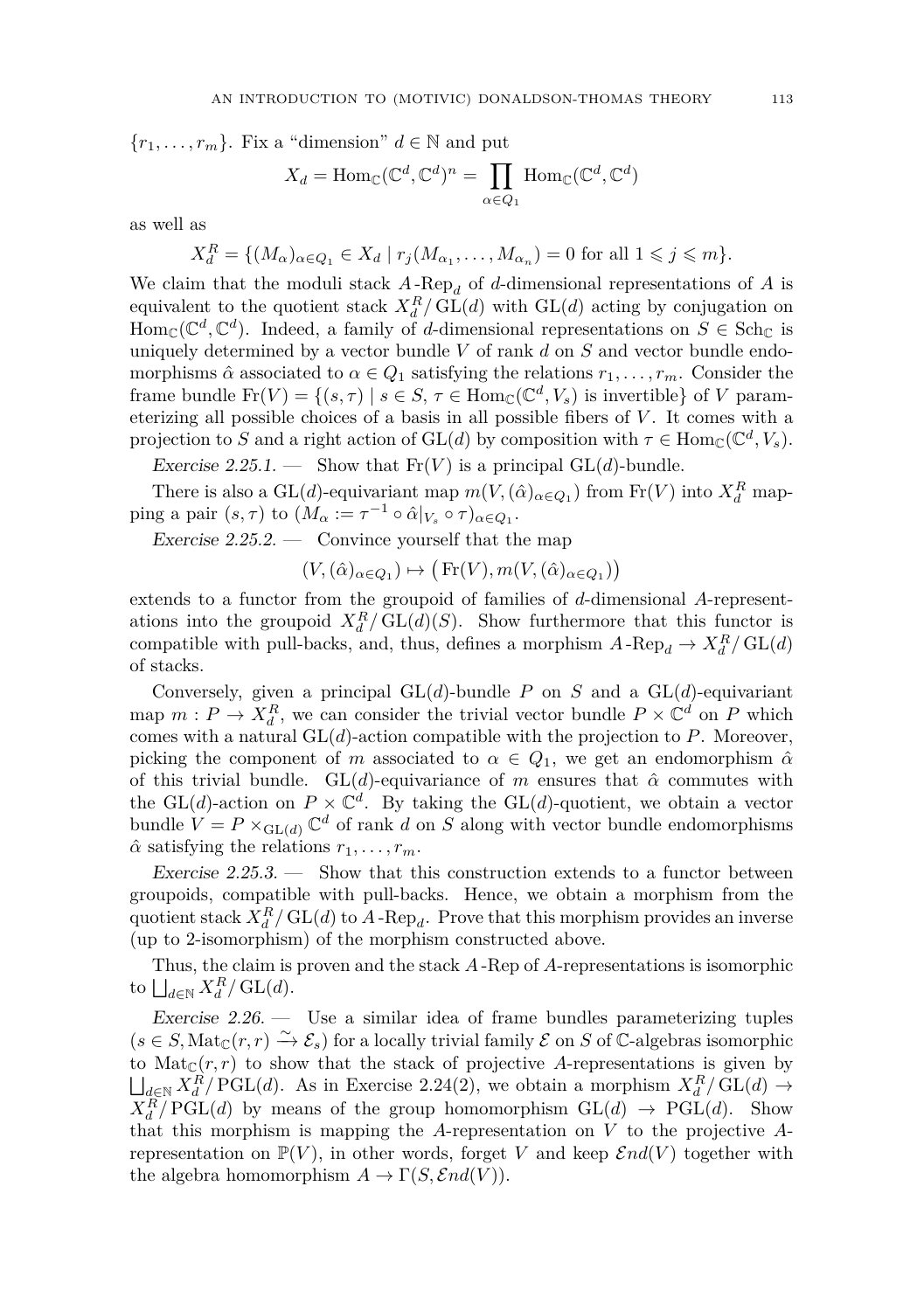Example 2.27. — The "geometry" of the moduli stack  $\text{Coh}^X$  of coherent sheaves on a smooth projective variety  $X$  is more involved. First of all, it decomposes into components  $\text{Coh}_c^X$  indexed by numerical data like Chern classes similar to the dimension of a representation. Unfortunately, a component can not be written as a quotient stack. However, every component  $\text{Coh}_c^X$  is the nested union of "open" substacks  $\text{Coh}_{c,i}^X, i \in \mathbb{N}$ , which can be written as a quotient stack  $Y_{c,i}/\text{GL}(n_{c,i})$ . Note that  $n_{c,i}$  grows with *i*. More details can be found is section 9 of [\[11\]](#page-56-3).

The following definition of a fiber product is very important.

DEFINITION 2.28 (fiber product). — Given two morphisms  $f : \mathfrak{X} \to \mathfrak{Z}$  and  $\mathfrak{g}: \mathfrak{Y} \to \mathfrak{Z}$  of groupoid-valued functors, we define the fiber product  $\mathfrak{X} \times_{\mathfrak{Z}} \mathfrak{Y}$  as the groupoid-valued functor such that

Obj 
$$
\mathfrak{X} \times_{\mathfrak{Z}} \mathfrak{Y}(S)
$$
  
= { $(x, y, w) | x \in \text{Obj } \mathfrak{X}(S), y \in \text{Obj } \mathfrak{Y}(S), w \in \text{Mor}_{\mathfrak{Z}(S)}(\mathfrak{f}_S(x), \mathfrak{g}_S(y))$ },

and

$$
Mor_{\mathfrak{X}\times_{3}\mathfrak{Y}(S)}((x,y,w),(x',y',w'))
$$
  
= {(u,v) \in Mor\_{\mathfrak{X}(S)}(x,x') \times Mor\_{\mathfrak{Y}(S)}(y,y') | f\_S(x) \xrightarrow{w} \mathfrak{g}\_S(y) commutes}  
f\_S(u) \nvert \nvert \nvert g\_S(v)  
f\_S(x') \xrightarrow{w'} \mathfrak{g}\_S(y')

for every  $S \in \text{Sch}_{\mathbb{C}}$ .

Exercise  $2.29.$  — Show the main properties of the fiber product.

- (1) Prove that  $\mathfrak{X} \times_{\mathfrak{Z}} \mathfrak{Y}$  is a stack if  $\mathfrak{X}, \mathfrak{Y}, \mathfrak{Z}$  were stacks.
- (2) Construct two morphisms  $pr_{\mathfrak{X}} : \mathfrak{X} \times_{\mathfrak{Z}} \mathfrak{Y} \to \mathfrak{X}$  and  $pr_{\mathfrak{Y}} : \mathfrak{X} \times_{\mathfrak{Z}} \mathfrak{Y} \to \mathfrak{Y}$  of groupoid-valued functors and a 2-morphism  $\omega : f \circ pr_{\mathfrak{X}} \to \mathfrak{g} \circ pr_{\mathfrak{Y}}$ . Show that the following universal property holds. Given a groupoid-valued functor  $\mathfrak{T}$ , two morphisms  $\mathfrak{p}: \mathfrak{T} \to \mathfrak{X}$ ,  $\mathfrak{q}: \mathfrak{T} \to \mathfrak{Y}$  and a 2-morphism  $\eta: \mathfrak{f} \circ \mathfrak{p} \to \mathfrak{g} \circ \mathfrak{q}$ , there is a unique morphism  $\mathfrak{r}: \mathfrak{T} \to \mathfrak{X} \times_{\mathfrak{Z}} \mathfrak{Y}$  such that  $\mathrm{pr}_{\mathfrak{X}} \circ \mathfrak{r} = \mathfrak{p}$  and  $pr_{\mathfrak{Y}} \circ \mathfrak{r} = \mathfrak{q}.$



When it comes to quotient stacks, the following examples are very useful.

Exercise 2.30. — (1) Assume  $\mathfrak{X} = X, \mathfrak{Y} = Y \in \text{Sch}_{\mathbb{C}}$  and  $\mathfrak{Z} = Z/G$  for some algebraic group *G* acting on a scheme *Z*. The morphisms  $f: X \rightarrow$  $Z/G$  and  $\mathfrak{g}: Y \to Z/G$  are given by principal *G*-bundles  $P \to X$  and  $Q \rightarrow Y$  together with *G*-equivariant morphisms  $f : P \rightarrow Z$  and  $g : Q \rightarrow Z$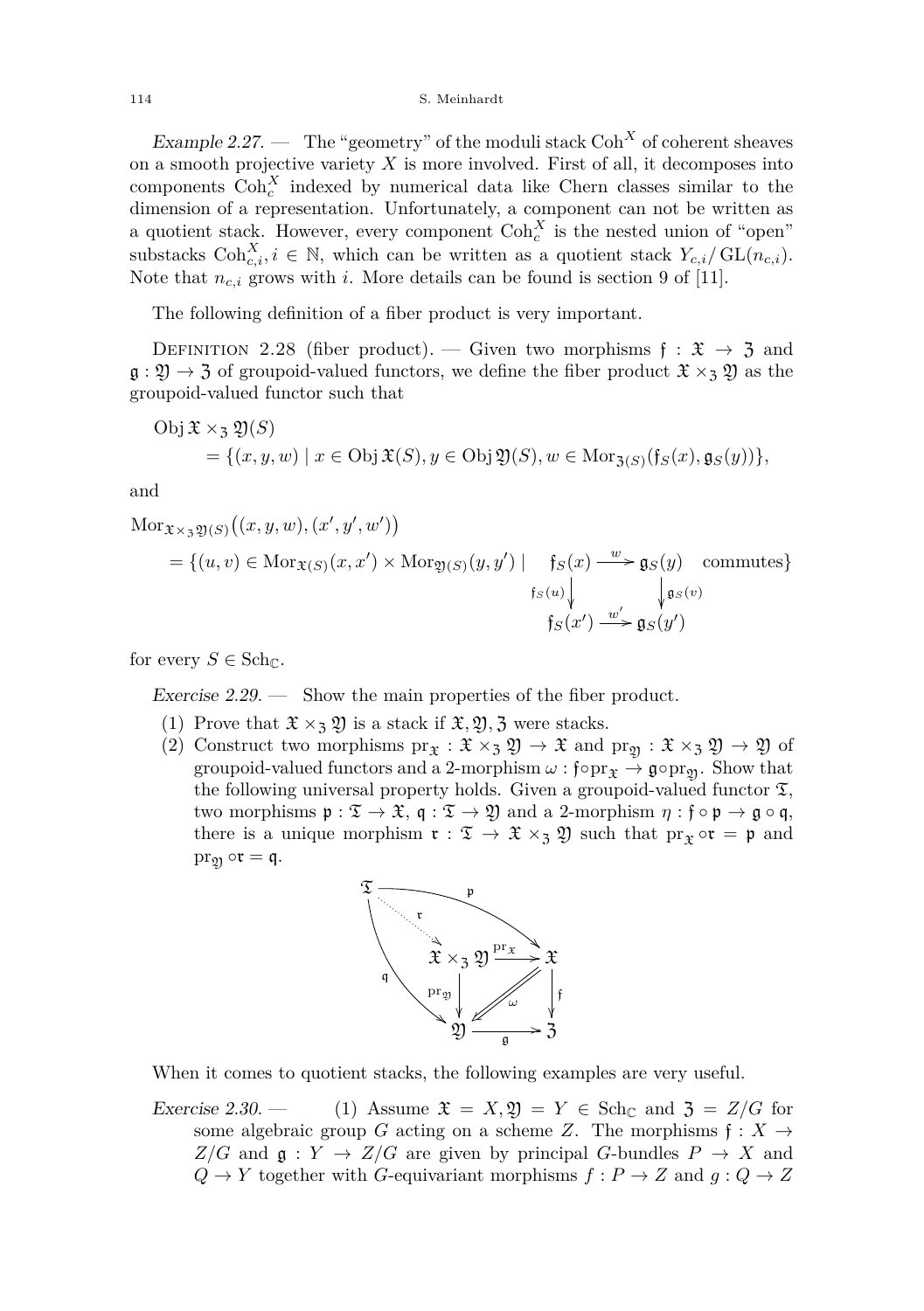respectively. Show that the fiber product  $X \times_{Z/G} Y$  is given by the scheme  $Iso_{f,g}(P,Q) \subseteq Iso(P,Q)$  over  $X \times Y$  given by

## $\{(x, y, w) \mid x \in X, y \in Y, w : P_x \xrightarrow{\sim} Q_y \text{ } G$ -equivariant such that  $f|_{P_x} = g|_{Q_x} \circ w\}.$

(2) Assume furthermore  $X = Z$  and  $P = X \times G \xrightarrow{\text{pr}_X} X$  with  $f: X \times G \to X$ being the group action. Hence, f is the standard atlas  $\rho: X \to X/G$ . Show that  $Iso_{f,g}(P,Q)$  is isomorphic to  $Q$ , and



is the fiber product diagram, i.e. a cartesian square. Hence,  $\rho: X \to X/G$ is the universal principal *G*-bundle.

<span id="page-15-0"></span>Example 2.31. — Let  $\phi: G \to K$  and  $\psi: H \to K$  be homomorphisms between algebraic groups *G*, *H*, *K* acting on *X*, *Y* and *Z* respectively. Moreover, let *f* :  $X \rightarrow Z$  and  $g: Y \rightarrow Z$  be two morphisms such that  $f(xg) = f(x)\phi(g)$  and  $g(yh) = g(y)\psi(h)$  for all  $x \in X$ ,  $y \in Y$ ,  $g \in G$  and  $h \in H$ . As we have seen in Exercise [2.24,](#page-0-0) this induces morphisms  $f : X/G \to Z/K$  and  $g : Y/H \to Z/K$ . Then,  $X/G \times_{Z/K} Y/H$  is the quotient stack  $(X \times Y) \times_{(Z \times Z)} (Z \times K)/(G \times H)$  using the group actions

$$
(x, y)(g, h) = (xg, yh),(z, k)(g, h) = (z\phi(g), \phi(g)^{-1}k\psi(h)),(z_1, z_2)(g, h) = (z_1\phi(g), z_2\psi(h))
$$

of  $G \times H$  on  $X \times Y$ ,  $Z \times K$  and  $Z \times Z$ , respectively, and the  $G \times H$ -equivariant morphisms

$$
X \times Y \ni (x, y) \mapsto (f(x), g(y)) \in Z \times Z,
$$
  

$$
Z \times K \ni (z, k) \mapsto (z, zk) \in Z \times Z.
$$

<span id="page-15-2"></span>Exercise  $2.32$ . — Use the previous example to show that every fiber of the morphism  $X_d^R/\mathrm{GL}(d) \to X_d^R/\mathrm{PGL}(d)$  constructed in Exercise [2.26](#page-13-0) is isomorphic to Spec  $\mathbb{C}/\mathbb{G}_m$ . Interpret this result in terms of (projective) *A*-representations. (cf. Example [2.10\)](#page-6-0)

The following definition is slightly stronger than the one used in the literature as we do not have algebraic spaces at our disposal. However, it will be sufficient for our purposes.

DEFINITION 2.33. — A morphism  $f: \mathfrak{X} \to \mathfrak{Z}$  is called representable if for every morphisms  $g: Y \to \mathfrak{Z}$  from a scheme *Y* into  $\mathfrak{Z}$ , the fiber product  $\mathfrak{X} \times_{\mathfrak{Z}} Y$  is (represented by) a scheme. In such a situation, we call f smooth, surjective etc. if  $\mathfrak{X} \times_{\mathfrak{Z}} Y \xrightarrow{\text{pr}_Y} Y$  is smooth, surjective etc.

<span id="page-15-1"></span>Exercise 2.34. — Here are some examples of representable morphisms.

(1) Show that every morphism between schemes is representable.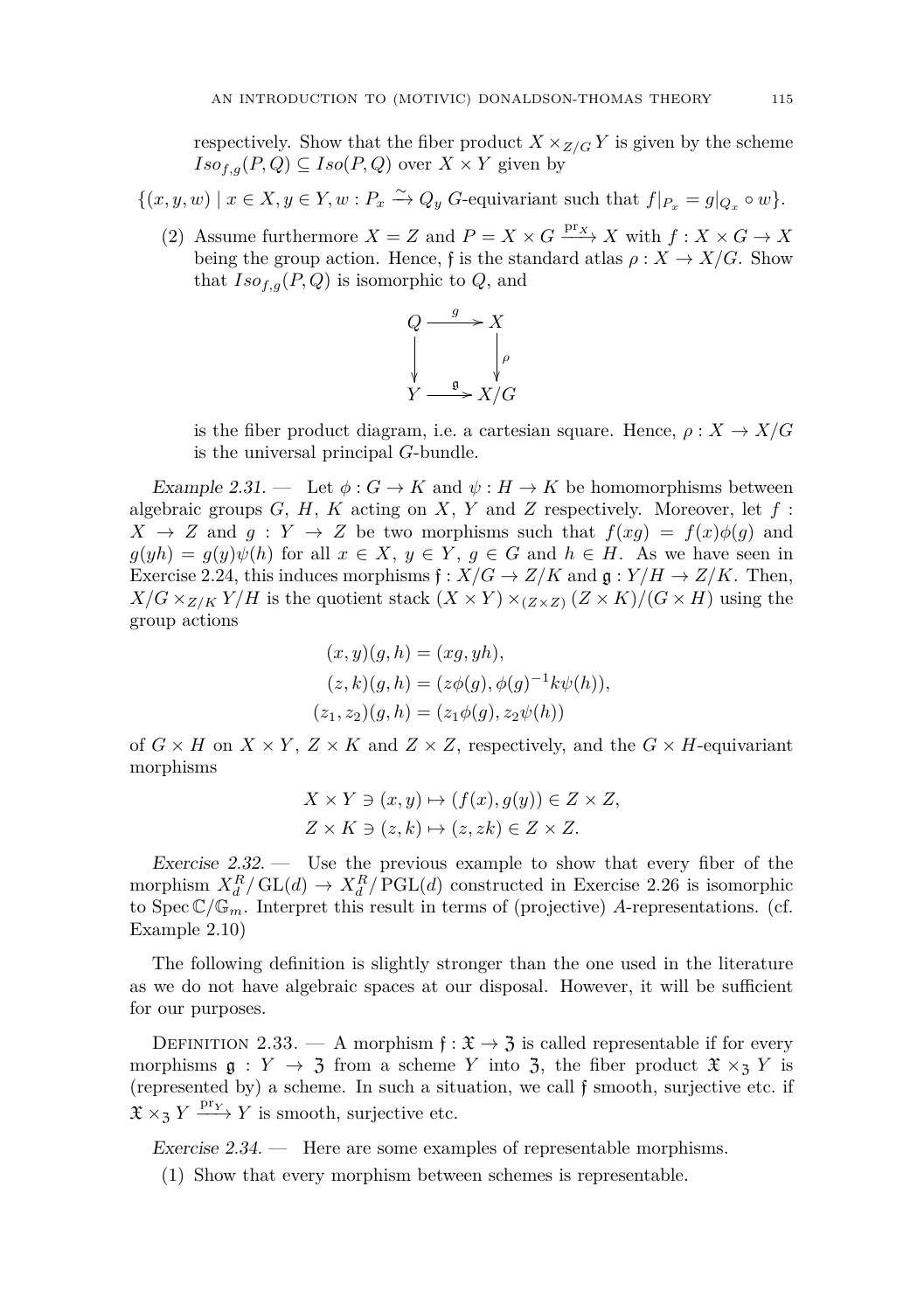#### 116 S. Meinhardt

- (2) Prove that the standard atlas  $\rho: X \to X/G$  is representable, smooth and surjective. Hint: Every algebraic group is a smooth scheme.
- (3) Use Example [2.31](#page-15-0) to show that  $f: X/G \to Z/K$  is representable if  $\phi: G \to$ *K* is injective. Give a counterexample for the converse statement.
- (4) Prove that the diagonal  $\Delta_3 : \mathfrak{Z} \to \mathfrak{Z} \times_{\text{Spec } \mathbb{C}} \mathfrak{Z}$  is representable if and only if every morphism  $f: X \to \mathfrak{Z}$  from a scheme X is representable. Hint:  $X \times_3 Y = (X \times Y)_{(3 \times 3)}$ .

DEFINITION 2.35.  $-$  A stack  $\mathfrak X$  is called algebraic or an Artin stack if

- (i)  $\Delta_{\mathfrak{X}} : \mathfrak{X} \to \mathfrak{X} \times \mathfrak{X}$  is representable (cf. Exercise [2.34\(](#page-15-1)4)) and
- (ii) there is a smooth, surjective morphism  $\rho: X \to \mathfrak{X}$  from a scheme *X*.

In such a situation, we call  $\rho: X \to \mathfrak{X}$  an atlas of  $\mathfrak{X}$ .

In a suitable sense, the algebraic stack  $\mathfrak X$  is a quotient of its atlas  $X$  similar to the concept of an algebraic space. However, the quotient is taken in the category of groupoids and not in the category of sets as before. As we have seen in Exercise [2.34,](#page-15-1) every quotient stack is an Artin stack with standard atlas  $\rho: X \to X/G$ . By taking  $X^R = \bigsqcup_{d \in \mathbb{N}} X_d^R \to A$  -Rep, the moduli stack of finite dimensional representations of a finitely represented C-algebra *A* is also algebraic. Finally, using  $Y = \bigsqcup_{c,i} Y_{c,i} \rightarrow$  $Coh<sup>X</sup>$ , we see that the moduli stack of coherent sheaves on a smooth projective variety *X* is also an Artin stack.

#### 3. Quivers and their moduli

<span id="page-16-1"></span><span id="page-16-0"></span>3.1. **Quivers and** C**-linear categories.** Recall that a groupoid is a category generalizing groups and sets. Similarly, there is a categorical concept interpolating between C-algebras and sets. These are the so-called C-linear categories. A category A is called C-linear if the morphism sets  $Mor_A(x, y)$  have the structure of a C-vector space such that the composition of morphisms is C-bilinear. As usual, we write  $\text{Hom}_{\mathcal{A}}(x, y)$  for the C-vector space of morphisms from x to y and End<sub>A</sub>(*x*) = Hom<sub>A</sub>(*x, x*) for the C-algebra of endomorphisms of  $x \in \text{Obj}(\mathcal{A})$ . A C-linear category with one object is just a C-algebra. On the other hand, C-linear categories with as less morphisms as possible are uniquely classified by their set of objects since any morphism must be zero or a multiple of the identity of some object. Another standard example of a C-linear category is given by the category Vect<sub> $\mathbb C$ </sub> of finite dimensional  $\mathbb C$ -vector spaces. A finite dimensional representation of a C-linear category A is simply given by a functor  $V : A \rightarrow \text{Vect}_{\mathbb{C}}$ . Indeed, if the category A has only one object  $\star$ ,  $V(\star)$  is just a finite dimensional representation of the endomorphism algebra  $\text{End}_{\mathcal{A}}(\star)$ . As we have seen in the previous section, generators of algebras are very useful when it comes to the construction of moduli stacks. The analogue in the context of C-linear categories is called a quiver. A quiver consists of a set of objects *Q*<sup>0</sup> and a set of "arrows" *Q*<sup>1</sup> along with maps  $s, t: Q_1 \rightarrow Q_0$  indicating the source and the target of an arrow. We do not require a composition law nor identity morphisms. Given a  $\mathbb{C}\text{-linear category }\mathcal{A}$ , a quiver in A satisfies  $Q_0 \subseteq Obj(\mathcal{A}), Q_1 \subseteq \text{Mor}(\mathcal{A})$  and s, t are given by restriction of the corresponding maps on  $\text{Mor}(\mathcal{A})$  to  $Q_1$ . We say that  $\mathcal{A}$  is generated by a quiver  $Q$ , if the smallest C-linear category containing *Q* is A which implies  $Q_0 = \text{Obj}(\mathcal{A})$ . There is a biggest C-linear category generated by a given quiver *Q*, the so-called path category  $\mathbb{C}Q$  of *Q*. A morphism of  $\mathbb{C}Q$  from  $x \in Q_0$  to  $y \in Q_0$  is a  $\mathbb{C}$ -linear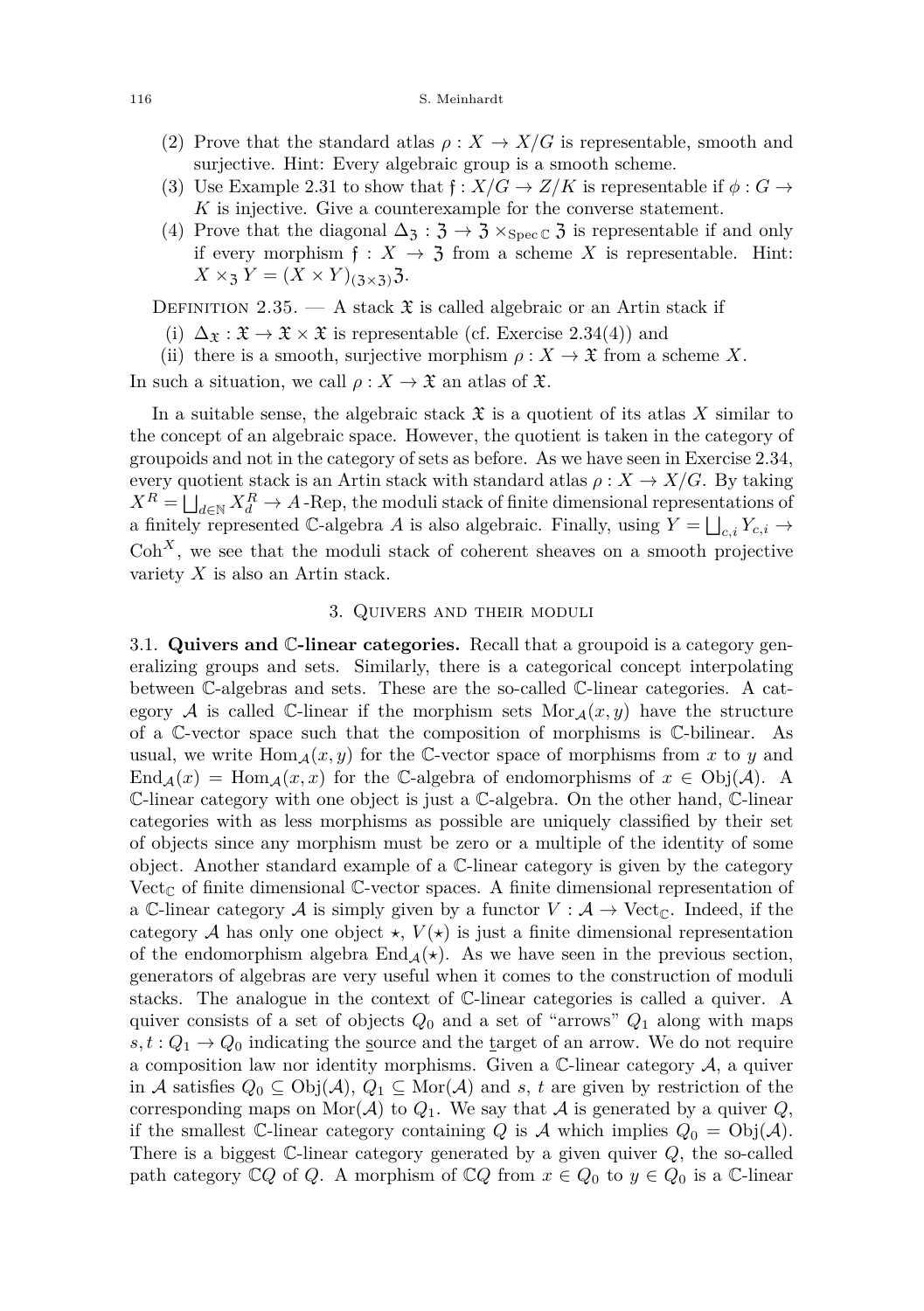combination of chains  $x = x_1 \rightarrow x_2 \rightarrow \ldots \rightarrow x_{n-1} \rightarrow x_n = y$  of composable arrows in *Q*1. We also need to add an identity morphism and its C-linear multiples.

Exercise 3.1. — Construct a category of quivers such that  $Q \mapsto \mathbb{C}Q$  is a functor from this category to the category of (small) C-linear categories. Construct a right adjoint of this functor.

Exercise 3.2. — Show that there is a bijection between representations of C*Q* and representations *V* of *Q* associating to every  $i \in Q_0$  a vector space  $V_i$  and to every arrow  $\alpha : i \to j$  in  $Q_1$  a C-linear map  $V(\alpha) : V_i \to V_j$ .

Given a C-linear category  $A$  and a generating quiver  $Q$  in  $A$ , we get a full functor  $\mathbb{C}Q \twoheadrightarrow \mathcal{A}$  which is a bijection on the set of objects. The kernel is a  $\mathbb{C}$ linear subcategory I in  $\mathbb{C}Q$  which has the property  $a \circ b \in \text{Mor}(\mathcal{I})$  if  $a \in \text{Mor}(\mathcal{I})$ or  $b \in \text{Mor}(\mathcal{I})$  categoritying the concept of an ideal. A generating quiver for  $\mathcal{I}$  is uniquely determined by its set of arrows  $R \subseteq \text{Mor}(\mathbb{C}Q)$  which are called relations. Conversely, every quiver *Q* with relations gives rise to a  $\mathbb{C}\text{-linear category }\mathbb{C}Q/(R)$ uniquely defined up to isomorphism. Conversely, every  $\mathbb{C}\text{-linear category }\mathcal{A}$  can be written like this (up to isomorphism) in many ways.

Throughout this paper we will only consider finite quivers, i.e.  $|Q_0| < \infty$  and  $|Q_1| < \infty$  and similarly for the relations. Hence, the C-linear categories A which can be described by a finite quiver with finitely many relations are exactly the finitely presented C-linear categories.

Exercise 3.3. — Show that the category of  $\mathbb{C}$ -linear categories A with finite set of objects is equivalent to the category of C-algebras together with a distinguished finite set  $\{e_i\}_{i \in I}$  of mutually orthogonal idempotent elements  $e_i$  such that  $1 = \sum_{i \in I} e_i$ . Hint: Put  $A := \bigoplus_{i,j \in \text{Obj}(\mathcal{A})} \text{Hom}_{\mathcal{A}}(i,j)$  and  $e_i = \text{id}_i$  for all  $i \in \mathcal{A}$ . Moreover, prove that the category of representations of such a C-linear category is isomorphic to the category of representations of the associated algebra.

Using the last exercise, we can also talk about the path C-algebra of a quiver with finite set  $Q_0$  and its representations. Note that the path  $\mathbb{C}$ -algebra has a distinguished family  $(e_i)_{i \in Q_0}$  of mutually orthogonal idempotent elements summing up to 1.

<span id="page-17-0"></span>3.2. **Quiver moduli spaces and stacks.** Generalizing the moduli functor *A* -Rep of finite dimensional representations of a given C-algebra *A* (see Example [2.17\)](#page-10-1), we define the moduli functor  $\mathcal{A}$ -Rep of finite dimensional representations of a  $\mathbb{C}$ -linear category  $A$  as follows. To every scheme *S* over  $\mathbb C$  we associate the isomorphism groupoid  $\mathcal{A}$ -Rep(*S*) of the category of functors  $\mathcal{A} \to \text{Vect}_S$ , where  $\text{Vect}_S$  is the category of vector bundles on *S*.

Exercise 3.4.  $\qquad$  Show that A-Rep is a stack, i.e. satisfies the gluing axiom for groupoid-valued functors.

If A is represented by a quiver Q with relations  $R \subseteq \text{Mor}(\mathbb{C}Q)$ , the category  $\mathcal{A}$ -Rep(*S*) is equivalent to the category of families  $(V_i)_{i\in Q_0}$  of vector bundles on *S* together with vector bundle morphisms  $\hat{\alpha} = V(\alpha) : V_i \to V_j$  such that  $V(r) =$  $r((\hat{\alpha})_{\alpha \in Q_1}) = 0$  for all  $r \in R$ , where we extended *V* from  $Q_1$  to Mor( $\mathbb{C}Q_1$ )  $\supseteq Q_1$ .

Let us assume that *Q*0*, Q*<sup>1</sup> and *R* are finite sets. Using Example [2.25,](#page-12-0) it should not come as a surprise that  $\mathcal{A}$ -Rep is isomorphic to a disjoint union  $\mathfrak{M}^R :=$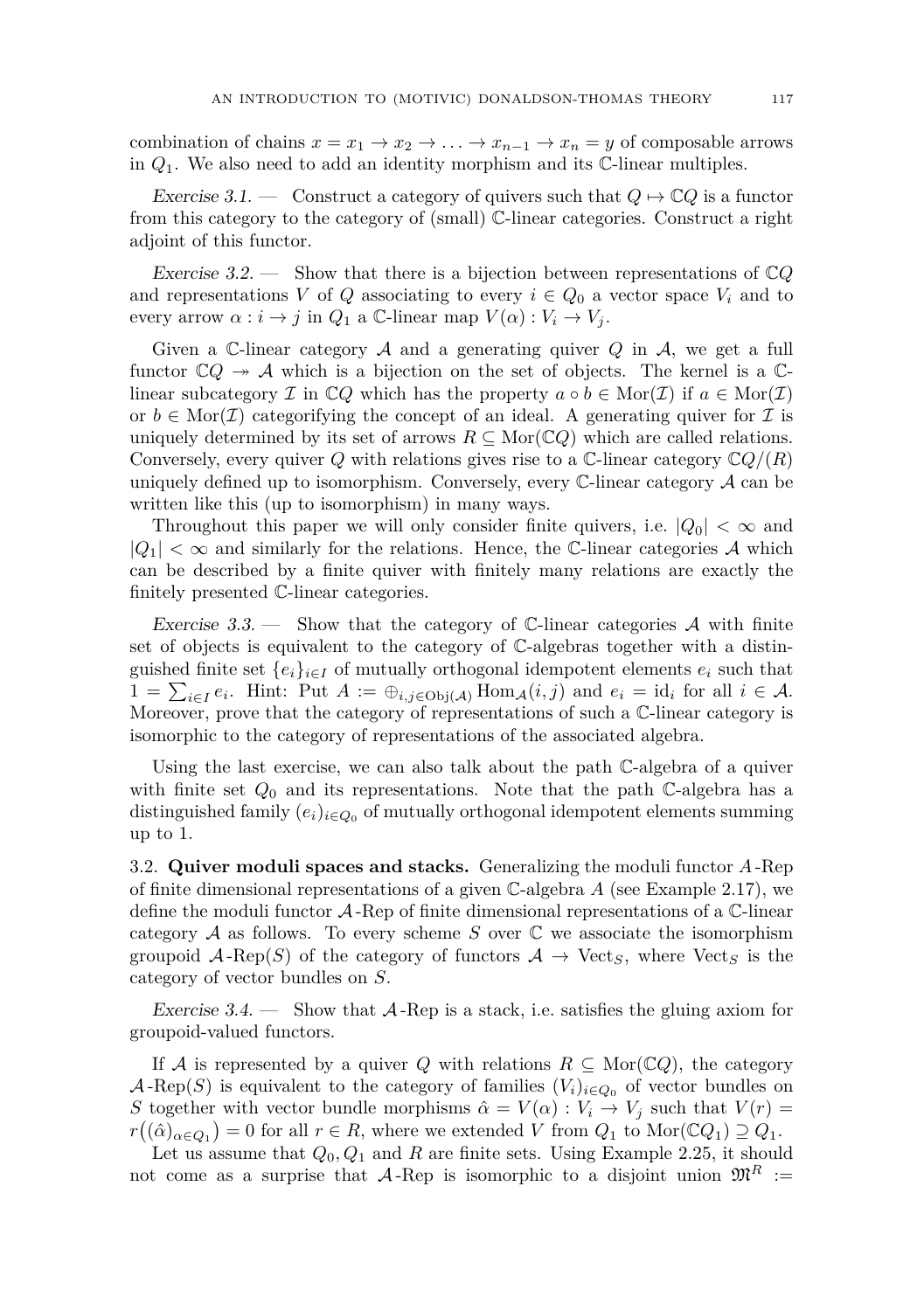$\bigsqcup_{d \in \mathbb{N}^{Q_0}} \mathfrak{M}_d^R$  of quotient stacks  $\mathfrak{M}_d^R := X_d^R/G_d$  with

$$
X_d^R := \{ (M_\alpha)_{\alpha \in Q_1} \in X_d \mid r((M_\alpha)_{\alpha \in Q_1}) = 0 \,\forall \, r \in R \}
$$
  

$$
\subseteq X_d := \prod_{Q_1 \ni \alpha: i \to j} \text{Hom}_{\mathbb{C}}(\mathbb{C}^{d_i}, \mathbb{C}^{d_j})
$$

and  $G_d = \prod_{i \in Q_0} GL(d_i)$  acting on  $X_d$  by simultaneous conjugation. The "dimension vector"  $d \in \mathbb{N}^{\mathbb{Q}_0}$  is fixing dim  $V = (\text{rk } V_i)_{i \in \mathbb{Q}_0}$ .

Similarly, given a sequence of dimension vectors  $d^{(1)}, \ldots, d^{(r)} \in \mathbb{N}^{\mathcal{Q}_0}$  we denote by  $X_{d^{(1)},...,d^{(r)}} \subseteq X_{d^{(1)},+...+d^{(r)}}$  the affine subvariety parameterizing linear maps preserving the standard flag

$$
0 \subseteq \mathbb{C}^{d_i^{(1)}} \subseteq \mathbb{C}^{d_i^{(1)}} \oplus \mathbb{C}^{d_i^{(2)}} \subseteq \ldots \subseteq \mathbb{C}^{d_i^{(1)}} \oplus \ldots \oplus \mathbb{C}^{d_i^{(r)}}
$$

for every  $i \in Q_0$ . The subgroup  $G_{d^{(1)},...,d^{(r)}} \subseteq G_{d^{(1)}+...+d^{(r)}}$  is defined in the same way. Finally, we put  $X_{d^{(1)},...,d^{(r)}}^R := X_{d^{(1)},...,d^{(r)}} \cap X_{d^{(1)}+...+d^{(r)}}^R$ .

Exercise  $3.5.$  — Show that the stack of all successive extensions

$$
0 \to V^{(1)} \to \hat{V}^{(2)} \to V^{(2)} \to 0,
$$
  
\n
$$
0 \to \hat{V}^{(2)} \to \hat{V}^{(3)} \to V^{(3)} \to 0,
$$
  
\n
$$
\vdots
$$
  
\n
$$
0 \to \hat{V}^{(r-1)} \to \hat{V}^{(r)} \to V^{(r)} \to 0
$$

of quiver representations satisfying the relations *R* and with dim  $V^{(j)} = d^{(j)}$  for all  $1 \leq j \leq r$  is given by the quotient stack  $\mathfrak{M}_{d^{(1)},...,d^{(r)}}^R = X_{d^{(1)},...,d^{(r)}}^R / G_{d^{(1)},...,d^{(r)}}$ . Hint: The standard flag introduced above defines a standard successive extension of *Q*0-graded vector spaces of prescribed dimension vectors. Given a family of successive extensions, consider the principal  $G_{d^{(1)},...,d^{(r)}}$ -bundle parameterizing all isomorphism from the standard extension to the fibers of the family, and proceed as usual.

We are mainly interested in the following type of relations. A potential *W* is an element of the vector space  $\mathbb{C}Q/[\mathbb{C}Q,\mathbb{C}Q]$ , where  $[\mathbb{C}Q,\mathbb{C}Q]$  denotes the C-linear span (and not the spanned ideal) of all commutators. Note that  $\mathbb{C}Q/\mathbb{C}Q$ ,  $\mathbb{C}Q$  is the 0-th Hochschild homology of the C-linear category C*Q*. Convince yourself that *W* is essentially just a C-linear combination of equivalence classes of cycles in *Q* with two cycles being equivalent if they can be transformed into each other by a cyclic permutation.

Example 3.6. — The three elements  $[x, y]z = xyz - yxz$ ,  $[z, x]y$  and  $[y, z]x$  in  $\mathbb{C}Q^{(3)}$  of the 3-loop quiver  $Q^{(3)}$ 



define the same potential *W*.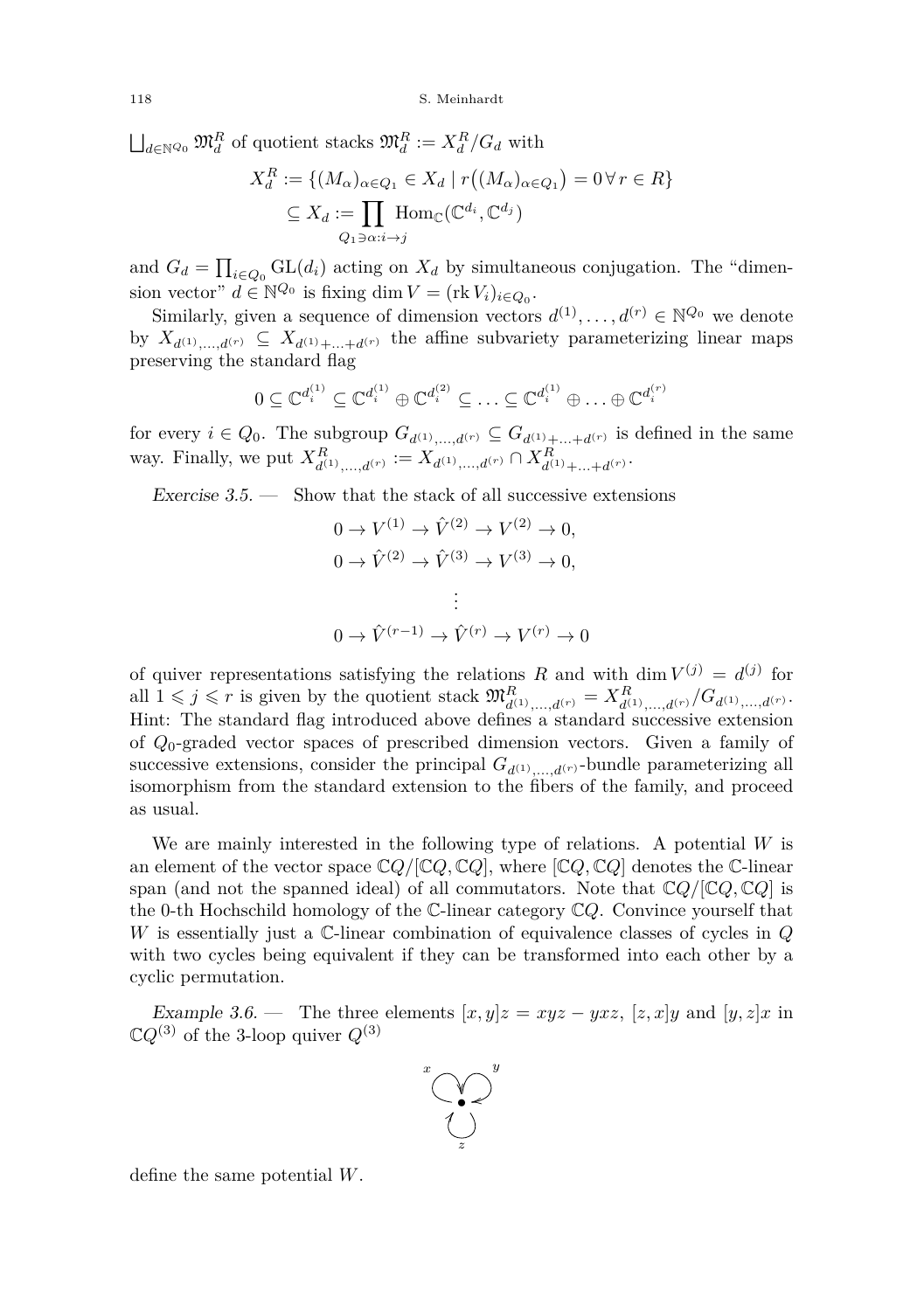For a fixed potential  $W = \sum_{l=1}^{L} a_l \cdot [C_l]$  we define relations  $\partial W / \partial \alpha \in \text{Hom}_{\mathbb{C}Q}(j, i)$ for every  $\alpha : i \to j$  in  $Q_1$  as follows.

$$
\frac{\partial W}{\partial \alpha} := \sum_{l=1}^{L} a_l \cdot \sum_{C_l = u \alpha v} vu
$$

with  $a_l \in \mathbb{C}$ , where the second sum is over all occurrences of  $\alpha$  in a fixed representative of an equivalence class [*C<sup>l</sup>* ] of cycles in *Q*.

Exercise 3.7. — Show that the definition of *∂W/∂α* is independent of the choice of the representative  $C_l \in [C_l]$  for all  $1 \leq l \leq L$ .

Example 3.8. — Using the potential  $W = [x, y]z = xyz - yxz$  from the previous example, we compute

$$
\frac{\partial W}{\partial x} = yz - zy = [y, z],
$$
  
\n
$$
\frac{\partial W}{\partial y} = zx - xz = [z, x],
$$
  
\n
$$
\frac{\partial W}{\partial z} = xy - yx = [x, y].
$$

Convince yourself that  $W = [z, x]y$  and  $W = [y, z]x$  provide the same relations.

Given a dimension vector  $d \in \mathbb{N}^{\mathcal{Q}_0}$  and a potential  $W = \sum_{l=1}^L a_l \cdot [C_l]$  with  $C_l = \alpha_l^{(1)}$  $\alpha_l^{(1)} \circ \ldots \circ \alpha_l^{(n_l)}$ , we define the following function

$$
\operatorname{Tr}(W)_d: X_d \ni (M_\alpha)_{\alpha \in Q_1} \mapsto \sum_{l=1}^L a_l \cdot \operatorname{Tr}\left(M_{\alpha_l^{(1)}} \cdot \ldots \cdot M_{\alpha_l^{(n_l)}}\right) \in \mathbb{A}^1
$$

which is independent of the choice of the representative  $C_l \in [C_l]$  as the trace is invariant under cyclic permutation. By the same argument,  $\text{Tr}(W)_d$  is  $G_d$ -invariant, and induces a function  $\mathfrak{Tr}(W)_d : \mathfrak{M}_d \to \mathbb{A}^1$  on the quotient stack.

Exercise 3.9. — Let us take the relations  $R = {\partial W / \partial \alpha \mid \alpha \in Q_1}$ . Show that  $X_d^R = \text{Crit}(\text{Tr}(W)_d)$  is the critical locus of  $\text{Tr}(W)_d$ , and similarly  $\mathfrak{M}_d^R =$  $Crit( \mathfrak{Tr}(W)_d).$ 

Throughout the paper we will use the superscript *W* instead of the superscript *R* for  $R = \{\partial W/\partial \alpha \mid \alpha \in Q_1\}$ , and no superscript if  $W = 0$ . We will also use the notation  $\operatorname{Jac}(Q, W)$  for the so-called Jacobi algebra  $\mathbb{C}Q/(R)$ .

The moduli stack  $\mathfrak{M}_d^R$  has a coarse moduli space  $\mathcal{M}_d^{R,ssimp}$  parameterizing semisimple (direct sums of simple) representations of dimension vector *d*. It is an affine scheme given by  $\text{Spec } \mathbb{C}[X_d^R]^{G_d}$  with  $\mathbb{C}[X_d^R]^{G_d}$  denoting the  $G_d$ -invariant regular functions on the affine scheme  $X_d^R$ .

Example 3.10. – For the 3-loop quiver  $Q^{(3)}$  with potential  $W = [x, y]z$ , the scheme  $X_d^W$  parametrizes triples of commuting  $d \times d$ -matrices  $M_x, M_y, M_z$ . Hence, a simple representation of the Jacobi algebra  $Jac(Q^{(3)}, W) = \mathbb{C}[x, y, z]$  is onedimensional and determined by  $(M_x, M_y, M_z) \in \mathbb{A}^3$ . Therefore,  $\mathcal{M}_d^{W,ssimp} =$  $Sym^d(A^3) = (A^3)^d/S_d.$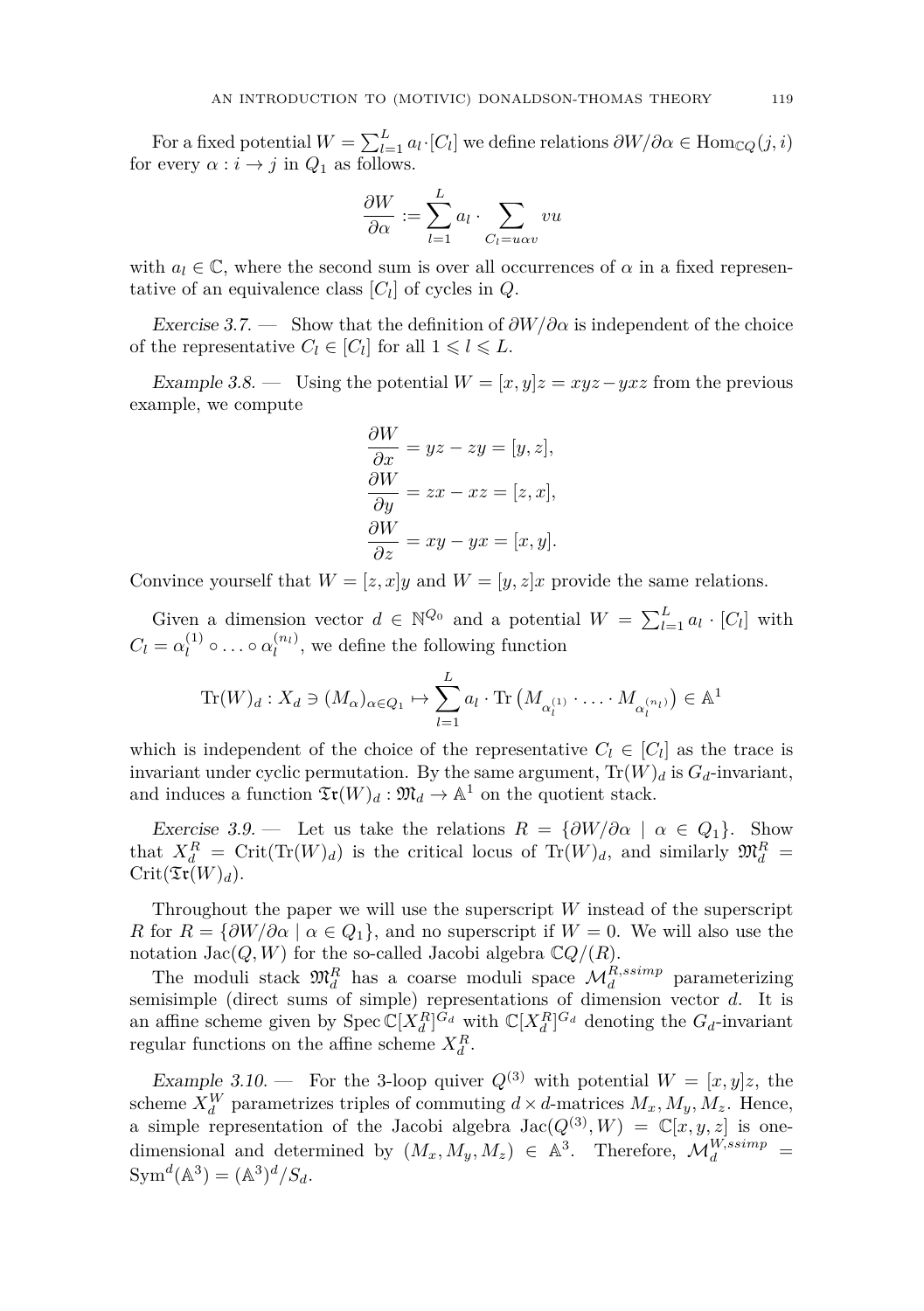Let us finally introduce a stability condition by choosing a tuple  $\zeta \in \mathbb{H}^{Q_0}_+$  of complex numbers in the (extended) upper half plane  $\mathbb{H}_+$  giving rise to the "central charge"  $Z(V) := \zeta \cdot \dim V = \sum_{i \in Q_0} \zeta_i \dim V_i \in \mathbb{H}_+$  for every representation *V* of *Q*.

DEFINITION 3.11. — A representation  $V \neq 0$  of a quiver *Q* (with relations) is called *ζ*-semistable if

$$
\arg Z(V') \leqslant \arg Z(V)
$$

for all proper subrepresentations  $V' \subset V$ . If the inequality is strict, *V* is called  $\zeta$ stable. The real number  $\mu(V) := -\cot(\arg Z(V))$  is called the slope of *V*. Hence, *V* is semistable if and only if  $\mu(V) \le \mu(V)$  for all proper subrepresentations  $V' \subset V$ .

<span id="page-20-0"></span>Exercise  $3.12.$  — Let us show that semistable representations of the same slope *µ* form a nice full subcategory.

- (1) Consider a morphism  $f: V^{(1)} \to V^{(2)}$  of semistable representations of slopes  $\mu(V^{(1)}) > \mu(V^{(2)})$ . Show that  $f = 0$ . Hint: Relate the slope of  $V/\ker(f) = \text{im}(f)$  to  $\mu(V^{(1)})$  and to  $\mu(V^{(2)})$  by drawing the central charges of all objects involved.
- (2) Using the notation of the first part, let us assume  $\mu(V^{(1)}) = \mu(V^{(2)})$  for the semistable representations  $V^{(1)}$ ,  $V^{(2)}$ . Show that ker(*f*) and coker(*f*) are also semistable of the same slope  $\mu(V^{(1)})$ . In particular, the semistable representations of a fixed slope *µ* form a full abelian subcategory.
- (3) Show that the stable objects of slope  $\mu$  are the simple objects in the full abelian subcategory of semistable representations of slope *µ*.
- (4) Prove that the extension of two semistable representations of slope  $\mu$  is again semistable of the same slope.

Every representation *V* of a quiver (with relations) has a unique Harder-Narasimhan filtration, i.e. a finite filtration  $0 \subset V^{(1)} \subset \ldots \subset V^{(r)} = V$  such that the subquotients  $V^{(i)}/V^{(i-1)}$  are semistable of slope  $\mu^{(i)}$  satisfying  $\mu^{(1)} > \ldots > \mu^{(r)}$ .

Exercise  $3.13.$  — Let us prove the last statement in three steps.

- (1) Show that *V* has a maximal nonzero subrepresentation of maximal slope. Hint: Show that the set of slopes of subrepresentations of *V* has a maximal element. Use Exercise [3.12\(](#page-20-0)4) to construct a maximal subrepresentation of maximal slope.
- (2) Use Exercise [3.12\(](#page-20-0)1) to construct a Harder-Narasimhan filtration. Hint: Let  $V^{(1)}$  be the subrepresentation constructed in the first step, and let  $V^{(2)}$  be the preimage of a maximal subrepresentation in  $V/V^{(1)}$  of maximal slope. Proceed in this way, and use the previous exercise to estimate the slopes.
- (3) Prove the uniqueness of this filtration by applying Exercise [3.12\(](#page-20-0)1) once more.

We denote by  $X_d^{R,\zeta - ss}$  the subscheme of linear maps  $(M_\alpha)_{\alpha \in Q_1}$  such that the induced quiver representation on  $(\mathbb{C}^{d_i})_{i \in Q_0}$  is  $\zeta$ -semistable. As shown in [\[25\]](#page-57-17), it is open and stable under the  $G_d$ -action. Hence, we can form the quotient stack  $\mathfrak{M}_{d}^{R,\zeta-ss} = X_{d}^{R,\zeta-ss}/G_{d}$  of  $\zeta$ -semistable representations of dimension vector *d*. The *d* open subscheme  $X_d^{R,\zeta-st} \subseteq X_d^{R,\zeta-ss}$  and the open substack  $\mathfrak{M}_d^{R,\zeta-st} \subset \mathfrak{M}_d^{R,\zeta-ss}$  of *ζ*-stable representations are defined accordingly.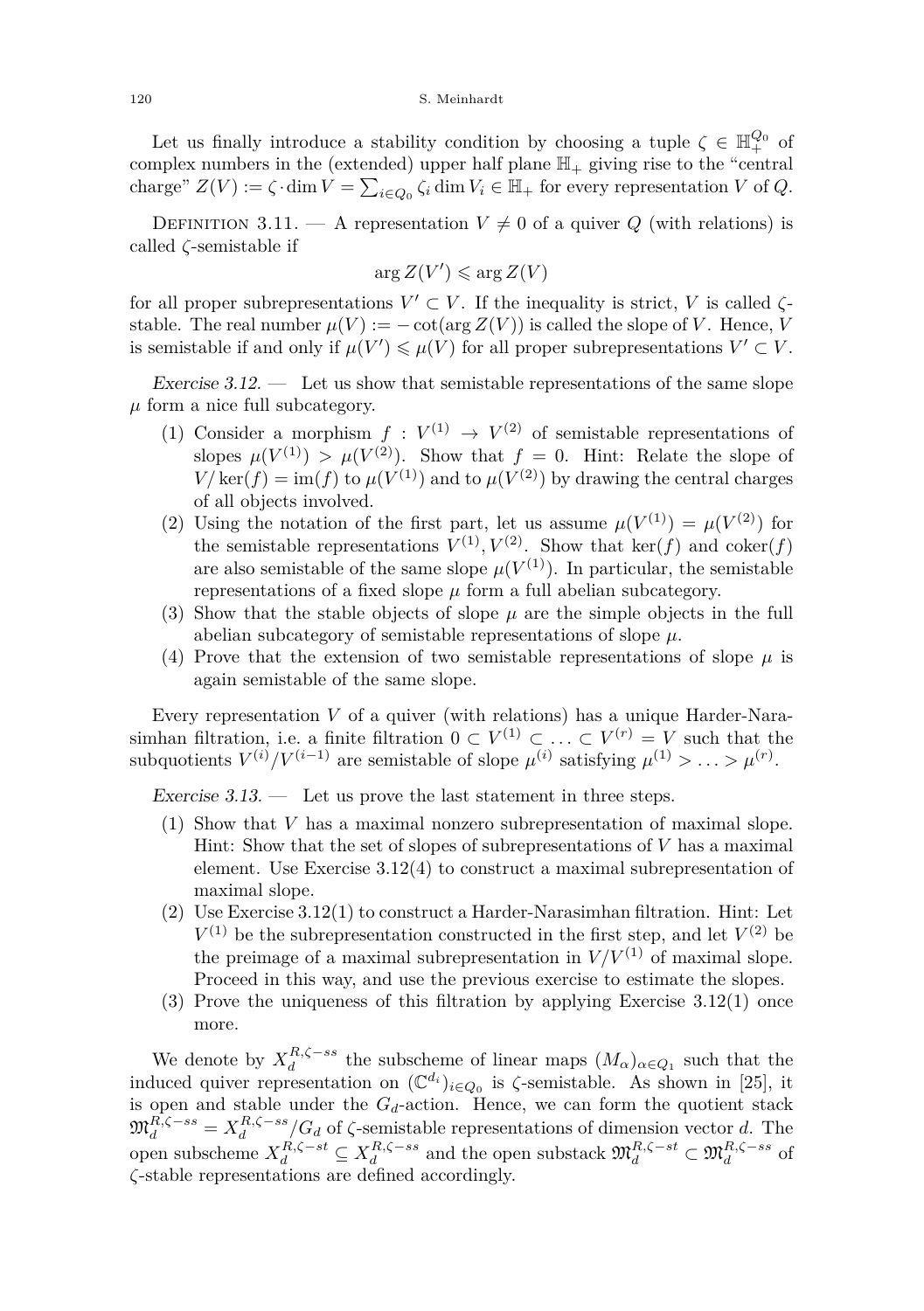If  $\zeta_i = -\theta_i + \sqrt{-1}$  with  $\theta_i \in \mathbb{Z}$  for all  $i \in Q_0$ , one can lift the  $G_d$ -action to the total space of the trivial line bundle  $X_d \times \mathbb{A}^1 \to X_d$  using the character

$$
\chi_{\theta}: G_d \ni (g_i)_{i \in Q_0} \to \prod_{i \in Q_0} \det(g_i)^{\theta \cdot d - |d|\theta_i} \in \mathbb{G}_m
$$

for the  $G_d$ -action on the fiber  $\mathbb{A}^1$  with  $\theta \cdot d = \sum_{i \in Q_0} \theta_i d_i$  and  $|d| := \sum_{i \in Q_0} d_i$ . We denote this  $G_d$ -equivariant line bundle  $X_d \times \mathbb{A}^1 \to X_d$  by  $\mathcal{L}$ . Notice that the tensor product  $\mathcal{L}^m$  is again the trivial line bundle but with  $G_d$  acting by the *m*-th power  $\chi_{\theta}^{m}$  of the character  $\chi_{\theta}$  on the fibers. A section *s* of  $\mathcal{L}^{m}$  can be interpreted as a regular function on  $X_d$  transforming as  $s(g \cdot p) = \chi_{\theta}^{m}(g^{-1})s(p)$  for  $p \in X_d$ and  $g \in G_d$ . A point  $p \in X_d$  is called semistable with respect to  $\mathcal L$  if there is a  $G_d$ -equivariant section *s* of  $\mathcal{L}^m$  for some  $m > 0$  with  $s(p) \neq 0$ . A. King showed in [\[18\]](#page-57-18) that  $X_d^{R,\zeta-ss}$  is the subscheme of points in  $X_d^R$  which are semistable with respect to L. Hence, a GIT-quotient  $X_d^{R,\zeta-ss}/\!\!/G_d = \mathcal{M}_d^{R,\zeta-ss}$  with stable sublocus  $X_d^{R,\zeta-st}/G_d = M_d^{R,\zeta-st}$  exists. The points of the GIT-quotient parametrize closed  $G_d$ -orbits in  $X_d^{R,\zeta-ss}$  corresponding to isomorphism classes of polystable objects (see Definition [2.12\)](#page-0-0), or equivalence classes of orbits in  $X_d^{R,\zeta-ss}$ , where two orbits corresponding to semistable representations  $E, E'$  are equivalent if their closure contains the same closed orbit which then corresponds to  $gr(E) \cong gr(E')$ . Thus, the points of  $\mathcal{M}_d^{R,\zeta-ss}$  also parametrize S-equivalence classes (see Definition [2.12\)](#page-0-0) of representations.

According to the main result of the paper [\[25\]](#page-57-17), the picture just described generalizes for arbitrary *ζ*. More precisely, given a stability condition *ζ* and a dimension vector *d*, there is a character  $\chi_{\zeta,d}$  for  $G_d$  giving rise to a  $G_d$ -equivariant trivial line bundle  $\mathcal{L}$  on  $X_d$  as above such that  $X_d^{R,\zeta-ss}$  is the open subscheme of points in  $X_d^R$  which are semistable with respect to  $\mathcal{L}$ . Hence, a GIT-quotient  $X_d^{R,\zeta-ss}$  *//G*<sub>*d*</sub> =  $\mathcal{M}_d^{R,\zeta-ss}$  with stable sublocus  $X_d^{R,\zeta-st}/G_d = \mathcal{M}_d^{R,\zeta-st}$  exists and the points in  $\mathcal{M}_d^{R,\zeta-ss}$  correspond to isomorphism classes of polystable objects or Sequivalence classes of *ζ*-semistable representations of dimension vector *d* satisfying the relations *R*. 7

In case  $\zeta_i = \sqrt{-1}$  for all  $i \in Q_0$ , i.e.  $\theta = 0$ , we write  $\mathcal{M}_d^{R,ssimp}$  for  $\mathcal{M}_d^{R,\zeta-ss}$ as its points correspond to isomorphism classes of semisimple C*Q*-representations satisfying the relations *R*.

Remark 3.14. — Notice that  $\mathbb{G}_m$ , embedded into  $G_d$  diagonally, acts trivially on  $X_d$ , and  $G_d$  induces a  $PG_d := G_d/\mathbb{G}_m$ -action on  $X_d$ . The character given above descends to a character on  $PG_d$  and  $X_d^{R,\zeta - ss}$  is also the semistable locus of  $X_d^R$ with respect to the  $PG_d$ -equivariant trivial line bundle  $X_d \times \mathbb{A}^1 \to X_d$ . Hence,  $\mathcal{M}_d^{R,\zeta-ss} = X_d^{R,\zeta-ss} / P G_d$  is also the coarse moduli space for  $X_d^{R,\zeta-ss} / P G_d$ , the stack of "*d*-dimensional" projective semistable quiver representations satisfying the relations *R*. It is not difficult to see that  $\mathcal{M}_d^{R,\zeta-st}$  is in fact a fine moduli space for  $X_d^{R,\zeta-st}/PG_d$ , in other words, there is an isomorphism  $X_d^{R,\zeta-st}/PG_d \cong \mathcal{M}_d^{R,\zeta-st}$ <br>of stacks. In particular,  $\mathcal{M}_d^{R,\zeta-st}$  carries a universal family  $\mathcal P$  of projective stable quiver representations satisfying our relations *R*. The reader should compare this with our final remarks in Example [2.10](#page-6-0) and the two lessons we have mentioned after

<sup>7</sup>See also Section 2.2 of [\[26\]](#page-57-13) for stability conditions not lying on a wall.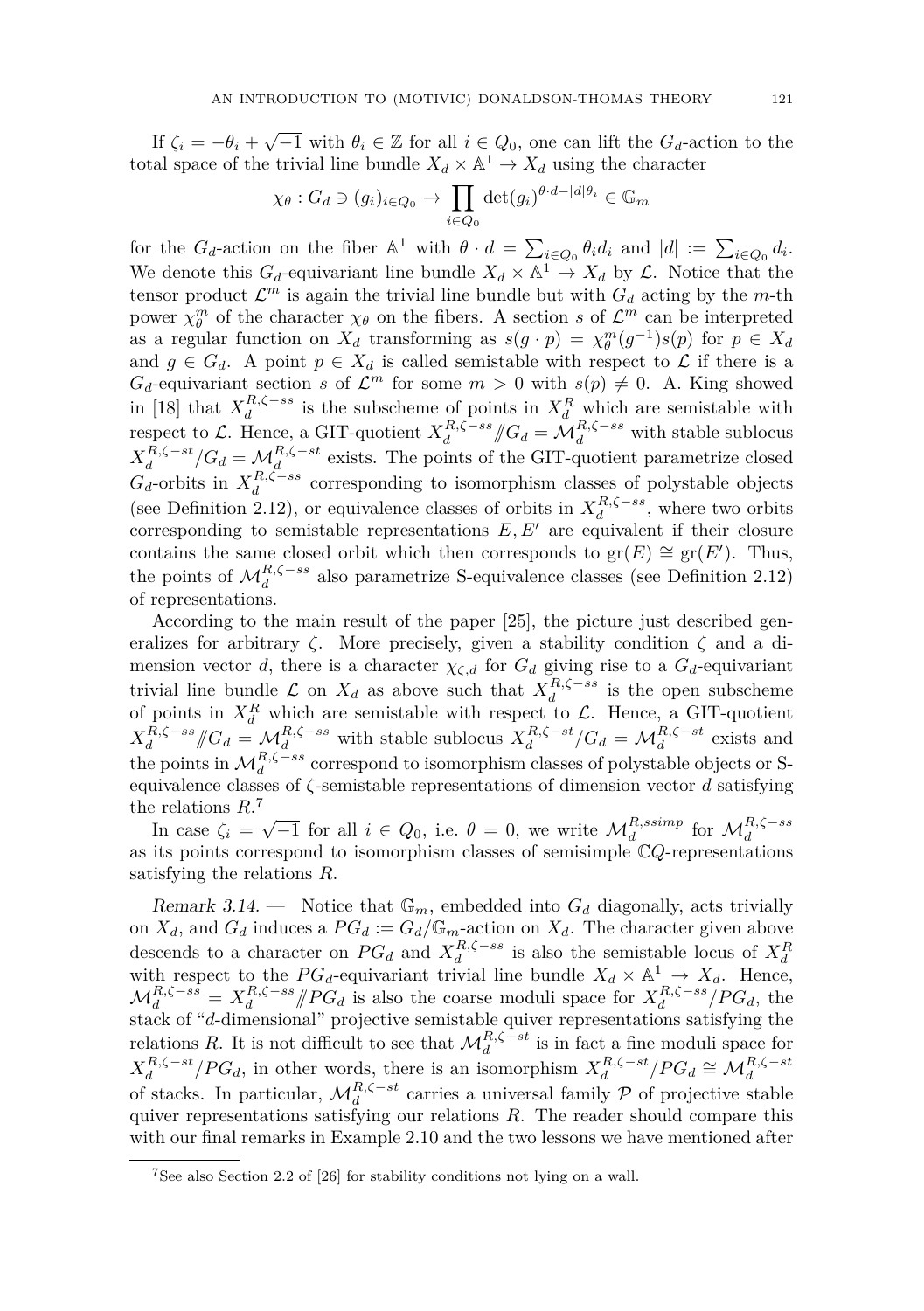Example [2.11.](#page-7-0) The morphism  $X_d^{R,\zeta-st}/G_d \to X_d^{R,\zeta-st}/PG_d \cong \mathcal{M}_d^{R,\zeta-st}$  is not an isomorphism. It is not hard to see that this map has a right inverse, i.e. a section, if  $gcd(d) := gcd(d_i : i \in Q_0) = 1$  (see [\[29\]](#page-57-19), Section 5.4 for more details). Such a section is nothing else than a family  $V = \bigoplus_{i \in Q_0} V_i$  of stable quiver representations on  $\mathcal{M}_d^{R,\zeta-st}$  such that  $\mathcal{P} = \mathbb{P}(V)$ . The section, i.e. the family, is not unique. Any two sections corresponding to  $V^{(1)}$  and  $V^{(2)}$  differ (up to isomorphism) by a line bundle *L* on  $\mathcal{M}_d^{R,\zeta-st}$  with

$$
V^{(2)}\cong V^{(1)}\otimes_{{\mathcal O}_{{\mathcal M}_d^{R,\zeta-st}}}L
$$

as in Example [2.10](#page-6-0) (see also Exercise [2.32\)](#page-15-2). Therefore, *V* on M*R,ζ*−*ss* is only universal up to this weaker equivalence. It has been shown in [\[33\]](#page-57-20), Thm. 3.4 that under some mild conditions on the pair  $(d, \zeta)$  the moduli space  $\mathcal{M}_d^{\zeta - st}$  has no "universal family" *V*, i.e.  $X_d^{\zeta-st}/G_d \to \mathcal{M}_d^{\zeta-st}$  has no section, if  $gcd(d) > 1$ .

<span id="page-22-2"></span>DEFINITION 3.15. — A stability condition  $\zeta$  is called generic if  $\langle d, d' \rangle = 0$  for all  $d, d' \in \Lambda_{\mu}^{\zeta} := \{e \in \mathbb{N}^{Q_0} \mid e = 0 \text{ or } e \text{ has slope } \mu\}$  and all  $\mu \in \mathbb{R}$ , where  $\langle d, d' \rangle =$  $(d, d') - (d', d)$  denotes the antisymmetrized Euler pairing

$$
(d, d') = \sum_{i \in Q_0} d_i d'_i - \sum_{\alpha : i \to j} d_i d'_j
$$

satisfying  $(\dim V, \dim V') = \dim \text{Hom}_{\mathbb{C}Q}(V, V') - \dim \text{Ext}^1_{\mathbb{C}Q}(V, V')$  for all  $\mathbb{C}Q$ representations  $V, V'$ .

#### 4. From constructible functions to motivic theories

<span id="page-22-1"></span><span id="page-22-0"></span>4.1. **Constructible functions.** Let us start by recalling some facts about constructible functions. A constructible function is a function  $a: X(\mathbb{C}) \to \mathbb{Z}$  on the set of (closed) points of a scheme<sup>8</sup>/variety/manifold *X* over  $\mathbb C$  with only finitely many values on each connected component of *X* and such that the level sets of *a* are the (closed) points of locally closed subsets in each connected component of *X*. We denote by  $Con(X)$  the group of constructible functions on X.

Exercise 4.1. — Assume that *X* is connected. Show that the map associating to every irreducible closed subset *V* of *X* its characteristic function extends to an isomorphism  $\bigoplus_{x\in X}\mathbb{Z}x \cong \bigoplus_{V\subset X}\mathbb{Z}V \stackrel{\sim}{\to} \text{Con}(X)$ , where the first sum is over all not necessarily closed points  $x \in X$ , and the second sum is taken over all irreducible closed subsets  $V \subset X$ .

Apparently, we can pull back constructible functions and also multiply them pointwise. Contrary to the usual notation, we denote the pointwise product by *a* ∩ *b*, i.e.  $(a ∩ b)(x) = a(x)b(x)$ . The constant function  $1_X(x) = 1$  for all  $x ∈ X(\mathbb{C})$ is the unit for the ∩-product. There is another product, the external product  $a \boxtimes b = \text{pr}_X^*(a) \cap \text{pr}_Y^*(b)$  of two functions  $a \in \text{Con}(X)$  and  $b \in \text{Con}(Y)$  on  $X \times Y$  such that  $a \cap b = \Delta_X^*(a \boxtimes b)$  if  $Y = X$ . The unit for the  $\boxtimes$ -product is  $1 \in \mathbb{Z} = \text{Con}(\text{Spec } \mathbb{C})$ .

<sup>8</sup> In case of schemes we assume that each connected component is of finite type over C.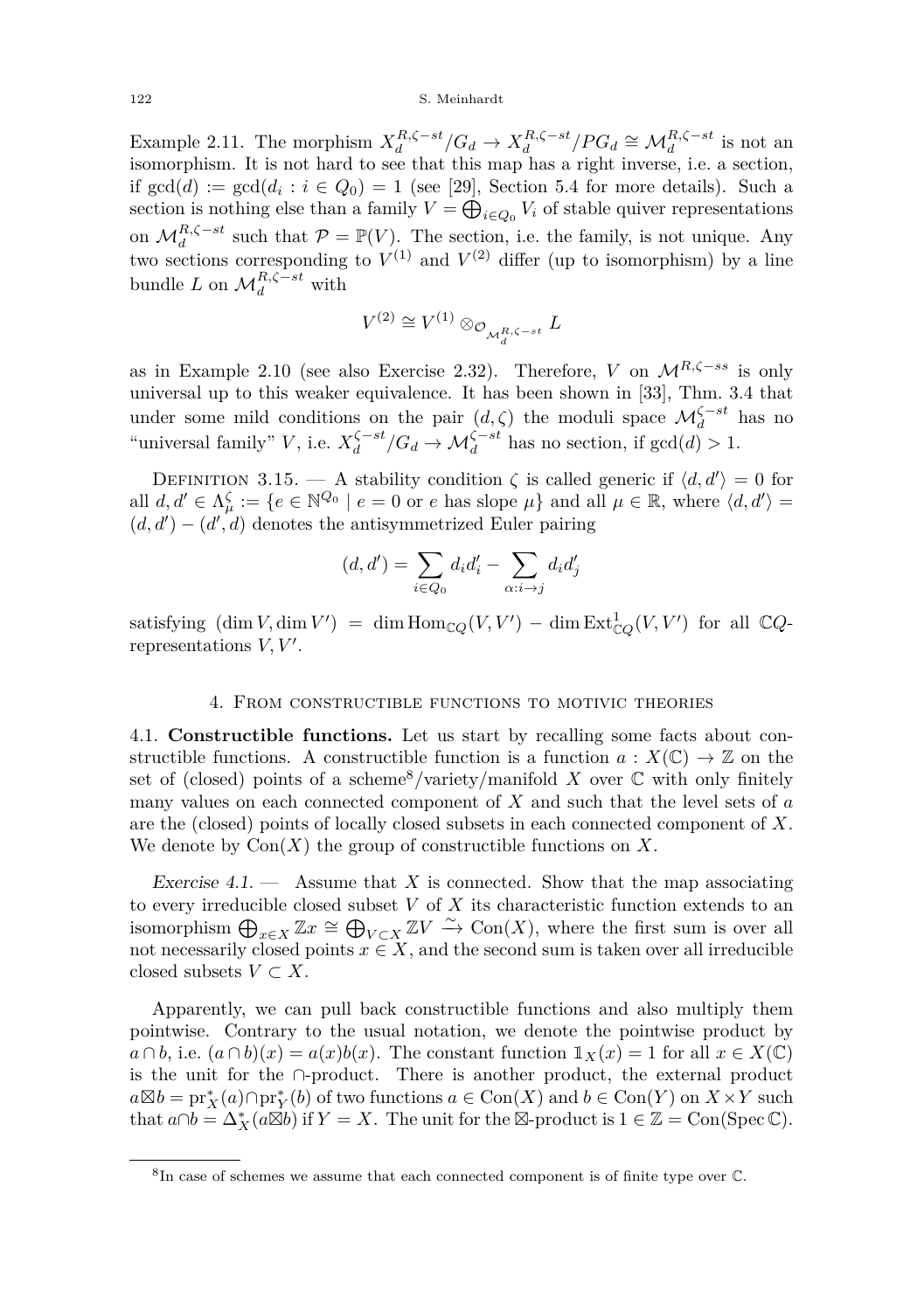Moreover, we can define a push-forward of a constructible function  $a \in \text{Con}(X)$ along a morphism  $u: X \to Y$  of finite type by<sup>9</sup>

$$
u_!(a)(y) := \int_{u^{-1}(y)^{an}} a \, d\chi_c := \sum_{m \in \mathbb{Z}} m \chi_c \{ x \in X \mid u(x) = y, a(x) = m \}^{an}
$$

for  $y \in Y$ . Here  $\chi_c$  denotes the Euler characteristic with compact support, i.e. the alternating sum of the dimensions of the compactly supported cohomology. As shown in Prop. 1 of  $[23]$ ,  $u_!(a)$  is indeed a constructible function. One can think of  $\chi_c$  as a signed measure  $\chi_c^X$  on X, even though it is only additive and not *σ*-additive. Given a constructible function *a* on *X*, we get a new measure  $a \cdot \chi_c^X$  on *X* of density *a* with respect to  $\chi_c^X$ . A push-forward of a measure is well-defined and  $u_!(a\chi_c^X)$  has density  $u_1(a)$  with respect to  $\chi_c^Y$ . Using the push-forward, one can define a third product for constructible functions on a monoidal scheme, i.e. a scheme *X* with two maps  $0: \operatorname{Spec} \mathbb{C} \to X$  and  $+: X \times X \to X$  of finite type satisfying an associativity and unit law. The convolution product is given by  $ab = +_1(a \boxtimes b)$  and is commutative if + is commutative. The unit is given by  $0_1(1)$  with  $1 \in \text{Con}(\text{Spec } \mathbb{C}) = \mathbb{Z}$  being the unit for the  $\boxtimes$ -product. If we had taken  $X = \mathbb{A}^1$ , the convolution product is just the "constructible version" of the usual convolution product of integrable functions. The free commutative monoid generated by a scheme *X* is given by  $Sym(X)$  =  $\bigsqcup_{n\in\mathbb{N}}$  Sym<sup>n</sup>(*X*) with Sym<sup>n</sup>(*X*) = *X*<sup>n</sup> //*S*<sub>n</sub>, and  $\oplus$  : Sym(*X*) × Sym(*X*) → Sym(*X*) is just the concatenation of unordered tuples of (geometric) points of  $X$ . The unit  $0:Spec C =:Sym^0(X) \hookrightarrow Sym(X)$  is given by the "empty tuple". We can apply the definition of the convolution product  $ab := \bigoplus_i (a \boxtimes b)$  to  $Con(\mathrm{Sym}(X))$  making it into a commutative ring. This (convolution) ring has even more structure. Indeed, there is a family of maps  $\sigma^n : \text{Con}(X) \to \text{Con}(\text{Sym}^n(X))$  mapping the characteristic function of  $V \subseteq X$  to the characteristic function of  $\text{Sym}^n(V) \subseteq \text{Sym}^n(X)$ .

Example 4.2. — Consider the example  $X = \text{Spec }\mathbb{C}$ . Then  $\text{Sym}(X) \cong \mathbb{N}$ , and  $Con(X) \cong \mathbb{Z}[[t]]$  follows. The convolution product is just the ordinary product of power series and  $\text{Sym}^n(at) = \binom{a+n-1}{n}t^n$ . The pointwise ∩-product is known as the Hadamard product of two power series.

Let us collect the main properties of the structures described above.

<span id="page-23-0"></span>PROPOSITION  $4.3.$  — By taking pull-backs and push-forwards of constructible functions, we obtain a functor Con from the category  $\text{Sch}_{\mathbb{C}}$  to the category of abelian groups which is both contravariant with respect to all morphisms and covariant with respect to all morphisms of finite type, i.e. for every morphism  $u: X \to Y$  there is a group homomorphism  $u^*: \text{Con}(Y) \to \text{Con}(X)$ , and if *u* is of finite type, there is also a group homomorphism  $u_! : \text{Con}(X) \to \text{Con}(Y)$ . Moreover, there is an "exterior" product

 $\boxtimes$ : Con(*X*)  $\otimes_{\mathbb{Z}}$  Con(*Y*)  $\rightarrow$  Con(*X*  $\times$  *Y*)

<sup>&</sup>lt;sup>9</sup>For every scheme *X* locally of finite type over  $\mathbb{C}$ , we denote by  $X^{an}$  the "analytification" of *X* which is an analytic space locally isomorphic to the vanishing locus of holomorphic functions on  $\mathbb{C}^n$ . If *X* is smooth,  $X^{an}$  is a complex manifold. In any case  $X^{an}$  carries the analytic topology which is much finer than the Zariski topology on *X*.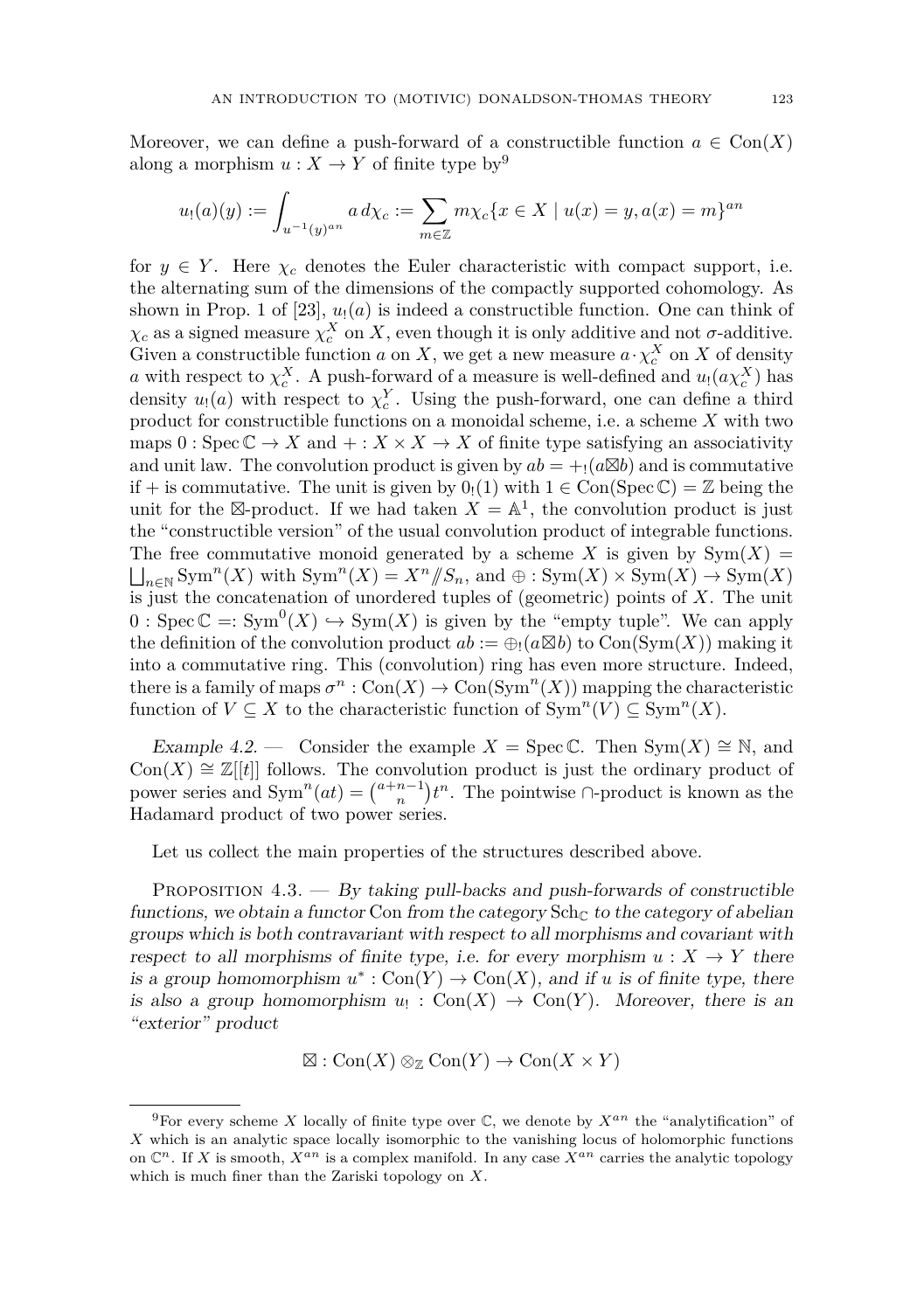defined for every pair  $X, Y \in \text{Sch}_{\mathbb{C}}$  which is associative, symmetric<sup>10</sup> and has a unit  $1 \in \text{Con}(\text{Spec}\,\mathbb{C})$ . Finally, there are also operations

$$
\sigma^n : \mathrm{Con}(X) \to \mathrm{Con}(\mathrm{Sym}^n(X))
$$

for  $n \in \mathbb{N}$  such that  $\sigma^n(1) = 1$  holds for all  $n \in \mathbb{N}$ . Additionally, we have the following properties.

(i) Considered as a functor from  $Sch_{\mathbb{C}}^{op}$  to abelian groups, Con commutes with all (not necessarily finite) products, i.e. the morphism

$$
Con(X) \to \prod_{X_i \in \pi_0(X)} Con(X_i)
$$

given by restriction to connected components is an isomorphism for all  $X \in \mathbf{Sch}_{\mathbb{C}}$ .

(ii) "Base change" holds, i.e. for every cartesian diagram



with *u* and, therefore, also  $\tilde{u}$  of finite type, we have  $\tilde{u}_! \circ \tilde{v}^* = v^* \circ u_!$ .

(iii) The functor Con commutes with exterior products and  $\sigma^n$ , i.e.

$$
(u \times v)^*(a \boxtimes b) = u^*(a) \boxtimes v^*(b)
$$

for all  $u: X \to X'$ ,  $v: Y \to Y'$ ,  $a \in \text{Con}(X')$  and  $b \in \text{Con}(Y')$ . If  $u, v$  are of finite type, then

$$
(u \times v)_!(a \boxtimes b) = u_!(a) \boxtimes v_!(b)
$$

and

$$
\operatorname{Sym}^n(u)_!(\sigma^n(a)) = \sigma^n(u_!(a))
$$

for all  $a \in \text{Con}(X)$ ,  $b \in \text{Con}(Y)$  and  $n \in \mathbb{N}$ .

(iv) Using the convolution product  $ab = \bigoplus_i (a \boxtimes b)$  and viewing Con(Sym<sup>n</sup>(X)) as a subgroup of  $Con(Sym(X))$  by means of  $(Sym^n(X) \hookrightarrow Sym(X))_!$ , we have

$$
\sigma^n(a+b) = \sum_{l=0}^n \sigma^l(a)\sigma^{n-l}(b)
$$

with  $\sigma^1(a) = a$  and  $\sigma^0(a) = 1 \in \text{Con}(\text{Spec}\,\mathbb{C}) \hookrightarrow \text{Con}(\text{Sym}(X))$  for all  $a, b \in \text{Con}(X)$ .

(v) The "motivic property" holds, i.e. for every *X* and every closed subscheme  $Z \subseteq X$  giving rise to inclusions  $i: Z \hookrightarrow X$  and  $j: X \setminus Z \hookrightarrow X$ , we have  $i^*i_! = id_{Con(Z)}, j^*j_! = id_{Con(X \setminus Z)}, j^*i_! = i^*j_! = 0$  and

$$
a = i_!i^*(a) + j_!j^*(a) \quad \forall a \in \text{Con}(X).
$$

(vi) The equation  $\sigma^n(1_X) = 1_{Sym^n(X)}$  holds for all *X* and all  $n \in \mathbb{N}$  with  $\mathbb{1}_X = (X \to \text{Spec} \, \mathbb{C})^*(1)$  and similarly for  $\mathbb{1}_{\text{Sym}^n(X)}$ .

<sup>&</sup>lt;sup>10</sup>If  $\tau$  :  $X \boxtimes Y \overset{\sim}{\to} Y \boxtimes X$  is the transposition, being symmetric means  $\tau_! (a \boxtimes b) = \tau^* (a \boxtimes b) = b \boxtimes a$ .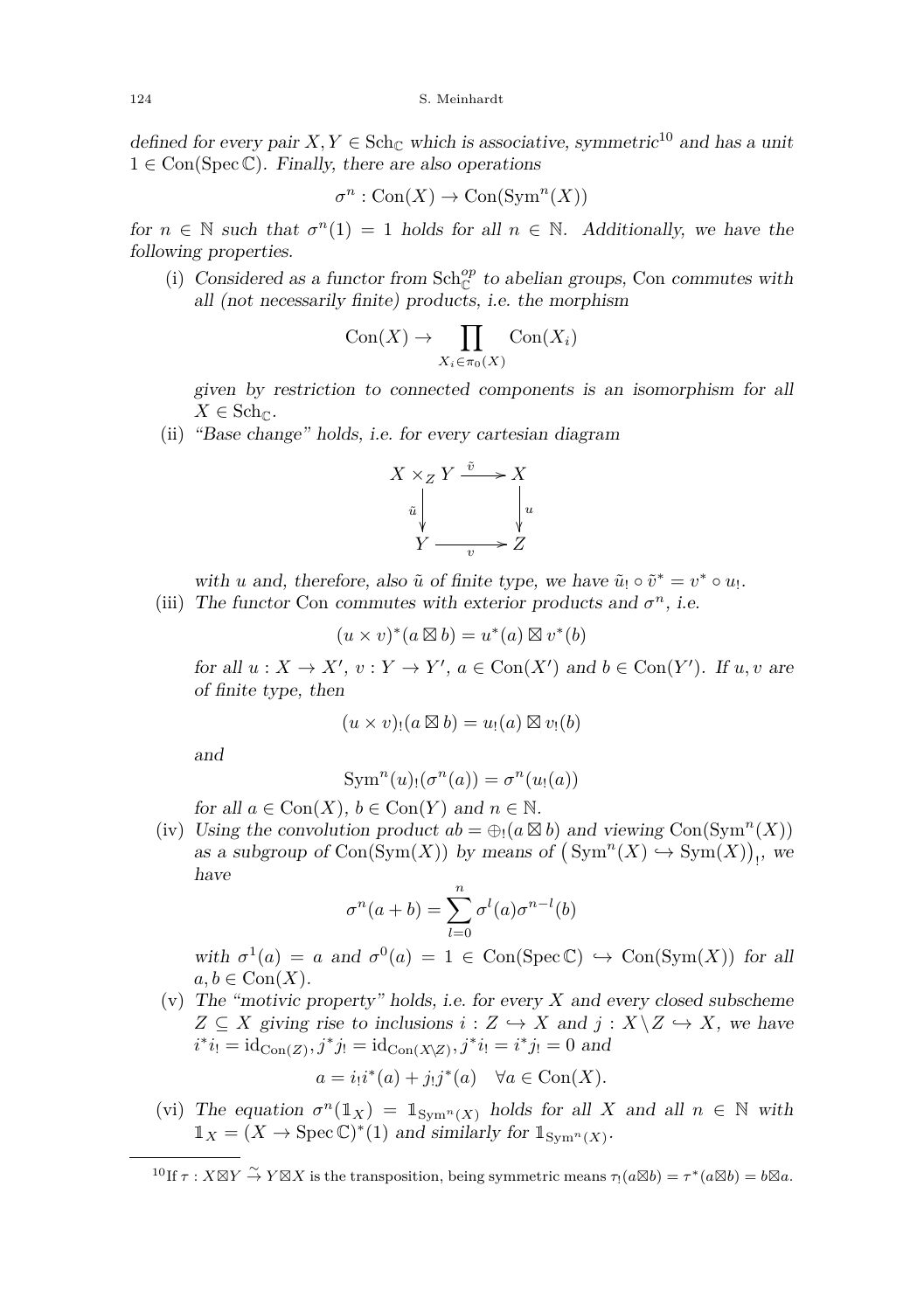Exercise 4.4. — Show that the projection formula  $u_1(a \cap u^*(b)) = u_1(a) \cap b$  holds for all  $u: X \to Y$  of finite type and all  $a \in R(X)$ ,  $b \in R(Y)$  by using the properties mentioned in Proposition [4.3](#page-23-0) and  $a \cap b = \Delta_X^*(a \boxtimes b)$ . Hint: Consider the diagram



<span id="page-25-0"></span>4.2. **Motivic theories for schemes.** Generalizing constructible functions, we define a motivic theory<sup>11</sup> to be a rule associating to every scheme  $X$  an abelian group  $R(X)$ , like Con $(X)$ , along with pull-backs  $u^* : R(Y) \to R(X)$  for all morphisms  $u: X \to Y$  and push-forwards  $u_!: R(X) \to R(Y)$  if *u* is of finite type. Moreover, there should be some associative, symmetric exterior product  $\mathbb{E}: R(X) \otimes_{\mathbb{Z}} R(Y) \to R(X \times Y)$  with unit element  $1 \in R(\text{Spec } \mathbb{C}),$  and some operations  $\sigma^n$ :  $R(X) \to R(\text{Sym}^n(X))$  for all  $n \in \mathbb{N}$ , satisfying exactly the same properties as  $Con(X)$  given in Proposition [4.3.](#page-23-0) Similar to the case Con, we can construct a ∩-product  $a \cap b = \Delta_X^*(a \boxtimes b)$  with unit  $1_X = (X \to \text{Spec } \mathbb{C})^*(1)$  and a convolution product  $ab = +_1(a \boxtimes b)$  with unit  $1_0 = 0_1(1)$  if, additionally,  $(X, +, 0)$  is a (commutative) monoid with  $+$  being of finite type. Note that all these products coincide on  $R(\text{Spec }\mathbb{C}).$ 

<span id="page-25-1"></span>Exercise 4.5. — Given a motivic theory *R* and a scheme *X* with morphism  $c: X \to \operatorname{Spec} \mathbb{C}$ , we define  $[X]_R := c_! c^* (1) \in R(\operatorname{Spec} \mathbb{C})$ .

(i) Show that  $[X]_R = [Z]_R + [X \setminus Z]_R$  (cut and paste relation) for every closed subscheme  $Z \subseteq X$  and  $[X \times Y]_R = [X]_R[Y]_R$  by applying the defining properties of Proposition [4.3.](#page-23-0) In particular,  $X \mapsto [X]_R \in R(\text{Spec } \mathbb{C})$  is a generalization of the classical Euler characteristic

$$
\chi_c : \mathrm{Sch}_{\mathbb{C}} \to \mathbb{Z} = \mathrm{Con}(\mathrm{Spec} \, \mathbb{C}).
$$

(ii) Use (i) to show

$$
[\mathbb{P}^n]_R = \mathbb{L}_R^n + \ldots + \mathbb{L}_R + 1 = (\mathbb{L}_R^{n+1} - 1) / (\mathbb{L}_R - 1)
$$
  
with  $\mathbb{L}_R := [\mathbb{A}^1]_R$ .

<span id="page-25-2"></span>Exercise  $4.6.$  — We use the notation introduced in the previous exercise.

- (i) Assume  $Y \to X$  is a Zariski locally trivial fiber bundle with fiber F. Use the cut and paste relation to prove  $[Y]_R = [F]_R[X]_R$ .
- (ii) Use (i) applied to the projection onto the first column and induction over  $n \in \mathbb{N}$  to show  $[GL(n)]_R = \prod_{i=0}^{n-1} (\mathbb{L}_R^n - \mathbb{L}_R^i).$
- (iii) Use (i) to prove

$$
[\operatorname{Gr}(k,n)]_R = [\operatorname{GL}(n)]_R/[\operatorname{GL}(k)]_R[\operatorname{GL}(n-k)]_R.
$$

A morphism  $\eta: R \to R'$  between motivic theories is a collection of group homomorphisms  $\eta_X: R(X) \to R'(X)$  commuting with pull-backs, push-forwards and exterior products. It is called a  $\lambda$ -morphism, if it additionally commutes with the

<sup>&</sup>lt;sup>11</sup>Motivic theories are special cases of reduced motivic  $\lambda$ -ring (Sch, ft)-theories defined in [\[5\]](#page-56-9). Every reduced motivic  $\lambda$ -ring (Sch, ft)-theory is a motivic theory in our sense if  $\sigma^n(\mathbb{1}_X)$  =  $\mathbb{1}_{\text{Sym}^n(X)}$  holds for all *X* and all  $n \in \mathbb{N}$ . (cf. Proposition [4.3.](#page-23-0)(vi))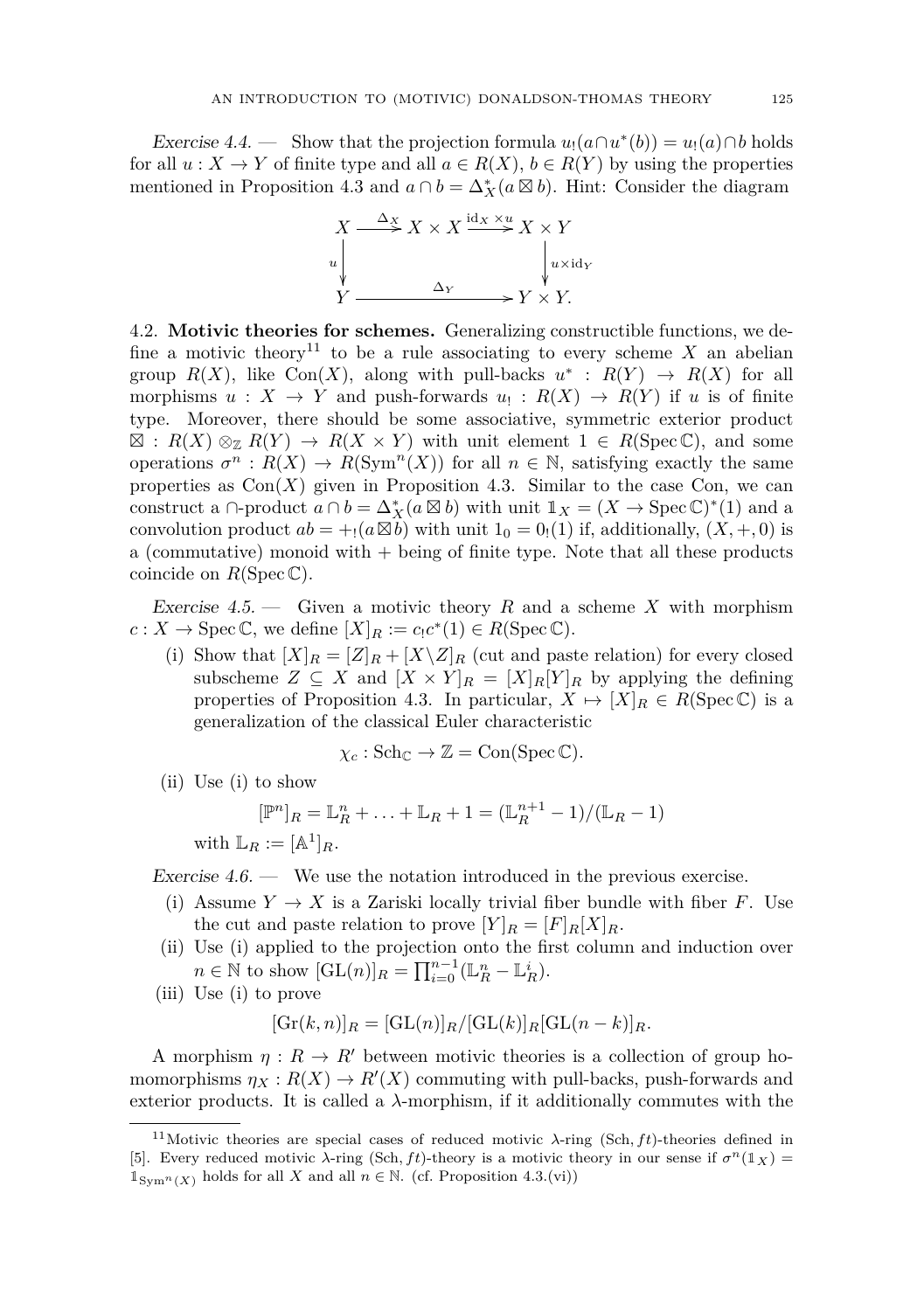$\sigma$ <sup>n</sup>-operations. Thus, we obtain a category of motivic theories containing the subcategory of motivic theories with *λ*-morphisms.

The rule  $X \mapsto R(X) = 0$  is the terminal object in the category of motivic theories. Moreover, the following holds.

<span id="page-26-4"></span>LEMMA  $4.7.$  — The category of motivic theories has an initial object given by the (completed) relative Grothendieck group  $\underline{K}_0(\text{Sch}) : X \mapsto \underline{K}_0(\text{Sch}_X)$  as constructed below. The unique morphisms starting at  $\underline{K}_0(Sch)$  are also  $\lambda$ -morphisms.

Instead of giving an ad hoc definition of  $\underline{\mathrm{K}}_0(\mathrm{Sch})$ , let us motivate the construction by looking at constructible functions. Starting with the constant function 1 on Spec C, we take the pull-back  $c^*(1) =: 1_X$  for the constant map  $c: X \to \text{Spec } \mathbb{C}$ which is the constant function with value 1 on  $X$ , but more importantly, it is the unit object for the ∩-product. For any morphism  $v: V \to X$  of finite type, consider the function  $v_!(\mathbb{I}_V) \in \text{Con}(X)$  and denote it by  $[V \stackrel{v}{\to} X]_{\text{Con}}$ . If  $v: V \hookrightarrow X$  is the embedding of a locally closed subscheme,  $[V \hookrightarrow X]_{\text{Con}}$  is just the characteristic function of *V* .

<span id="page-26-0"></span>Using Proposition [4.3,](#page-23-0) we get

- (1)  $[V \to X]_{\text{Con}} = [Z \to X]_{\text{Con}} + [V \setminus Z \to X]_{\text{Con}}$  for all closed  $Z \subset V$ ,
- <span id="page-26-2"></span>(2)  $1 = \left[\text{Spec} \mathbb{C} \xrightarrow{\text{id}} \text{Spec} \mathbb{C}\right]_{\text{Con}},$
- (3)  $u^*([W \to Y]_{\text{Con}}) = [X \times_Y W \to X]_{\text{Con}}$  for all  $u: X \to Y$ ,
- (4)  $u_!(V \stackrel{v}{\rightarrow} X]_{\text{Con}} = [V \stackrel{u \circ v}{\longrightarrow} Y]_{\text{Con}}$  if  $u : X \to Y$  is of finite type,
- $(V \stackrel{v}{\to} X]_{\text{Con}} \boxtimes [W \stackrel{w}{\to} Y]_{\text{Con}} = [V \times W \stackrel{v \times w}{\longrightarrow} X \times Y]_{\text{Con}}$
- <span id="page-26-3"></span> $(6)$   $\sigma^n([V \to X]_{\text{Con}}) = [\text{Sym}^n(V) \to \text{Sym}^n(X)]_{\text{Con}}$
- <span id="page-26-1"></span>(7)  $[V \stackrel{v}{\to} X]_{\text{Con}} = [V' \stackrel{v'}{\to} X]_{\text{Con}}$  if there is an isomorphism  $v'' : V \to V'$  such that  $v = v' \circ v''$ .

The definition of  $[V \stackrel{v}{\to} X]_{\text{Con}} = v_!(\mathbb{1}_V)$  was purely formal, and we can define the symbols  $[V \stackrel{v}{\to} X]_R \in R(X)$  by  $v_!(1_V)$  for any motivic theory  $R^{12}$  Obviously, equations [\(1\)](#page-26-0)-[\(7\)](#page-26-1) must hold in every motivic theory as they share the same properties, and so the same applies to the initial object if it exists. Moreover, for connected *X* the group Con(*X*) is generated by all classes  $[V \to X]_{\text{Con}}$  satisfying relation [\(1\)](#page-26-0). The same must be true for the initial motivic theory since otherwise the subgroup spanned by the elements  $[V \to X]_{init}$  for connected X and extended by Property [4.3\(](#page-23-0)i) for non-connected *X* is a proper subtheory of the initial theory which will lead to a contradiction. However, there are more relations in  $Con(X)$ , such as

$$
[\mathbb{G}_m \xrightarrow{z^d} \mathbb{G}_m]_{\mathrm{Con}} = d[\mathbb{G}_m \xrightarrow{\mathrm{id}} \mathbb{G}_m]_{\mathrm{Con}},
$$

which might not hold in other motivic theories (for instance the initial one). Dropping the subscript "init" we will, therefore, define our (hopefully) initial theory by associating to every connected scheme *X* the group  $K_0(Sch_X)$  generated by symbols  $[V \stackrel{v}{\to} X]$  for every isomorphism class (due to equation [\(7\)](#page-26-1)) of morphisms  $v: V \to X$  of finite type, subject to the relation [\(1\)](#page-26-0). For non-connected X we simply put

$$
\underline{\mathrm{K}}_0(\mathrm{Sch}_X) := \prod_{X_i \in \pi_0(X)} \mathrm{K}_0(\mathrm{Sch}_{X_i}).
$$

<sup>&</sup>lt;sup>12</sup>We already introduced the shorthand  $[V]_R$  for  $[V \to \text{Spec } \mathbb{C}]_R$  in Exercise [4.5.](#page-25-1)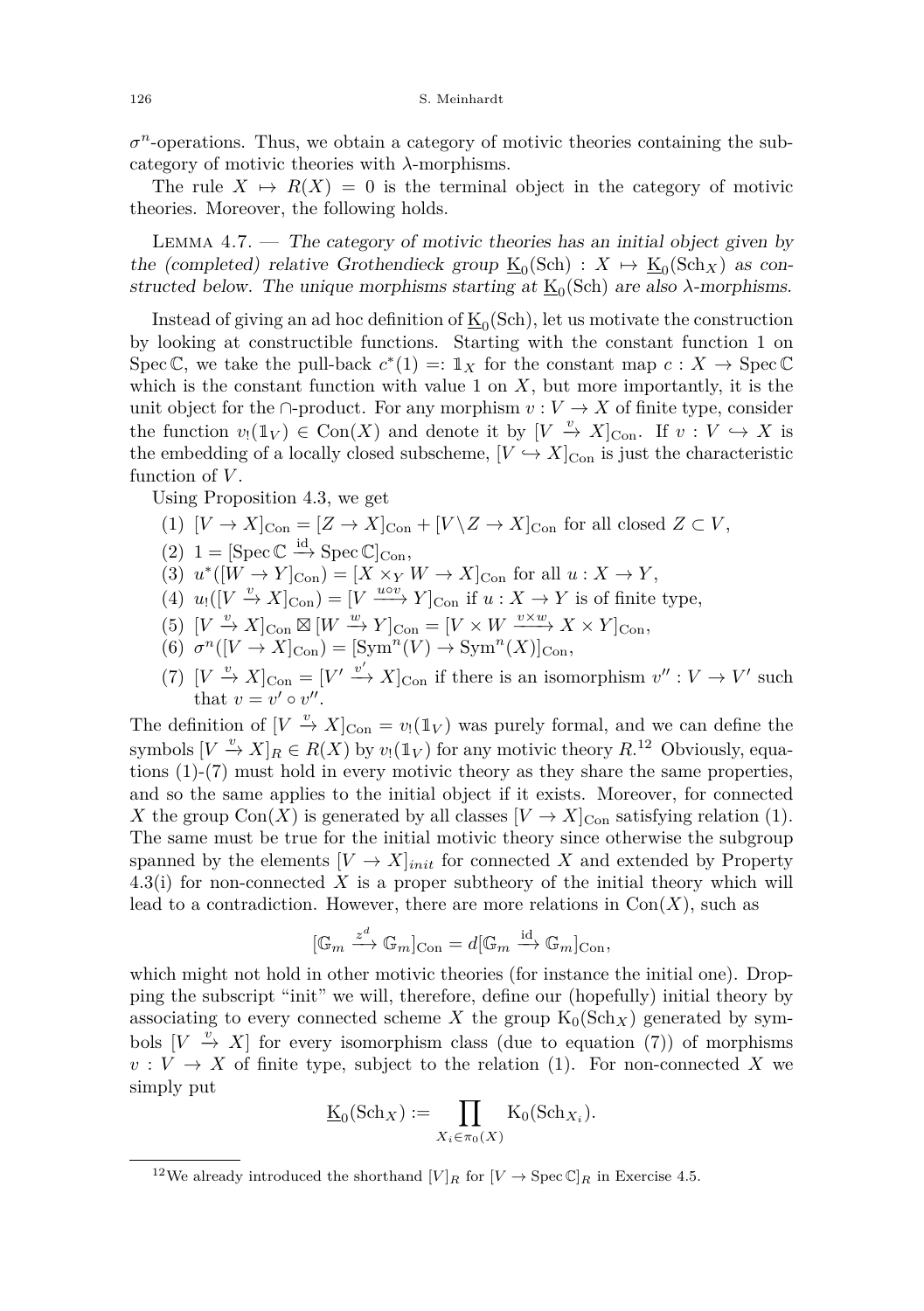To obtain a motivic theory  $\underline{\mathbf{K}}_0(\text{Sch})$ , we must define  $1 \in \mathbf{K}_0(\text{Sch}_{\mathbb{C}}), u^*, u_!, \boxtimes$  and  $\sigma^n$ as in equations  $(2)$ –[\(6\)](#page-26-3), at least over connected components. It has been shown in [\[10\]](#page-56-10) that  $\sigma^n$ -operations satisfying these properties do indeed exist. Moreover, the authors prove that  $\sigma^n(a\mathbb{L}) = \sigma^n(a)\mathbb{L}^n$  holds for every  $a \in \underline{\mathrm{K}}_0(X)$  and every  $n \in \mathbb{N}$ , where  $\mathbb{L} = c_! c^* (1) = [\mathbb{A}^1 \stackrel{c}{\to} \text{Spec } \mathbb{C}] \in K_0(\text{Sch}_{\mathbb{C}})$  is considered as an element of  $\underline{\mathrm{K}}_0(\mathrm{Sch}_{\mathrm{Sym}(X)})$  via the embedding  $0_! : \mathrm{K}_0(\mathrm{Sch}_{\mathbb{C}}) \hookrightarrow \underline{\mathrm{K}}_0(\mathrm{Sch}_{\mathrm{Sym}(X)}).$ 

Exercise 4.8. — Use the properties of a morphism between motivic theories to show that  $[V \to X] \mapsto [V \to X]_R$  defines a homomorphism  $\eta_X : K_0(\text{Sch}_X) \to R(X)$ for connected *X* which extends to a morphism  $\eta : \underline{K}_0(\text{Sch}) \to R$  of motivic theories. Prove that this morphism is the only possible one. Hence,  $\underline{K}_0(Sch)$  is the initial object in the category of motivic theories. Moreover, show that  $\eta$  is a  $\lambda$ -morphism.

The initial property of  $\underline{\mathrm{K}}_0(\mathrm{Sch})$  is just a generalization of the well-known property that  $X \to [X] \in K_0(\text{Sch}_{\mathbb{C}})$  is the universal Euler characteristics.

Let  $R^{gm}(X) \subset R(X)$  be the subgroup generated by all elements  $[V \to X]_R$ if *X* is connected and  $R^{gm}(X) := \prod_{X_i \in \pi_0(X)} R^{gm}(X_i)$  for general *X*. One should think of elements in  $R^{gm}(X)$  as "geometric" since they are  $\mathbb{Z}$ -linear combinations of elements obtained by geometric constructions, namely pull-backs and push-forwards of the unit  $1 \in R(\text{Spec } \mathbb{C}).$ 

<span id="page-27-2"></span>Exercise 4.9. — Show that  $X \mapsto R^{gm}(X)$  defines a subtheory of R. By construction, it is the image of the  $\lambda$ -morphism  $\eta : \underline{K}_0(\text{Sch}) \to R$  obtained in the previous exercise. Show that  $Con^{gm} = Con$  and  $\underline{\mathbf{K}}_0(Sch)^{gm} = \underline{\mathbf{K}}_0(Sch)$ . Prove that  $\sigma^n(a\mathbb{L}_R) = \sigma^n(a)\mathbb{L}_R^n$  holds for every  $a \in R^{gm}(X)$  and every  $n \in \mathbb{N}$ .

<span id="page-27-0"></span>4.3. **Motivic theories for quotient stacks.** In the previous section we generalized constructible functions and the classical Euler characteristic to more refined "functions" and invariants. When it comes to moduli problems, we should also be able to compute refined invariants of quotient stacks as they occur naturally in moduli problems. Hence, we need to extend motivic theories to disjoint unions of quotient stacks  $X/G$  for schemes X locally of finite type over  $\mathbb C$  and linear algebraic groups *G*. This is the topic of this subsection.

<span id="page-27-1"></span>Exercise 4.10. — Given a closed embedding  $G \hookrightarrow GL(n)$  of a linear algebraic group *G* and a *G*-action on a scheme *X*. Show that the morphism

$$
X/G \to (X \times_G GL(n))/GL(n)
$$

induced by  $X \ni x \mapsto (x, 1) \in X \times_G \mathrm{GL}(n)$  and  $G \hookrightarrow \mathrm{GL}(n)$  as in Exercise [2.24](#page-0-0) is in fact an isomorphism of quotient stacks. Hint: Given a principal  $GL(n)$ -bundle  $P \rightarrow S$  and a GL(*n*)-equivariant morphism  $\psi : P \rightarrow X \times_G GL(n)$ , show that  $\psi^{-1}(X) \to S$  for  $X \hookrightarrow X \times_G \mathrm{GL}(n)$  is a principal *G*-bundle over *S*. To prove local triviality of  $\psi^{-1}(X) \to S$  one has to construct local sections of  $\psi^{-1}(X) \to S$ . For this, one can take a local section  $\nu: U \to P$  of  $P \to S$  and a lift  $(f, g): \tilde{U} \to$  $X \times GL(n)$  of  $\psi \circ \nu : U \to X \times_G GL(n)$  on a possibly smaller étale neighborhood  $s \in \tilde{U} \subset U$  of  $s \in S$ . Then  $\tilde{\nu}: \tilde{U} \ni t \mapsto \nu(t)g(t)^{-1} \in \psi^{-1}(X)$  is a local section of  $\psi^{-1}(X) \to S$ . Note that if *G* is special, these étale neighborhoods *U* and  $\tilde{U}$  can even be replaced with Zariski neighborhoods.

DEFINITION  $4.11.$  – A stacky motivic theory R is a rule associating to every disjoint union  $\mathfrak{X} = \bigsqcup_{i \in I} X_i/G_i$  of quotient stacks with linear algebraic groups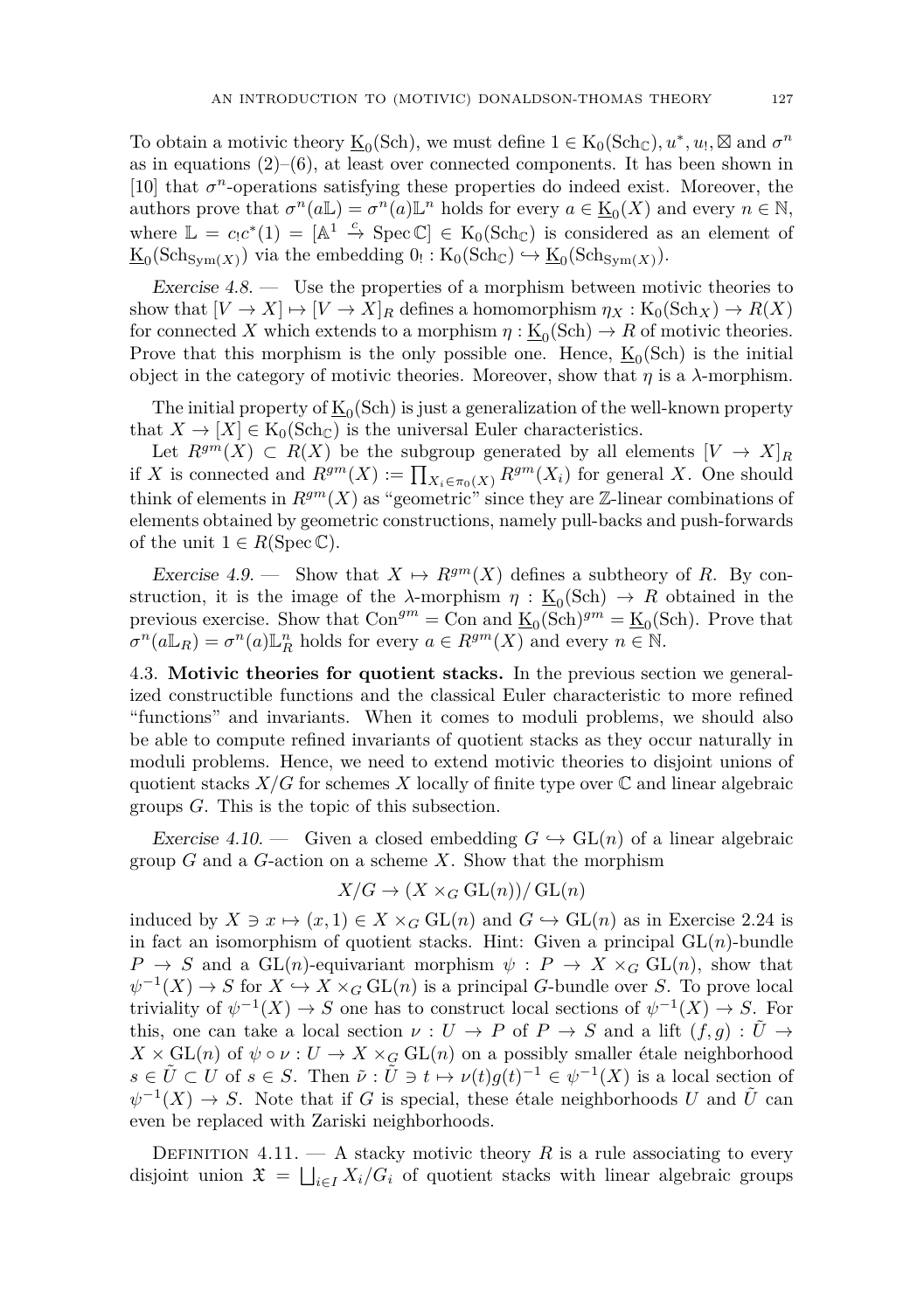#### 128 S. Meinhardt

 $G_i$  an abelian group  $R(\mathfrak{X})$  along with pull-backs  $u^*: R(\mathfrak{Y}) \to R(\mathfrak{X})$  for all (1-) morphisms  $u : \mathfrak{X} \to \mathfrak{Y}$  and push-forwards  $u_! : R(\mathfrak{X}) \to R(\mathfrak{Y})$  if *u* is of finite type. Moreover, there should be some associative, symmetric exterior product  $\mathbb{Z}: R(\mathfrak{X}) \times R(\mathfrak{Y}) \to R(\mathfrak{X} \times \mathfrak{Y})$  with unit element  $1 \in R(\mathrm{Spec} \mathbb{C})$ , and some operations  $\sigma^n$ :  $R(X) \to R(\text{Sym}^n(X))$  for all  $n \in \mathbb{N}$  and all schemes *X*, satisfying the stacky analogue of the properties of  $Con(-)$  given in Proposition [4.3.](#page-23-0)

Remark 4.12. — There are two technical difficulties to overcome when we try to generalize Proposition [4.3,](#page-23-0) which serves as our definition of a (stacky) motivic theory, to disjoint unions of quotient stacks. First of all, we need to explain what the correct generalization of a finite type morphism ought to be. For us, this is a  $(1-)$ morphism  $u : \mathfrak{X} \to \mathfrak{Y}$  of algebraic stacks such the preimage of each "connected" component" *Y /H* (with connected *Y* ) consists of only finitely many connected components  $X_i/G_i$  of  $\mathfrak X$ . Secondly, we need to define  $\text{Sym}^n(X/G)$  for quotient stacks. There is an obvious candidate given by the quotient stack  $X^n/(S_n \ltimes G^n)$ . However, if  $G = \{1\}$  is the trivial group, we get the quotient stack  $X^n/S_n$  which is different from its coarse "moduli space"  $Sym^n(X) = X^n / S_n$ . To avoid these problems, we only require the existence of  $\sigma^n$ -operations for schemes  $\mathfrak{X} = X$  and not for general disjoint unions of quotient stacks.

Example 4.13. — There is no stacky motivic theory *R* with  $R|_{\text{Sch}_{\mathbb{C}}} = \text{Con such}$ that the pull-back  $\rho^*$ :  $R(X/G) \to R(X) = \text{Con}(X)$  is an embedding. Indeed, consider the case  $X = \text{Spec } \mathbb{C}$  and  $G = \mathbb{G}_m$ . Then  $X \stackrel{\rho}{\to} X/G \to \text{Spec } \mathbb{C}$  is the identity, and  $\rho_!(1_X)$  cannot be zero. By assumption,  $\rho^* \rho_!(1_X)$  is also nonzero. However, applying base change to the diagram

$$
X \times G \xrightarrow{m} X
$$
  
pr<sub>x</sub>  $\downarrow \qquad \qquad \downarrow \rho$   

$$
X \xrightarrow{\rho} X/G
$$

with  $m: X \times G \to X$  denoting the (trivial) group action,  $\rho^* \rho_!(1\mathbb{1}_X) = \text{pr}_{X} \cdot (1\mathbb{1}_{X \times G}) =$  $\chi_c(G) \mathbb{1}_X = 0$ , a contradiction.

Applying the functoriality of the pull-back to the previous diagram, we obtain  $pr_X^*(b) = m^*(b)$  for  $b = \rho^*(a)$ . In other words, for every stacky motivic theory *R*, the image of  $\rho^*$  is contained in the subgroup

$$
R(X)^G := \{ a \in R(X) \mid pr_X^*(b) = m^*(b) \}
$$

of "*G*-invariant" elements. Despite the negative result given by the previous example, we will provide a functorial construction which associates to every motivic theory (for schemes) *R* satisfying

<span id="page-28-0"></span>
$$
\sigma^n(a\mathbb{L}_R) = \sigma^n(a)\mathbb{L}_R^n \quad \forall \ a \in R(X)
$$
\n(4.1)

another motivic theory  $R^{st}$  such that  $R^{st}$  extends to a stacky motivic theory, also denoted by  $R^{st}$ , for which  $\rho^*: R^{st}(X/G) \to R^{st}(X)^G$  is an isomorphism. Moreover, there is a morphism  $R \to R^{st}|_{\text{Sch}_\mathbb{C}}$  of motivic theories satisfying the property that every morphism  $R \to R'|_{\text{Sch}_\mathbb{C}}$  with  $R'$  being a stacky motivic theory satisfying  $\rho^*$ :  $R'(X/G) \xrightarrow{\sim} R'(X)^G$  must factorize though  $R \to R^{st}$ . In particular, the restriction functor from the category of stacky motivic theories  $R'$  satisfying  $(4.1)$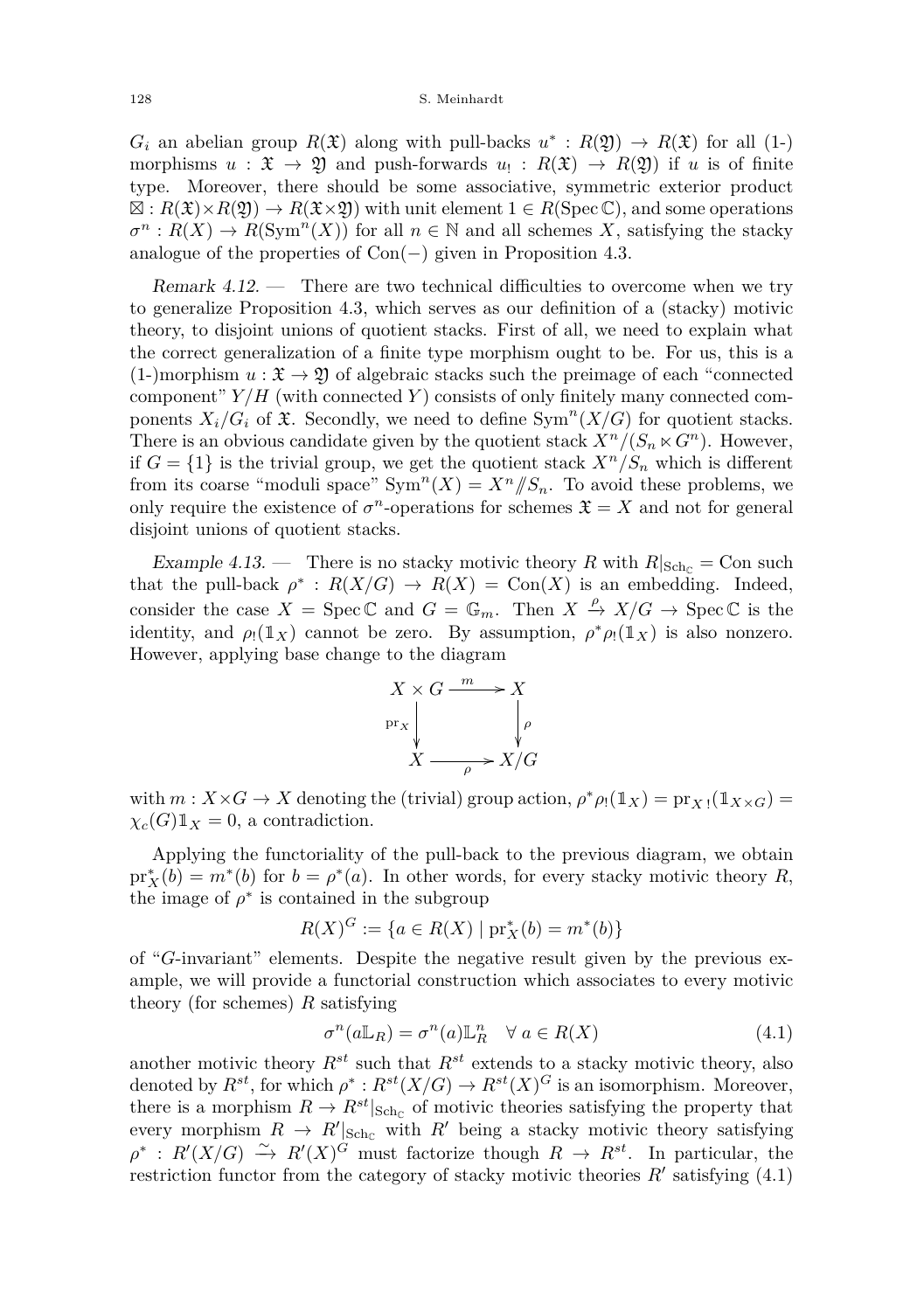and  $\rho^* : R'(X/G) \xrightarrow{\sim} R'(X)^G$  has a left adjoint given by  $R \mapsto R^{st}$ . As we will see,  $Con^{st} = 0.$ 

Recall that a linear algebraic group *G* was called special if every étale locally trivial principal *G*-bundle is already Zariski locally trivial. In particular, given a closed embedding  $G \hookrightarrow GL(n)$ , the map  $GL(n) \rightarrow GL(n)/G$  must be a Zariski locally trivial principal *G*-bundle. On can show that this property is already sufficient for being special. Hence,  $GL(n)$  is special for every  $n \in \mathbb{N}$ . As a result of Exercise [4.6](#page-25-2) we get  $[\text{GL}(n)]_R = [G]_R[\text{GL}(n)/G]_R$  in  $R(\text{Spec }\mathbb{C})$  for every motivic theory *R* (for schemes). In particular,  $|G|_R$  is invertible for every special group *G* if and only if  $[\mathrm{GL}(n)]_R$  is invertible for every  $n \in \mathbb{N}$ .

DEFINITION 4.14. — Given a group G and a stack  $\mathfrak{B}$  with a right G-action, a *G*-invariant (1-)morphism  $u : \mathfrak{P} \to \mathfrak{X}$  of stacks is called a principal *G*-bundle on  $\mathfrak{X}$ if *u* is representable and the pull-back  $\tilde{u}: X \times_{\mathfrak{X}} \mathfrak{P} \to X$  of *u* along every morphism  $X \to \mathfrak{X}$  with *X* being a scheme is a principal *G*-bundle on *X*. Notice that  $X \times_{\mathfrak{X}} \mathfrak{P}$ carries an induced right *G*-action and  $\tilde{u}$  is *G*-invariant.

Exercise 4.15. — Given a stacky motivic theory *R*. We want to show in several steps that the condition  $\rho^* : R(X/G) \to R(X)^G$  being an isomorphism for every special group *G* is equivalent to the condition that  $[\mathfrak{P} \stackrel{u}{\to} \mathfrak{X}]_R := u_! (\mathbb{1}_{\mathfrak{P}}) = [G] \mathbb{1}_{\mathfrak{X}}$ for every special group *G* and every principal *G*-bundle  $u : \mathfrak{P} \to \mathfrak{X}$  in the category of disjoint unions of quotient stacks.

(1) Assume for simplicity  $\mathfrak{X} = X/\operatorname{GL}(n)$ . Given a principal *G*-bundle  $\mathfrak{P} \to \mathfrak{X}$ , consider the cartesian diagram



By assumption,  $\tilde{u}: P \to X$  is a principal *G*-bundle. Use injectivity of  $\rho^*$  to prove  $u_1(\mathbb{1}_\mathfrak{B}) = [G]_R \mathbb{1}_{\mathfrak{X}}$  (Hint: Use base change and Exercise [4.6.](#page-25-2)) Extend this result to arbitrary disjoint unions of quotient stacks.

- (2) Conversely, assume that  $u_!(1\mathfrak{g}) = [G]_R 1\mathfrak{g}$  for every principal *G*-bundle in the category of quotient stacks. Show first that  $[G]_R$  is invertible in  $R(\text{Spec }\mathbb{C})$  with inverse  $[\text{Spec }\mathbb{C}/G]_R$ . (Hint: Consider the principal *G*bundle  $\text{Spec} \mathbb{C} \to \text{Spec} \mathbb{C}/G$ .)
- (3) Secondly, prove that  $\rho^*: R(X/G) \to R(X)^G$  is invertible by showing that  $\rho_1(-)/[G]_R$  is an inverse. (see [\[5\]](#page-56-9), Lemma 5.13 if you need help)

For connected *X* we define  $R^{st}(X) := R(X)[[\text{GL}(n)]_R^{-1} | n \in \mathbb{N}]$  using the  $R(\text{Spec }\mathbb{C})$ -module structure of  $R(X)$  by means of the  $\mathbb{Z}$ -product. We extend it via  $R^{st}(X) = \prod_{X_i \in \pi_0(X)} R^{st}(X_i)$  to non-connected *X*. The morphism  $R(X) \to R^{st}(X)$ is obvious, and it is also easy to see how to extend  $u_1, u^*$  for  $u: X \to Y$  and the  $\boxtimes$ -product. The only nontrivial part is the extension of  $\sigma^n$ . For  $X \in \text{Sch}_{\mathbb{C}}$  and  $a \in R(X)$  define

$$
\sigma_t(a) := \sum_{n \in \mathbb{N}} \sigma^n(a) t^n \in R(\text{Sym}(X)[[t]].
$$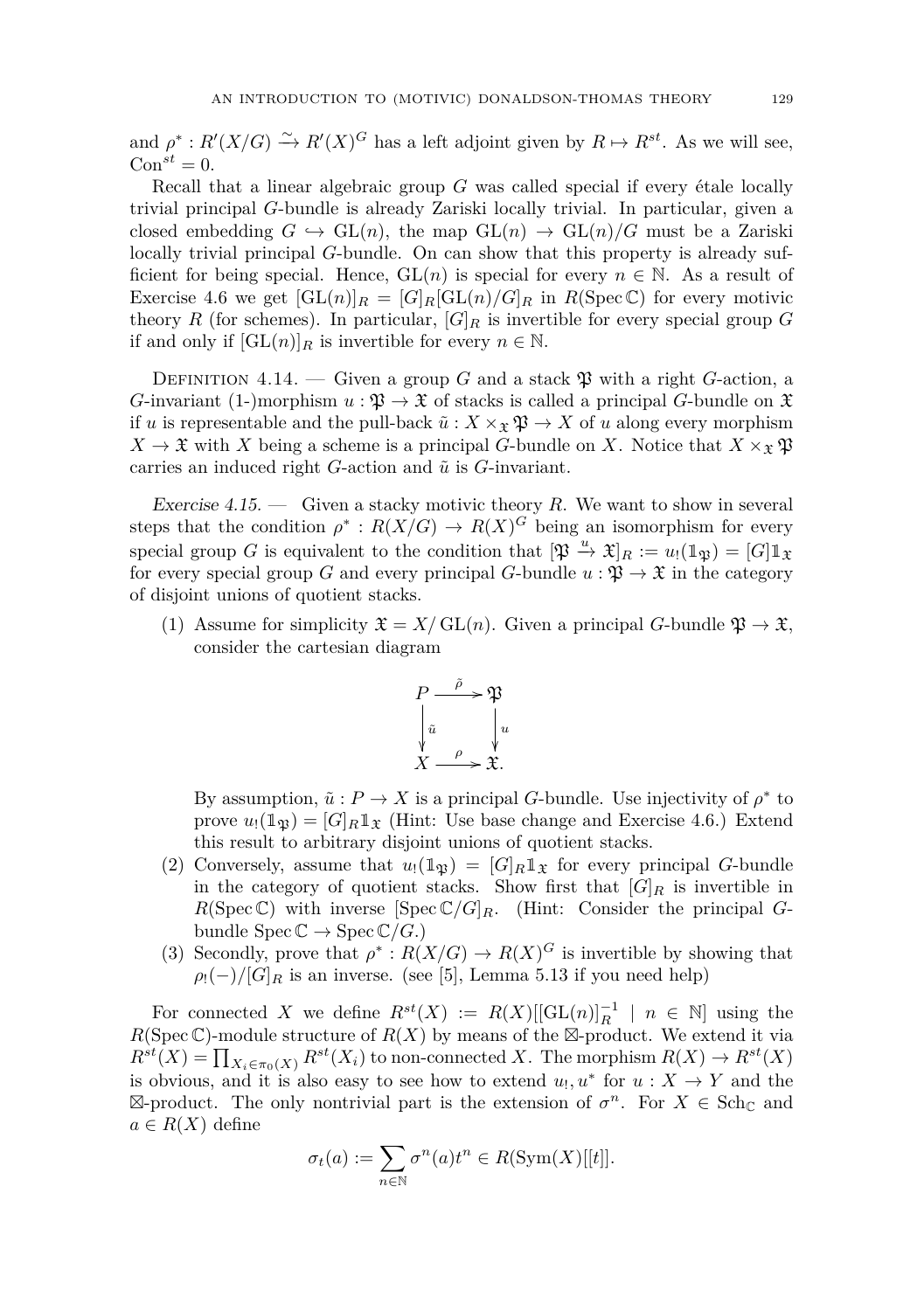#### 130 S. Meinhardt

The Adams operations  $\psi^n : R(X) \to R(\text{Sym}^n(X)) \subseteq R(\text{Sym}(X))$  are defined by means of the series

$$
\psi_t(a) := \sum_{n \geqslant 1} \psi^n(a) t^n := \frac{d \log \sigma_t(a)}{d \log t} = t \sigma_t(-a) \frac{d \sigma_t(a)}{dt},
$$

where the product is the convolution product in  $R(Sym(X))$ . Using the properties of  $\sigma^n$ , we observe  $\sigma_t(0) = 1$  and  $\sigma_t(a + b) = \sigma_t(a)\sigma_t(b)$ . Thus,  $\psi_t(0) = 0$  as well as  $\psi_t(a+b) = \psi_t(a) + \psi_t(b)$  follows. Property [\(4.1\)](#page-28-0) implies  $\psi^n(aP(\mathbb{L}_R))$  =  $\psi^{n}(a)P(\mathbb{L}_R^n)$  for every polynomial  $P(x) \in \mathbb{Z}[x]$ . Due to Exercise [4.6\(](#page-25-2)ii), we have to extend  $\psi^n$  to  $R^{st}(X)$  by means of

$$
\psi^n\left(\frac{a}{\prod_{i\in I}[\operatorname{GL}(m_i)]_R}\right):=\frac{\psi^n(a)}{\prod_{i\in I}P_{m_i}(\mathbb{L}_R^n)}
$$

using the polynomial  $P_m(x) = \prod_{j=0}^{m-1} (x^m - x^j)$  satisfying  $[\text{GL}(m)]_R = P_m(\mathbb{L}_R)$ . Having extended the Adams operations, we can also extend the  $\sigma^n$ -operations by putting

$$
\sigma_t(a) = \exp\Big(\int \psi_t(a)\frac{dt}{t}\Big).
$$

Note that the last expression involves rational coefficient, but one can show that the rational coefficients disappear in the expression for

$$
\sigma_t\left(\frac{a}{\prod_{i\in I}[\text{GL}(m_i)]_R}\right) = \exp\left(\sum_{n\geq 1} \frac{\psi^n(a)t^n}{n\prod_{i\in I} P_{m_i}(\mathbb{L}_R^n)}\right)
$$

if we express  $\psi^{n}(a)$  in terms of  $\sigma^{m}(a)$  for  $1 \leqslant m \leqslant n$ . (See [\[5\]](#page-56-9), Appendix B for more details.)

Exercise 4.16. — Show that  $Con^{st}(X) = 0$  for all X.

Now, as we have constructed  $R^{st}$  on schemes, we will put  $R^{st}(\mathfrak{X}) := R^{st}(X)^G$ for a quotient stack  $\mathfrak{X} = X/G$  with special group G and connected X. We have to show that this definition is independent of the presentation of the quotient stack. For this let  $\mathfrak{X} \cong Y/H$  be another presentation with a special group *H*. Let us form the cartesian square



with  $\rho'$ ,  $\rho''$  and  $\tau'$ ,  $\tau''$  being *G*- respectively *H*-principal bundles. The other maps are either projections or actions of *G* or *H*. Applying  $R^{st}$ , we get the following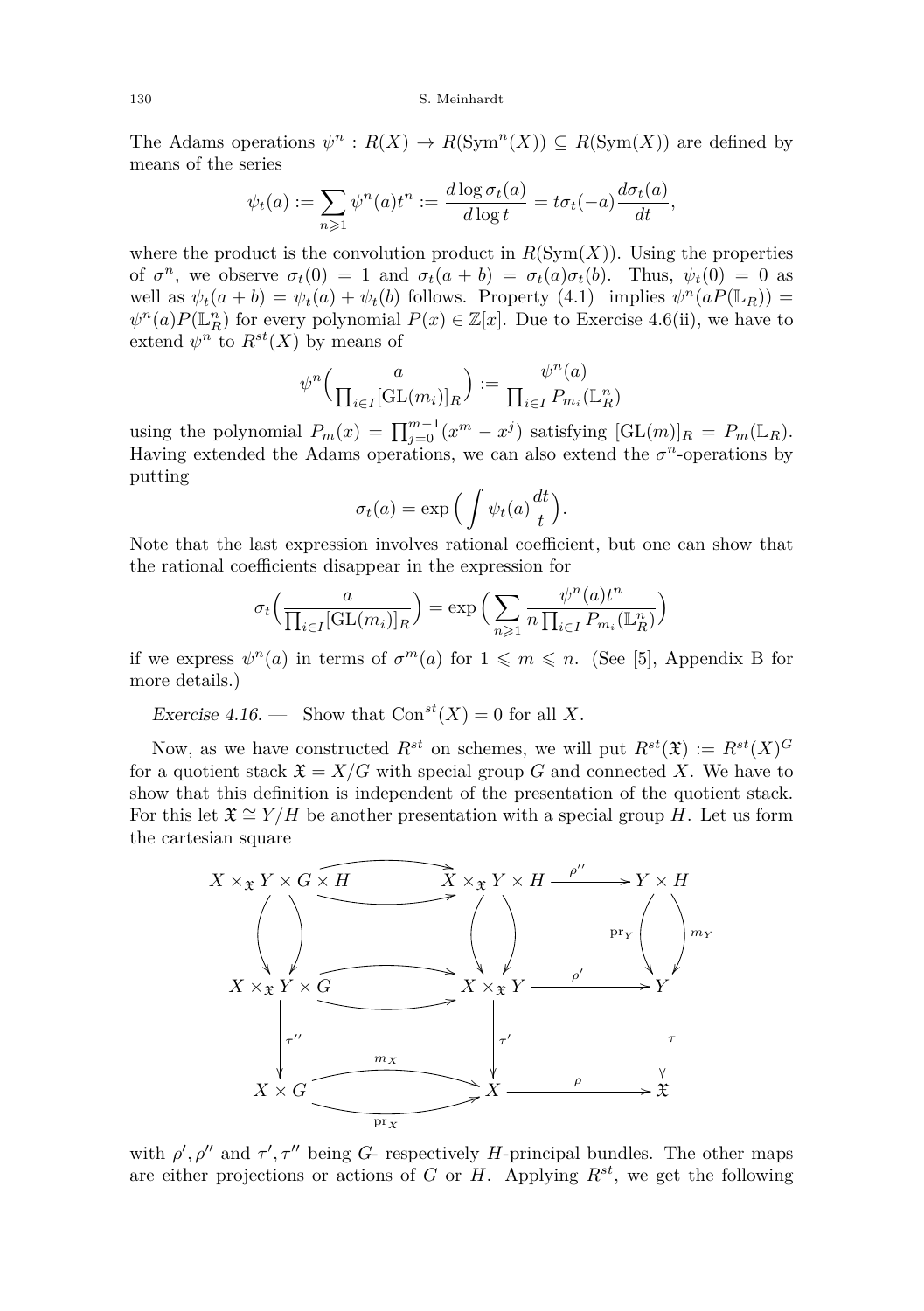diagram with exact rows and columns by construction of *Rst*, where *K* denotes the kernel of say  $\text{pr}_Y^* - m_Y^*$ :



Hence,  $R^{st}(X)^G \cong K \cong R^{st}(Y)^H$  showing that  $R^{st}(\mathfrak{X})$  is independent of the choice of a presentation. Given a morphism  $u : X/G \to Y/H$  of quotient stacks, we form the cartesian diagram

$$
X \times_{Y/H} Y \xrightarrow{\tilde{\rho}} X/G \times_{Y/H} Y \xrightarrow{\tilde{u}} Y
$$

$$
\tilde{\tau} \downarrow \qquad \qquad \downarrow \qquad \qquad \downarrow \tau
$$

$$
X \xrightarrow{\rho} X/G \xrightarrow{u} Y/H.
$$

For  $a \in R^{st}(X/G) \cong R^{st}(X)^G$  and  $b \in R^{st}(Y)^H$  we put

$$
u_!(a) := (\tilde{u} \circ \tilde{\rho})_! \tilde{\tau}^*(a) / [G]_R \in R^{st}(Y)^H \text{ and}
$$
  

$$
u^*(b) := \tilde{\tau}_! (\tilde{u} \circ \tilde{\rho})^*(b) / [H]_R \in R^{st}(X)^G
$$
  

$$
a \boxtimes b := a \boxtimes b \in R^{st}(X \times Y)^{G \times H}.
$$

For disjoint unions  $\mathfrak{X} = \bigsqcup_{i \in I} X_i/G_i$  of connected quotient stacks, we can always assume that  $G_i$  is special for all  $i \in I$  due to Exercise [4.10.](#page-27-1) Then, we need to define  $R^{st}(\mathfrak{X}) := \prod_{i \in I} R^{st}(X_i/G_i)$  according to Proposition [4.3\(](#page-23-0)i), and extend *u*<sub>1</sub>, *u*<sup>\*</sup> and  $\boxtimes$  in the natural way.

Given a morphism  $\eta: R \to R' |_{Sch_C}$  with  $\rho^*: R'(X/G) \to R'(X)^G$  being an isomorphism, we define  $\eta_{X/G}: R^{st}(X/G) = R(X)^G \xrightarrow{\eta_X} R'(X)^G \xrightarrow{\rho^{*-1}} R'(X/G)$ with  $\rho^{*-1}(a) = \rho_!(a)/[G]_R$  which is the only possible choice to extend  $\eta$  to a morphism  $R^{st} \to R'$  of stacky motivic theories. More details in a more general context are given in [\[5\]](#page-56-9), Section 5.

#### 5. Vanishing cycles

<span id="page-31-0"></span>The aim of this section is to introduce the notion of a vanishing cycle taking values in a (stacky) motivic theory *R*. We start by considering vanishing cycles of morphisms  $f: X \to \mathbb{A}^1$  defined on smooth schemes X.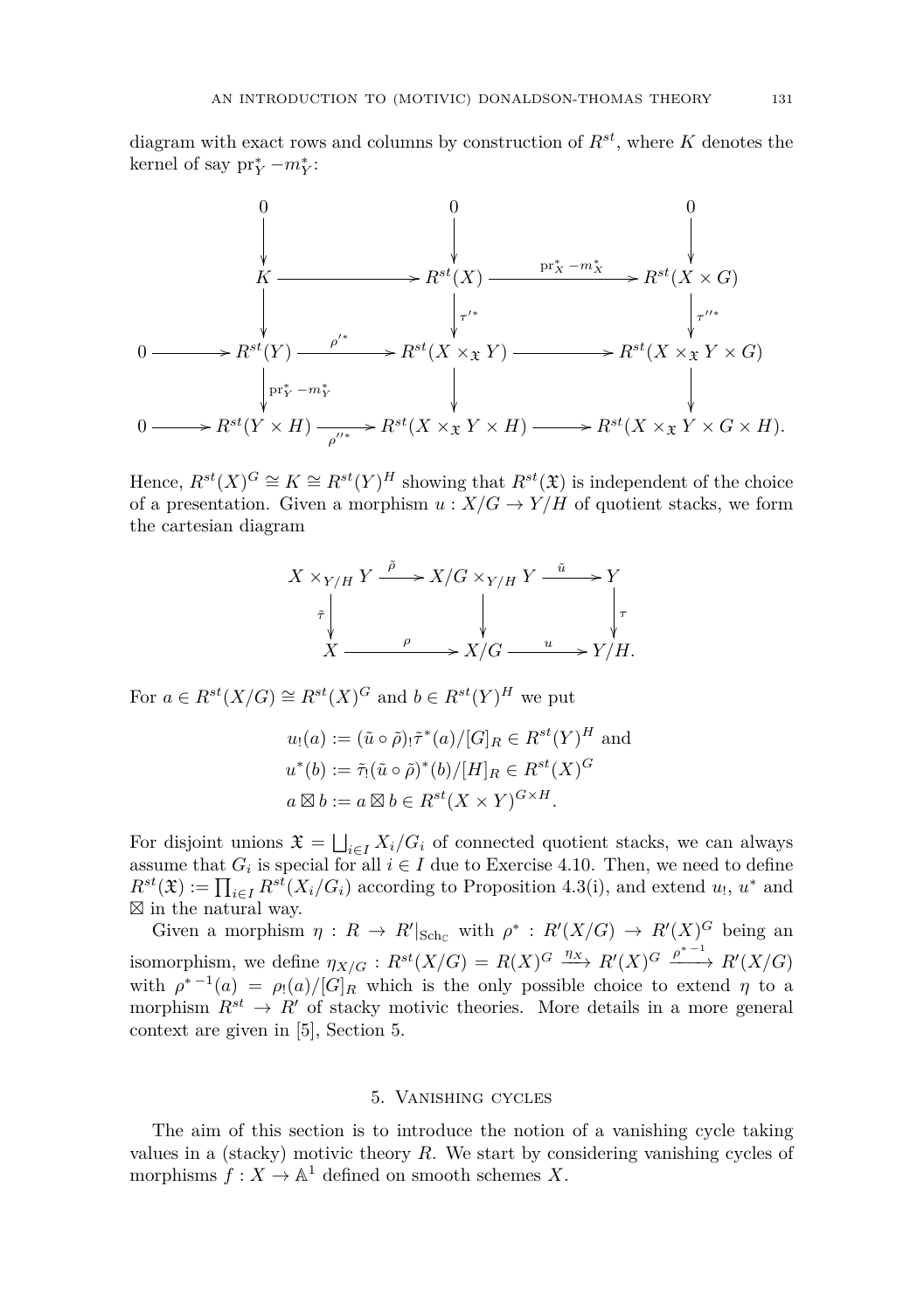#### <span id="page-32-0"></span>5.1. **Vanishing cycles for schemes.**

DEFINITION 5.1. — Given a motivic theory R, a vanishing cycle<sup>13</sup> (with values in *R*) is a rule associating to every regular function  $f: X \to \mathbb{A}^1$  on a smooth scheme/variety or complex manifold *X* an element  $\phi_f \in R(X)$  such that the following holds.

- (1) If  $u: Y \to X$  is a smooth, then  $\phi_{f \circ u} = u^*(\phi_f)$ .
- (2) Let *X* be a smooth variety containing a smooth closed subvariety  $i: Y \hookrightarrow$ *X*. Denote by  $j: E \hookrightarrow B\vert_Y X$  the exceptional divisor of the blow-up  $\pi: \text{Bl}_Y X \to X$  of *Y* in *X*. Then the formula

$$
\pi_! \big(\phi_{f \circ \pi} - j_! \phi_{f \circ \pi \circ j}\big) = \phi_f - i_! \phi_{f \circ i}
$$

holds for every  $f: X \to \mathbb{A}^1$ .

(3) Given two morphisms  $f: X \to \mathbb{A}^1$  and  $g: Y \to \mathbb{A}^1$  on smooth X and *Y*, we introduce the notation  $f \boxtimes g : X \times Y \xrightarrow{f \times g} \mathbb{A}^1 \times \mathbb{A}^1 \xrightarrow{+} \mathbb{A}^1$ . Then  $\phi_f \boxtimes_g = \phi_f \boxtimes \phi_g$  in  $R(X \times Y)$ . Moreover,  $\phi_{\text{Spec } \mathbb{C} \xrightarrow{\circ} \mathbb{A}^1} = 1$ .

Notice that instead of  $f \boxtimes g$  the notation  $f \oplus g$  or  $f \boxplus g$  is more common in the literature. Our notation should remind the reader that  $\phi$  maps (box)products into (box)products. There is also a more general theory allowing arbitrary commutative monoids replacing  $\mathbb{A}^1$  as the target of maps. For the trivial monoid  $Spec(\mathbb{C})$  the --product is just the cartesian product. See [\[5\]](#page-56-9) for more details.

<span id="page-32-1"></span>LEMMA 5.2. — A collection of elements  $\phi_f \in R(X)$  for regular functions  $f$ :  $X \to \mathbb{A}^1$  on smooth schemes *X* satisfying the properties (1), (2) and (3) is equivalent to a collection of group homomorphisms<sup>14</sup>  $\phi_f : \underline{\mathrm{K}}_0(\mathrm{Sch}_X) \to R(X)$  for all regular functions  $f: X \to \mathbb{A}^1$  on arbitrary schemes X such that the following diagrams commute:

$$
\underline{K}_{0}(\text{Sch}_{X}) \xrightarrow{\phi_{f}} R(X) \quad \text{if } u: Y \to X \text{ is smooth,}
$$
\n
$$
\downarrow u^* \qquad \qquad \downarrow u^*
$$
\n
$$
\underline{K}_{0}(\text{Sch}_{Y}) \xrightarrow{\phi_{f \circ u}} R(Y)
$$
\n
$$
\underline{K}_{0}(\text{Sch}_{Y}) \xrightarrow{\phi_{f \circ u}} R(Y) \quad \text{if } u: Y \to X \text{ is proper,}
$$
\n
$$
\downarrow u_! \qquad \qquad \downarrow u_!
$$
\n
$$
\underline{K}_{0}(\text{Sch}_{X}) \xrightarrow{\phi_{f}} R(X)
$$
\n
$$
\underline{K}_{0}(\text{Sch}_{X}) \otimes \underline{K}_{0}(\text{Sch}_{Y}) \xrightarrow{\phi_{f} \otimes \phi_{g}} R(X) \otimes R(Y)
$$
\n
$$
\downarrow \otimes \qquad \qquad \downarrow u_! \qquad \qquad \downarrow u_! \qquad \qquad \downarrow u_! \qquad \qquad \downarrow u_! \qquad \qquad \downarrow u_! \qquad \qquad \downarrow u_! \qquad \qquad \downarrow u_! \qquad \qquad \downarrow u_! \qquad \qquad \downarrow u_! \qquad \qquad \downarrow u_! \qquad \qquad \downarrow u_! \qquad \qquad \downarrow u_! \qquad \qquad \downarrow u_! \qquad \qquad \downarrow u_! \qquad \qquad \downarrow u_! \qquad \qquad \downarrow u_! \qquad \qquad \downarrow u_! \qquad \qquad \downarrow u_! \qquad \qquad \downarrow u_! \qquad \qquad \downarrow u_! \qquad \qquad \downarrow u_! \qquad \qquad \downarrow u_! \qquad \qquad \downarrow u_! \qquad \qquad \downarrow u_! \qquad \qquad \downarrow u_! \qquad \qquad \downarrow u_! \qquad \qquad \downarrow u_! \qquad \qquad \downarrow u_! \qquad \qquad \downarrow u_! \qquad \qquad \downarrow u_! \qquad \qquad \downarrow u_! \qquad \qquad \downarrow u_! \qquad \qquad \downarrow u_! \qquad \qquad \downarrow u_! \qquad \qquad \downarrow u_! \qquad \qquad \downarrow u_! \qquad \qquad \downarrow u_! \qquad \qquad \downarrow u_! \qquad \
$$

<sup>&</sup>lt;sup>13</sup>The definition given here differs from the one given in [\[5\]](#page-56-9) for the sake of simplicity. We do not require the support property but a blow-up formula.

<sup>&</sup>lt;sup>14</sup>The collection of group homomorphisms  $\phi_f$  is what is called a morphisms of (motivic) ring  $(Sm, prop)$ -theories over  $\mathbb{A}^1$  in [\[5\]](#page-56-9).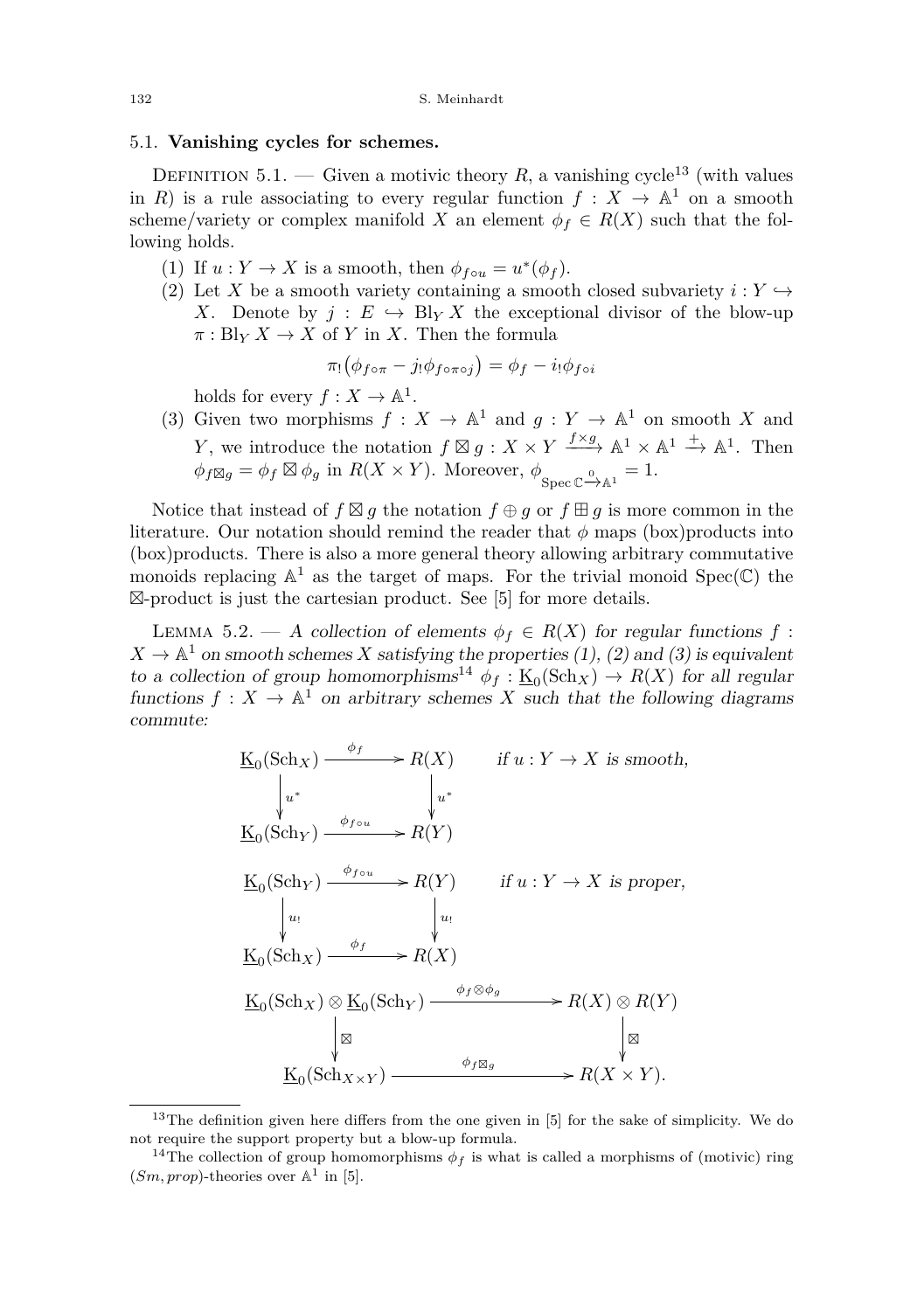and  $\phi_{\text{Spec }\mathbb{C} \xrightarrow{\scriptscriptstyle 0} \mathbb{A}^1}(1) = 1.$ 

Exercise  $5.3.$  — Proof the lemma using the following fact (see [\[3\]](#page-56-11), Thm.  $5.1$ ). The group  $K_0(Sch_Z)$  can also be written as the abelian group generated by symbols  $[X \stackrel{p}{\to} Z]$  with smooth *X* and proper *p* subject the "blow-up relation": If  $i: Y \hookrightarrow X$ is a smooth subvariety and  $\pi$ : Bl<sub>*Y*</sub>  $X \to X$  the blow-up of *Y* in *X* with exceptional divisor  $j: E \hookrightarrow \text{Bl}_Y X$ , then  $[\text{Bl}_Y X \xrightarrow{p\pi} Z] - [E \xrightarrow{p\pi j} Z] = [X \xrightarrow{p} Z] - [Y \xrightarrow{pi} Z]$ . Hint: Given a function  $f: Z \to \mathbb{A}^1$ , try the Ansatz  $\phi_f([X \xrightarrow{p} Z]) := p_1 \phi_{f \circ p}$  for a proper morphism  $X \stackrel{p}{\to} Z$  on a smooth scheme *X*, where  $\phi_{f \circ p} \in R(X)$  on the right hand side is given by our family of elements. In particular,  $\phi_f(\mathbb{1}_X) = \phi_f \in R(X)$ for a regular function *f* on a smooth scheme *X*.

We need to apologize for using the same symbol  $\phi_f$  with two different meanings. However, with a bit of practice it should be clear from the context which interpretation is used.

Example  $5.4.$  — For every motivic theory there is a canonical vanishing cycle such that  $\phi_{can,f}^R = \mathbb{1}_X \in R(X)$  for every  $f: X \to \mathbb{A}^1$ . Hence, it does not depend on *f*, and the map  $\phi_f : \underline{\mathbf{K}}_0(\text{Sch}_X) \to R(X)$  is just the morphism constructed in Lemma [4.7.](#page-26-4)

Let us look at the following more interesting examples.

Example 5.5. — Let  $R = \text{Con.}$  For  $x \in X$  we fix a metric on an analytic neighborhood of  $x \in X^{an}$  for example by embedding such a neighborhood into  $\mathbb{C}^n$ . We form the so-called Milnor fiber  $\text{MF}_f(x) := f^{-1}(f(x) + \delta) \cap B_{\varepsilon}(x)$ , where  $B_{\varepsilon}(x)$  is a small open ball around  $x \in X$  and  $0 < \delta \ll \varepsilon \ll 1$  are small real parameters. Notice, that the Milnor fiber depends on the choice of the metric and the choice of  $\delta, \varepsilon$ . However, its reduced cohomology and its Euler characteristic  $\chi(MF_f(x))$  are independent of the choices made. We finally define  $\phi_f^{con}(x)$  :=  $1 - \chi(\text{MF}_f(x))$  for sufficiently small  $\delta, \varepsilon$ . One can show that the properties listed above are satisfied. Due to [\[1\]](#page-56-2),  $\phi_f^{con}$  agrees with the Behrend function of  $\text{Crit}(f)$ up to the sign  $(-1)^{\dim X}$ .

Example 5.6. — The previous example has a categorification. For a closed point  $t \in \mathbb{A}^1(\mathbb{C})$  consider the cartesian diagram with the induced projections  $\tilde{f}$  and  $q_t$ 



Denoting the inclusion of the fiber  $X_t = f^{-1}(t)$  into *X* by  $\iota_t$ , the (classical) vanishing cycle  $\phi_f^{perv}$  is defined via

$$
\oplus_{t \in \mathbb{A}^1(\mathbb{C})} \iota_t \colon \text{Cone}(\mathbb{Q}_{X_t} \to \iota_t^* q_t_* q_t^* \mathbb{Q}_X),
$$

in the derived category  $D^b(X, \mathbb{Q})$  of sheaves of  $\mathbb{Q}$ -vector spaces on *X*. Here,  $\mathbb{Q}_X$ respectively  $\mathbb{Q}_{X_t} = \iota_t^* \mathbb{Q}_X$  denotes the locally constant sheaf on *X* respectively  $X_t$ with stalk Q. The morphism is the restriction to  $X_t$  of the adjunction  $\mathbb{Q}_X \to$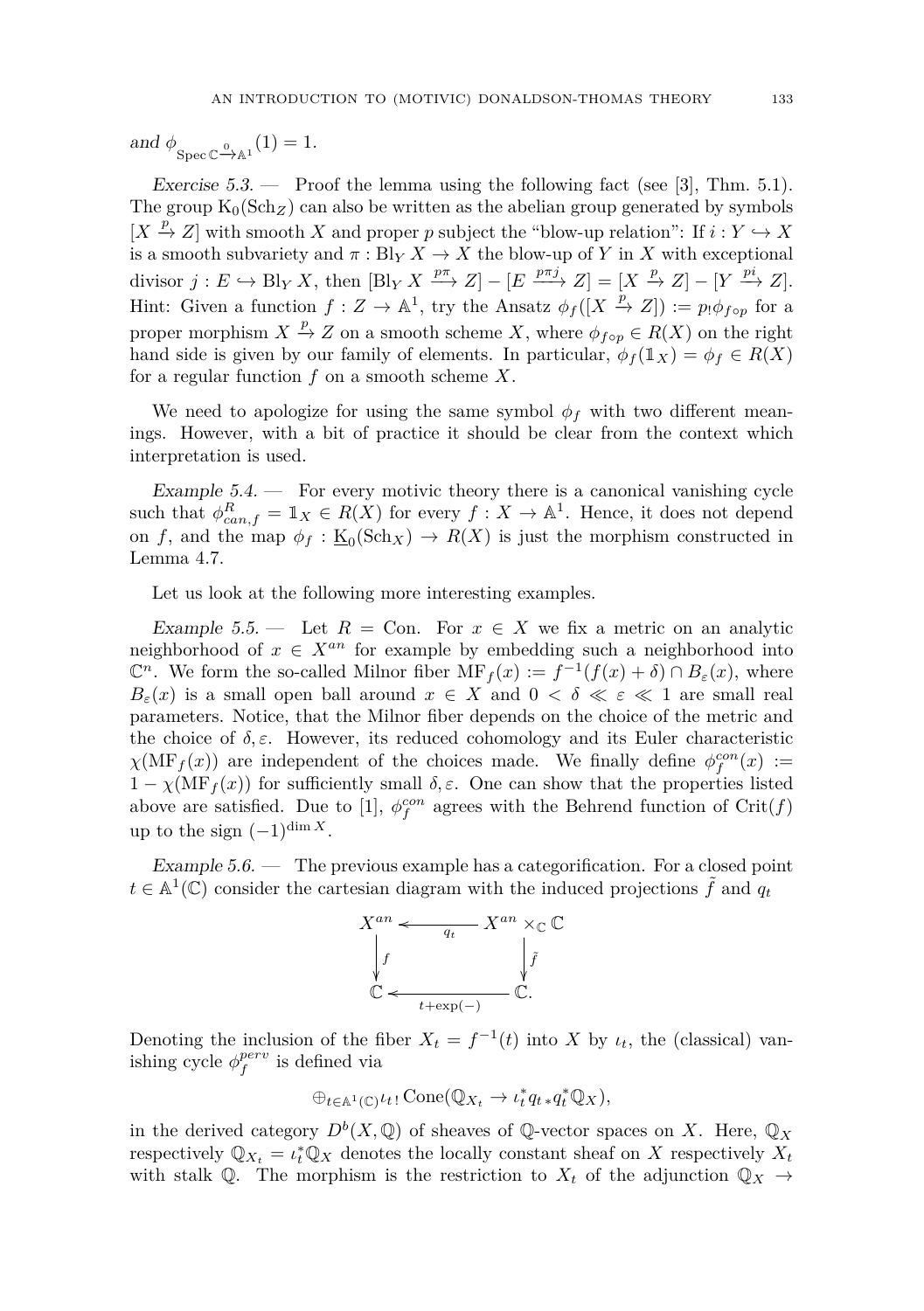$q_t * q_t^* \mathbb{Q}_X$ . Spelling out the definition we see that the stalk of  $\phi_f^{perv}$  at *x* is given by the reduced cohomology of the Milnor fiber  $\text{MF}_f(x)$  shifted by  $-1$ .

Associating to every connected *X* the Grothendieck group  $K_0(D_{con}^b(X, \mathbb{Q}))$  of the triangulated subcategory  $D^b_{con}(X, \mathbb{Q}) \subset D^b(X, \mathbb{Q})$  consisting of complexes of sheaves of Q-vector spaces with constructible cohomology, we obtain a motivic theory  $\underline{\mathrm{K}}_0(D^b_{con}(-,\mathbb{Q}))$  with

$$
\underline{\mathrm{K}}_0(D^b_{con}(X,\mathbb{Q})) := \prod_{X_i \in \pi_0(X)} \mathrm{K}_0(D^b_{con}(X_i,\mathbb{Q})).
$$

Notice that  $D_{con}^b(X, \mathbb{Q})$  has a bounded t-structure whose heart is the abelian category  $\text{Perv}(X)$  of perverse "sheaves" on  $X$ .<sup>15</sup> Thus,  $\text{K}_0(D^b_{con}(X, \mathbb{Q})) = \text{K}_0(\text{Perv}(X))$ motivating the shorthand  $\underline{K}_0(\text{Perv})$  for our motivic theory. Moreover, up to a shift,  $\phi_f^{perv}$  turns out to be a perverse "sheaf", i.e. a very special complex of sheaves with constructible cohomology, justifying our notation. By taking its class in the Grothendieck group, we get a vanishing cycle with values in  $\underline{\mathrm{K}}_0(\text{Perv})$  satisfying all required properties.

Example 5.7. — There is a refinement  $\phi_f^{mon} \in D^b(\text{MMHM}(X))$  of the previous example involving (complexes of) monodromic mixed Hodge modules with quasiunipotent monodromy. Forgetting the Hodge and the monodromy structure, we get a functor  $D^b(\text{MMHM}(X)) \to D^b_{con}(X, \mathbb{Q})$  mapping  $\phi_f^{mon}$  to  $\phi_f^{perv}$ . By passing to the associated Grothendieck groups, we get a vanishing cycle  $\phi_f^{mon}$  with values in

$$
\underline{\mathrm{K}}_0(D^b(\mathrm{MMHM}(X))) = \underline{\mathrm{K}}_0(\mathrm{MMHM}(X)) := \prod_{X_i \in \pi_0(X)} \mathrm{K}_0(\mathrm{MMHM}(X_i)).
$$

The motivic theory  $\underline{\mathrm{K}}_0(\mathrm{MMHM})$  has a subtheory  $\underline{\mathrm{K}}_0(\mathrm{MHM})$  defined similarly using the Grothendieck group of the category of ordinary mixed Hodge modules, i.e. monodromic mixed Hodge modules with trivial monodromy. See [\[7\]](#page-56-8), Section 2.1 for more details.

In the remaining part of this subsection we will construct vanishing cycles depending functorialy on *R*. First of all we need to enlarge *R* by defining a new motivic theory  $R(- \times \mathbb{A}^1)$  mapping *X* to  $R(X \times \mathbb{A}^1)$  and using the exterior product

$$
R(X \times \mathbb{A}^1) \otimes R(Y \times \mathbb{A}^1) \xrightarrow{\boxtimes} R(X \times Y \times \mathbb{A}^2) \xrightarrow{\text{(id } \times +)!} R(X \times Y \times \mathbb{A}^1)
$$

with unit  $1' := 0_!(1) \in R(\text{Spec } \mathbb{C} \times \mathbb{A}^1) = R(\mathbb{A}^1)$  and the  $\sigma^n$ -operations

$$
R(X \times \mathbb{A}^1) \xrightarrow{\sigma^n} R(\text{Sym}^n(X \times \mathbb{A}^1)) \xrightarrow{s_!} R(\text{Sym}^n(X) \times \mathbb{A}^1),
$$

where *s* maps an unordered tuple  $[(x_1, z_1), \ldots, (x_n, z_n)]$  to  $([x_1, \ldots, x_n], z_1 + \cdots +$ *zn*).

Exercise  $5.8.$  — Check the properties of a motivic theory given in Proposition [4.3.](#page-23-0)

<sup>&</sup>lt;sup>15</sup>We put the word sheaf in quotes as a perverse sheaf is often not a sheaf but a complex of sheaves with constructible cohomology. In particular, this t-structure is different from the standard t-structure on  $D^b_{con}(X, \mathbb{Q})$  whose heart is the abelian category of constructible sheaves of Q-vector spaces.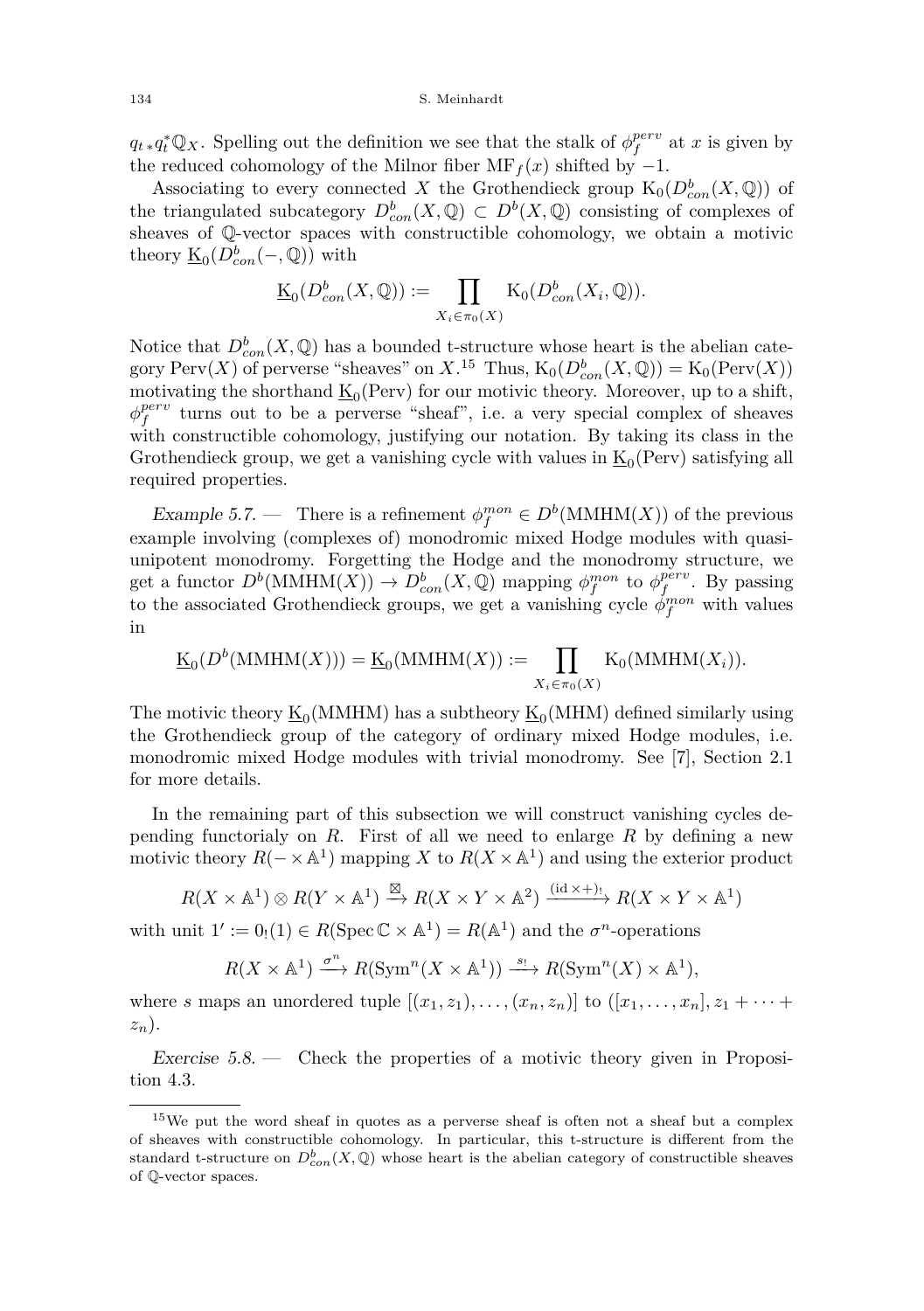Given a scheme *X*, let  $\mathbb{G}_m$  act on  $X \times \mathbb{A}^1$  via  $g(x, z) = (x, gz)$ . For connected *X* we denote by  $R_{\mathbb{G}_m}^{gm}(X \times \mathbb{A}^1)$  the subgroup of  $R(X \times \mathbb{A}^1)$  generated by elements  $[Y \xrightarrow{f} X \times \mathbb{A}^1]_R$  such that *Y* carries a good<sup>16</sup>  $\mathbb{G}_m$ -action for which *f* is homogeneous of some degree  $d > 0$ , i.e.  $f(gy) = g^d f(y)$ . Notice, that such a Y will carry many actions for which *f* is homogeneous. Indeed, given  $0 \neq n \in \mathbb{N}$ , let  $\mathbb{G}_m$  act on *Y* via  $g \star y := g^n y$  using the old action on the right hand side. Then, *f* is homogeneous of degree *dn* with respect to the new action. In particular, given finitely many generators  $[Y_i \xrightarrow{f_i} X \times \mathbb{A}^1]$ , we can always assume that the degrees of  $f_i$  are equal. Finally, we put  $R_{\mathbb{G}_m}^{gm}(X \times \mathbb{A}^1) := \prod_{X_i \in \pi_0(X)} R_{\mathbb{G}_m}^{gm}(X_i \times \mathbb{A}^1)$  for non-connected X.

<span id="page-35-0"></span>LEMMA 5.9. — The subgroup  $R_{\mathbb{G}_m}^{gm}(X \times \mathbb{A}^1) \subset R(X \times \mathbb{A}^1)$  is invariant under pull-backs, push-forwards, exterior products and the  $\sigma^n$ -operations. Moreover,  $pr_X^*$ maps  $R^{gm}(X)$  onto a " $\lambda$ -ideal"  $I_X^{gm} \subseteq R_{\mathbb{G}_m}^{gm}(X \times \mathbb{A}^1)$ , i.e.

$$
a \boxtimes b \in I^{gm}_{X \times Y} \qquad \text{for } a \in I^{gm}_{X} \text{ and } b \in R^{gm}_{\mathbb{G}_m}(Y \times \mathbb{A}^1), \text{ and}
$$

$$
\sigma^{n}(a) \in I^{gm}_{\text{Sym}^{n}(X)} \qquad \text{for } a \in I^{gm}_{X}.
$$

Exercise  $5.10.$  — Check the first sentence of the previous lemma.

*Proof.* — To show that  $I_X^{gm}$  is a  $\lambda$ -ideal, it suffices to look at generators

$$
[V \times \mathbb{A}^1 \xrightarrow{f \times \mathrm{id}_{\mathbb{A}^1}} X \times \mathbb{A}^1] \quad \text{and} \quad [W \xrightarrow{(g,h)} Y \times \mathbb{A}^1]
$$

of  $I_X^{gm}$  and  $R_{\mathbb{G}_m}^{gm}(Y \times \mathbb{A}^1)$  respectively with  $[V \xrightarrow{f} X] \in R^{gm}(X)$  (cf. Exercise [5.11\)](#page-36-0). For the  $\mathbb{Z}$ -product

 $[V \times \mathbb{A}^1 \to X \times \mathbb{A}^1] \boxtimes [W \to Y \times \mathbb{A}^1] = [V \times \mathbb{A}^1 \times W \xrightarrow{u} X \times Y \times \mathbb{A}^1]$ with  $u(v, z, w) = (f(v), g(w), z + h(w))$  we use the isomorphism

$$
V \times \mathbb{A}^1 \times W \ni (v, z, w) \mapsto (v, w, z + h(w)) \in V \times W \times \mathbb{A}^1
$$

to show

$$
[V \times \mathbb{A}^1 \times W \xrightarrow{u} X \times Y \times \mathbb{A}^1] = \text{pr}_{X \times Y}^*([V \times W \xrightarrow{f \times g} X \times Y]) \in I_{X \times Y}^{gm}.
$$

We also have

$$
\sigma^{n}[V \times \mathbb{A}^{11} \xrightarrow{f \times id_{\mathbb{A}^{1}}} X \times \mathbb{A}^{1}] = [\text{Sym}^{n}(V \times \mathbb{A}^{1}) \xrightarrow{\tilde{p}} \text{Sym}^{n}(X) \times \mathbb{A}^{1}]
$$

with  $\tilde{p}$  being induced by the  $S_n$ -invariant morphism  $p: (V \times \mathbb{A}^1)^n \to \text{Sym}^n(X) \times \mathbb{A}^1$ with  $p((v_1, z_1), \ldots, (v_n, z_n)) = ((f(v_1), \ldots, f(v_n)), z_1 + \ldots + z_n).$  We define

$$
(V^n \times \mathbb{A}^n)^0 := \{ (v_1, \dots, v_n, z_1, \dots, z_n) \in V^n \times \mathbb{A}^n \mid z_1 + \dots z_n = 0 \}
$$

for all  $n > 0$ . There is a  $S_n$ -equivariant isomorphism

$$
\psi: (V^n \times \mathbb{A}^n)^0 \times \mathbb{A}^1 \to (V \times \mathbb{A}^1)^n,
$$

$$
((v_1,\ldots,v_n,z_1,\ldots,z_n),z)\mapsto ((v_1,z_1+z/n),\ldots,(v_n,z_n+z/n)).
$$

Then,  $p \circ \psi = q \times \mathrm{id}_{\mathbb{A}^1} : (V^n \times \mathbb{A}^n)^0 \times \mathbb{A}^1 \to \mathrm{Sym}^n(X) \times \mathbb{A}^1$  for the  $S_n$ -invariant morphism

$$
q: (V^n \times \mathbb{A}^n)^0 \twoheadrightarrow (V^n \times \mathbb{A}^n)^0/\hspace{-3pt}/ S_n \xrightarrow{\tilde{q}} \text{Sym}^n(X)
$$

<sup>&</sup>lt;sup>16</sup>An action of  $\mathbb{G}_m$  on *Y* is called good if every point  $y \in Y$  has an affine  $\mathbb{G}_m$ -invariant neighborhood.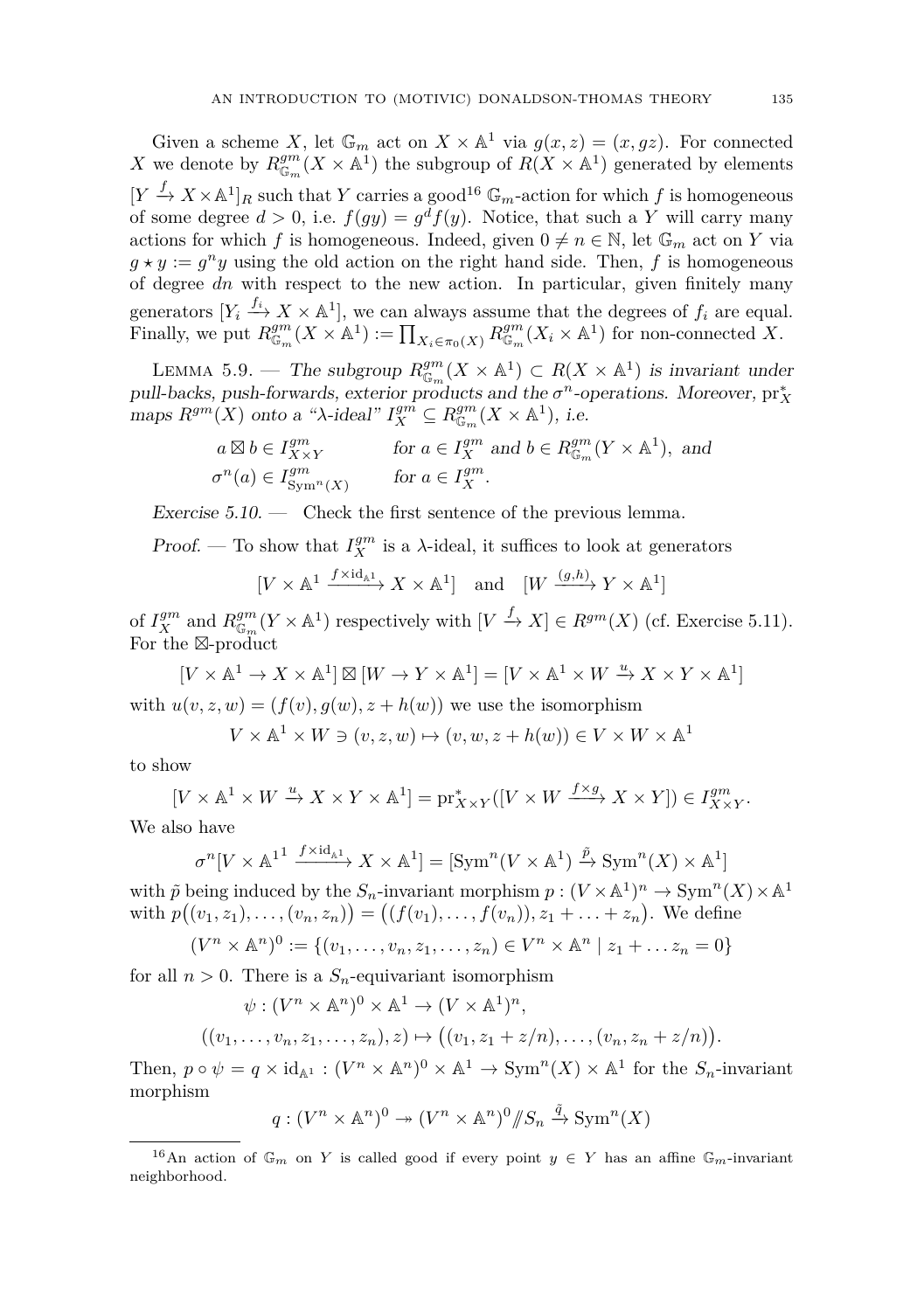#### 136 S. Meinhardt

with  $q(v_1, \ldots, v_n, z_1, \ldots, z_n) = (f(v_1), \ldots, f(v_n))$ . Modding out the  $S_n$ -action, we see that

$$
[\operatorname{Sym}^n(V \times \mathbb{A}^1) \xrightarrow{\tilde{p}} \operatorname{Sym}^n(X) \times \mathbb{A}^1] = \operatorname{pr}_{\operatorname{Sym}^n}^*([(V^n \times \mathbb{A}^{1n})^0/\!\!/S_n \xrightarrow{\tilde{q}} \operatorname{Sym}^n(X)])
$$
  
is indeed in  $I_{\operatorname{Sym}^n(X)}^{gm}$ .

<span id="page-36-0"></span>Exercise  $5.11.$  — Convince yourself using the formula

$$
\sigma^{n}(a+b) = \sum_{l=0}^{n} \pi_{l}^{(l)}(\sigma^{l}(a) \boxtimes \sigma^{n-l}(b))
$$

for the motivic theory  $R(- \times \mathbb{A}^1)$  with  $\pi^{(l)}$ :  $\text{Sym}^l(X) \times \text{Sym}^{n-l}(X) \to \text{Sym}^n(X)$ being the natural map, that  $a \in I_X^{gm}$  implies  $\sigma^n(a) \in I_{\text{Sym}^n(X)}^{gm}$  is indeed true if it already holds for generators  $a = \text{pr}_X^*([V \xrightarrow{f} X])$  of  $I_X^{gm}$ .

Due to Lemma [5.9,](#page-35-0) we can form the quotient

$$
R_{mon}^{gm}(X) = R_{\mathbb{G}_m}^{gm}(X \times \mathbb{A}^1) / pr_X^* R^{gm}(X)
$$

and obtain a new motivic theory together with a morphism  $R^{gm} \to R^{gm}_{mon}$  of motivic theories (cf. Exercise [4.9\)](#page-27-2) given by

$$
R^{gm}(X) \xrightarrow{\text{(id } \times 0)_{!}} R^{gm}_{\mathbb{G}_m}(X \times \mathbb{A}^1) \to R^{gm}_{mon}(X).
$$

Exercise 5.12. – Fix a motivic theory *R* and consider the map  $R_{\mathbb{G}_m}^{gm}(X \times \mathbb{A}^1) \to$  $R^{gm}(X)$  given by  $a \mapsto (\mathrm{id} \times 0)^*(a) - (\mathrm{id} \times 1)^*(a)$ , where  $0, 1 : \mathrm{Spec} \, \mathbb{C} \to \mathbb{A}^1$  are the obvious maps. As  $pr_X^* R^{gm}(X)$  is in the kernel, we obtain a well-defined group homomorphism  $R_{mon}^{gm}(X) \to R^{gm}(X)$ . Note that the composition

$$
R^{gm}(X) \to R^{gm}_{mon}(X) \to R^{gm}(X)
$$

is the identity. Hence,  $R^{gm}(X)$  is a direct summand of  $R^{gm}_{mon}(X)$ . However, show that the retraction  $R_{mon}^{gm}(X) \to R^{gm}(X)$  is not a morphism of motivic theories and  $R^{gm}$  is not a direct summand of the motivic theory  $R^{gm}_{mon}$ .

Exercise  $5.13.$  — Using the notation of the previous exercise, show that the  $\text{kernel of } \text{Con}_{mon}^{gm}(X) \to \text{Con}^{gm}(X) = \text{Con}(X)$  is trivial, i.e.  $\text{Con}(X) = \text{Con}_{mon}^{gm}(X)$ . On the other hand, show that the kernel is nonzero for  $X = \text{Spec } \mathbb{C}$  and  $R =$  $\underline{\mathrm{K}}_0(\mathrm{Perv}), R = \underline{\mathrm{K}}_0(\mathrm{MHM})$  and  $R = \underline{\mathrm{K}}_0(\mathrm{Sch}).$ 

If  $R = R^{gm}$ , we suppress the superscript "gm" from notation. This applies for instance to  $\underline{\mathrm{K}}_0(\text{Sch})$  but also to  $R^{gm}$  as  $(R^{gm})^{gm} = R^{gm}$ .

Exercise 5.14. — Check that  $R_{mon}^{gm} = (R^{gm})_{mon}^{gm} = (R^{gm})_{mon}$  using our convention for the last equation.

If  $R^{gm} \subsetneq R$  is a proper subtheory, as for example for  $\underline{\mathrm{K}}_0(\text{Perv})$  or for  $\underline{\mathrm{K}}_0(\text{MHM})$ , we can nevertheless define a theory *Rmon* under the assumption that the formula

$$
\sigma^n(a\boxtimes b)=\sum_{\lambda\vdash n}\pi_!^{(n)}\Bigl(P^\lambda\bigl(\sigma^1(a),\ldots,\sigma^n(a)\bigr)\boxtimes P^\lambda\bigl(\sigma^1(b),\ldots,\sigma^n(b)\bigr)\Bigr)
$$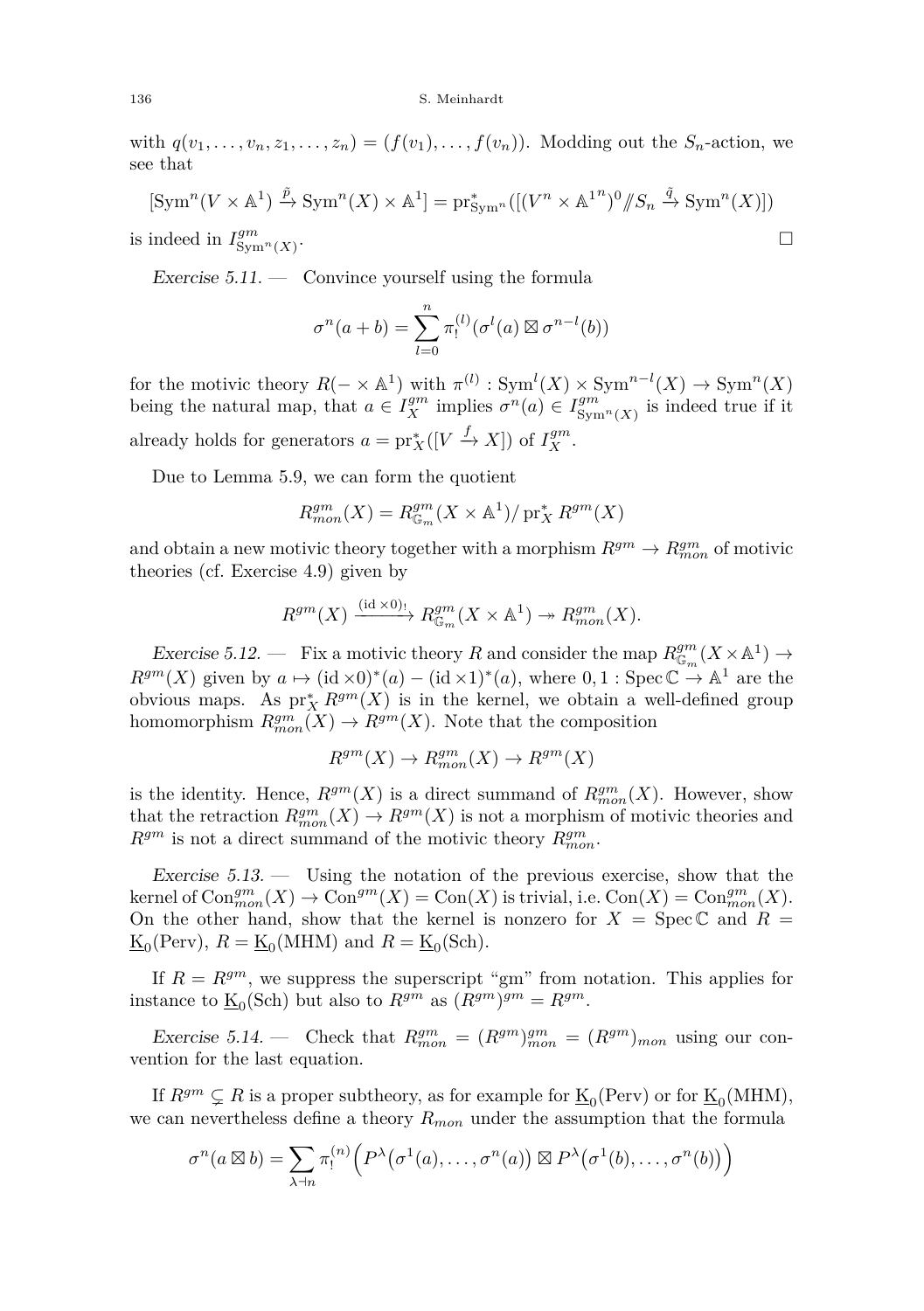holds in  $R(\text{Sym}^n(X \times Y))$  for all  $0 \neq n \in \mathbb{N}$ , all  $a \in R(X)$ ,  $b \in R(Y)$  and all X, Y, where the sum is taken over all partitions  $\lambda = (\lambda_1 \geq \ldots \geq \lambda_n \geq 0)$  of *n* and

$$
P^{\lambda}(x_1, ..., x_n) = \det(x_{\lambda_i} + j - i)_{1 \le i, j \le n} = \begin{vmatrix} x_{\lambda_1} & x_{\lambda_1+1} & \dots & x_{\lambda_1+n-1} \\ x_{\lambda_2-1} & x_{\lambda_2} & \dots & x_{\lambda_2+n-2} \\ \vdots & \vdots & \ddots & \vdots \\ x_{\lambda_n-n+1} & x_{\lambda_n-n+2} & \dots & x_{\lambda_n} \end{vmatrix}
$$

is the polynomial from the Jacobi-Trudi formula with the convention  $x_0 = 1$  and  $x_m = 0$  for  $m < 0$  or  $m > n$ . Here,  $\pi^{(n)}$ :  $\text{Sym}^n(X) \times \text{Sym}^n(Y) \to \text{Sym}^n(X \times Y)$  is the obvious map. The expression  $P^{\lambda}(\sigma^1(a), \ldots, \sigma^n(a))$  is computed in  $R(\text{Sym}(X))$ with respect to the convolution product, and is an element of  $R(\text{Sym}^n(X))$  since  $\lambda_1 + \ldots + \lambda_n = n$ . Similarly for  $P^{\lambda}(\sigma^1(b), \ldots, \sigma^n(b))$ . It can be show that this formula holds<sup>17</sup> whenever *R* has a "categorification" as for example  $\underline{\mathbf{K}}_0(\text{MHM})$  or  $\underline{\mathrm{K}}_0$ (Perv). In this case, we may replace  $R_{\mathbb{G}_m}^{gm}(X \times \mathbb{A}^1)$  with the  $R(X)$ -submodule  $R_{\mathbb{G}_m}(X \times \mathbb{A}^1)$  of  $R(X \times \mathbb{A}^1)$  generated by  $R_{\mathbb{G}_m}^{gm}(X \times \mathbb{A}^1)$ . Note that  $R(X \times \mathbb{A}^1)$ is an  $R(X)$ -module using the convolution product and the embedding  $R(X) \hookrightarrow$  $R(X \times \mathbb{A}^1)$  provided by the "zero section"  $0_X = id_X \times 0 : X \hookrightarrow X \times \mathbb{A}^1$ . The formula for  $\sigma^n(a\boxtimes b)$  ensures that  $R_{\mathbb{G}_m}(X\times \mathbb{A}^1)$  is still closed under taking

$$
\sigma^n: R(X \times \mathbb{A}^1) \to R(\text{Sym}^n(X) \times \mathbb{A}^1)
$$

and, thus, defines another motivic theory containing  $R_{\mathbb{G}_m}^{gm}(- \times \mathbb{A}^1)$  as a subtheory. Moreover,  $pr_X^*(R(X)) =: I_X$  is a  $\lambda$ -ideal and the quotient

$$
R_{mon}(X) := R_{\mathbb{G}_m}(X \times \mathbb{A}^1) / I_X
$$

is a well-defined motivic theory which contains *R* as a subtheory such that  $R(X) \hookrightarrow$  $R_{mon}(X)$  is a retract for every X. Moreover, the following diagram is cartesian



Exercise 5.15. – Show that  $R_{\mathbb{G}_m}^{gm}(X \times \mathbb{A}^1)$  is already an  $R(X)$ -module under the assumption  $R = R^{gm}$ . Also  $I_X^{gm^m} = \text{pr}_X^*(R(X))$  in this case. Hence, we do not get anything new by the previous construction whenever it applies, and putting  $R_{mon} := R_{mon}^{gm}$  for theories  $R = R^{gm}$  will not cause any confusion.

Example 5.16. – There is a morphism  $\underline{\mathrm{K}}_0(\mathrm{MMHM}) \to \underline{\mathrm{K}}_0(\mathrm{MHM})_{mon}$  of motivic theories. Roughly speaking,  $MMHM(X)$  is obtained by a categorification of the construction just described.

Example 5.17. – There is a morphism  $K_0^{\hat{\mu}}(\text{Sch}_X) \to \underline{K}_0(\text{Sch}_X)_{mon}$  for every (connected) X with  $K_0^{\hat{\mu}}(Sch_X)$  being defined in [\[8\]](#page-56-12). In a nutshell,  $K_0^{\hat{\mu}}(Sch_X)$  is constructed very similar to  $\underline{\mathrm{K}}_0(\mathrm{Sch}_X)_{mon}$  by considering generators  $[Y \xrightarrow{f} X \times \mathbb{A}^1, \rho]$ with *Y* carrying a  $\mathbb{G}_m$ -action  $\rho : \mathbb{G}_m \times Y \to Y$  such that *f* is homogeneous of degree  $d > 0$ . In contrast to our previous definition, the  $\mathbb{G}_m$ -action  $\rho$  is part of the

 $\overline{\phantom{a}}$  $\overline{\phantom{a}}$  $\overline{\phantom{a}}$  $\overline{\phantom{a}}$  $\overline{\phantom{a}}$  $\overline{\phantom{a}}$  $\overline{\phantom{a}}$  $\overline{\phantom{a}}$  $\overline{\phantom{a}}$ 

<sup>&</sup>lt;sup>17</sup>The formula is a direct consequence of the assumption that  $R(Sym(X \times Y))$  is a special *λ*-ring which is true for any "decategorification".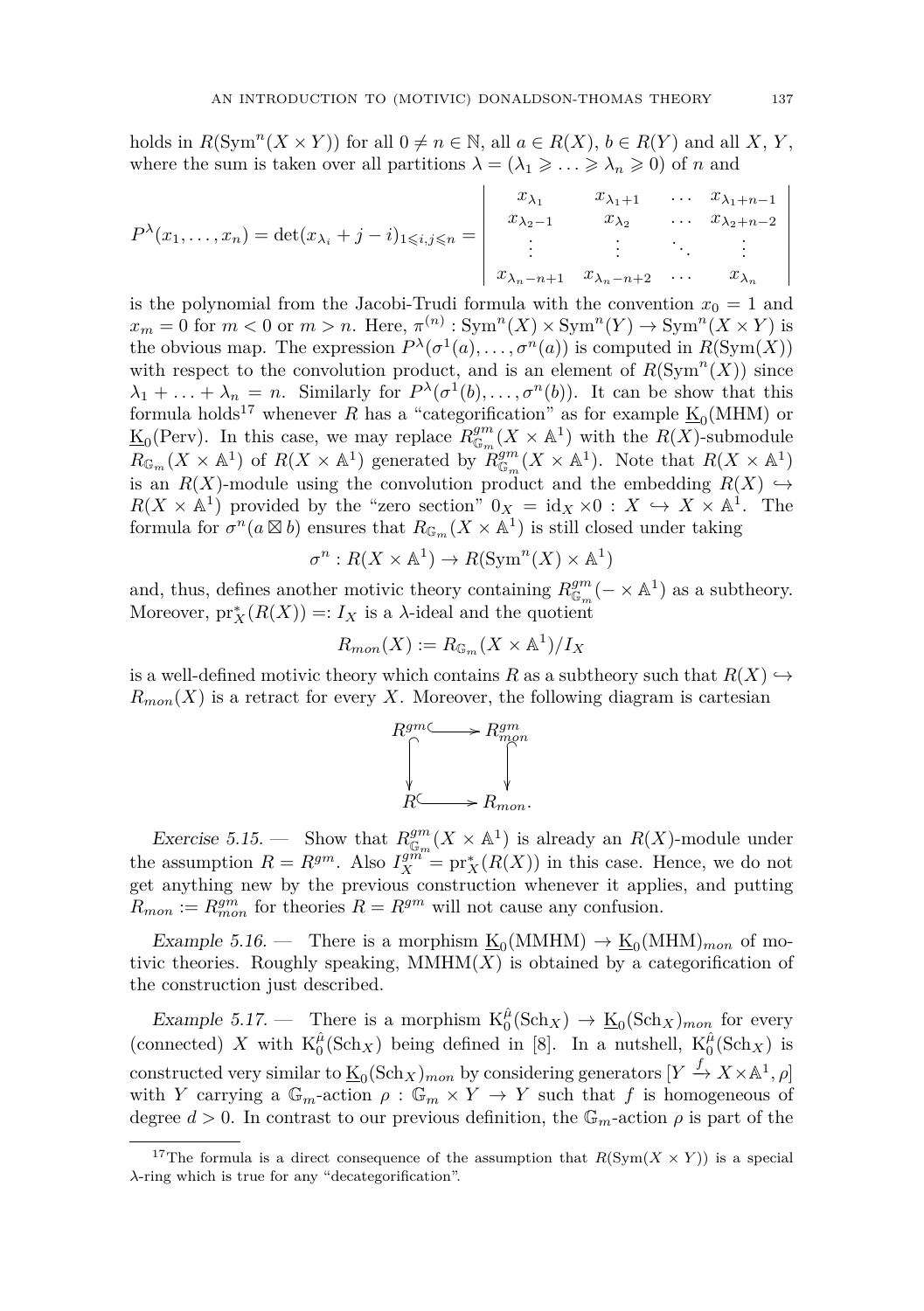data, and  $K_0^{\hat{\mu}}(\text{Sch}_X) \to \underline{\mathrm{K}}_0(\text{Sch}_X)_{mon}$  forgets the  $\mathbb{G}_m$ -action  $\rho$ . In particular, given another homogeneous map  $Y' \xrightarrow{f'} X \times \mathbb{A}^1$  with  $Y'$  carrying a  $\mathbb{G}_m$ -action  $\rho'$  and an isomorphism  $\theta: Y' \xrightarrow{\sim} Y$  such that  $f\theta = f'$ , then  $[Y \xrightarrow{f} X \times \mathbb{A}^1] = [Y' \xrightarrow{f'} X \times \mathbb{A}^1]$ in  $\underline{\mathrm{K}}_0(\mathrm{Sch}_X)_{mon}$ , but unless  $\theta$  is  $\mathbb{G}_m$ -equivariant, the generators

$$
[Y \xrightarrow{f} X \times \mathbb{A}^1, \rho] \qquad \text{and} \qquad [Y' \xrightarrow{f'} X \times \mathbb{A}^1, \rho']
$$

of  $K_0^{\hat{\mu}}(Sch_X)$  might be different. The relations in  $K_0^{\hat{\mu}}(Sch_X)$  are the cut and paste  $r$ elation for  $\mathbb{G}_m$ -invariant closed subschemes  $Z \subset Y$  and  $[Y \times \mathbb{A}^1 \xrightarrow{u \times \mathrm{id}_{\mathbb{A}^1}} X \times \mathbb{A}^1, \rho] =$ 0 for every  $\mathbb{G}_m$ -invariant morphism  $u: Y \to X$  from a scheme *Y* with a good  $\mathbb{G}_m$ action. Here,  $\rho$  is given by  $g(y, z) = (gy, gz)$  using the  $\mathbb{G}_m$ -action on *Y*. There is a third relation dealing with linear actions of  $\mu_d \subset \mathbb{G}_m$ , the group of *d*-th roots of unity, which is also fulfilled in  $\underline{\mathrm{K}}_0(\mathrm{Sch}_X)_{mon}$  as étale locally trivial vector bundles are already Zariski locally trivial. Indeed, vector bundles are always induced by principal  $GL(n)$ -bundles and  $GL(n)$  is special for all  $n \in \mathbb{N}$ .

<span id="page-38-0"></span>Exercise 5.18. — Show that the construction  $R \mapsto R^{gm}_{mon}$  is functorial in R.

The motivic theory  $R_{mon}^{gm}$  will be the target of our vanishing cycle which we are going to construct now. For this let  $f: X \to \mathbb{A}^1$  be a regular function on a smooth connected scheme and let  $\mathcal{L}_n(X)$  be the scheme parameterizing all arcs of length *n* in  $X$ , i.e. the scheme representing the set-valued functor

$$
Y \mapsto \text{Mor}(Y \times \text{Spec } \mathbb{C}[z]/(z^{n+1}), X).
$$

The standard action of  $\mathbb{G}_m$  on  $\mathbb{A}^1 = \text{Spec } \mathbb{C}[z]$  given by  $z \mapsto gz$  induces an action on Spec  $\mathbb{C}[z]/(z^{n+1})$  and, hence, also on  $\mathcal{L}_n(X)$ . By functoriality applied to f:  $X \to \mathbb{A}^1$ , we also get a  $\mathbb{G}_m$ -equivariant morphism  $\mathcal{L}_n(X) \xrightarrow{\mathcal{L}_n(f)} \mathcal{L}_n(\mathbb{A}^1) \cong \mathbb{A}^{n+1}$ , where  $\mathbb{G}_m$  acts coordinatewise on the latter arc space with weights  $0, 1, \ldots, n$ . Fix  $t \in \mathbb{A}^1(\mathbb{C})$  and recall that  $\iota_t : X_t \hookrightarrow X$  was the inclusion of the fiber of *f* over *t*. Consider the map

$$
f_n = \mathrm{pr}_{n+1} \circ \mathcal{L}_n(f) : \mathcal{L}_n(X) \to \mathbb{A}^1,
$$

a  $\mathbb{G}_m$ -equivariant map of degree *n*, and the projection  $\pi_n : \mathcal{L}_n(X) \to X$  mapping an arc to its base point. Denote by  $\mathcal{L}_n(X)|_{X_t}$  the preimage of  $X_t$  under  $\pi_n$ , i.e. the subscheme of arcs going through  $X_t$ , and, abusing notation, we will also write *f* resp.  $\pi_n$  for their restrictions to  $\mathcal{L}_n(X)|_{X_t}$ . By  $\mathbb{G}_m$ -equivariance,

$$
[\mathcal{L}_n(X)|_{X_t} \xrightarrow{\pi_n \times f_n} X \times \mathbb{A}^1]_R
$$

is in  $R_{\mathbb{G}_m}^{gm}(X_t \times \mathbb{A}^1)$  and defines an element in  $R_{mon}^{gm}(X_t)$ . We form the generating series

$$
Z_{f,t}^R(T) := \sum_{n\geq 1} \mathbb{L}_R^{-n \dim X} [\mathcal{L}_n(X)|_{X_t} \xrightarrow{\pi_n \times f_n} X \times \mathbb{A}^1]_R T^n \text{ in } R_{mon}^{gm}(X_t)[[T]].
$$

The following result is a consequence of Thm. 3.3.1 in the article [\[8\]](#page-56-12) of Denef and Loeser or of Thm. 5.4 in Looijenga's paper [\[22\]](#page-57-22).

THEOREM 5.19. — The series  $Z_{f,t}^R(T)$  is a Taylor expansion of a rational function in *T*. The latter has a regular value at  $T = \infty$  which is  $-\mathbb{1}_{X_t}$  if  $X_t$  is smooth, *i.e.*  $X_t \cap \text{Crit}(f) = \emptyset$ .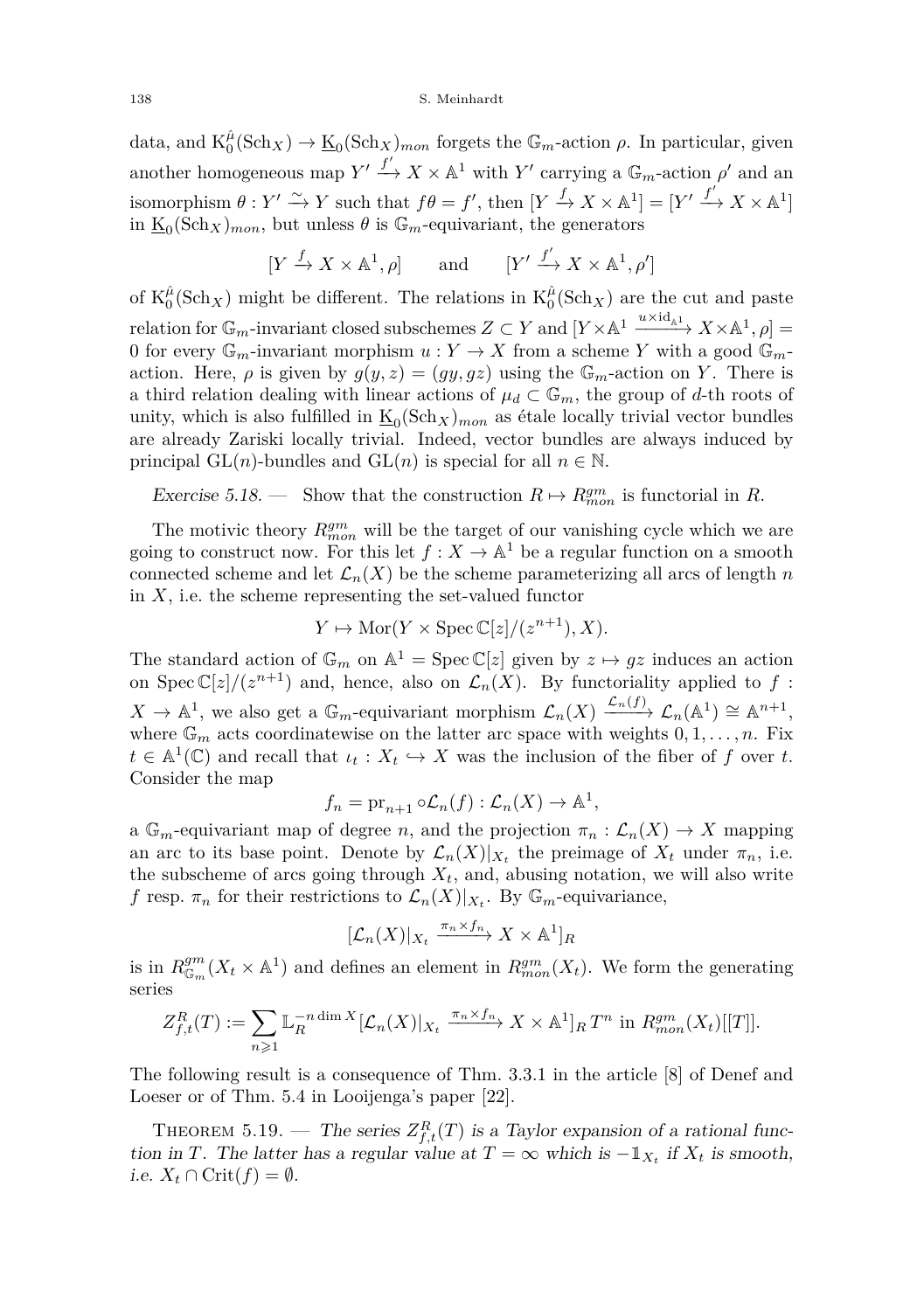For the last statement see also Exercise [5.26.](#page-40-0) As *X* is smooth and connected,  $X_t$  is singular only for finitely many values  $t \in \mathbb{A}^1(\mathbb{C})$ . In particular, the following object is well-defined.

DEFINITION  $5.20.$  — Using the same notation for the rational function, we define  $\phi_{f,t}^R := \mathbb{1}_{X_t} + Z_{f,t}^R(\infty) \in R_{mon}^{gm}(X_t)$  and, finally, let

$$
\phi_f^R := \sum_{t \in \mathbb{A}^1(\mathbb{C})} \iota_t \phi_{f,t}^R \in R_{mon}^{gm}(X)
$$

be the vanishing cycle of  $f: X \to \mathbb{A}^1$ . For non-connected X we apply the definition to every connected component  $X_i$  and define  $\phi_f^R$  to be the family  $(\phi_{f|_{X_i}}^R)_{X_i \in \pi_0(X)}$ in  $R_{mon}^{gm}(X) = \prod_{X_i \in \pi_0(X)} R_{mon}^{gm}(X_i)$ .

Example 5.21. — One can show  $\phi_f^{\text{Con}} = \phi_f^{\text{con}}$  for all  $f : X \to \mathbb{A}^1$  on smooth X.

Example 5.22. — Let  $f: X \to \mathbb{A}^1$  be a regular function on a smooth connected scheme *X*. Using the morphism  $K_0^{\hat{\mu}}(\text{Sch}_X) \to \underline{\mathbf{K}}_0(\text{Sch}_X)_{mon}$ , the vanishing cycle  $\phi_f^{mot}$  constructed by Denef and Loeser maps to  $\phi_f^{\text{K}_0(\text{Sch})}$  $\frac{R_0(S_0)}{f}$  up to the normalization factor  $(-1)^{\dim X}$ , and we will keep the shorter notation  $\phi_f^{mot}$  for  $\phi_f^{\underline{\mathrm{K}}_0(\text{Sch})}$  $\frac{R_0(3\text{cm})}{f}$ .

Example 5.23. — Let *f* be a regular function on a smooth scheme *X* as before. Using the map  $\underline{K}_0(MMHM(X)) \to \underline{K}_0(MHM(X))_{mon}$  discussed earlier, the vanishing cycle  $\phi_f^{mon}$  maps to  $\phi_f^{\underline{K}_0(MHM)}$  $\frac{K_0(NHM)}{f}$ , and we will keep the shorter notation  $\phi_f^{mon}$ . Similarly for  $\phi_f^{perv}$ .

<span id="page-39-0"></span>Exercise 5.24. — Prove that  $\phi_f^R$  is functorial in *R*. In particular, the diagram

$$
\underline{\underline{K}}_0(\text{Sch}_X) \xrightarrow{\text{Ext}_0(\text{Sch}_X)} \underline{\underline{\underline{\phi}}_p^{mot}} \qquad \qquad \underline{\underline{\phi}}_f^R
$$
\n
$$
\underline{\underline{K}}_0(\text{Sch}_X)_{mon} \xrightarrow{\text{Ext}_m^m^2}(X)
$$

commutes where we used Lemma [5.2,](#page-32-1) Lemma [4.7](#page-26-4) and Exercise [5.18](#page-38-0) to construct the corresponding morphisms. Conclude that  $\phi_f^R$  is a vanishing cycle using the known fact that  $\phi^{mot}$  is a vanishing cycle.

In order to compute the vanishing cycle in practice, we choose an embedded resolution of  $X_t \subset X$ , i.e. a smooth variety *Y* together with a proper morphism  $\pi: Y \to X$  such that  $Y_t = (f \circ \pi)^{-1}(a) = \pi^{-1}(X_t)$  is a normal crossing divisor and  $\pi: Y\Y_t \xrightarrow{\sim} X\X_t$ . Denote the irreducible components of  $Y_t$  by  $E_i$  with  $i \in J$  and let  $m_i > 0$  be the multiplicity of  $f \circ \pi$  at  $E_i$ . Since  $f \circ \pi$  is a section in  $\mathcal{O}_Y(-\sum_{i \in J} m_i E_i)$ , it induces a regular map to  $\mathbb{A}^1$  from the total space of  $\mathcal{O}_Y(\sum_{i\in I} m_i E_i)$  for any  $\emptyset \neq$  $I \subset J$ . The latter space restricted to  $E_I^{\circ} := \bigcap_{i \in I} E_i \backslash \bigcup_{i \notin I} E_i$  is just  $\bigotimes_{i \in I} N_{E_i|Y}^{\otimes m_i}|_{E_I^{\circ}}$ . By composition with the tensor product we get a regular map

$$
f_I: N_I := \prod_{i \in I} (N_{E_i|Y} \backslash E_i)|_{E_I^{\circ}} \to \mathbb{A}^1
$$

which is obviously homogeneous of degree  $m_i$  with respect to the  $\mathbb{G}_m$ -action on the factor  $(N_{E_i|Y} \setminus E_i)|_{E_I^{\circ}}$  and homogeneous of degree  $m_I := \sum_{i \in I} m_i$  with respect to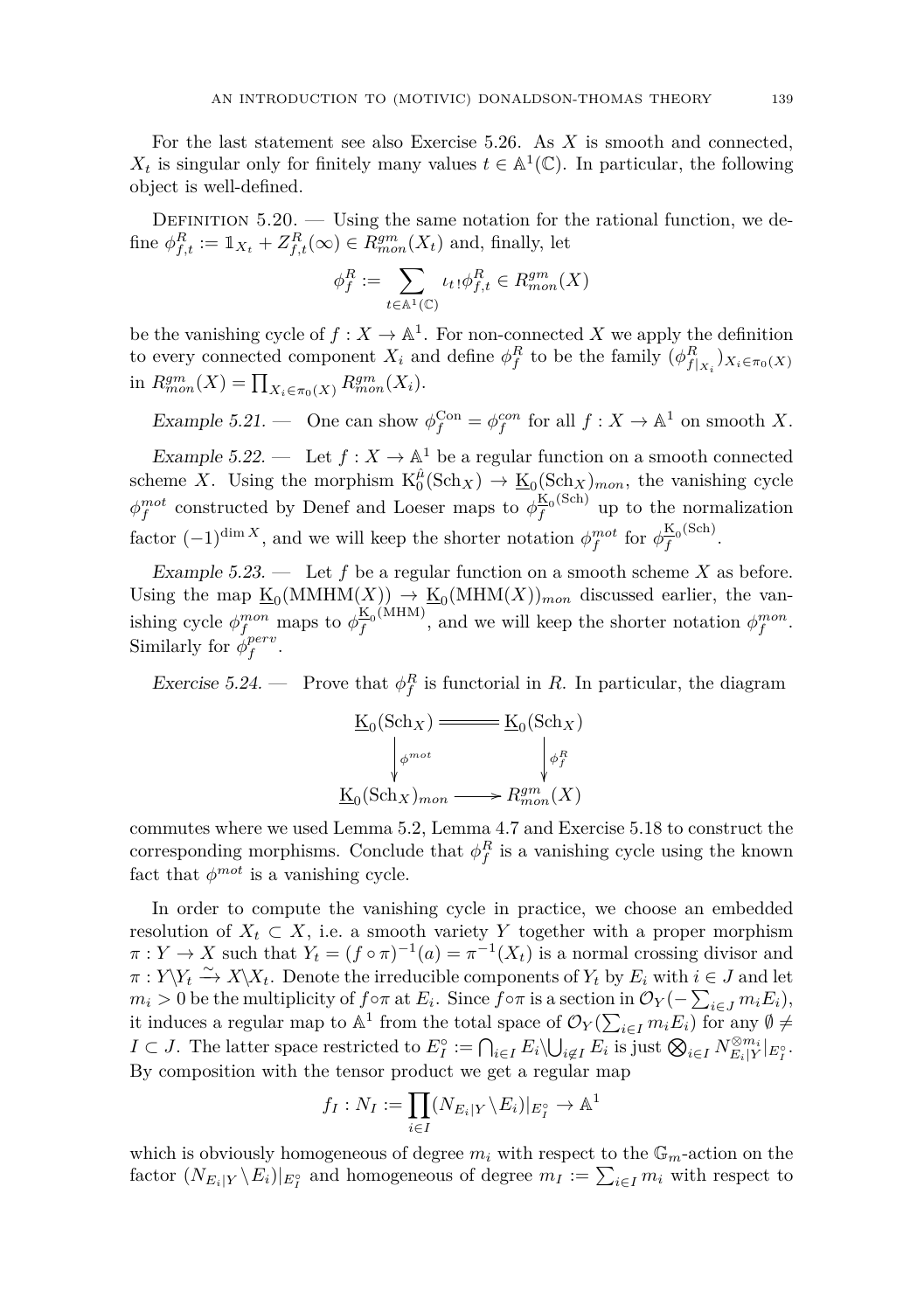the diagonal  $\mathbb{G}_m$ -action. By composing with  $\pi: Y \to X$ , the projection  $N_I \to E_I^{\circ}$ induces a map  $\pi_I : N_I \to X_t$ .

<span id="page-40-1"></span>THEOREM 5.25 ([\[8\]](#page-56-12) or [\[22\]](#page-57-22)). — Let  $f: X \to \mathbb{A}^1_k$  be a regular map and  $\pi: Y \to$ *X* be an embedded resolution of  $X_t$ . In the notation just explained we have  $18$ 

$$
Z_{f,t}^R(\infty) = \sum_{\emptyset \neq I \subset J} (-1)^{|I|-1} [N_I \xrightarrow{\pi_I \times f_I} X_t \times \mathbb{A}^1]_R \in R_{mon}^{gm}(X_t).
$$

<span id="page-40-0"></span>Exercise 5.26. — Assume that  $X_t$  is a smooth fiber. Use Theorem [5.25](#page-40-1) and the construction of  $R_{mon}^{gm}(X_t)$  to show

$$
Z_{f,t}^R(\infty) = -\mathbb{1}_{X_t} = -[X_t \xrightarrow{\text{id} \times 0} X_t \times \mathbb{A}^1]_R.
$$

<span id="page-40-2"></span>COROLLARY 5.27 (support property). — Given a regular function  $f: X \to \mathbb{A}^1$ on a smooth scheme *X*, the vanishing cycle  $\phi_f^R$  is supported on Crit(f), i.e.  $\phi_f^R$  is in the image of the embedding  $R(\text{Crit}(f))_{mon}^{gm} \hookrightarrow R(X)_{mon}^{gm}$ , where

$$
Crit(f) = \{ df = 0 \} \subset X
$$

is the critical locus of *f*.

The following result might also be helpful when it comes to actual computations. Let  $\int_X a \in R(\text{Spec } \mathbb{C})$  be the short notation for  $(X \to \text{Spec } \mathbb{C})_!(a)$  for  $a \in R(X)$ .

<span id="page-40-3"></span>THEOREM 5.28 ([\[6\]](#page-56-6)). — Let *X* be a smooth variety with  $\mathbb{G}_m$ -action such that every point  $x \in X$  has a neighborhood  $U \subset X$  isomorphic to  $\mathbb{A}^{n(x)} \times U^{\mathbb{G}_m}$  with  $\mathbb{G}_m$ acting by multiplication (with weight one) on  $\mathbb{A}^{n(x)}$ . Let  $f: X \to \mathbb{A}^1$  be a homogeneous function of degree  $d > 0$ . Then,  $\int_X \phi_f^R = [X \xrightarrow{f} \mathbb{A}^1]_R$  in  $R_{mon}^{gm}(\text{Spec } \mathbb{C})$ .

- Exercise 5.29. (1) Prove that the scheme  $\{(x,y) \in \mathbb{A}^2 \mid xy \neq 0\} \ni$  $(x, y) \mapsto xy \in \mathbb{A}^1$  over  $\mathbb{A}^1$  is isomorphic to the scheme  $\mathbb{G}_m \times \mathbb{G}_m \ni (x, y) \to$  $y \in \mathbb{A}^1$  over  $\mathbb{A}^1$  and conclude  $[\{xy \neq 0\} \xrightarrow{xy} \mathbb{A}^1]_R = -[\mathbb{G}_m]_R = 1 - \mathbb{L}_R$  in *Rgm mon*(Spec C).
- (2) Use this and any of the two previous theorems to show  $\phi_{f,0}^R = \int_{\mathbb{A}^2} \phi_f^R = \mathbb{L}_R$ for the function  $f : \mathbb{A}^2 \ni (x, y) \mapsto xy \in \mathbb{A}^1$ . Note that  $\overrightarrow{\mathrm{Crit}}(f) \cong \mathrm{Spec} \, \mathbb{C}$  is the origin  $0 \in \mathbb{A}^2$ . Hence,  $\phi_f^R$  is located at the origin.
- (3) Use the result of the second part and the product formula for vanishing cycles to prove that  $\phi_{z^2}^R$  for the function  $\mathbb{A}^1 \ni z \mapsto z^2 \in \mathbb{A}^1$  is a square root  $\mathbb{L}_R^{1/2}$  of  $\mathbb{L}_R$ .
- (4) Show that  $\sigma^n(\mathbb{L}_R^{1/2}) = 0$  for all  $n \geq 2$ . Hint: It is a well-known fact that  $\mathbb{A}^n \ni (z_1, \ldots, z_n) \mapsto (\sum_{i=1}^n z_i^k)_{k=1}^n \in \mathbb{A}^n$  has a factorization  $\mathbb{A}^n \rightarrow$  $\text{Sym}^n(\mathbb{A}^1) \xrightarrow{\sim} \mathbb{A}^n$  into the quotient map for the natural  $S_n$ -action on  $\mathbb{A}^n$ and an isomorphism. Remember that for every scheme *X* the equation  $[X \times \mathbb{A}^1 \xrightarrow{\mathrm{pr}_{\mathbb{A}^1}} \mathbb{A}^1] = 0$  holds in  $R(\mathrm{Spec} \mathbb{C})_{mon}^{gm}$  by construction.

<sup>18</sup>This formula seems to differs from the one given in [\[8\]](#page-56-12) or [\[22\]](#page-57-22) by a sign. However, this is not true as the authors work with schemes over *X* with good  $\mu_d$ -action. Given such a scheme  $Y \xrightarrow{u} X$ with  $\mu_d$ -invariant *u*, the associated generator of  $R_{mon}^{gm}(X)$  is  $-[Y \times_{\mu_d} \mathbb{G}_m \ni (y, z) \mapsto (u(y), z^d) \in$  $X \times \mathbb{A}^1$ <sub>*R*</sub>. The sign here is chosen in such a way that if *Y* carries a trivial  $\mu_d$ -action, then the generator is equivalent to  $[Y \ni y \mapsto (u(y), 0) \in X \times \mathbb{A}^1]_R$  in  $R^{gm}(X) \subset R^{gm}_{mon}(X)$ .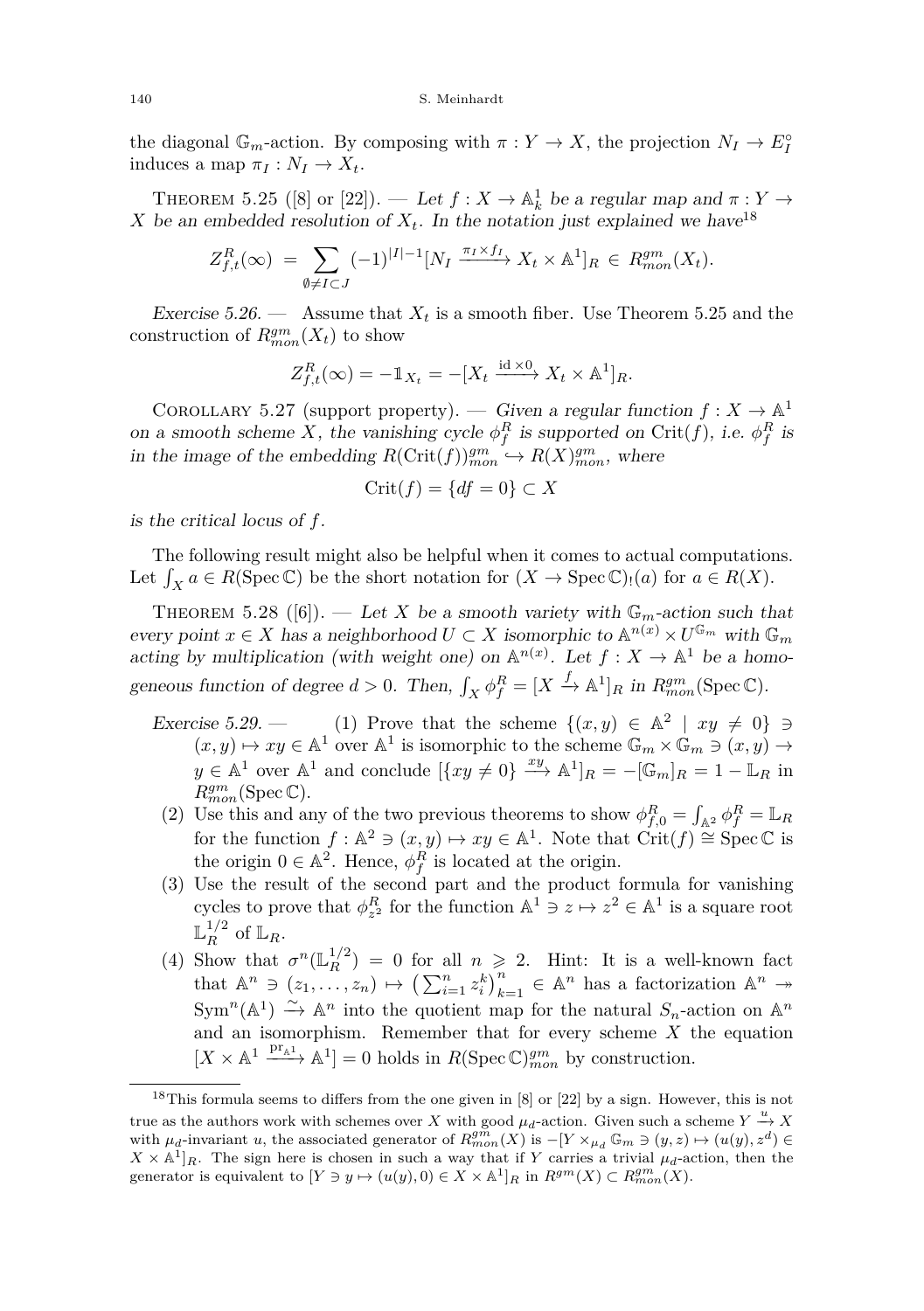<span id="page-41-0"></span>5.2. **Vanishing cycles for quotient stacks.** The theory of vanishing cycles for regular functions  $f: X \to \mathbb{A}^1$  on smooth schemes generalizes straight forward to functions  $\mathfrak{f} : \mathfrak{X} \to \mathbb{A}^1$  on (disjoint unions of) smooth quotient stacks. Note that a quotient stack  $X/G$  is called smooth if *X* is smooth. A closed substack  $\mathfrak{P} \subset \mathfrak{X}$ is given by *Y*/*G* for a *G*-invariant closed subset  $Y \subset X$ . The blow-up of  $\mathfrak{P}$  in  $\mathfrak{X}$ is then simply given by the quotient stack  $Bl_{\mathfrak{P}} \mathfrak{X} = Bl_{Y} X/G$  having exceptional divisor  $\mathfrak{E} = E/G$ . Given a quotient stack  $X/G$  with smooth X and a regular function  $f: X/G \to \mathbb{A}^1$ , we denote by Crit(f) the quotient stack Crit( $f\rho$ )/*G* with  $\rho: X \to X/G$ . The generalization to disjoint unions of quotient stacks is at hand.

DEFINITION 5.30. — Given a stacky motivic theory  $R$ , a stacky vanishing cycle (with values in *R*) is a rule associating to every regular function  $f: \mathfrak{X} \to \mathbb{A}^1$  in a disjoint union of smooth quotient stacks an element  $\phi_f \in R(\mathfrak{X})$  such that the following holds.

- (1) If  $u : \mathfrak{P} \to \mathfrak{X}$  is a smooth, then  $\phi_{\mathfrak{f} \circ u} = u^*(\phi_{\mathfrak{f}})$ .
- (2) Let  $\mathfrak X$  be a disjoint union of smooth quotients containing a smooth closed substack  $i : \mathfrak{P} \hookrightarrow \mathfrak{X}$ . Denote by  $j : \mathfrak{E} \hookrightarrow \text{Bl}_{\mathfrak{P}} \mathfrak{X}$  the exceptional divisor of the blow-up  $\pi : Bl_{\mathfrak{B}} \mathfrak{X} \to \mathfrak{X}$  of  $\mathfrak{P}$  in  $\mathfrak{X}$ . Then the formula

$$
\pi_! (\phi_{\mathfrak{f}\circ\pi} - j_! \phi_{\mathfrak{f}\circ\pi\circ j}) = \phi_{\mathfrak{f}} - i_! \phi_{\mathfrak{f}\circ i}
$$

holds for every  $f: \mathfrak{X} \to \mathbb{A}^1$ .

(3) Given two morphisms  $f: \mathfrak{X} \to \mathbb{A}^1$  and  $\mathfrak{g}: \mathfrak{Y} \to \mathbb{A}^1$  with smooth  $\mathfrak{X}$  and 2), we introduce the notation  $f \boxtimes g : \mathfrak{X} \times \mathfrak{P} \xrightarrow{f \times g} \mathbb{A}^1 \times \mathbb{A}^1 \xrightarrow{+} \mathbb{A}^1$ . Then  $\phi_{\mathfrak{f}} \boxtimes_{\mathfrak{g}} = \phi_{\mathfrak{f}} \boxtimes \phi_{\mathfrak{g}} \text{ in } R(\mathfrak{X} \times \mathfrak{P}). \text{ Moreover, } \phi_{\text{Spec } \mathbb{C} \xrightarrow{\scriptstyle 0} \mathbb{A}^1}(1) = 1.$ 

Recall, that we constructed a correspondence between motivic theories *R* with  $\mathbb{L}_R^{-1}$ ,  $(\mathbb{L}_R^n - 1)^{-1} \in R(\mathop{\mathrm{Spec}} \mathbb{C})$  for all  $0 \neq n \in \mathbb{N}$  and stacky motivic theories satisfying  $\rho^*$ :  $R(X/G) \xrightarrow{\sim} R(X)^G$  for every special group *G*.

<span id="page-41-1"></span>LEMMA 5.31. — Let *R* be a motivic theory such that  $\mathbb{L}_R^{-1}$  and  $(\mathbb{L}_R^n - 1)^{-1}$  are in  $R(\text{Spec }\mathbb{C})$  for all  $0 \neq n \in \mathbb{N}$ . The restriction to schemes provides a bijection between stacky vanishing cycles with values in *Rst* and vanishing cycles with values in *R*.

Proof. — By applying the first property of a stacky vanishing cycle to the smooth map  $\rho: X \to X/G$ , we see that  $\phi_f$  is uniquely determined by  $f = f \circ \rho: X \to \mathbb{A}^1$ as  $\rho^*$ :  $R(X/G) \to R(X)$  is injective for special *G*. Moreover, applying the first property once more to

$$
X \times G \xrightarrow{m} X
$$
  
\n
$$
\downarrow_{\text{pr}_X}^{\text{pr}_X}
$$
  
\nX

we observe that the vanishing cycle  $\phi_f$  of a *G*-invariant function  $f: X \to \mathbb{A}^1$  is *G*-invariant. Hence, given a vanishing cycle with values in *R*, we can define  $\phi_{\mathfrak{f}}^{st}$  to be the unique element in  $R^{st}(X/G)$  mapping to  $\phi_f = \phi_{f \circ \rho}$  under the isomorphism  $\rho^*$ :  $R^{st}(X/G) \cong R(X)^G$ . Alternatively, we can write  $\phi_f^{st} = \rho_1(\phi_f)/[G]_R$  since  $[G]_R^{-1}\rho_!$  is the inverse of  $\rho^*$  on  $R(X)^G$ . If  $f: \mathfrak{X} \to \mathbb{A}^1$  is a function on a disjoint union of quotient stacks  $\mathfrak{X}_i = X_i/G_i$ , we may assume that  $G_i$  is special for all *i* (see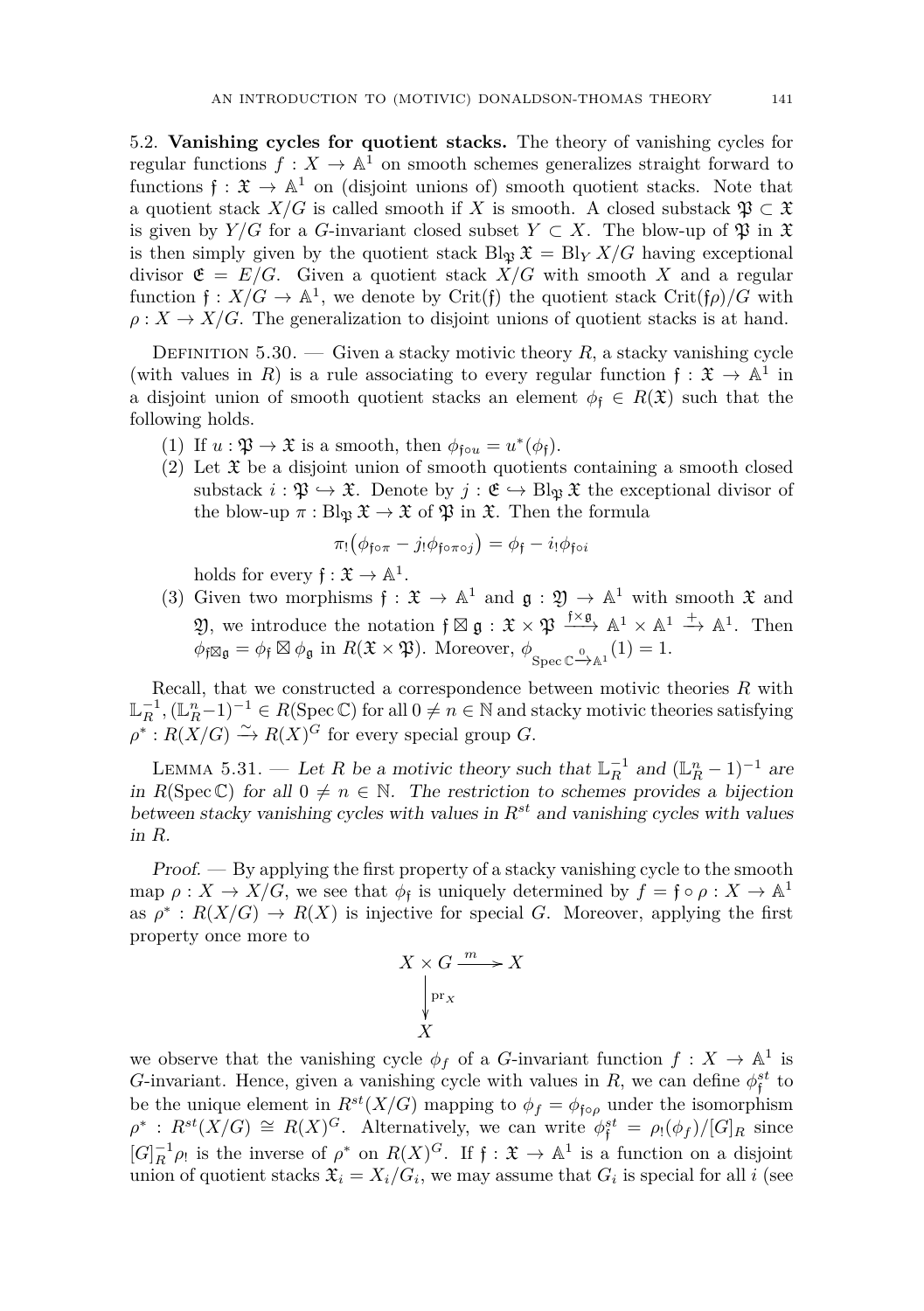Exercise [4.10\)](#page-27-1) and define  $\phi_j^{st}$  by means of the family  $\phi_{\mathfrak{f}|_{\mathfrak{X}_i}}^{st}$  using the first property of a stacky motivic theory.  $\Box$ 

Exercise  $5.32.$  — Complete the proof of the previous lemma by checking that  $\phi_{\mathfrak{f}}^{st}$  on a quotient stack  $\mathfrak{X} = X/G$  is independent of the choice of a presentation, i.e. if  $X/G \cong Y/H$  for special groups *G* and *H*, then *X* is smooth if and only if *Y* is smooth, and  $\phi_{\text{f} \circ \rho_X}$  corresponds to  $\phi_{\text{f} \circ \rho_Y}$  under the isomorphism  $R(X)^G \cong R(Y)^H$ in this case. Moreover, show that  $\phi^{st}$  satisfies the properties of a stacky vanishing cycle.

Example 5.33. — Given a motivic theory R satisfying equation  $(4.1)$  for all  $a \in R(X), n \in \mathbb{N}$  and a vanishing cycle  $\phi$  with values in *R*, we can adjoin inverses of  $\mathbb{L}_R$  and  $\mathbb{L}_R^n - 1$  for all  $n > 0$ . By applying the previous lemma to the new motivic theory and the induced vanishing cycle, we get a motivic theory *Rst* and a vanishing cycle  $\phi^{st}$  such that  $\eta_X(\phi_f) = \phi^{st}_f$  for every  $f: X \to \mathbb{A}^1$ , where  $\eta_X: R(X) \to R^{st}(X)$ is the adjunction morphism  $R \to R^{st}|_{Sch_C}$  from the previous section. In particular, we can apply this to  $\phi_{can}^{R^{gm}}$  with values in  $R^{gm}$  and also to  $\phi^R$  with values in  $R^{gm}_{mon}$ as equation [\(4.1\)](#page-28-0) holds in both cases (cf. Exercise [4.9\)](#page-27-2). If *R* satisfies equation [\(4.1\)](#page-28-0), we can also extend  $\phi_{can}^R$  with values in *R*. Note that  $\phi_{can,f}^{R,st} = \mathbb{1}_{\mathfrak{X}} \in R^{st}(\mathfrak{X})$  for all  $f: \mathfrak{X} \to \mathbb{A}^1.$ 

#### 6. Donaldson-Thomas theory

<span id="page-42-0"></span>After introducing a lot of technical notation, we are now in the position to provide the definition of Donaldson-Thomas functions and to state a couple of results in Donaldson-Thomas theory. We close this section by given a list of examples. There are basically three approaches to define Donaldson-Thomas functions (see [\[5\]](#page-56-9)). The one given here is due to Kontsevich and Soibelman.

<span id="page-42-1"></span>6.1. **Definition and main results.** We start by fixing a stacky motivic theory *R* satisfying  $R(X/G) \cong R(X)^G$  for every quotient stack  $X/G$  with special group G. Moreover, let  $\phi$  be a stacky vanishing cycle with values in R which is completely determined by its restriction to functions  $f: X \to \mathbb{A}^1$  on smooth schemes X (cf. Lemma [5.31\)](#page-41-1). As shown before, we could start with any vanishing cycle with values in a motivic theory and pass to the "stackification". Let us also assume that a square root  $\mathbb{L}_R^{1/2}$  of  $\mathbb{L}_R$  is contained in  $R(\text{Spec }\mathbb{C})$  such that  $\sigma^n(\mathbb{L}_R^{1/2}) = 0$  for all  $n \geq 2$ .

Example 6.1. — Assume that  $\sigma^n(a\mathbb{L}_R) = \sigma^n(a)\mathbb{L}_R^n$  holds for all  $a \in R(X)$ , all  $n \in \mathbb{N}$  and all *X*. As shown in [\[5\]](#page-56-9), Appendix B, one can extend the  $\sigma^n$ -operations to  $R(X)[\mathbb{L}_{R}^{1/2}]$  such that  $\sigma^{n}(-\mathbb{L}_{R}^{1/2}) = (-\mathbb{L}_{R}^{1/2})^{n}$  for all  $n \in \mathbb{N}$  or equivalently  $\sigma^{n}(\mathbb{L}_R^{1/2}) = 0$  for all  $n \geq 2$ . Thus,  $R[\mathbb{L}_R^{1/2}]$  is a new motivic theory having the required square root of  $\mathbb{L}_R$ . We can apply the stackification to the canonical vanishing cycle  $\phi_{can}^{R[\mathbb{L}_R^{1/2}]}$  of  $R[\mathbb{L}_R^{1/2}]$  and obtain a pair  $(R[\mathbb{L}_R^{1/2}]^{st}, \phi_{can}^{R[\mathbb{L}_R^{1/2}], st})$  satisfying our requirements. Note that the assumption on  $R$  is always fulfilled if we replace *R* with  $R^{gm}$  (cf. Exercise [4.9\)](#page-27-2).

Example  $6.2$ . — For every motivic theory R the element

$$
[\mathbb{A}^1 \ni z \mapsto z^2 \in \mathbb{A}^1]_R \in R_{mon}^{gm}(\text{Spec } \mathbb{C})
$$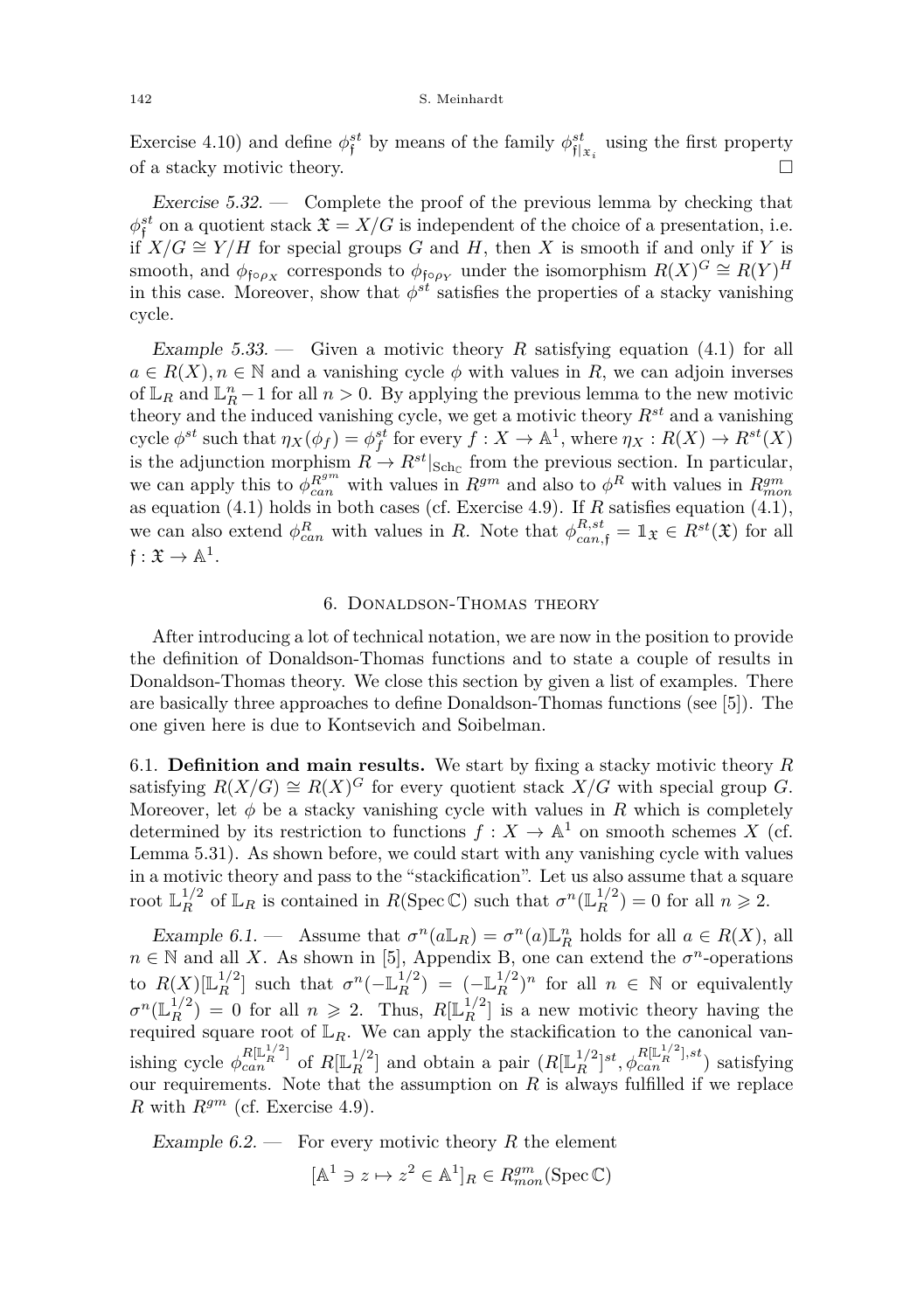is the required square root of  $\mathbb{L}_{R_{mon}^{gm}}$  as shown in Exercise [5.29.](#page-0-0) The stackification of  $\phi^R$  with values in  $R^{gm}_{mon}$  will match our requirements. This applies in particular to  $\phi^{mot}$  and  $\phi^{mon}$ . Note that the stackification of Con =  $Con_{mon}^{gm}$  and of  $\underline{\mathrm{K}}_0(D^b_{con}(-,\mathbb{Q}))^{gm}_{mon}$  is zero as  $[\mathrm{GL}(n)]_R=0$  in both cases.

We fix a quiver *Q* with potential *W*, a stability condition  $\zeta$  and use the notation introduced in Section [3.2.](#page-17-0) Recall that M*ζ*−*ss* was the stack of *ζ*-semistable quiver representations with coarse moduli space M*<sup>ζ</sup>*−*ss* parameterizing polystable representations. Similarly  $\mathfrak{M}$  was the stack of all quiver representations and  $\mathcal{M}^{ssimp}$  its coarse moduli space parameterizing semisimple representations. There are various maps between these spaces as shown in the following diagram



Note that the maps in the lower horizontal row are homomorphisms of monoids with respect to (direct) sums. Moreover,  $q^{\zeta}$  is proper. Denote the composition  $\mathfrak{M}^{\zeta-ss} \hookrightarrow \mathfrak{M} \xrightarrow{\mathcal{T}r(W)\circ p} \mathbb{A}^1$  with  $\mathfrak{T}r(W)$ <sup> $\zeta$ </sup>. For a fixed slope  $\mu \in \mathbb{R}$ , let us introduce  $\mathcal{L}_{\text{int}(W)}(X \mathcal{L}_{\mathfrak{M}_{\mu}^{\zeta - ss}})$  for the object in  $R(\mathfrak{M}^{\zeta - ss}) \cong \prod_{d \in \mathbb{N}^{Q_0}} R(\mathfrak{M}_d^{\zeta - ss})$ having components

$$
\mathbb{L}_{R}^{(d,d)/2} \phi_{\mathfrak{Tr}(W)^{\zeta}|_{\mathfrak{M}_{d}^{\zeta-ss}}} = \frac{\mathbb{L}_{R}^{(d,d)/2}}{[G_{d}]_{R}} \rho_{d!} (\phi_{\text{Tr}(W)_{d}|_{X_{d}^{\zeta-ss}}})
$$

if *d* has slope  $\mu$  or  $d = 0$  and 0 for the remaining dimension vectors *d*. Recall that  $\rho_d$  :  $X_d^{\zeta - ss} \to X_d^{\zeta - ss} / G_d \cong \mathfrak{M}_d^{\zeta - ss}$  was the standard atlas of the quotient stack and  $(d, d)$  was defined in Definition [3.15.](#page-22-2) The idea behind the notation is the following. The vanishing cycle  $\phi$  defines a map  $\underline{\mathrm{K}}_0(\mathrm{Sch}_{\mathfrak{M}^{\zeta-ss}})^{st} \to R(\mathfrak{M}^{\zeta-ss})$  $\mathbb{Z}_{\mathfrak{M}} \subset \mathfrak{M}^{\mathfrak{G}-ss} = (\mathfrak{M}^{\mathfrak{G}-ss} \to \text{Spec } \mathbb{C})^*(1)$  to  $\phi_{\mathfrak{Tr}(W)^{\mathfrak{G}}}$ . If we define  $\mathcal{IC}_{\mathfrak{M}^{\mathfrak{G}-ss}_{\mu}}$  to be the object in  $\underline{\mathrm{K}}_0(\mathrm{Sch}_{\mathfrak{M}^{\zeta-ss}})[\mathbb{L}^{1/2}]^{st}$  whose restriction to  $\mathfrak{M}_d^{\zeta-ss}$  is  $\mathbb{L}^{(d,d)/2} \mathbb{1}_{\mathfrak{M}_d^{\zeta-ss}}$  if *d* has slope  $\mu$  or  $d = 0$  and zero else, then  $\phi_{\mathfrak{Tr}(W)}(I\mathcal{C}_{\mathfrak{M}^{\zeta-\textit{ss}}_{\mu}})$  is just the image of  $IC_{\mathfrak{M}^{\zeta - ss}_{\mu}}$  under the induced map  $\underline{\mathrm{K}}_0(\mathrm{Sch}_{\mathfrak{M}^{\zeta - ss}})[\mathbb{L}^{1/2}]^{st} \to R(\mathfrak{M}^{\zeta - ss})$ . One should think of  $\mathcal{IC}_{\mathfrak{M}^{\zeta-ss}_\mu}$  as (the class of) the motivic intersection complex of  $\mathfrak{M}^{\zeta-ss}_\mu \subseteq$ M*<sup>ζ</sup>*−*ss* .

Let us define the convolution product on  $R(\mathcal{M}^{\zeta-ss})$  by means of

$$
R(\mathcal{M}^{\zeta-ss}) \otimes R(\mathcal{M}^{\zeta-ss}) \xrightarrow{\boxtimes} R(\mathcal{M}^{\zeta-ss} \times \mathcal{M}^{\zeta-ss}) \xrightarrow{\oplus_!} R(\mathcal{M}^{\zeta-ss})
$$
 and operations  $\text{Sym}^n : R(\mathcal{M}^{\zeta-ss}) \to R(\mathcal{M}^{\zeta-ss})$  for  $n \in \mathbb{N}$  via

<span id="page-43-0"></span>
$$
R(\mathcal{M}^{\zeta-ss}) \xrightarrow{\sigma^n} R(\operatorname{Sym}^n \mathcal{M}^{\zeta-ss}) \xrightarrow{\oplus_!} R(\mathcal{M}^{\zeta-ss}).
$$
 (6.1)

LEMMA 6.3. — For  $a \in R(\mathcal{M}^{\zeta-ss})$  with  $a_0 := a|_{\mathcal{M}^{\zeta-ss}_0} = 0$  the infinite sum  $\text{Sym}(a) := \sum_{n \in \mathbb{N}} \text{Sym}^n(a)$  has only finitely many nonzero summands after restriction to  $\mathcal{M}_d^{\zeta - ss}$  and, hence, defines a well defined element in

$$
R(\mathcal{M}^{\zeta-ss}) \cong \prod_{d \in \mathbb{N}^{Q_0}} R(\mathcal{M}_d^{\zeta-ss}).
$$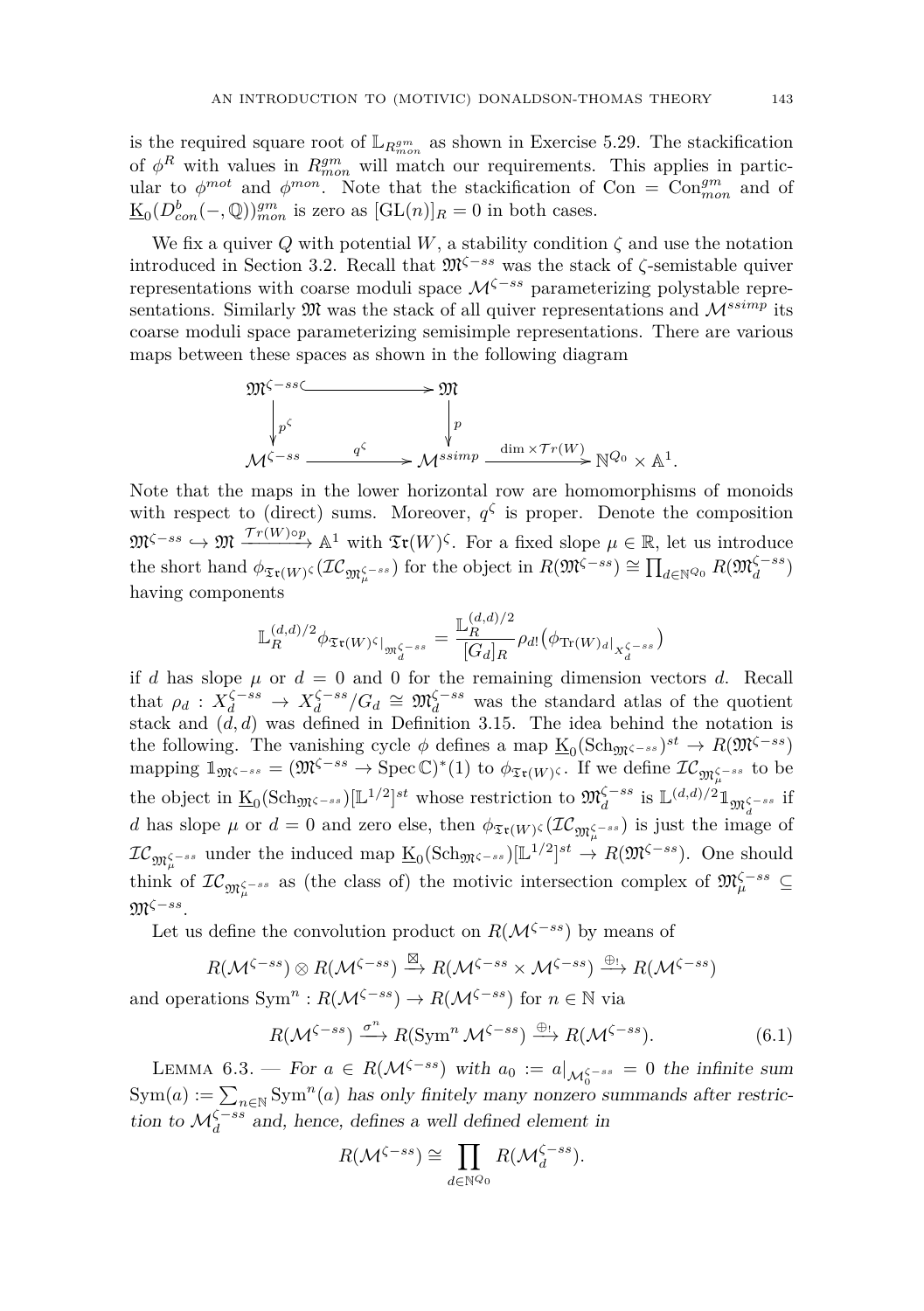Conversely, every element  $b \in R(\mathcal{M}^{\zeta-ss})$  with  $b_0 = 1 \in R(\mathcal{M}_0^{\zeta-ss}) = R(\text{Spec }\mathbb{C})$ can be written uniquely as  $Sym(a)$ . The map  $Sym(-)$  is a group homomorphism form the additive group  $\{a \in R(\mathcal{M}^{\zeta-ss}) \mid a_0 = 0\}$  to the multiplicative group  ${b \in R(\mathcal{M}^{\zeta - ss}) \mid b_0 = 1}.$  The same holds true if we replace  $\mathcal{M}^{\zeta - ss}$  with  $\mathcal{M}^{ssimp}$ or with N *Q*<sup>0</sup> .

Proof. — Fix  $d \neq 0$ . Since ⊕ maps Sym<sup>n</sup>  $\mathcal{M}_{e}^{\zeta - ss}$  to  $\mathcal{M}_{ne}^{\zeta - ss}$ , we get

$$
\text{Sym}^n(a)|_{\mathcal{M}_d^{\zeta-ss}}=0
$$

for all  $n > |d| = \sum_{i \in Q_0} d_i$ , and the infinite sum is finite after restriction to  $\mathcal{M}_d^{\zeta - ss}$ . Conversely, given *b* we set  $a_0 = 0$ . Suppose  $a_e \in R(\mathcal{M}_e^{\zeta - ss})$  has been constructed for all dimension vectors<sup>19</sup>  $e < d$ . We put

$$
a_d := b_d - \sum_{\substack{n_1e_1 + \dots + n_re_r = d \\ 0 \neq n_j \in \mathbb{N}, 0 \neq e_i \neq e_j \in \mathbb{N}^Q}} \prod_{j=1}^r \text{Sym}^{n_j}(a_{e_j}).
$$

Then  $b = \text{Sym}(a)$  for  $a \in R(\mathcal{M}^{\zeta-ss})$  with  $a|_{\mathcal{M}^{\zeta-ss}_d} = a_d$ . Using the properties of  $\sigma^n$ :  $R(\mathcal{M}^{\zeta - ss}) \rightarrow R(\text{Sym}^n \mathcal{M}^{\zeta - ss})$  we get  $\text{Sym}(0) = 1$  and  $\text{Sym}(a + b) =$ Sym(*a*) Sym(*b*). In particular,

$$
\{b \in R(\mathcal{M}^{\zeta-ss}) \mid b_0 = 1\} \cong \{a \in R(\mathcal{M}^{\zeta-ss}) \mid a_0 = 0\}
$$

as groups. The proof for  $\mathcal{M}^{ssimp}$  and  $\mathbb{N}^{Q_0}$  is similar.

<span id="page-44-0"></span>Exercise 6.4. — Let  $\iota$  :  $\mathcal{M}^{\zeta-st} \hookrightarrow \mathcal{M}^{\zeta-ss}$  be the inclusion of the moduli space of  $\zeta$ -stable representations. Show that  $\mathbb{I}_{\mathcal{M}^{\zeta - ss}} = \text{Sym}(\iota_! \mathbb{I}_{\mathcal{M}^{\zeta - st}})$  holds in K0 (SchM*ζ*−*ss* ). Hint: Proof that the strata of the Luna stratification of M*ζ*−*ss* and the strata of the natural stratification of  $\bigsqcup_{d_i \neq d_j \forall i \neq j} \prod_{i=1}^r (\mathcal{M}_{d_i}^{\zeta-ss})^{n_i} / \! / S_{n_i}$  given by the conjugacy types of the  $S_{n_i}$ -stabilizers coincide. In other words, the canonical map  $\oplus$  : Sym( $\mathcal{M}^{\zeta-st}$ )  $\to \mathcal{M}^{\zeta-ss}$  is a "constructible" isomorphism.

Exercise 6.5. — Show that the restriction of  $p_!^{\zeta}(\phi_{\mathfrak{Tr}(W)}\zeta(\mathcal{IC}_{\mathfrak{M}^{\zeta-\{ss\}}_{\mu}}))$  to  $\mathcal{M}^{\zeta-\{ss\}}_0$ is 1.

Using the last exercise and the previous lemma, the following definition makes sense.

DEFINITION 6.6. — The Donaldson-Thomas function  $\mathcal{DT}(Q, W)^\zeta \in R(\mathcal{M}^{\zeta-ss})$ is the unique element with  $\mathcal{DT}(Q, W)^{\zeta}|_{\mathcal{M}_0^{\zeta-ss}} = 0$  such that the restriction

$$
\mathcal{DT}(Q,W)^\zeta_\mu:=\mathcal{DT}(Q,W)|_{\mathcal{M}^{\zeta-ss}_\mu}
$$

solves the equation

$$
p_!^\zeta\big(\phi_{\mathfrak{Tr}(W)^\zeta}(\mathcal{IC}_{\mathfrak{M}^{\zeta-ss}_\mu})\big)=\text{Sym}\left(\frac{\mathcal{DT}(Q,W)^{\zeta}_\mu}{\mathbb{L}_R^{1/2}-\mathbb{L}_R^{-1/2}}\right)
$$

<sup>&</sup>lt;sup>19</sup>We write  $e < d$  if  $d = e + e'$  with  $0 \neq e' \in \mathbb{N}^{\mathbb{Q}_0}$ .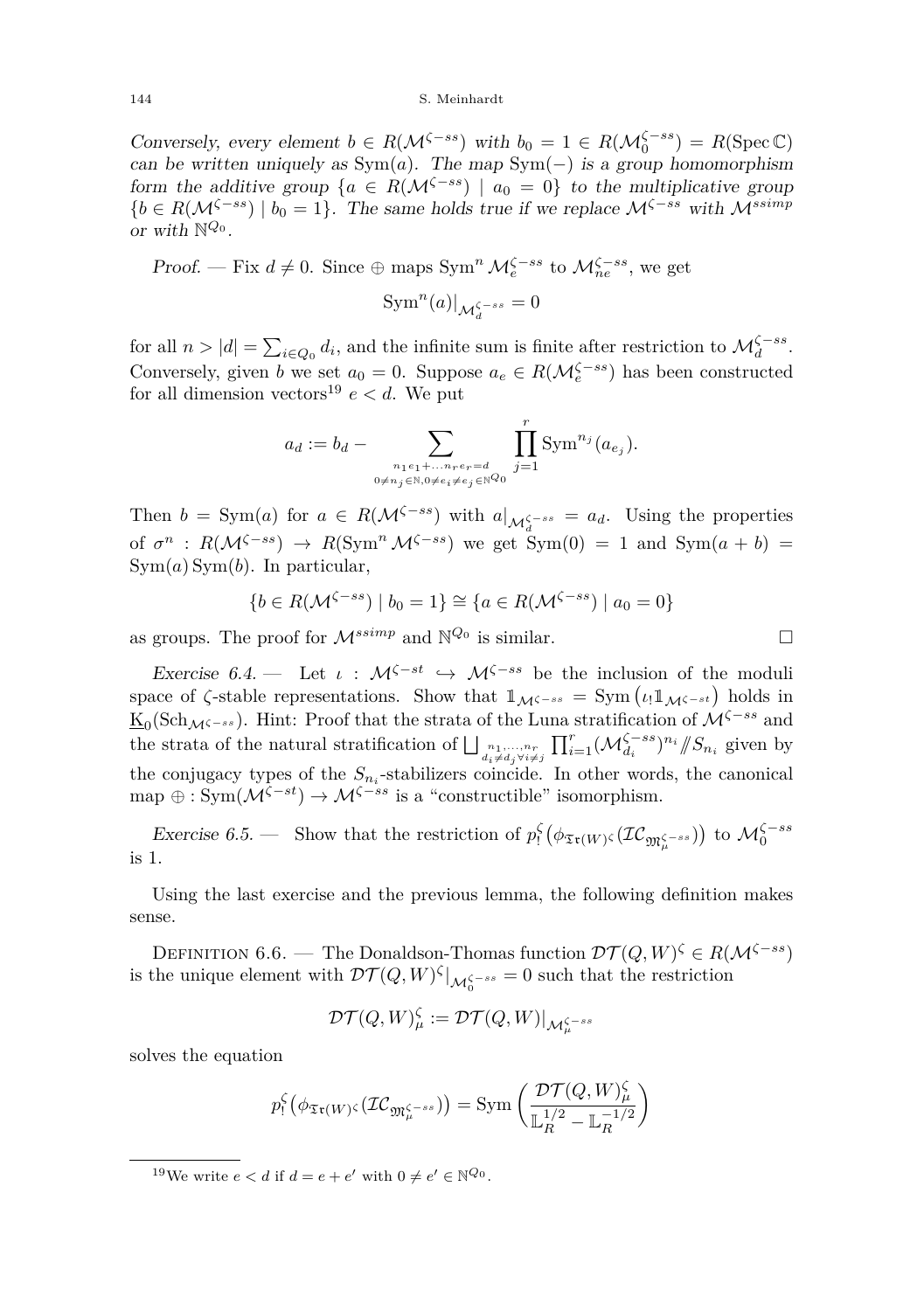in  $R(\mathcal{M}^{\zeta - ss})$  for all  $\mu \in (-\infty, +\infty]$ . We also use the notation  $\mathcal{DT}(Q, W)_{d}^{\zeta} :=$  $\mathcal{DT}(Q,W)^{\zeta}|_{\mathcal{M}_d^{\zeta-ss}}$ . The element

$$
\int_{\mathcal{M}_d^{\zeta-ss}} \mathcal{DT}(Q,W)_d^{\zeta} =: \mathrm{DT}(Q,W)_d^{\zeta} \in R(\mathrm{Spec}\,\mathbb{C})
$$

is called the Donaldson-Thomas invariant of  $(Q, W)$  with respect to  $\zeta$  for dimension vector *d*. If  $W = 0$ , we simply write  $\mathcal{DT}(Q)_{d}^{\zeta}$  and  $DT(Q)_{d}^{\zeta}$ .

In view of Exercise [6.4,](#page-44-0) one might hope that  $\mathcal{DT}(Q, W)_{d}^{\zeta}/(\mathbb{L}_{R}^{1/2} - \mathbb{L}_{R}^{-1/2})$  is some- $\text{t}$ hing like  $p_!^{\zeta} \phi_{\mathfrak{T} \mathfrak{r}(W)} \varsigma (j_! \mathcal{IC}_{\mathfrak{M}^{\zeta - st}_{\mu}})$ , where  $j : \mathfrak{M}^{\zeta - st}_{\mu} \hookrightarrow \mathfrak{M}^{\zeta - ss}_{\mu}$  denotes the inclusion, and  $\mathcal{IC}_{\mathfrak{M}^{\zeta - st}_\mu}$  is defined similarly to  $\mathcal{IC}_{\mathfrak{M}^{\zeta - ss}_\mu}$ . Let us assume, we were allowed to commute  $p_1^{\zeta}$  with  $\phi_{\mathfrak{Tr}(W)}$  which is a priori not clear as  $p^{\zeta}$  is not proper. Then

$$
p_!^{\zeta} \phi_{\mathfrak{T}(\boldsymbol{W})^{\zeta}}(j_! \mathcal{IC}_{\mathfrak{M}_{\mu}^{\zeta - st}}) = \phi_{\mathcal{T}(\boldsymbol{W}) \circ q^{\zeta}} \bigg( \frac{\iota_! \mathcal{IC}_{\mathcal{M}_{\mu}^{\zeta - ss}}}{\mathbb{L}_R^{1/2} - \mathbb{L}_R^{-1/2}} \bigg).
$$

 $\int_{\mathcal{M}_d}^{\mathcal{M}_d} f(x) dx = \mathbb{L}_R^{(d,d)-1)/2} \mathbb{1}_{\mathcal{M}_d^{\mathcal{M}_d} \to t}$  and the inclusion  $\iota : \mathcal{M}^{\mathcal{M}_d} \to \mathcal{M}^{\mathcal{M}_d} \to t$  (cf. Exercise [6.4\)](#page-44-0). We conclude  $\mathcal{DT}(Q, W)_{d}^{\zeta} = \phi_{\mathcal{T}r(W)\circ q_{d}^{\zeta}}(\iota_! \mathcal{IC}_{\mathcal{M}_{d}^{\zeta-s}})$ . This is not quite *d*true. It turns out that the extension  $\iota_! \mathcal{IC}_{\mathcal{M}_\mu^{\zeta-st}} \circ f \mathcal{IC}_{\mathcal{M}_d^{\zeta-st}}$  by zero has to be replaced with the "correct" extension  $IC_{\overline{\mathcal{M}_d^{\zeta-st}}}$  which restricts to  $IC_{\mathcal{M}_d^{\zeta-st}}$ , but *d*might also be nonzero on the boundary of  $\mathcal{M}_d^{\zeta - st}$  inside  $\mathcal{M}_d^{\zeta - ss}$ . However, we have not defined  $\mathcal{IC}_{\overline{\mathcal{M}_d^{\zeta-st}}}$  yet.

DEFINITION 6.7. — We denote by  $\mathcal{IC}_{\mathcal{M}^{\zeta-st}}^{mot} \in \underline{\mathrm{K}}_0(\mathrm{Sch}_{\mathcal{M}^{\zeta-ss}})[\mathbb{L}^{1/2}]^{st}$  the Donaldson-Thomas function  $DT(Q)^{\zeta} = DT(Q, 0)^{\zeta}$  computed for  $W = 0$  with the stackification of the canonical vanishing cycle  $\phi_{can}^{K_0(\text{Sch})[\mathbb{L}^{1/2}]}$ . Note that  $\overline{\mathcal{M}_d^{\zeta-st}} = \mathcal{M}_d^{\zeta-ss}$ if  $\mathcal{M}_d^{\zeta - st} \neq \emptyset$  and  $\mathcal{M}_d^{\zeta - st} = \emptyset$  else.

The following result justifies the definition.

<span id="page-45-0"></span>THEOREM 6.8 ([\[26\]](#page-57-13)). — If  $\zeta$  is generic (see Definition [3.15\)](#page-22-2), the element  $\mathcal{IC}^{mot}_{\overline{\mathcal{M}^{\zeta-st}}}$ maps to the classical intersection complex<sup>20</sup>  $\mathcal{IC}_{\overline{M\zeta - st}}$  of the closure of  $\mathfrak{M}^{\zeta - st}$  inside M*<sup>ζ</sup>*−*ss* under the map

$$
\underline{\mathrm{K}}_0(\mathrm{Sch}_{\mathcal{M}^{\zeta-ss}})[\mathbb{L}^{1/2}]^{st} \to \underline{\mathrm{K}}_0(\mathrm{MHM}(\mathcal{M}^{\zeta-ss}))[\mathbb{L}^{1/2}]^{st}
$$

constructed in Lemma [4.7.](#page-26-4)

Example 6.9. — Assuming equation [\(4.1\)](#page-28-0) for all  $a \in R(X)$  and all  $n \in \mathbb{N}$  so that  $\phi_{can}^R$  has a stacky extension  $\phi_{can}^{R[\mathbb{L}^{1/2}_1]}$ . In this case,  $\mathcal{DT}(Q,0)^\zeta = \mathcal{DT}(Q)^\zeta$  is just the image of  $\mathcal{IC}_{\overline{\mathcal{M}^{\zeta-st}}}^{\text{mot}}$  under the canonical map

$$
\underline{\mathrm{K}}_0(\mathrm{Sch}_{\mathcal{M}^{\zeta-ss}})[\mathbb{L}^{1/2}]^{st} \to R(\mathcal{M}^{\zeta-ss})[\mathbb{L}^{1/2}]^{st}
$$

<sup>20</sup>Strictly speaking one has to normalize the class of the classical (shifted) intersection complex of  $\mathcal{M}_d^{\zeta - ss}$  by multiplication with  $(-L^{1/2})^{(d,d)-1}$  which does not change the underlying perverse sheaf.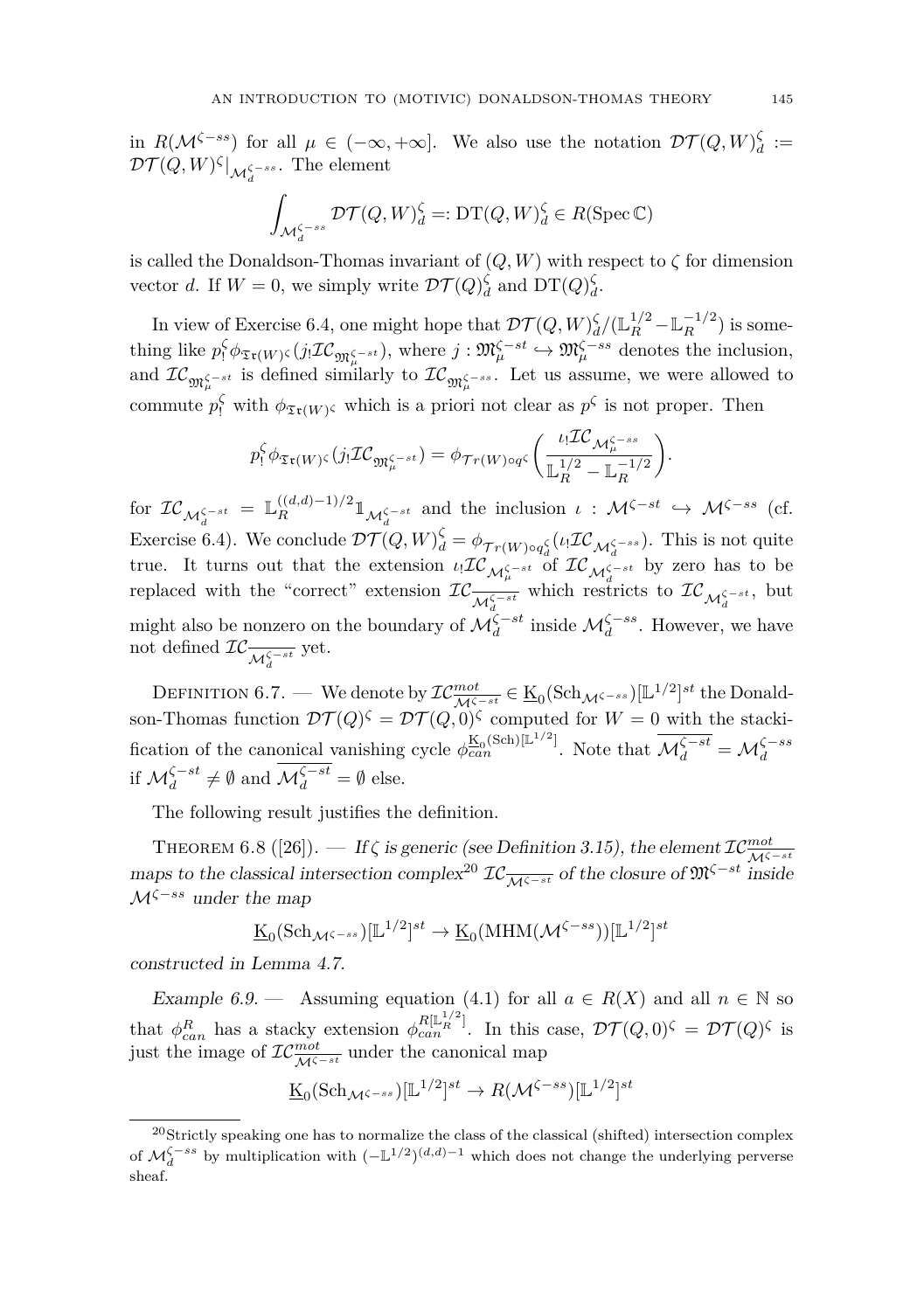of Lemma [4.7,](#page-26-4) and we may define

$$
\mathcal{IC}_{\overline{\mathcal{M}^{\zeta-st}}} := \mathcal{DT}(Q)^{\zeta} \in R(\mathcal{M}^{\zeta-ss})[\mathbb{L}^{1/2}]^{st}.
$$

As for mixed Hodge modules one can show that  $IC_{\overline{\mathcal{M}^{\zeta - st}}}$  has a lift in

$$
R(\mathcal{M}^{\zeta-ss})[\mathbb{L}^{-1/2}]
$$

if the canonical map  $\underline{\mathrm{K}}_0(\mathrm{Sch}) \to R$  factorizes trough  $\underline{\mathrm{K}}_0(\mathrm{MHM})$  or if  $R$  is a sheaf in the big étale topology with  $[\text{GL}(r)]_R$  acting as a nonzero divisor in each group  $R(X)$ for all  $r \geq 1$ . The first case follows from Theorem [6.8](#page-45-0) and for the second case we refer to Corollary 6.14 in [\[26\]](#page-57-13) where the Donaldson-Thomas function is constructed étale locally (over strata of a stratification). The nonzero divisor condition is need to glue these étale local functions to a global function as the cocycle condition on overlaps holds only up to elements annihilated by certain  $[\text{GL}(r)]_R$ . Using Corollary 6.6 in [\[26\]](#page-57-13) one can relax the nonzero divisor condition by replacing  $[\text{GL}(r)]_R$  with [P *r*−1 ]*<sup>R</sup>* which is a factor of [GL(*r*)]*<sup>R</sup>* according to Exercise [4.6\(](#page-25-2)ii). Note that we can replace *R* with  $R^{gm}$  to ensure equation [\(4.1\)](#page-28-0).

One can also prove the following result which should be seen as the analogue of Exercise [6.4.](#page-44-0)

<span id="page-46-1"></span>THEOREM  $6.10$  ([\[5\]](#page-56-9)). — Recall that every stacky vanishing cycle with values in *R* satisfying our assumptions defines a map

$$
\phi_{\mathcal{T}r(W)\circ q^{\zeta}} : \underline{\mathrm{K}}_0(\mathrm{Sch}_{\mathcal{M}^{\zeta-ss}})^{st} \to R(\mathcal{M}^{\zeta-ss}).
$$

If this map commutes with the Sym<sup>n</sup>-operations of equation [\(6.1\)](#page-43-0) for every  $n \in \mathbb{N}$ , and if  $\zeta$  is generic, then  $\mathcal{DT}(Q, W)^\zeta = \phi_{\mathcal{Tr}(W)\circ q^\zeta}(\mathcal{IC}_{\mathcal{M}^{\zeta-st}}^{\mathcal{mot}}).$ 

Example 6.11. — The assumption on  $\phi_{\mathcal{Tr}(W)q}$  is true for  $\phi = \phi^{mon}$ . Hence, if  $\zeta$  is generic,  $\mathcal{DT}(Q,W)_{d}^{\zeta} = \phi_{\mathcal{T}_{T}(Q)}^{mon}$  $\frac{m \circ n}{\pi r(W) \circ q_d^{\zeta}} (\mathcal{IC}_{\mathcal{M}_d^{\zeta - st}})$  if  $\mathcal{M}_d^{\zeta - st} \neq \emptyset$  and zero else. It is not known yet whether or not  $\phi_{Tr(W) \circ q}^{mot}$  commutes with the Sym<sup>n</sup>-operations, and we cannot apply the theorem. However, a counterexample is also not known, and conjecturally the theorem also holds for  $\phi^{mot}$ .

Exercise 6.12. — Use the support property of  $\phi^R$  (see Corollary [5.27\)](#page-40-2) to show that  $\mathcal{DT}(Q, W)$ <sup> $\zeta$ </sup> is supported on  $\mathcal{M}_d^{W, \zeta-ss}$ , i.e. is an element in  $R(\mathcal{M}_d^{W, \zeta-ss})$ , where  $\mathcal{M}_d^{W,\zeta-ss}$  the moduli space parameterizing  $\zeta$ -polystable  $\mathbb{C}Q$ -representations *V* of dimension *d* such that  $\partial W/\partial \alpha = 0$  on *V* for all  $\alpha \in Q_1$ .

<span id="page-46-0"></span>6.2. **Examples.** The aim of this section is to provide some examples of (motivic) Donaldson-Thomas invariants.

6.2.1. *The m-loop quiver.* Let us consider the quiver  $Q^{(m)}$  with one vertex and m loops. The choice of a stability condition is irrelevant as  $\mathfrak{M}^{\zeta-ss} = \mathfrak{M}$ . We take the canonical vanishing cycle of  $\underline{\mathbf{K}}_0(\text{Sch})[\mathbb{L}^{1/2}]$  and are only interested in Donaldson-Thomas invariants. As

$$
\underline{\mathrm{K}}(\mathrm{Sch}_{\mathbb{N}})[\mathbb{L}^{1/2}]^{st} \cong \mathrm{K}(\mathrm{Sch}_{\mathbb{C}})[\mathbb{L}^{-1/2}, (\mathbb{L}^{n}-1)^{-1} : n \in \mathbb{N}_{*}][[t]],
$$

we end up with the following power series

$$
A^{(m)}(t) := (\dim \circ p) \cdot (\phi_{\mathfrak{Tr}(W)}(\mathcal{IC}_{\mathfrak{M}})) = \sum_{d \geq 0} \frac{\mathbb{L}^{(m+1)d^2/2}}{[\mathrm{GL}(d)]} t^d = \sum_{d \geq 0} \frac{\mathbb{L}^{(md^2+d)/2}}{\prod_{i=1}^d (\mathbb{L}^i - 1)} t^d.
$$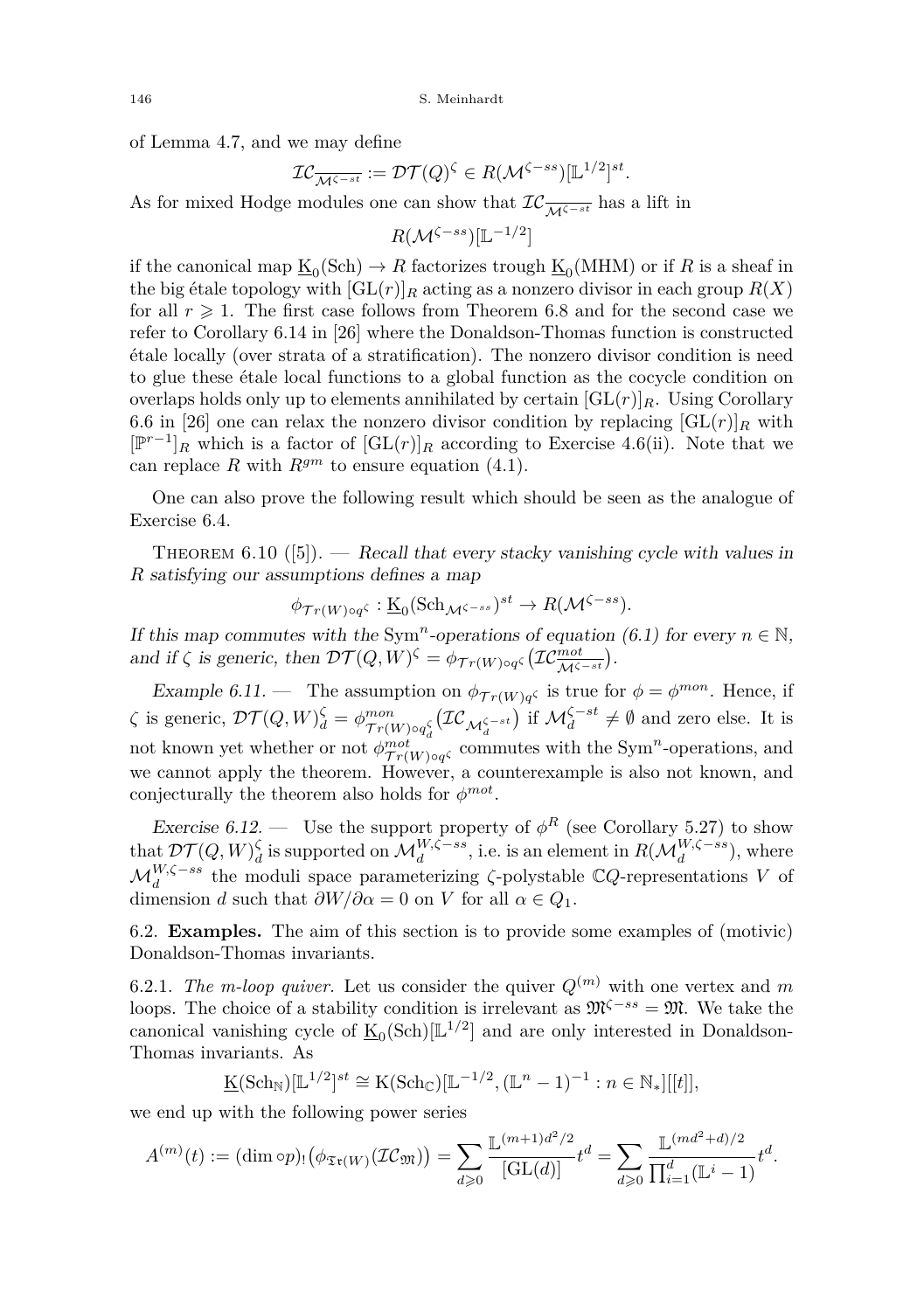Note that the series is also well-defined for  $m \in \mathbb{Z}$ .

Exercise 6.13. — Prove the identity  $A^{(m)}(\mathbb{L}t) - A^{(m)}(t) = \mathbb{L}^{(m+1)/2} t A^{(m)}(\mathbb{L}^m t)$ for all  $m \in \mathbb{Z}$ .

For  $m \in \mathbb{N}$  we introduce the series

$$
B^{(m)}(t) := A^{(m)}(\mathbb{L}t)/A^{(m)}(t) = \text{Sym}\left(\sum_{d\geq 1} \mathbb{L}^{1/2}[\mathbb{P}^{d-1}] \mathop{\rm DT}\nolimits(Q^{(m)})_d t^d\right),
$$

where we used the properties of Sym and the fact that  $\dim_{\mathfrak{l}}$  commutes with Sym. Moreover, due to the previous exercise

$$
B^{(m)}(t) = 1 + \mathbb{L}^{(m+1)/2} t \prod_{i=0}^{m-1} B^{(m)}(\mathbb{L}^i t).
$$

For  $m = 0$  the empty product on the right hand side is 1, and we obtain  $B^{(0)}(t) =$  $1 + \mathbb{L}^{1/2}t$  as well as

$$
DT(Q^{(0)})_d = \begin{cases} 1 & \text{for } d = 1, \\ 0 & \text{else.} \end{cases}
$$

This is in fully agreement with Theorem [6.8](#page-45-0) as  $\mathcal{M}_d^{simp} = \text{Spec } \mathbb{C}$  for  $d = 1$  and  $\mathcal{M}_d^{simp} = \emptyset$  else.

For  $m = 1$ , we get  $B^{(1)}(t) = 1 + \mathbb{L}tB^{(1)}(t)$ , and  $B^{(1)}(t) = 1/(1 - \mathbb{L}t) = \sum_{d \in \mathbb{N}} \mathbb{L}^d t^d$ follows. Hence,

$$
DT(Q^{(1)})_d = \begin{cases} \mathbb{L}^{1/2} & \text{for } d = 1, \\ 0 & \text{else.} \end{cases}
$$

Again, this is in fully agreement with Theorem [6.8](#page-45-0) as  $\mathcal{M}_d^{simp} = \mathbb{A}^1$  for  $d = 1$  and  $\mathcal{M}_d^{simp} = \emptyset$  else.

Solving the pseudo-algebraic equation for  $m \geq 2$  is much more complicated, but the answer is given as follows. Note that  $\mathbb{Z}/(d) =: C_d$  acts on the set

$$
U_d := \{(a_1, \ldots, a_d) \in \mathbb{N}^d \mid a_1 + \ldots + a_d = (m-1)d\}
$$

by cyclic permutation. We call  $a = (a_1, \ldots, a_d)$  primitive if  $\text{Stab}_{C_d}(a) = \{0\}$ , and almost primitive if *a* is primitive or  $m \equiv 0(2)$ ,  $d \equiv 2(4)$  and

$$
a = (b_1, \ldots, b_{d/2}, b_1, \ldots, b_{d/2})
$$

for some primitive  $(b_1, \ldots, b_{d/2})$ . The subset

 $U_d^{ap} := \{ a \in U_d \mid a \text{ is almost primitive} \}$ 

is obviously stable under the  $C_d$ -action. Define  $\deg(a) = \sum_{i=1}^d (d-i)a_i$  and

$$
\deg(C_d \cdot a) = \min\{\deg(a') \mid a' \in C_d \cdot a\}.
$$

THEOREM 6.14 ([\[32\]](#page-57-11)). — Let  $d \ge 1$  and  $m \ge 2$ . Then

$$
\dim(\mathcal{M}_d^{simp}) = (m-1)d^2 + 1
$$

and

$$
\mathrm{DT}(Q^{(m)})_d = \mathbb{L}^{\frac{(m-1)d^2+1}{2}} \frac{1 - \mathbb{L}^{-1}}{1 - \mathbb{L}^{-d}} \sum_{C_d \cdot a \in U_d^{ap}/C_d} \mathbb{L}^{-\deg(C_d \cdot a)}.
$$

In particular,  $\chi_c(DT(Q^{(m)})_d) = \frac{(-1)^{(m-1)d^2+1}}{d}$  $\frac{d}{d}$   $|U_d^{as}/C_d|$ .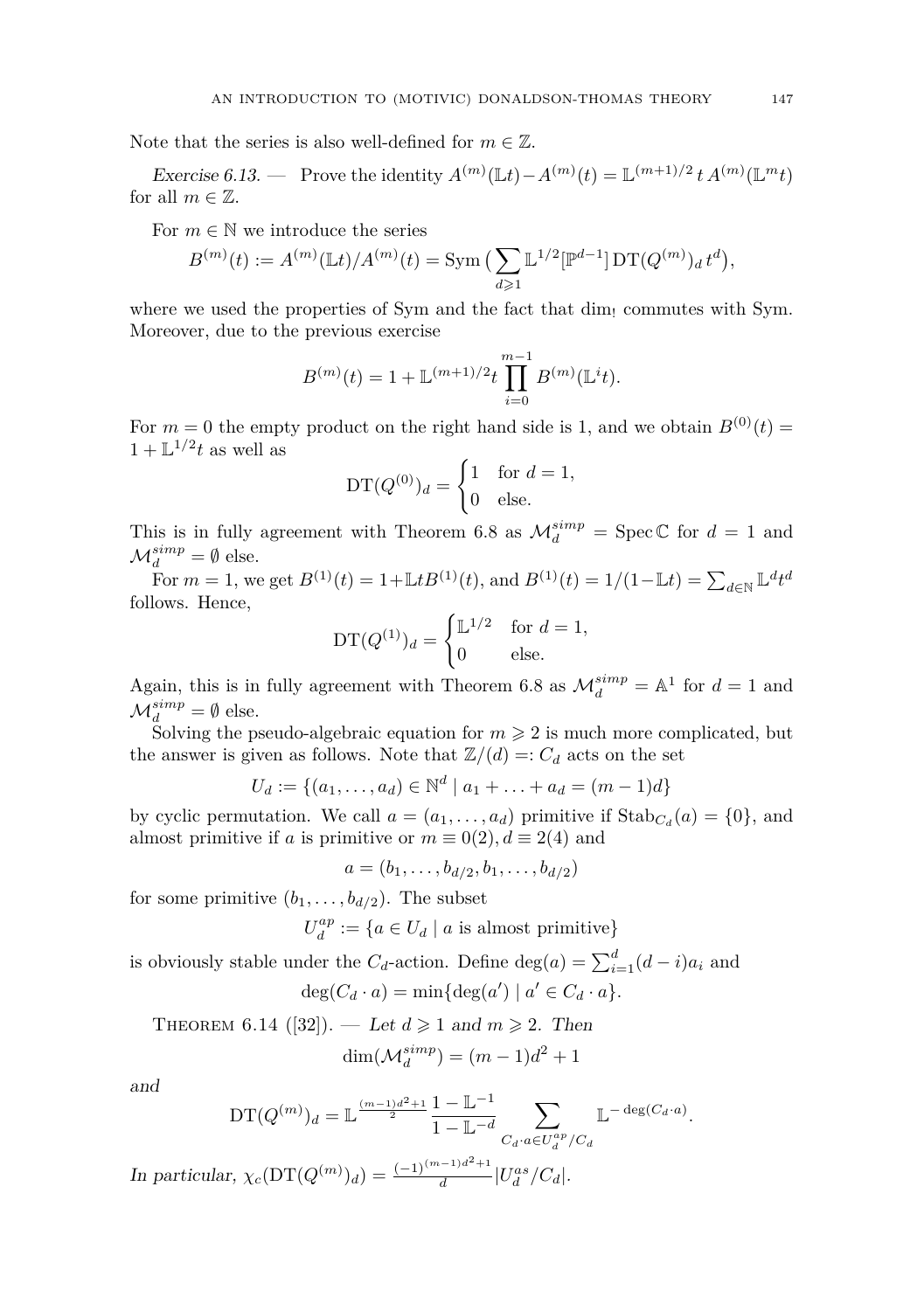#### 148 S. Meinhardt

Exercise 6.15. — Taking the Euler characteristic of every coefficient of  $B^{(m)}(t)$ , we get a series  $\beta^{(m)}(t) \in \mathbb{Z}[[t]]$  satisfying  $\beta^{(m)}(t) = 1 + (-1)^{m+1} \beta^{(m)}(t)^m$ , but also  $\beta^{(m)}(t) = \prod_{d \geq 1} (1 - t^d)^{d\Omega_d^{(m)}}$  using the shorthand  $\Omega_d^{(m)}$  $\chi_d^{(m)} := \chi_c(\mathrm{DT}(Q^{(m)})_d)$ . Prove that

$$
\Omega_d^{(2)} = \chi_c(\mathcal{DT}(Q^{(2)})_d) = \frac{1}{2d^2} \sum_{n|d} (-1)^{n+1} \mu(d/n) \binom{2n}{n}
$$

for  $d \geq 1$ , where  $\mu(-)$  denotes the Möbius function. Hint: Solve the quadratic equation for  $\beta^{(2)}(t)$  and use the logarithmic derivative to prove the formula

$$
\sum_{d\geqslant 1} 2d^2 \Omega_d^{(2)} \frac{t^d}{1-t^d} = \sum_{n\geqslant 1} \Big( \sum_{d|n} 2d^2 \Omega_d^{(2)} \Big) t^n = 1 - \frac{1}{\sqrt{1+4t}}
$$

*.*

The Taylor expansion of  $1/\sqrt{1+4t}$  is  $\sum_{n\in\mathbb{N}}(-1)^n\binom{2n}{n}t^n$ . Finally, use the Möbius function to solve for  $\Omega_d^{(2)}$  $\frac{(2)}{d}$ .

One can show  $\Omega_d^{(2)} = F(d)$  for  $F(d)$  being the coefficients introduced in [\[15\]](#page-57-3), equation (53).

6.2.2. *Dimension reduction*. Let *Q* be a quiver with potential *W*. Let  $\zeta$  be a stability condition and  $\mu \in [-\infty, \infty)$ . Assume  $\mathfrak{M}_d^{\zeta-ss} = \mathfrak{M}_d$  for all  $d \in \Lambda_\mu$ . As an example, we may take the King stability condition  $\theta = 0$  and  $\mu = 0$ . Given a motivic theory *R*, the following arguments apply to  $\phi^{R,st}$  with values in  $R_{mon}^{gm,st}$ . Without loss of generality, we consider the case  $R = \underline{\mathrm{K}}_0(\mathrm{Sch})$ , i.e.  $\phi = \phi^{mot, st}$ . As in the previous example, we are only interested in Donaldson-Thomas invariants. A subset  $C \subset Q_1$ such that every cycle in *W* contains exactly one arrow in *C* is called a cut of *W*. Let  $\mathbb{G}_m$  act on  $X_d = \prod_{\alpha:i \to j} \text{Hom}(\mathbb{C}^{d_i}, \mathbb{C}^{d_j})$  by multiplying a linear map corresponding to  $\alpha \in C$  with  $g \in \mathbb{G}_m$ . By assumption,  $\text{Tr}(W)_d$  is homogeneous of degree one, and  $\int_{X_d} \phi_{\text{Tr}(W)_d}^{mot}$  is the class of  $[X_d \xrightarrow{\text{Tr}(W)_d} \mathbb{A}^1]$  in  $K_0(\text{Sch}_\mathbb{C})_{mon}$  according to Theorem [5.28.](#page-40-3) Consider the projection  $\tau_d: X_d \to Y_d$  with  $Y_d = \prod_{C \not\ni \alpha: i \to j} \text{Hom}(\mathbb{C}^{d_i}, \mathbb{C}^{d_j})$ which is a trivial vector bundle with fiber  $F = \prod_{C \ni \alpha: i \to j} \text{Hom}(\mathbb{C}^{d_i}, \mathbb{C}^{d_j})$ . As  $Tr(W)_d$  is linear along the fibers, we can think of it as being a section  $\sigma_d^W$  of the dual bundle with fiber  $F^{\vee} = \prod_{C \ni \alpha: i \to j} \text{Hom}(\mathbb{C}^{d_j}, \mathbb{C}^{d_i})$  using the trace pairing. Indeed, it maps a point  $M = (M_\alpha)_{\alpha \notin C}$  to  $(\frac{\partial W}{\partial \alpha}(M))_{\alpha \in C} \in F^{\vee}$ .

Exercise  $6.16.$  — Show that

$$
[\tau_d^{-1}\{\sigma_d^W \neq 0\} \xrightarrow{\mathrm{Tr}(W)_d} \mathbb{A}^1] \in \mathrm{pr}_{\mathbb{C}}^* \mathrm{K}_0(\mathrm{Sch}_{\mathbb{C}}) \subset \mathrm{K}_{0,\mathbb{G}_m}(\mathrm{Sch}_{\mathbb{A}^1}).
$$

Hint: Choose an open cover  $\bigcup_{i \in I} U_i = \{\sigma_d^W \neq 0\} \subseteq Y_d$  such that  $\tau_d : \tau_d^{-1} U_i \to U_i$ splits into the kernel of  $\text{Tr}(W)_d$  and a complement of rank one.

Using the exercise, we obtain

$$
\begin{aligned} \left[X_d \xrightarrow{\text{Tr}(W)_d} \mathbb{A}^1\right] &= \left[\tau_d^{-1} \{\sigma_d^W = 0\} \xrightarrow{\mathbf{0}} \mathbb{A}^1\right] \ = \ [F] \left[\{\sigma_d^W = 0\}\right] \\ &= \mathbb{L}^{\sum_{C \ni \alpha: i \to j} d_i d_j} \left[ \left\{ \ M \in Y_d \mid \frac{\partial W}{\partial \alpha}(M) = 0 \,\forall \,\alpha \in C \right\} \right]. \end{aligned}
$$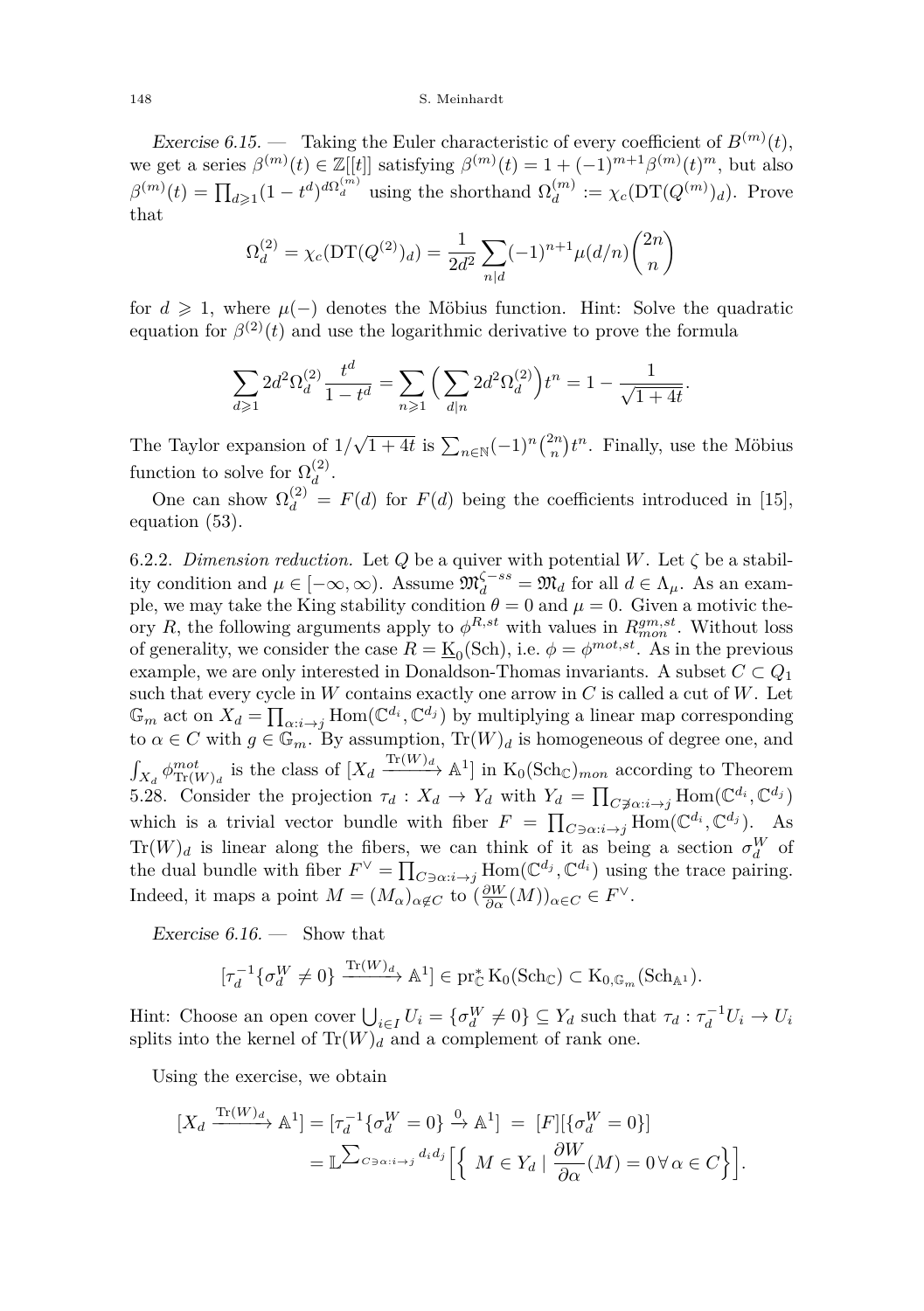in  $K_0(\text{Sch}_\mathbb{C})_{mon}$ . Therefore,

$$
\text{Sym}\left(\frac{\text{DT}(Q,W)_{\mu}^{\zeta}}{\mathbb{L}^{1/2} - \mathbb{L}^{-1/2}}\right) = (\dim \text{op})_{!}(\phi_{\mathfrak{Tr}(W)}(\mathcal{IC}_{\mathfrak{M}_{\mu}}))
$$
\n
$$
= \sum_{d \in \Lambda_{\mu}} \mathbb{L}^{(d,d)/2+} \sum_{C \ni \alpha: i \to j} d_i d_j \underbrace{\left[\left\{M \in Y_d \mid \frac{\partial W}{\partial \alpha}(M) = 0 \,\forall \,\alpha \in C\right\}\right]}_{[G_d]} t^d,
$$

is actually in  $K_0(\text{Sch}_{\mathbb{C}})[\mathbb{L}^{-1/2}, (\mathbb{L}^n - 1)^{-1} : n \in \mathbb{N}_*][[t_i \mid i \in Q_0]],$  where we consider

$$
K_0(\mathrm{Sch}_{\mathbb{C}})[\mathbb{L}^{-1/2}, (\mathbb{L}^n - 1)^{-1} : n \in \mathbb{N}_*][[t_i : i \in Q_0]] = \underline{K}(\mathrm{Sch}_{\mathbb{N}^{Q_0}})[\mathbb{L}^{1/2}]^{st}
$$

as a subgroup inside  $\underline{\mathrm{K}}(\mathrm{Sch}_{\mathbb{N}^{Q_0}})_{mon}^{st}$ . This reduction procedure is usually called dimension reduction, and  $\{M \in Y_d \mid \frac{\partial W}{\partial \alpha}(M) = 0 \,\forall \alpha \in C\} / G_d$  is the stack of *d*dimensional representations of the algebra  $\mathbb{C}Q/(\alpha, \partial W/\partial \alpha \mid \alpha \in C)$ .

6.2.3. *0-dimensional sheaves on a Calabi-Yau* 3*-fold.* Let us illustrate the concept of dimension reduction using the quiver  $Q^{(3)}$  with one vertex and three loops  $x, y, z$ . The choice of the stability condition does not matter. We take the potential  $W =$  $[x, y]z = xyz - yxz$ , and  $\mathbb{C}Q/(\partial W/\partial \alpha \mid \alpha \in Q_1^{(3)}) = \mathbb{C}[x, y, z]$  follows. Hence, representations of this algebra are just 0-dimensional sheaves of finite length *d* on the Calabi-Yau 3-fold  $\mathbb{A}^3$ . We can take  $C = \{z\}$  and obtain  $\mathbb{C}Q/(z, \partial W/\partial z) = \mathbb{C}[x, y]$ , and representations of this algebra are 0-dimensional sheaves of finite length *d* on the Calabi-Yau 2-fold  $\mathbb{A}^2$ . Using  $(d, d)^2 = -2d^2$ , we have to compute

$$
\sum_{d \in \mathbb{N}} \frac{\left[ \left\{ M \in Y_d \mid \frac{\partial W}{\partial \alpha}(M) = 0 \, \forall \, \alpha \in C \right\} \right]}{\left[ \text{GL}(d) \right]} \, t^d
$$

which has already been done by Feit and Fine half a century ago in [\[9\]](#page-56-13). The answer is

$$
\operatorname{Sym}\Big(\frac{1}{\mathbb{L}-1}\sum_{d\geqslant 1} [\mathbb{A}^2]t^d\Big),\,
$$

and  $DT(Q^{(3)}, W)_d = \mathbb{L}^{3/2} = \int_{\mathbb{A}^3} \mathcal{IC}_{\mathbb{A}^3}^{mot}$  follows for all  $d \geq 1$  if we define  $\mathcal{IC}_X^{mot} =$  $\mathbb{L}$ <sup>−</sup> dim(*X*)/2 $\mathbb{1}_X$  ∈ <u>K</u><sub>0</sub>(Sch<sub>*X*</sub>)<sup>*st*</sup><sub>*mon*</sub> for every smooth equidimensional variety *X*. This example has been generalized to arbitrary Calabi-Yau 3-folds by Behrend, Bryan, Szendrői.

<span id="page-49-0"></span>THEOREM 6.17 ([\[2\]](#page-56-5)). — The motivic Donaldson-Thomas invariant for 0-dimensional sheaves of length  $d \geq 1$  on a Calabi-Yau 3-fold X is given by

$$
\int_X \mathcal{I}\mathcal{C}_X^{mot} = \mathbb{L}^{-3/2}[X] \in \mathcal{K}_0(\mathbf{Sch}_{\mathbb{C}})^{st}_{mon}.
$$

Note that the Donaldson-Thomas function  $\mathcal{DT}(Q^{(3)}, W)_{d}$  is supported on the moduli space  $Sym^d(A^3)$  of semisimple  $\mathbb{C}[x, y, z]$  representations but the sublocus of simple representations is empty for  $d > 1$ . However, the space of simple  $\mathbb{C}Q^{(3)}$ -representations is nonempty even for  $d > 1$  which is the reason why  $DT(Q^{(3)}, W)_d \neq 0$ . It seems plausible that  $DT(Q^{(3)}, W)_d$  is  $\Delta_{d} \cdot (TC_{\mathbb{A}^3}^{mot})$ , where  $\Delta_d : \mathbb{A}^3 \hookrightarrow \text{Sym}^d(\mathbb{A}^3)$  is the diagonal embedding.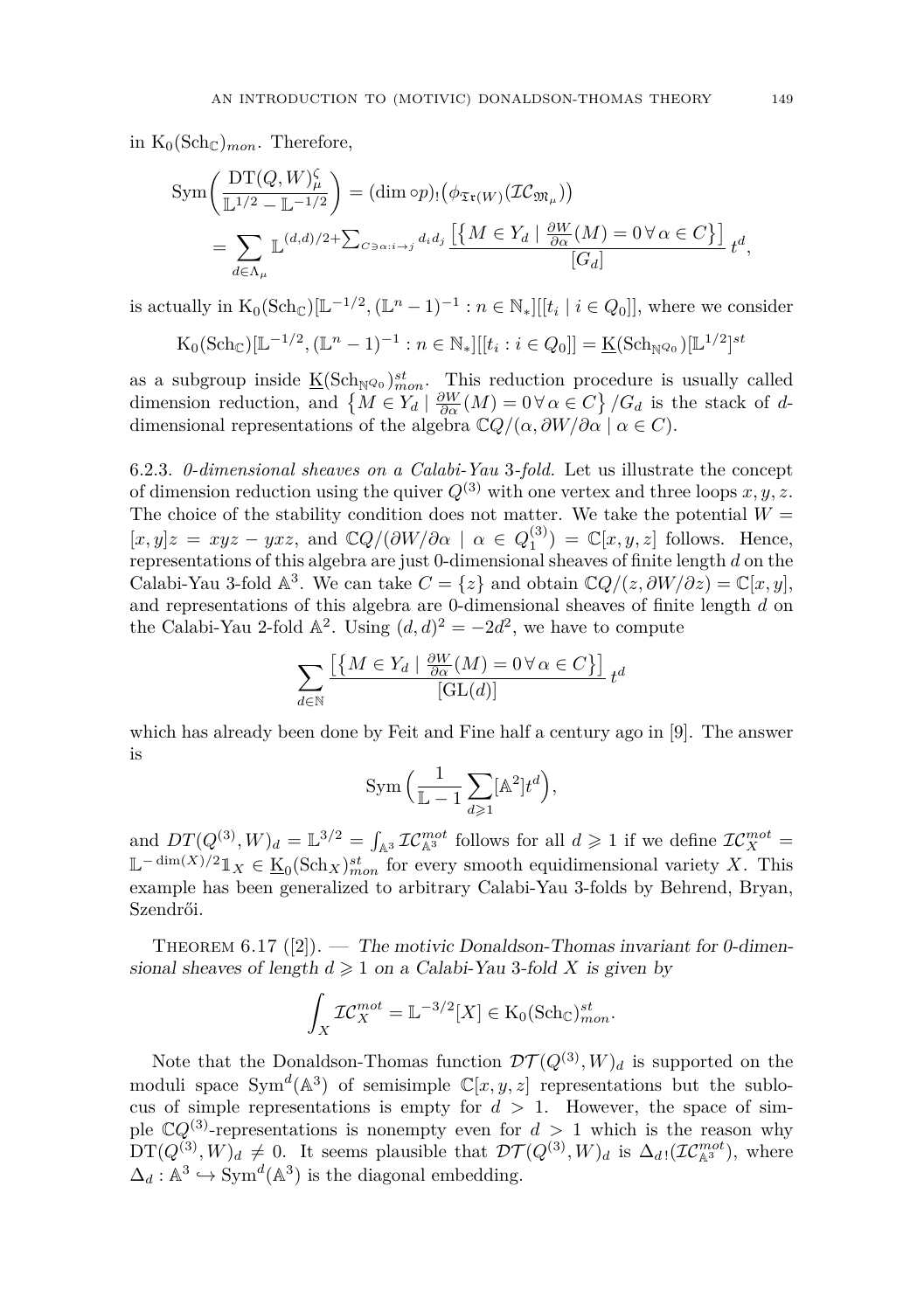#### 150 S. Meinhardt

6.2.4. *The* 1*-loop quiver with potential.* Let us come back to the 1-loop quiver with  $\mathbb{C}Q^{(1)} = \mathbb{C}[x]$  and choose an arbitrary potential  $W \in \mathbb{C}[x]$ . Representations of the algebra  $\mathbb{C}Q/(dW/dx) = \mathbb{C}[x]/(dW/dx)$  can be interpreted as (0-dimensional) sheaves of length *d* on Crit(*W*)  $\subseteq$  A<sup>1</sup>. Form the prime decomposition  $dW/dx =$  $c \prod_{i=1}^{r} (x - a_i)^{d_i - 1}$  for some  $1 < d_i \in \mathbb{N}, c \in \mathbb{C}^\times, a_i \in \mathbb{C}$  satisfying  $a_i \neq a_j$  for  $i \neq j$ . As before, the choice of a stability condition does not effect the Donaldson-Thomas function.

THEOREM 6.18 ([\[6\]](#page-56-6)). — The Donaldson-Thomas function  $\mathcal{DT}(Q^{(1)}, W)_1$  computed using  $\phi^{mot}$  is supported on Crit $(W)$ , i.e. is contained in

$$
\underline{\mathrm{K}}_0(\mathrm{Sch}_{\mathrm{Crit}(W)})^{st}_{mon}\cong \prod_{i=1}^r \mathrm{K}_0(\mathrm{Sch}_{\mathbb{C}})^{st}_{mon}.
$$

Its "value" at *a<sup>i</sup>* is given by

$$
\mathbb{L}^{-1/2}[\mathbb{A}^1 \xrightarrow{z^{d_i}} \mathbb{A}^1] \in \mathcal{K}_0(\mathbf{Sch}_{\mathbb{C}})^{st}_{mon}.
$$

Moreover,  $\mathcal{DT}(Q^{(1)}, W)_d = 0$  for  $d \neq 1$ .

Exercise 6.19. — Prove this result using Theorem [6.10](#page-46-1) and the explicit form of the vanishing cycle given by embedded resolutions as in Theorem [5.25.](#page-40-1)

The formula remains true if we replace  $\phi^{mot}$  with  $\phi^R$  due to Exercise [5.24.](#page-39-0)

6.2.5. *Sheaves on (-2)-curves.* Consider the following quiver *Q*



with potential

$$
W_n = \frac{1}{n+1} (X^{n+1} - Y^{n+1}) - XCA + XDB + YAC - YBD
$$
 for some  $0 < n \in \mathbb{N}$ .

The bounded derived category  $D^b$  Jac( $Q, W_n$ ) has also a geometric interpretation. For this consider the singular affine variety

$$
X_n = \{x^2 + y^2 + (z + w^n)(z - w^n) = 0\} \subset \mathbb{A}^4
$$

which is a local model for a 3-fold with an  $A_n$ -singularity. By blowing-up  $\{x =$  $z \pm w^d = 0$  in  $X_n$  we get two minimal resolutions  $Y_n^{\pm}$  with an exceptional locus  $C \cong \mathbb{P}^1$ . The normal bundle of *C* inside  $Y_n^{\pm}$  is  $\mathcal{O}_{\mathbb{P}^1}(-1) \oplus \mathcal{O}_{\mathbb{P}^1}(-1)$  for  $n = 1$ and  $\mathcal{O}_{\mathbb{P}^1} \oplus \mathcal{O}_{\mathbb{P}^1}(-2)$  for  $n > 1$ . In particular,  $Y_n^{\pm}$  is a Calabi-Yau 3-fold which has actually a locally trivial fibration over *C* with fiber  $\mathbb{A}^2$ . For  $d = 1$ ,  $Y_1^{\pm}$  is isomorphic to the normal bundle  $\mathcal{O}_{\mathbb{P}^1}(-1)\oplus\mathcal{O}_{\mathbb{P}^1}(-1)$  and known as the conifold resolution. For *d >* 1 this fibration is not a vector bundle as the transition functions are not linear. The resolutions  $Y_n^+$  and  $Y_n^-$  are related via a flop over  $X_n$ , and also isomorphic to each other. Moreover,

$$
D^b\operatorname{Jac}(Q, W_n) \cong D^b\operatorname{Coh}(Y_n^{\pm})
$$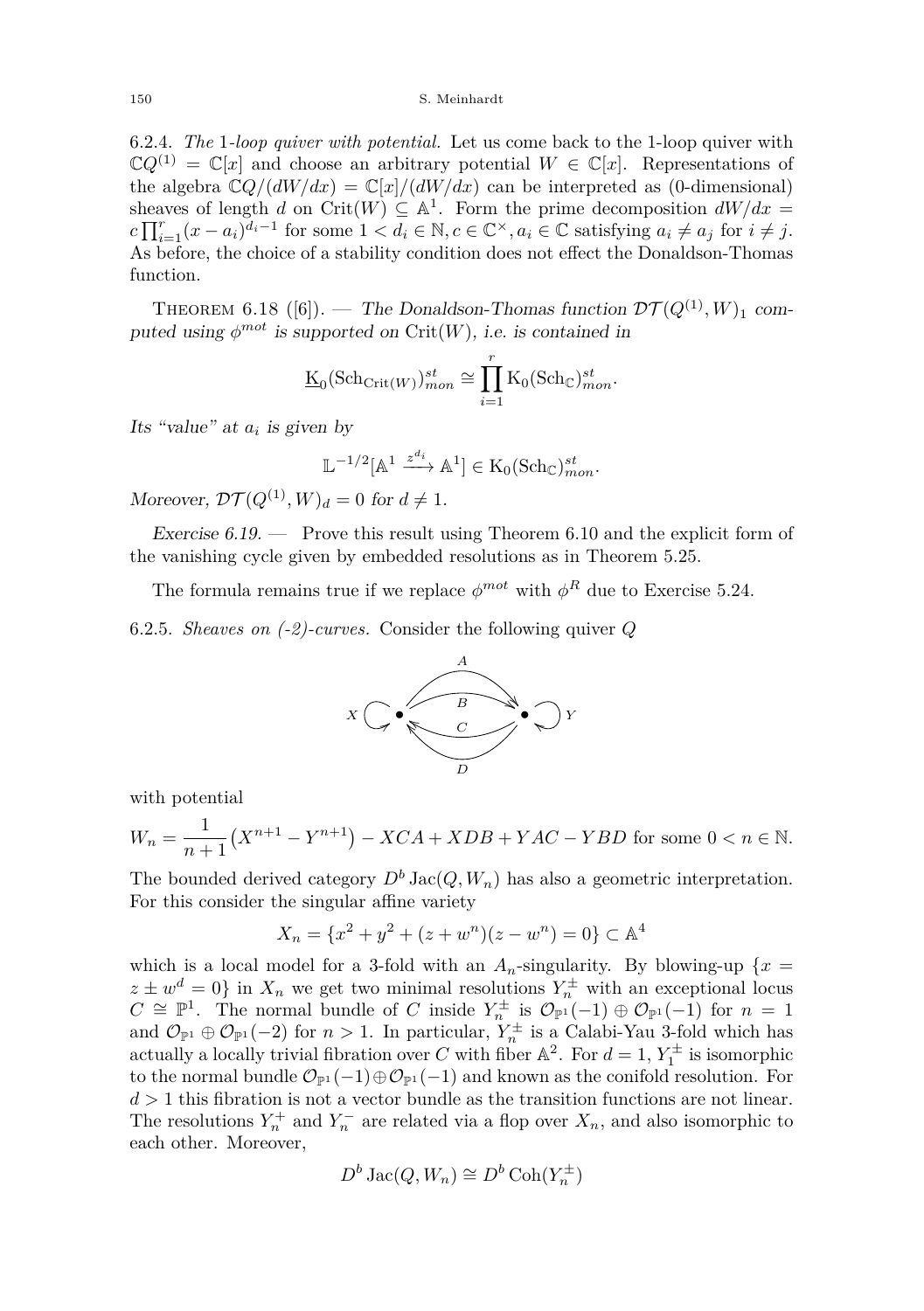and (complexes of) nilpotent representations on the left hand side correspond to (complexes of) sheaves supported on  $C \subseteq Y_n^{\pm}$ . We are only interested in these objects and choose any stability condition  $\zeta = (\zeta_1, \zeta_2)$  with  $\zeta_1 \nparallel \zeta_2$  in  $\mathbb{R}^2 \cong \mathbb{C}$ .

THEOREM  $6.20$  ([\[4\]](#page-56-7)). — The Donaldson-Thomas invariant

$$
\mathrm{DT}(Q, W_n)_{(d_1, d_2)}^{nilp} \in \mathrm{K}_0(\mathrm{Sch}_{\mathbb{C}})_{mon}^{st}
$$

of nilpotent representations computed with respect to  $\phi^{mot}$  is given by

$$
DT(Q, W_n)_{(d_1, d_2)}^{\text{nilp}} = \begin{cases} \mathbb{L}^{-3/2}[C] = \mathbb{L}^{-3/2}(\mathbb{L} + 1) & \text{if } 0 \neq d_1 = d_2, \\ \mathbb{L}^{-1/2}[\mathbb{A}^1 \xrightarrow{z^{n+1}} \mathbb{A}^1] & \text{if } |d_1 - d_2| = 1, \\ 0 & \text{else.} \end{cases}
$$

Of course, the formula remains true if we replace  $\phi^{mot}$  with  $\phi^R$  due to Exer-cise [5.24.](#page-39-0) Note that  $DT(Q, W_n)_{(d_1, n]}^{nilp}$  $\binom{nup}{(d_1,d_1)}$  is just "counting" 0-dimensional sheaves on  $Y_n^{\pm}$  supported on *C* which explains the answer in view of Theorem [6.17.](#page-49-0) For  $|d_1 - d_2| = 1$ , there is just one simple nilpotent  $Jac(Q, W_n)$ -representation *V* with  $\text{Ext}^1(V, V)$  being of dimension one. However, the obstruction of deforming V as a representation of  $Jac(Q, W_n)$  is controlled by some potential of the form  $z^{n+1}$ induced by  $W_n$ . Hence, we are back in the context of the previous example. The case of  $n = 1$  has been studied earlier by Morrison, Mozgovoy, Nagao, Szendrői in [\[27\]](#page-57-12).

<span id="page-51-0"></span>6.3. **The Ringel-Hall algebra.** In the previous section we have seen some examples of Donaldson-Thomas invariants and functions. In all of these cases the choice of the stability condition did not play a crucial role. However, for a generic quiver this is not the case and the Donaldson-Thomas functions and invariants change as we vary the stability condition. There is a wall and chamber structure on the moduli space of stability conditions and these changes will only happen if we jump over a wall into a different chamber. There is, however, a formula the wall-crossing formula — relating the Donaldson-Thomas functions and invariants for various stability conditions. Before we state and prove the formula, let us introduce some fundamental objects in Donaldson-Thomas theory.

Fix two dimension vectors  $d, d'$  and recall the following commutative diagram using the notation of section 2



with  $\mathfrak{M}_{d,d'}$  being the stack of short exact sequences  $0 \to V^{(1)} \to V^{(2)} \to V^{(3)} \to 0$ such that dim  $V^{(1)} = d$ , dim  $V^{(3)} = d'$ . The morphism  $\pi_i$  maps a sequence to its i-th entry. By taking the disjoint union over all dimension vectors, we end up with

$$
\mathfrak{M}\times \mathfrak{M} \xleftarrow{\pi_1\times \pi_3} \mathfrak{Exact} \xrightarrow{\pi_2} \mathfrak{M},
$$

where  $\mathfrak{Exact}$  denotes the stack of all short exact sequences.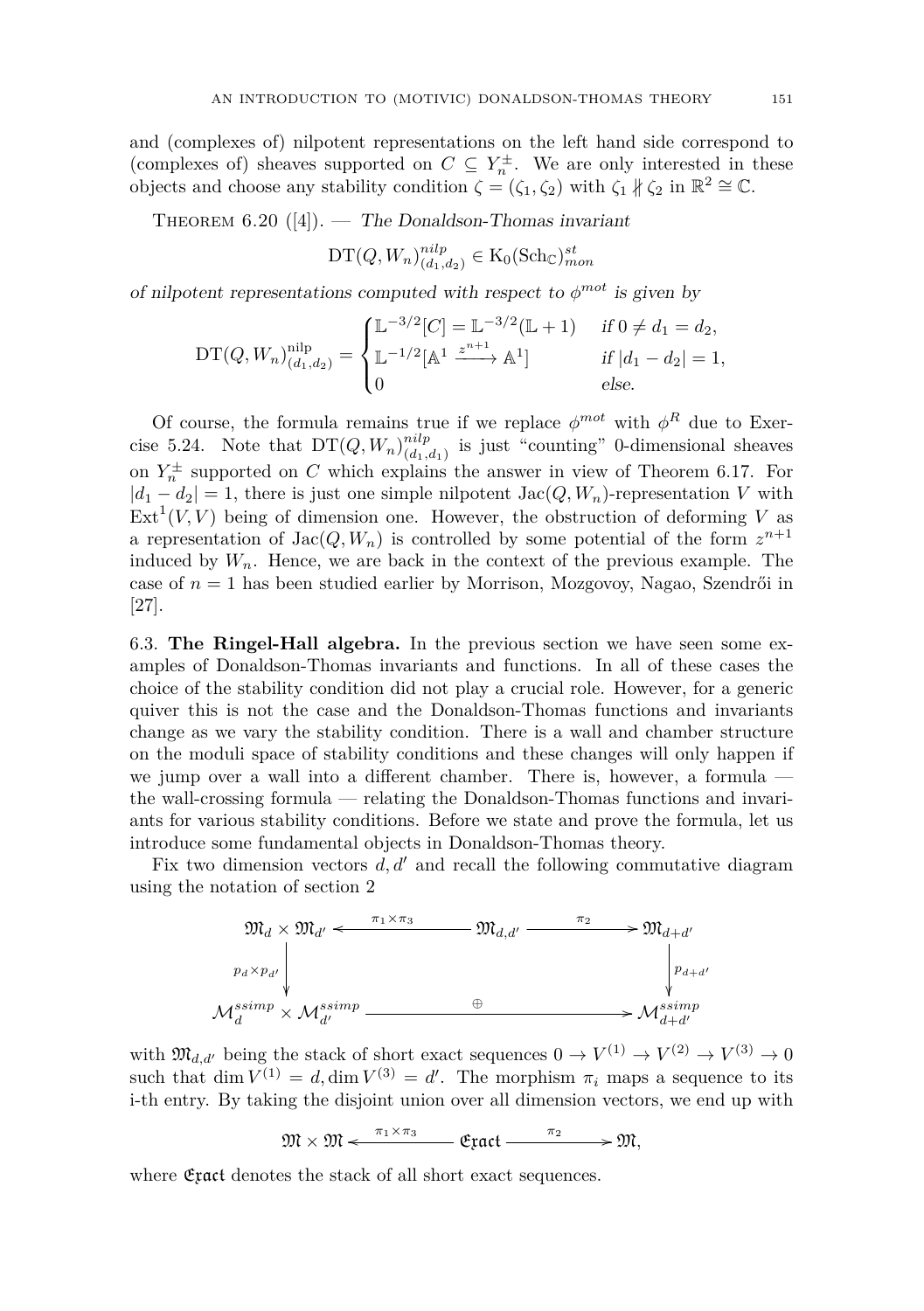DEFINITION 6.21. — For a given motivic theory R, we call the  $R(Spec \mathbb{C})$ module  $R(\mathfrak{M})$  with the Ringel-Hall product

 $\ast: R(\mathfrak{M})\otimes R(\mathfrak{M}) \stackrel{\boxtimes}{\longrightarrow} R(\mathfrak{M}) \xrightarrow{(\pi_1\times\pi_3)^*} R(\mathfrak{Exact}) \xrightarrow{\pi_2}{R(\mathfrak{M})}$ 

the Ringel-Hall algebra of the quiver *Q* with respect to *R*.

LEMMA  $6.22.$  — The Ringel-Hall algebra is an associative algebra with unit.

The proof is not very difficult but a nice exercise in dealing with successive extensions.

Exercise  $6.23$ . — Let us fix three dimension vectors  $d, d', d''$ .

(1) Consider the following diagram, where the maps are given by mapping (successive) extensions to its subquotients or intermediate extensions and also by the identity on the factors  $\mathfrak{M}$  not being part of an extension.



Show that the diagram commutes and that every square is cartesian.

- (2) Use this diagram and the base change property of a motivic theory to prove associativity of the Ringel-Hall product.
- (3) The zero representation induces a map Spec  $\mathbb{C} \stackrel{0}{\rightarrow} \mathfrak{M}$ . Show that  $1_0 :=$  $0(1) \in R(\mathfrak{M})$  is a unit for the Ringel-Hall product.

Let us form the following cartesian production-



If  $\mu > \mu'$ , the composition  $\mathfrak{M}^{\zeta - ss}_{\mu,\mu'} \to \mathfrak{M}$  is an isomorphism onto the image which is the substack of  $\mathfrak{M}$  consisting of all representations whose Harder-Narasimhan filtration has only one subquotient in  $\mathfrak{M}^{\zeta - ss}_{\mu}$  and another one in  $\mathfrak{M}^{\zeta - ss}_{\mu'}$ . Indeed, the functoriality of the Harder-Narasimhan filtration ensures that taking the Harder-Narasimhan filtration provides an inverse morphism to  $\mathfrak{M}^{\zeta - ss}_{\mu,\mu'} \to \mathfrak{M}$ . Fixing another slope  $\mu''$  with  $\mu' > \mu''$  we continue this way and take the fiber product

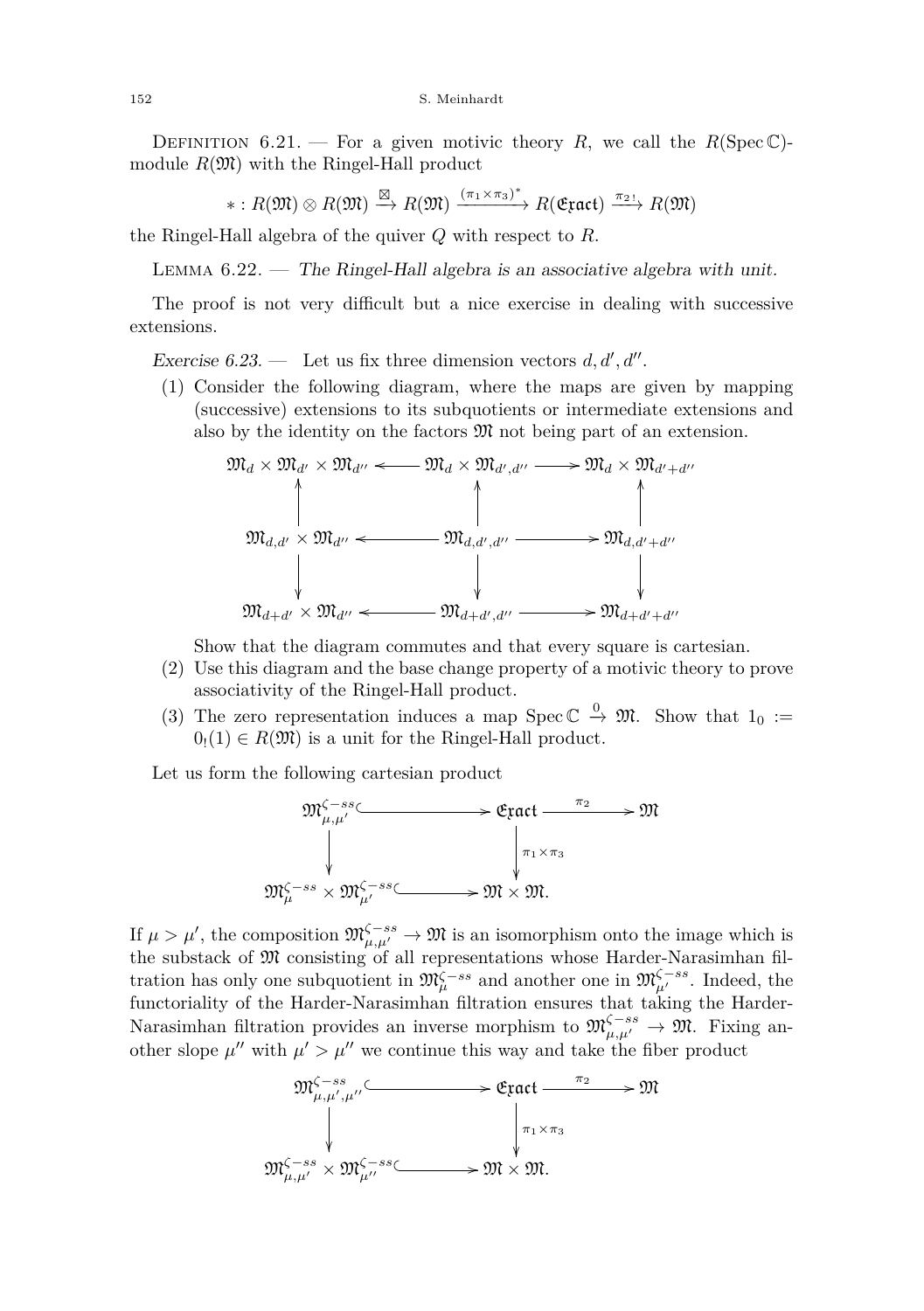which can be identified with the substack of representations having a Harder-Narasimhan filtration with subquotients in  $\mathfrak{M}_{\mu}^{\zeta-ss}, \mathfrak{M}_{\mu'}^{\zeta-ss}, \mathfrak{M}_{\mu''}^{\zeta-ss}$ . As every quiver representation has a unique Harder-Narasimhan filtration, we obtain a locally finite stratification of  $\mathfrak{M}\backslash\{0\}$  with strata  $\mathfrak{M}\backslash\{0\} \hookrightarrow \mathfrak{M}\backslash\{0\}$ , where  $\mathfrak{M}\backslash\{0\}$ ,  $\mathfrak{M}\backslash\{0\}$ ,  $\mathfrak{M}\backslash\{0\}$ ,  $\mathfrak{M}\backslash\{0\}$ ,  $\mathfrak{M}\backslash\{0\}$ ,  $\mathfrak{M}\backslash\{0\}$ ,  $\mathfrak{M}\backslash\{0\}$ ,  $\$ is defined as above by means of  $r - 1$  fiber products for every strictly decreasing sequence  $\mu_1 > \ldots > \mu_r$  in  $(-\infty, +\infty]$  of length *r*. Using the notation

$$
\delta^\zeta_{\mu_1,\ldots,\mu_r}:=(\mathfrak{M}^{\zeta-ss}_{\mu_1,\ldots,\mu_r}\hookrightarrow \mathfrak{M})_!(\mathbbm{1}_{\mathfrak{M}^{\zeta-ss}_{\mu_1,\ldots,\mu_r}})\in R(\mathfrak{M}),
$$

this stratification can be written as

$$
\mathbb{1}_{\mathfrak{M}} = 1_0 + \sum_{0 < r \in \mathbb{N} \atop \mu_1 > ... > \mu_r} (\delta_{\mu_1,...,\mu_r}^{\zeta} - 1_0).
$$

Exercise 6.24. — Prove the formula  $\delta^{\zeta}_{\mu_1,\dots,\mu_r} = \delta^{\zeta}_{\mu_1} * \dots * \delta^{\zeta}_{\mu_r}$  for all sequences  $\mu_1 > \ldots > \mu_r$  of real numbers.

Applying the formula proven in the exercise we can rewrite the infinite sum as an infinite product

<span id="page-53-1"></span>
$$
\mathbb{1}_{\mathfrak{M}} = \prod_{\mu \searrow}^* \delta_{\mu}^{\zeta} \tag{6.2}
$$

which is well-defined as for every dimension vector only finitely many factors contribute. Note that the (infinite) Ringel-Hall product has to be taken in decreasing order of the slopes. If  $\zeta'$  is another stability condition, we conclude the formula

<span id="page-53-2"></span>
$$
\prod_{\mu \searrow}^* \delta_{\mu}^{\zeta} = \prod_{\mu \searrow}^* \delta_{\mu}^{\zeta'} \tag{6.3}
$$

which relates elements in  $R(\mathfrak{M})$  defined by means of two different stability conditions  $\zeta$  and  $\zeta'$ . In order to obtain a similar formula for Donaldson-Thomas functions, we need to related the Ringel-Hall algebra with corresponding objects on the coarse moduli space which will be the topic of the next subsection.

<span id="page-53-0"></span>6.4. **Integration map.** As the Donaldson-Thomas function was an object defined on M*<sup>ζ</sup>*−*ss*, we cannot compare Donaldson-Thomas functions taken with respect to different stability conditions since M*<sup>ζ</sup>*−*ss* might change. To make them comparable, we need to push them down along  $q^{\zeta}$  :  $\mathcal{M}^{\zeta-ss} \to \mathcal{M}^{ssimp}$ . The map  $q^{\zeta}$  can be understood in many ways. Firstly,  $q^{\zeta}$  maps a  $\zeta$ -polystable representation to the direct sum of its simple factors taken in the category of all quiver representations. Notice that a  $\zeta$ -stable representation of slope  $\mu$  is only simple in the subcategory of  $\zeta$ -semistable representations of slope  $\mu$  but it might have subrepresentations of smaller slopes. Secondly, the composition  $\mathfrak{M}^{\zeta-ss} \to \mathfrak{M} \to \mathcal{M}^{ssimp}$  must factorize (uniquely) as  $\mathfrak{M}^{\zeta-ss} \to \mathcal{M}^{\zeta-ss} \xrightarrow{q^{\zeta}} \mathcal{M}^{ssimp}$  because the coarse moduli space of M*<sup>ζ</sup>*−*ss* is (per definition) an initial object in the category of all morphisms M*<sup>ζ</sup>*−*ss* → *X* to schemes *X*. Thirdly, due to Prop. 3.5 in [\[29\]](#page-57-19), the morphism  $q_d^{\zeta}$  :  $\mathcal{M}_d^{\zeta-ss} \to$  $\mathcal{M}_d^{ssimp}$  is projective and surjective, at least for  $\zeta$  of the special form  $\zeta_i = -\theta_i + \sqrt{-1}$ with  $\theta_i \in \mathbb{Z}$  for all  $i \in Q_0$ . This statement can be generalized to arbitrary  $\zeta$  since due to [\[25\]](#page-57-17) we can replace  $\zeta$  with another  $\zeta'$  (depending on *d*) of this special form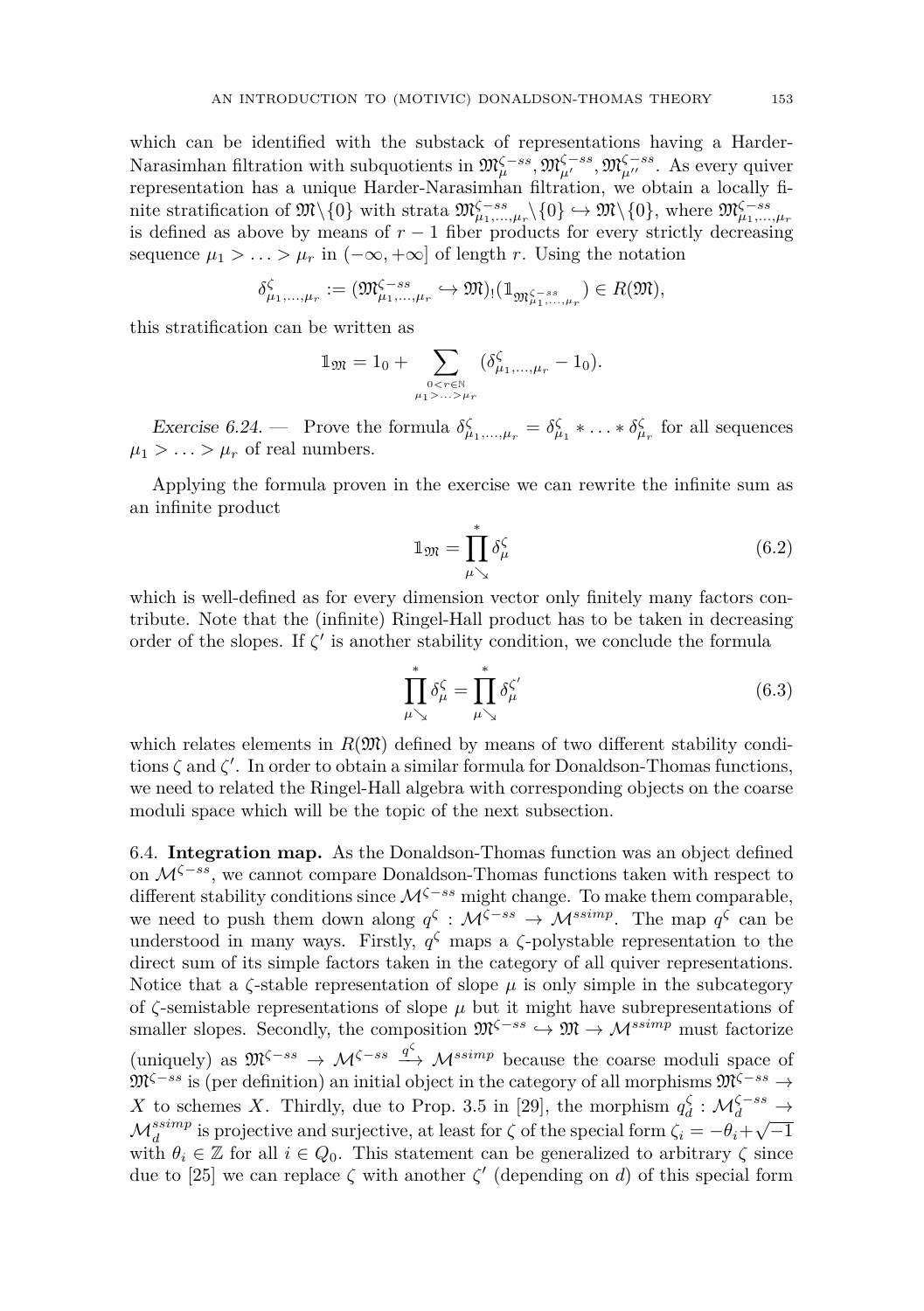without changing  $\mathcal{M}_d^{\zeta-ss}$ . As  $\mathcal{M}_d^{ssimp}$  is by construction the spectrum of the  $G_d$ invariant functions on  $X_d$ , hence affine, we conclude that  $q_d^{\zeta} : \mathcal{M}_d^{\zeta - ss} \to \mathcal{M}_d^{ssimp}$  is just the affinization of  $\mathcal{M}_d^{\zeta - ss}$ , i.e. the map to the spectrum of the ring of global regular functions on  $\mathcal{M}_d^{\zeta-ss}$ .

Fix a stacky vanishing cycle  $\phi$ , and use the fact that  $q_i^{\zeta}$  commutes with Sym, that the open embedding  $j : \mathfrak{M}^{\zeta-ss}_{\mu} \hookrightarrow \mathfrak{M}$  is smooth, and the projection formula to conclude

$$
\text{Sym}\left(\frac{q_!^{\zeta}\mathcal{DT}(Q,W)_\mu^{\zeta}}{\mathbb{L}^{1/2}-\mathbb{L}^{-1/2}}\right) = q_!^{\zeta} \text{Sym}\left(\frac{\mathcal{DT}(Q,W)_\mu^{\zeta}}{\mathbb{L}^{1/2}-\mathbb{L}^{-1/2}}\right)
$$

$$
= (q^{\zeta} \circ p^{\zeta})_! (\phi_{\mathfrak{Tr}(W)^{\zeta}}(\mathcal{IC}_{\mathfrak{M}_\mu^{\zeta-ss}}))
$$

$$
= (p \circ j)_! (\phi_{\mathfrak{Tr}(W)^{\zeta}}(j^*\mathcal{IC}_{\mathfrak{M}}))
$$

$$
= p_!j_! (j^*\phi_{\mathfrak{Tr}(W)}(\mathcal{IC}_{\mathfrak{M}}))
$$

$$
= p_! (\delta_\mu^{\zeta} \cap \phi_{\mathfrak{Tr}(W)}(\mathcal{IC}_{\mathfrak{M}})).
$$

DEFINITION  $6.25.$  — The  $R(\text{Spec }\mathbb{C})$ -linear map

$$
I^W: R(\mathfrak{M}) \ni a \mapsto p_! (a \cap \phi_{\mathfrak{Tr}(W)}(\mathcal{IC}_{\mathfrak{M}})) \in R(\mathcal{M}^{ssimp})
$$

is called integration map.

Hence, we have proven

$$
I^W(\delta_\mu^\zeta) = \text{Sym}\left(\frac{q_!^\zeta \mathcal{D}\mathcal{T}(Q,W)_\mu^\zeta}{\mathbb{L}^{1/2} - \mathbb{L}^{-1/2}}\right).
$$

We wish to apply  $I^W$  to equation [\(6.2\)](#page-53-1) or [\(6.3\)](#page-53-2) to obtain a wall-crossing formula for the Donaldson-Thomas functions  $\underline{\mathcal{DT}}(Q,W)^{\zeta}_{\mu} := q_!^{\zeta} \mathcal{DT}(Q,W)^{\zeta}_{\mu}$ . Unfortunately,  $I^W$  will not be an  $R(Spec \mathbb{C})$ -algebra homomorphism from the Ringel-Hall algebra  $(R(\mathfrak{M}),*)$  to  $R(\mathcal{M}^{ssimp})$  with the convolution product.

DEFINITION  $6.26.$  — Define the "quantum" or deformed convolution product on the abelian group  $R(M^{ssimp})$  by means of

$$
(a_d)_{d \in \mathbb{N}^{Q_0}} * (b_{d'})_{d' \in \mathbb{N}^{Q_0}} := \left(\sum_{d+d'=d''} \mathbb{L}^{\langle d,d' \rangle/2} a_d b_{d'}\right)_{d'' \in \mathbb{N}^{Q_0}}
$$

and similarly on  $R(\mathbb{N}^{Q_0})$ .

As dim :  $\mathcal{M}^{ssimp} \to \mathbb{N}^{\mathcal{Q}_0}$  is a monoid homomorphisms, it will preserve the convolution and, hence, also the deformed convolution product. The main result about the integration map was essentially proven by Reineke in [\[28\]](#page-57-23) for  $W = 0$  and sketched in a much broader context by Kontsevich and Soibelman in [\[19\]](#page-57-6) for general 3-Calabi-Yau categories.<sup>21</sup> Following the arguments of Kontsevich and Soibelman given in [\[21\]](#page-57-7), a rigorous proof for representations of a quiver with potential can also be found in [\[5\]](#page-56-9).

<span id="page-54-0"></span>THEOREM 6.27. — The map  $I^W : (R(\mathfrak{M}), *) \rightarrow (R(\mathcal{M}^{ssimp}), *)$  is a homomorphism of  $R(Spec \mathbb{C})$ -algebras.

<sup>&</sup>lt;sup>21</sup>Notice that the abelian category of finite dimensional representations of  $Jac(Q, W)$  considered in this paper is a heart of a bounded t-structure on a 3-Calabi-Yau category. Kontsevich and Soibelman consider the more general situation of all objects in this 3-Calabi-Yau category.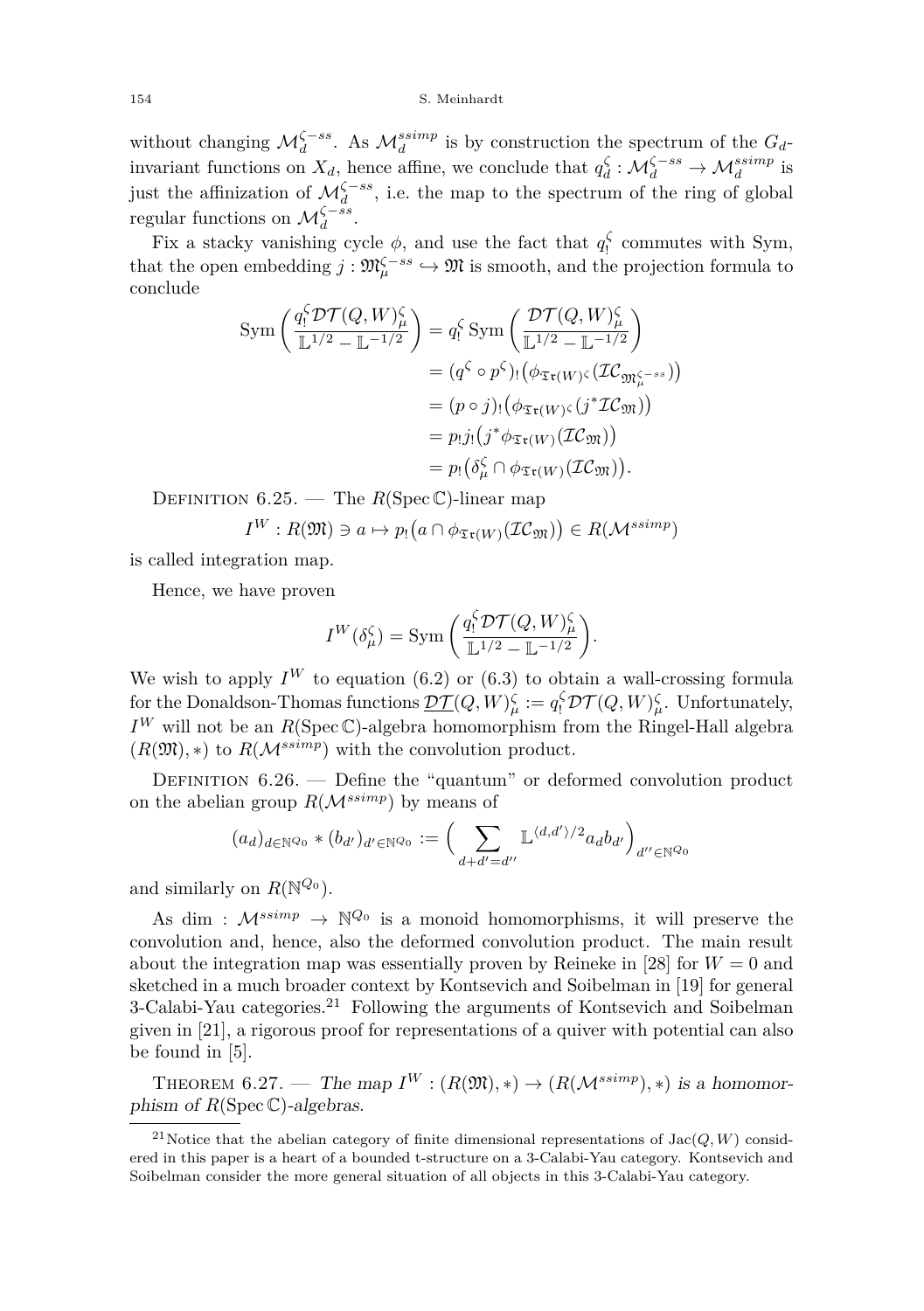<span id="page-55-0"></span>6.5. **The wall-crossing identity.** Let us assume the conditions of Theorem [6.27.](#page-54-0) By applying the integration map  $I^W$  to the equations [\(6.2\)](#page-53-1) and [\(6.3\)](#page-53-2), we finally get the wall-crossing identity

$$
I^W({1\hskip-2.5pt{\rm l}}_\mathfrak{M})=\prod_{\mu\searrow}^*\mathrm{Sym}\left(\frac{\mathcal{DT}(Q,W)^{\zeta}_\mu}{\mathbb{L}^{1/2}-\mathbb{L}^{-1/2}}\right)=\prod_{\mu\searrow}^*\mathrm{Sym}\left(\frac{\mathcal{DT}(Q,W)^{\zeta'}_\mu}{\mathbb{L}^{1/2}-\mathbb{L}^{-1/2}}\right)
$$

relating the Donaldson-Thomas functions  $\mathcal{DT}(Q, W)$ <sup> $\zeta$ </sup> and  $\mathcal{DT}(Q, W)$ <sup> $\zeta'$ </sup> of two stability conditions  $\zeta$  and  $\zeta'$ . Since dim<sub>!</sub> commutes with the deformed convolution product, we obtain the same formula for the Donaldson-Thomas invariants

$$
\dim_!I^W(\mathbb{1}_{\mathfrak{M}})=\prod_{\mu\searrow}^*\text{Sym}\left(\frac{\text{DT}(Q,W)^{\zeta}_{\mu}}{\mathbb{L}^{1/2}-\mathbb{L}^{-1/2}}\right)=\prod_{\mu\searrow}^*\text{Sym}\left(\frac{\text{DT}(Q,W)^{\zeta'}_{\mu}}{\mathbb{L}^{1/2}-\mathbb{L}^{-1/2}}\right).
$$

Let us illustrate this formula with an example.

Example 6.28 (cf. Example [2.13\)](#page-8-0). — Consider the  $A_2$ -quiver  $Q: \bullet_1 \to \bullet_2$  with potential  $W = 0$  and the canonical vanishing cycle of  $\underline{\mathrm{K}}_0(\mathrm{Sch})[\mathbb{L}^{1/2}]^{st}$ .

Exercise 6.28.4. — Show that every representation  $V_1 \stackrel{M}{\longrightarrow} V_2$  of *Q* is a direct sum of copies of  $S_1 = (\mathbb{C} \stackrel{0}{\to} 0), S_2 = (0 \stackrel{0}{\to} \mathbb{C})$  and  $S_{12} = (\mathbb{C} \stackrel{\text{id}}{\to} \mathbb{C})$ .

Fix a stability condition  $\zeta = (\zeta_1, \zeta_2)$  satisfying  $\arg(\zeta_1) < \arg(\zeta_2)$ . Given a  $\zeta$ -semistable representation  $V \cong S_{1}^{m_{1}} \oplus S_{12}^{m_{22}} \oplus S_{2}^{m_{2}}$  with  $d_{1} = m_{1} + m_{12}$  and  $d_2 = m_2 + m_{12}$ , two of the multiplicities  $m_1, m_{12}, m_2$  must be zero. Moreover,  $m_{12}$  must be zero, too, since  $S_2 \hookrightarrow S_{12}$  destabilizes  $S_{12}$  and the latter cannot be (semi)stable. Thus,  $V \cong S_1^{\overline{d}_1}$  or  $V \cong S_2^{d_2}$ . In particular, the category of representations of dimension vector  $(d_1, 0)$  respectively  $(0, d_2)$  is isomorphic to the category of representations of the quiver  $Q^{(0)}$  with one vertex and no loop. Using  $R(\mathbb{N}^{Q_0}) \cong R[[t_1, t_2]]$  we, therefore, obtain

$$
\dim_{!} I^{W}(\mathbb{1}_{\mathfrak{M}}) = A^{(0)}(t_2) * A^{(0)}(t_1) = \text{Sym}\left(\frac{t_2}{\mathbb{L}^{1/2} - \mathbb{L}^{-1/2}}\right) * \text{Sym}\left(\frac{t_1}{\mathbb{L}^{1/2} - \mathbb{L}^{-1/2}}\right).
$$

On the other hand, if we assume  $\arg(\zeta_1) > \arg(\zeta_2)$ , the representation  $S_{12}$  is  $\zeta$ stable, and  $V \cong S_{12}^{d_1}$  is another class of semistable objects. Thus,

$$
\dim_! I^W(\mathbb{1}_{\mathfrak{M}}) = A^{(0)}(t_1) * A^{(0)}(t_1 t_2) * A^{(0)}(t_2)
$$
  
= Sym  $\left(\frac{t_1}{\mathbb{L}^{1/2} - \mathbb{L}^{-1/2}}\right) * Sym \left(\frac{t_1 t_2}{\mathbb{L}^{1/2} - \mathbb{L}^{-1/2}}\right) * Sym \left(\frac{t_2}{\mathbb{L}^{1/2} - \mathbb{L}^{-1/2}}\right),$ 

and the so-called quantum dilogarithm identity

$$
A^{(0)}(t_2) * A^{(0)}(t_1) = A^{(0)}(t_1) * A^{(0)}(t_1 t_2) * A^{(0)}(t_2)
$$

follows. Let us also consider the case  $arg(\zeta_1) = arg(\zeta_2)$ . Then, all representations are semistable with *S*1*, S*<sup>2</sup> being the only stable representations, and

$$
\dim I_W(\mathbb{1}_{\mathfrak{M}}) = \text{Sym}\left(\frac{\sum_{(d_1,d_2)\neq(0,0)}\text{DT}(Q)_{(d_1,d_2)}^{\zeta}t_1^{d_1}t_2^{d_2}}{\mathbb{L}^{1/2}-\mathbb{L}^{-1/2}}\right)
$$

allows the computation of the Donaldson-Thomas invariants as the left hand side of the equation is already known by the previous two cases. For example, comparing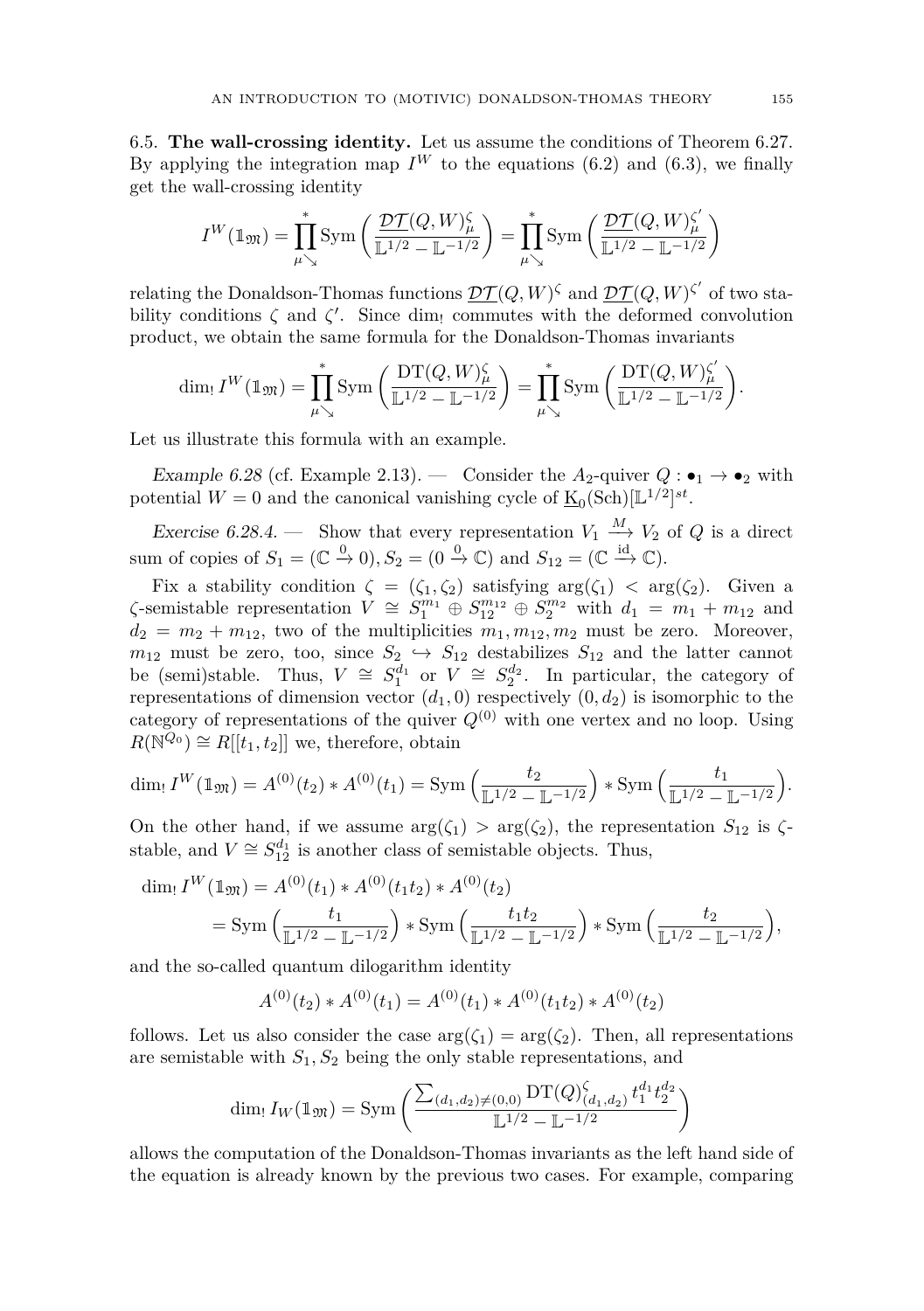the coefficients of  $t_1t_2$  yields

$$
\frac{\mathbb{L}^{1/2} - 1}{(\mathbb{L}^{1/2} - \mathbb{L}^{-1/2})^2} = \frac{\mathop{\text{DT}}(Q)_{(1,1)}^{\zeta}}{\mathbb{L}^{1/2} - \mathbb{L}^{-1/2}},
$$

and  $DT(Q)_{(1,1)}^{\zeta} = 1/(1 + L^{-1/2})$  follows. Note that  $DT(Q)_{(1,1)}^{\zeta} \in K_0(\text{Sch}_{\mathbb{C}})[L^{1/2}]^{st}$ cannot be lifted under the map  $K_0(\text{Sch}_{\mathbb{C}})[\mathbb{L}^{-1/2}] \to K_0(\text{Sch}_{\mathbb{C}})[\mathbb{L}^{1/2}]^{st}$  which does not contradict Theorem [6.8](#page-45-0) as  $\zeta$  is not generic. In particular, the assumption of being generic cannot be dropped in Theorem [6.8](#page-45-0) and [6.10.](#page-46-1)

Let us finally say some words about the Donaldson-Thomas functions  $\mathcal{DT}(Q)_{d}^{\zeta}$ . For an arbitrary stability condition  $\zeta$  there is at most one polystable object of given dimension vector *d* as the previous discussion shows. In particular,  $\mathcal{M}_d^{\zeta - ss}$  =  $\mathcal{M}_d^{ssimp} = \text{Spec } \mathbb{C} \text{ or } \mathcal{M}_d^{\zeta-ss} = \emptyset, \text{ and } \mathcal{DT}(Q)_d^{\zeta} = \text{DT}(Q)_d^{\zeta} \text{ follows for all } d \in \mathbb{N}^{\mathcal{Q}_0}.$ 

#### <span id="page-56-0"></span>**ACKNOWLEDGMENTS**

The paper is an expanded version of a couple of lectures the author has given in collaboration with Ben Davison at KIAS in February 2015. He is more than grateful to Michel van Garrel and Bumsig Kim for giving him the opportunity to visit this wonderful place. A lot of work on this paper has also been done at the University of Hong Kong, where the author gave another lecture series on Donaldson-Thomas theory. The author wants to use the opportunity to thank Matt Young for being such a wonderful host. He also wants to thank Jan Manschot for keeping up the pressure to finish this paper and the anonymous referee for numerous very helpful suggestions to improve the paper. Finally, the author is very grateful to Markus Reineke for giving him as much support as possible.

#### <span id="page-56-1"></span>**REFERENCES**

- <span id="page-56-2"></span>[1] K. Behrend, Donaldson-Thomas type invariants via microlocal geometry, Ann. of Math. (2) 170(3):1307–1338, 2009. arXiv:math.AG/0507523.
- <span id="page-56-5"></span>[2] K. Behrend, J. Byan, and B. Szendrői, Motivic degree zero Donaldson-Thomas invariants, Invent. Math. 192:111–160, 2013. arXiv:0909.5088.
- <span id="page-56-11"></span>[3] F. Bittner. The universal euler characteristic for varieties of characteristic zero. Comp. Math., 140:1011–1032, 2004.
- <span id="page-56-7"></span>[4] B. Davison and S. Meinhardt, The motivic Donaldson-Thomas invariants of (−2) curves, to appear in Alg. Number Th., 2012. arXiv:1208.2462.
- <span id="page-56-9"></span>[5] B. Davison and S. Meinhardt, Donaldson-Thomas theory for categories of homological dimension one with potential, 2015. arXiv:1512.08898.
- <span id="page-56-6"></span>[6] B. Davison and S. Meinhardt, Motivic DT-invariants for the one loop quiver with potential, Geometry and Topology 19:2535–2555, 2015. https://doi.org/10.2140/gt.2015.19.2535.
- <span id="page-56-8"></span>[7] B. Davison and S. Meinhardt, Cohomological Donaldson-Thomas theory of a quiver with potential and quantum enveloping algebras, 2016. arXiv:1601.02479.
- <span id="page-56-12"></span>[8] J. Denef and F. Loeser, Geometry on arc spaces of algebraic varieties, In Europ. Cong. Math., Vol. I (Barcelona, 2000), Progr. Math. 201, pages 327–348. Birkhäuser.
- <span id="page-56-13"></span>[9] W. Feit and N. J. Fine, Pairs of commuting matrices over a finite field, Duke Math. J. 27:91–94, 1960.
- <span id="page-56-10"></span>[10] S. M. Guseine-Zade, I. Luengo, and A. Melle-Hernández, A power structure over the Grothendieck ring of varieties, Math. Res. Lett. 11(1):49–57, 2004. arXiv:math.AG/0206279.
- <span id="page-56-3"></span>[11] D. Joyce, Configurations in abelian categories. I. Basic properties and moduli stacks, Adv. Math. 203:194–255, 2006. arXiv:math.AG/0312190.
- <span id="page-56-4"></span>[12] D. Joyce Constructable functions on Artin stacks, J. Lon. Math. Soc. 74(3):583–606, 2006. arXiv:math.AG/0403305.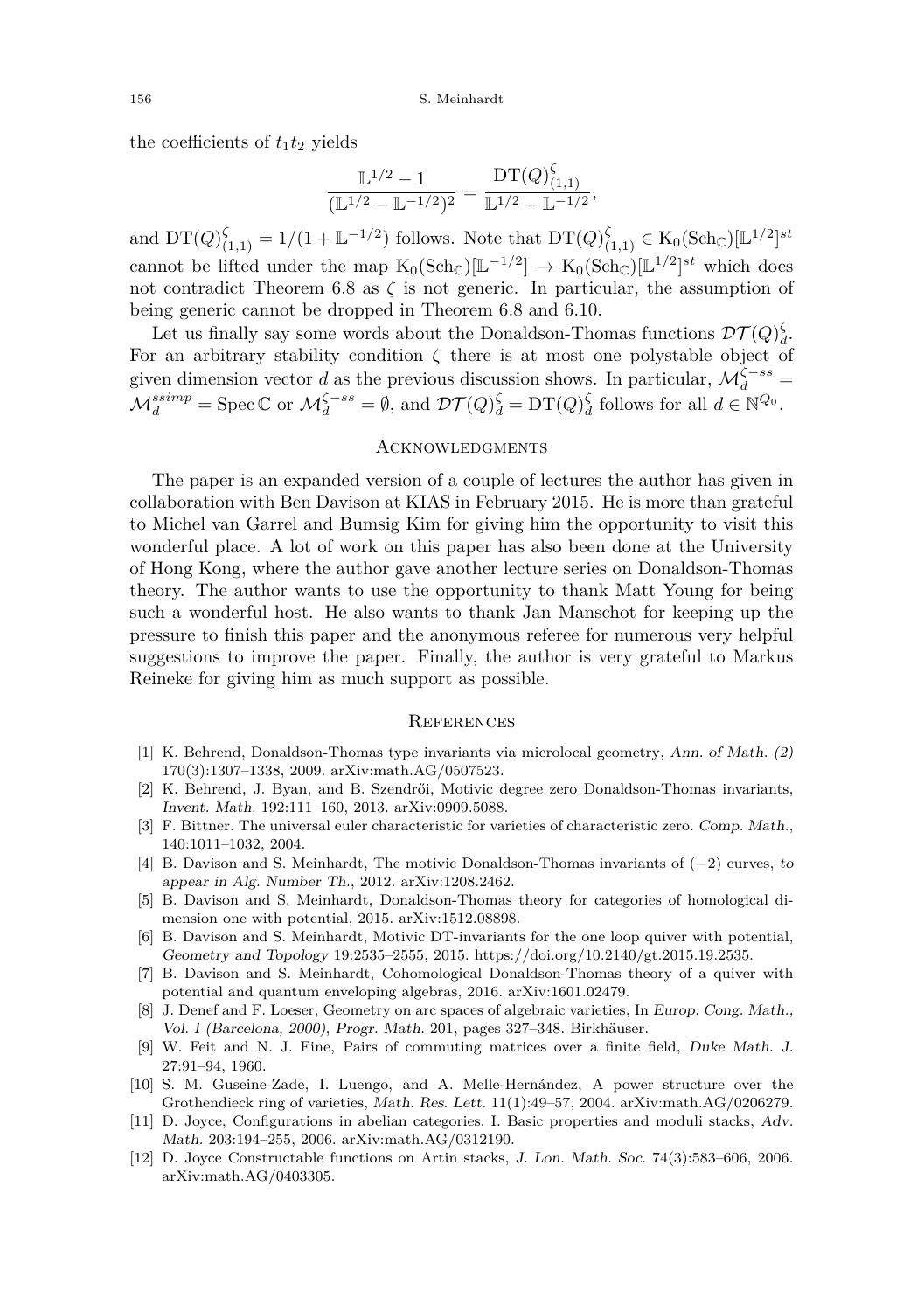- <span id="page-57-1"></span>[13] D. Joyce, Configurations in abelian categories. II. Ringel–Hall algebras, Adv. Math. 210:635– 706, 2007. arXiv:math.AG/0503029.
- <span id="page-57-2"></span>[14] D. Joyce, Configurations in abelian categories. III. Stability conditions and identities, Adv. Math. 215:153–219, 2007. arXiv:math.AG/0410267.
- <span id="page-57-3"></span>[15] D. Joyce, Motivic invariants of Artin stacks and 'stack functions', Quart. J. Math. 58(3):345– 392, 2007. arXiv:math.AG/0509722.
- <span id="page-57-4"></span>[16] D. Joyce, Configurations in abelian categories. IV. Invariants and changing stability conditions, Adv. Math. 217:125–204, 2008. arXiv:math.AG/0503029.
- <span id="page-57-5"></span>[17] D. Joyce and Y. Song, A theory of generalized Donaldson-Thomas invariants, Mem.Amer. Math. Soc. 217(1020), 2012. arXiv:math.AG/08105645.
- <span id="page-57-18"></span>[18] A. King, Moduli of representations of finite dimensional algebras, Quart. J. Math. 45(4):515– 530, 1994.
- <span id="page-57-6"></span>[19] M. Kontsevich and J. Soibelman, Stability structures, motive Donaldson-Thomas invariants and cluster transformations, 2008. arXiv:math.AG/08112435.
- <span id="page-57-8"></span>[20] M. Kontsevich and Y. Soibelman, Motivic Donaldson-Thomas invariants: summary of results. In Mirror symmetry and tropical geometry, Contemp. Math. 527, pages 55–89. Amer. Math. Soc., Providence, RI, 2010.
- <span id="page-57-7"></span>[21] M. Kontsevich and Y. Soibelman, Cohomological Hall algebra, exponential Hodge structures and motivic Donaldson-Thomas invariants, Comm. Number Th. Phys. 5(2):231–252, 2011. arXiv:1006.2706.
- <span id="page-57-22"></span>[22] E. Looijenga, Motivic measures, Astérisque 276:267–297, 2002. Séminaire Bourbaki, 1999/ 2000.
- <span id="page-57-21"></span>[23] R. D. MacPherson, Chern Classes for Singular Algebraic Variaties, Ann. Math. 100(2):423– 432, 1974.
- <span id="page-57-14"></span>[24] S. Meinhardt, Donaldson–Thomas invariants versus intersection cohomology for categories of homological dimension one, 2015. arXiv:1512.03343.
- <span id="page-57-17"></span>[25] S. Meinhardt, Moduli spaces of quiver representations and rational points in wall intersections, 2017. In preparation.
- <span id="page-57-13"></span>[26] S. Meinhardt and M. Reineke, Donaldson-Thomas invariants versus intersection cohomology of quiver moduli, J. Reine Angew. Math. 2017. https://doi.org/10.1515/crelle-2017-0010.
- <span id="page-57-12"></span>[27] A. Morrison, S. Mozgovoy, K. Nagao, and B. Szendrői, Motivic Donaldson-Thomas invariants of the conifold and the refined topological vertex, Adv. Math. 230(4–6):2065–2093, 2012.
- <span id="page-57-23"></span>[28] M. Reineke, The Harder-Narasimhan system in quantum groups and cohomology of quiver moduli, Invent. Math. 152(2):349–368, 2003.
- <span id="page-57-19"></span>[29] M. Reineke, Moduli of representations of quivers, Proceedings of the ICRA XII conference, Torun, 2007. arXiv:0802.2147.
- <span id="page-57-9"></span>[30] M. Reineke, Poisson automorphisms and quiver moduli, J. Inst. Math. Jussieu 9(3):653–667, 2010. arXiv:0804.3214.
- <span id="page-57-10"></span>[31] M. Reineke, Cohomology of quiver moduli, functional equations, and integrality of Donaldson-Thomas type invariants, Comp. Math. 147(3):943–964, 2011. arXiv:0903.0261.
- <span id="page-57-11"></span>[32] M. Reineke, Degenerate Cohomological Hall algebra and quantized Donaldson-Thomas invariants for m-loop quivers, Doc. Math. 17:1–22, 2012. arXiv:1102.3978.
- <span id="page-57-20"></span>[33] M. Reineke and S. Schröer, Brauer groups for quiver moduli, 2014. arxiv:1410.0466.
- <span id="page-57-16"></span>[34] The Stacks Project Authors, Stacks project, 2017. http://stacks.math.columbia.edu
- <span id="page-57-15"></span>[35] B. Szendrői, Cohomological Donaldson-Thomas theory, Proc. String-Math. 2014, 2015. arXiv:1503.07349.
- <span id="page-57-0"></span>[36] R. P. Thomas, A holomorphic casson invariant for Calabi–Yau 3-folds, and bundles on K3 fibrations, J. Diff. Geom. 54:367–438, 2000. math.AG/9806111.

Manuscript received January 15, 2016, revised July 29, 2017, accepted November 16, 2017.